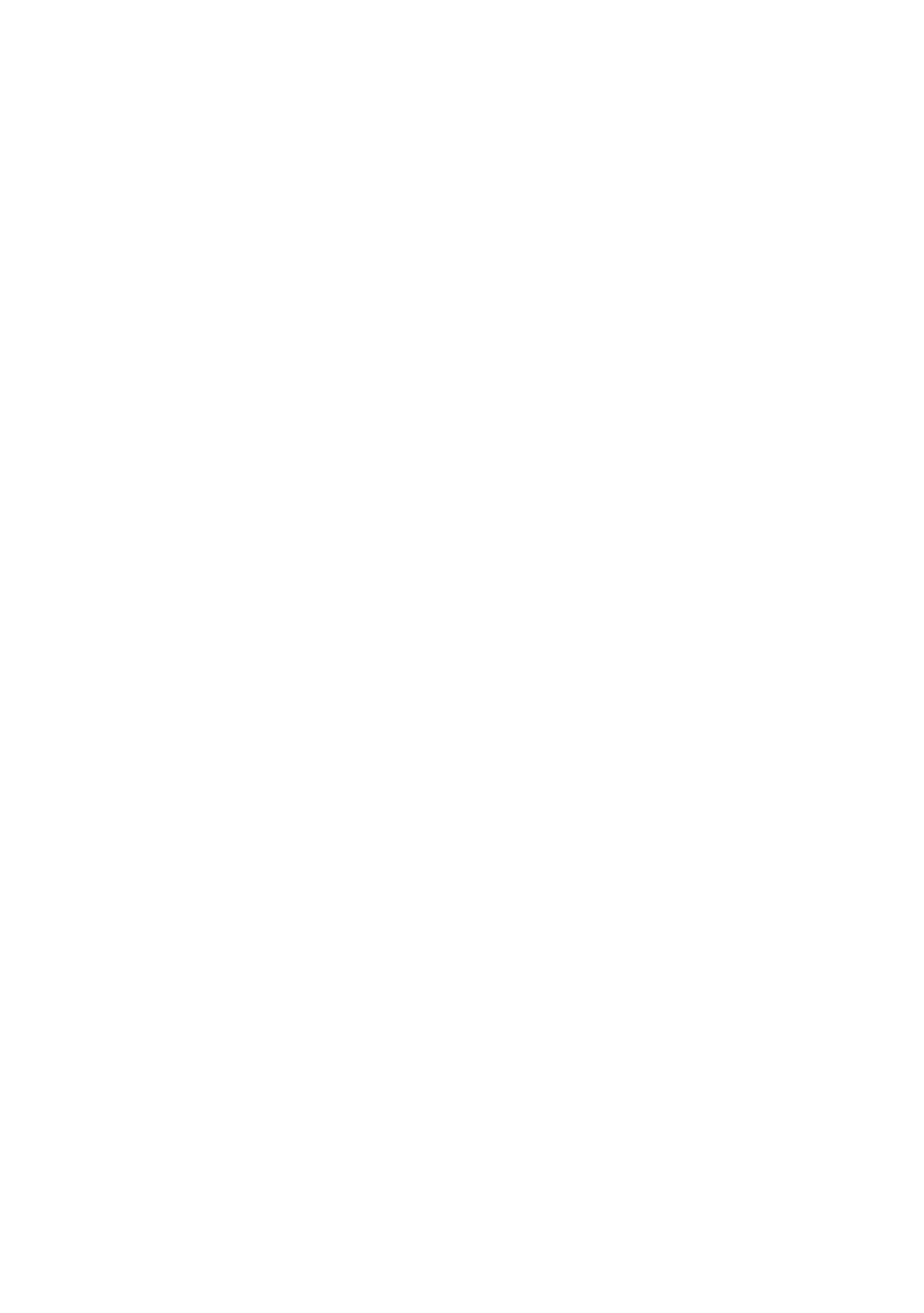# **AFRICAN JOURNAL OF DRUG & ALCOHOL STUDIES**   $\mathcal{L}_\text{max}$  and  $\mathcal{L}_\text{max}$  and  $\mathcal{L}_\text{max}$  and  $\mathcal{L}_\text{max}$  and  $\mathcal{L}_\text{max}$

# **Volume 5, Number 2, 2006**

# Special Issue:

# **Substance Abuse and HIV/AIDS in Sub-Saharan Africa**

#### **CONTENTS**

| Substance Abuse and HIV in Sub-Saharan Africa: Introduction to the Special Issue  83<br>Richard H. Needle, Karen Kroeger, Hrishikesh Belani & Jennifer Hegle                                                                                                   |
|----------------------------------------------------------------------------------------------------------------------------------------------------------------------------------------------------------------------------------------------------------------|
| Heroin use in Kenya and Findings from A Community Based Outreach Programme o<br>Clement Deveau, Barry Levine, Susan Beckerleg                                                                                                                                  |
| Reychad Abdool, Fayzal T. Sulliman, Mohammad I. Dhannoo                                                                                                                                                                                                        |
| Moruf L. Adelekan, Rahman A. Lawal                                                                                                                                                                                                                             |
| Mohammed. J. U. Dahoma, Ahmed A Salim, Reychad Abdool, Asha A. Othman,<br>Hassan Makame, Ali S. Ali, Asha Abdalla, Said Juma, Badria Yahya, Shaka H. Shaka,<br>Mohammed Sharif, Asha M Seha, Mahmoud Mussa, Omar M. Shauri, Lucy Nganga,<br>and Tabitha Kibuka |
| Risk Behaviour and HIV Among Drug Using Populations in South Africa 139<br>Charles D.H. Parry, Anne L. Pithey                                                                                                                                                  |
| Sandra Timpson, Sheryl A. McCurdy, M. T. Leshabari, Gad P. Kilonzo, John Atkinson,<br>A. Msami, Mark L. Williams                                                                                                                                               |
| Three-Country Assessment of Alcohol-HIV Related Policy and Programmematic<br>Chester N. Morris, Barry Levine, Gail Goodridge, Nkandu Luo, Jeffrey Ashley                                                                                                       |
| Report of First Pan African Consultation on Alcohol Policy and its Significance                                                                                                                                                                                |
| Summary of the Proceedings of Meeting on 'Alcohol, HIV Risk Behaviours and Transmission<br>in Africa: Developing Programmemes for the United States President's Emergency Plan for                                                                             |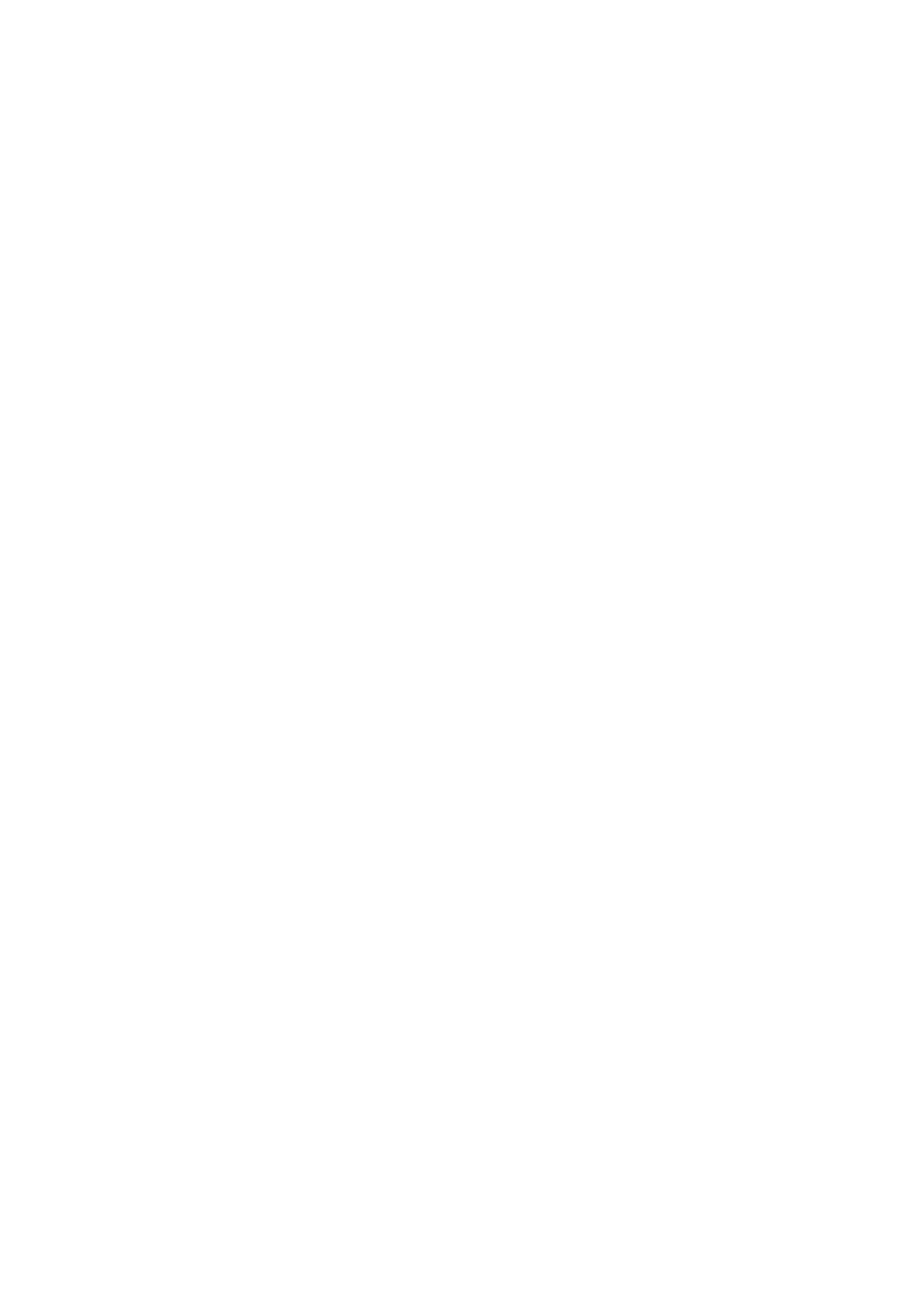# **FROM THE EDITOR-IN-CHIEF**

This special issue of the *African Journal of Drug and Alcohol Studies* is devoted to the theme of substance use and HIV/AIDS in Africa. Though substance abuse, especially injecting drug use, has long been associated with HIV infection in western countries and is today the driving force behind the rapid spread of infections in some low and middle income countries, not much is known about the role of alcohol and drug use in the African HIV/AIDS epidemic.

The papers in this issue of the journal are a first coordinated attempt to address this gap in our understanding of the direct and indirect links between substance use and HIV infection based on research conducted in seven countries – Kenya, Mauritius, Nigeria, Rwanda, South Africa, Tanzania and Zambia.

This is the second time a full issue of this journal has been devoted to a topic of significant contemporary relevance. The first was the immediate past issue (Volume 5, Number 1) which focused on alcohol policy in Africa at a time when many countries in the region are experiencing rapid increases in per capita consumption of alcohol and in alcohol-related problems. A special issue of this or any other journal provides a forum for concentrated attention on any topic of current interest, but we hope that this effort will also serve as a catalyst for more work on this important topic.

The publication of these thematic issues of the journal has been made possible by a grant from the IOGT-NTO, Sweden, through a collaborative arrangement with the journal *Nordic Studies on Alcohol and Drugs* (NAT). We are grateful to the IOGT-NTO and NAT for this support and that of the Alcohol and Drug Research Group of the Medical Research Council (MRC), Cape Town, South Africa.

In response to the Council of Science Editors' call for a Global Theme Issue on Poverty and Human Development we are planning a special issue on "Substance abuse, poverty and human development in Africa" for publication in October 2007. More than 100 other scholarly journals across the world have signed on to this initiative and we are happy to be part of it. We hope you will submit a paper for publication in this special issue. Established researchers are also encouraged to suggest topics deserving of special attention and to serve as guest editors for future special issues.

The journal continues to seek high quality submissions from researchers working on any aspect of psychoactive substance use and abuse with a focus on Africa and Africans in the diaspora. We are happy with the response to our new look and the overall quality of the journal and look forward to greater support and encouragement from you and your organization.

> **I. S. Obot**  *Editor-in-chief*  **E-mail**: isobot@post.harvard.edu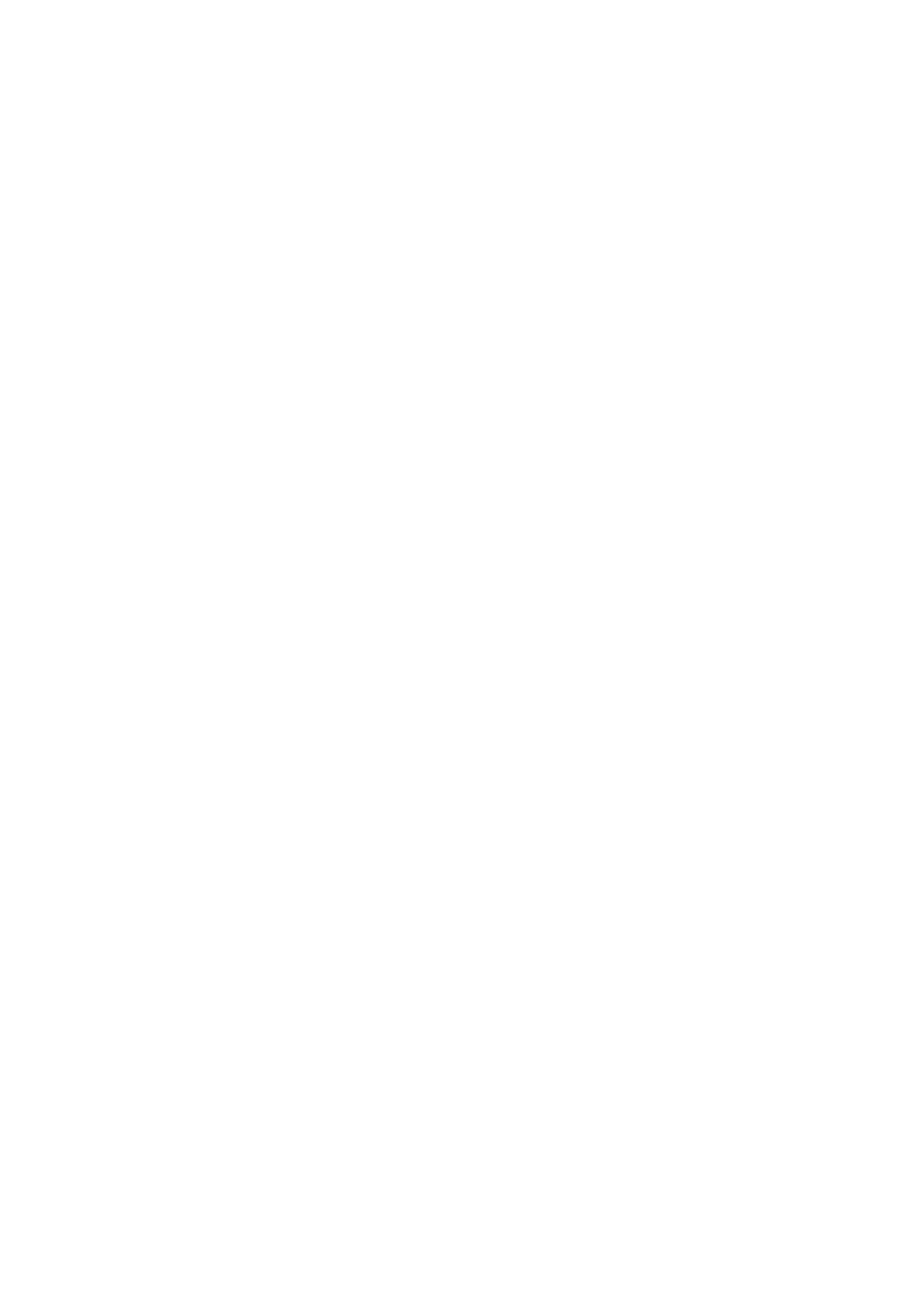# **SUBSTANCE ABUSE AND HIV IN SUB-SAHARAN AFRICA: INTRODUCTION TO THE SPECIAL ISSUE**

**Richard H. Needle**, **Karen Kroeger**, **Hrishikesh Belani** & **Jennifer Hegle**

Centers for Disease Control and Prevention, Atlanta, GA

### **INTRODUCTION**

This special issue of the *African Journal of Drug and Alcohol Studies (AJDAS)* is devoted to describing the current status of the HIV/AIDS epidemic among substance users in sub-Saharan Africa. Included in this issue are papers that address two important and overlapping public health concerns: drug use and HIV, and alcohol use linked to high-risk sexual practices and HIV transmission, both within the sub-Saharan Africa context. Sub-Saharan Africa remains the "global epicentre" of the HIV/AIDS epidemic. The region contains only 10% of the world's population but carries more than 60% of the global HIV/AIDS burden. In 2005, an estimated 24.5 million people were living with HIV/AIDS in the region, 2.7 million persons were newly infected with the virus, and 930,000 died of AIDS (UNAIDS, 2006). In addition to facing the enormous burden of heterosexually transmitted HIV, some sub-Saharan African countries are experiencing significant changes in the patterns of illicit drug use, through both non-injection and injection drug use, which has implications for the potential spread of HIV.

Concern about drug use and its consequences in sub-Saharan Africa was raised as early as 1999 in a publication by the United Nations Office on Drugs and Crime (UNODC) formerly named the United Nations Office for Drug Control and Crime Prevention (UNODCCP). The UNODC report "The Drug Nexus in Africa" documented trends in drug production, trafficking to and through sub-Saharan Africa, and the consumption of cannabis, heroin, cocaine, and other drugs, suggesting that illicit drug use in sub-Saharan Africa is not a "minor" concern as was often assumed (UNODDCP, 1999). Following the publication of the UNODC report on drugs in Africa in 1999, a series of meetings, starting in 2000, was convened to review HIV in drug-using populations in sub-Saharan Africa. The link between drug use and HIV was formally discussed at the Third Annual Meeting of the Global Research Network for the Primary Prevention of HIV/AIDS in Drug-Using Populations, Durban (NIDA 2000). In 2001, the UNODC and UNAIDS held the first joint workshop on drug abuse and HIV/AIDS in Africa in Sharm-el-Sheik, Egypt. Despite limited data available to characterize HIV and injection drug users (IDUs) in sub-Saharan Africa, there were reports of the expansion of both injection and non-injection drug use and the emergence of HIV among drug-using populations. Since that time, the literature on drugs and HIV in sub-Saharan Africa has expanded, although it is still limited.

**Corresponding author:** Richard H. Needle, PhD, MPH, Preventing HIV in Drug-Using Populations Team, Global AIDS Program, NCHSTP, Centers for Disease Control and Prevention, Atlanta, GA Phone: 404 639-6345; Fax: 404 639-8114; Email: rhn0@cdc.gov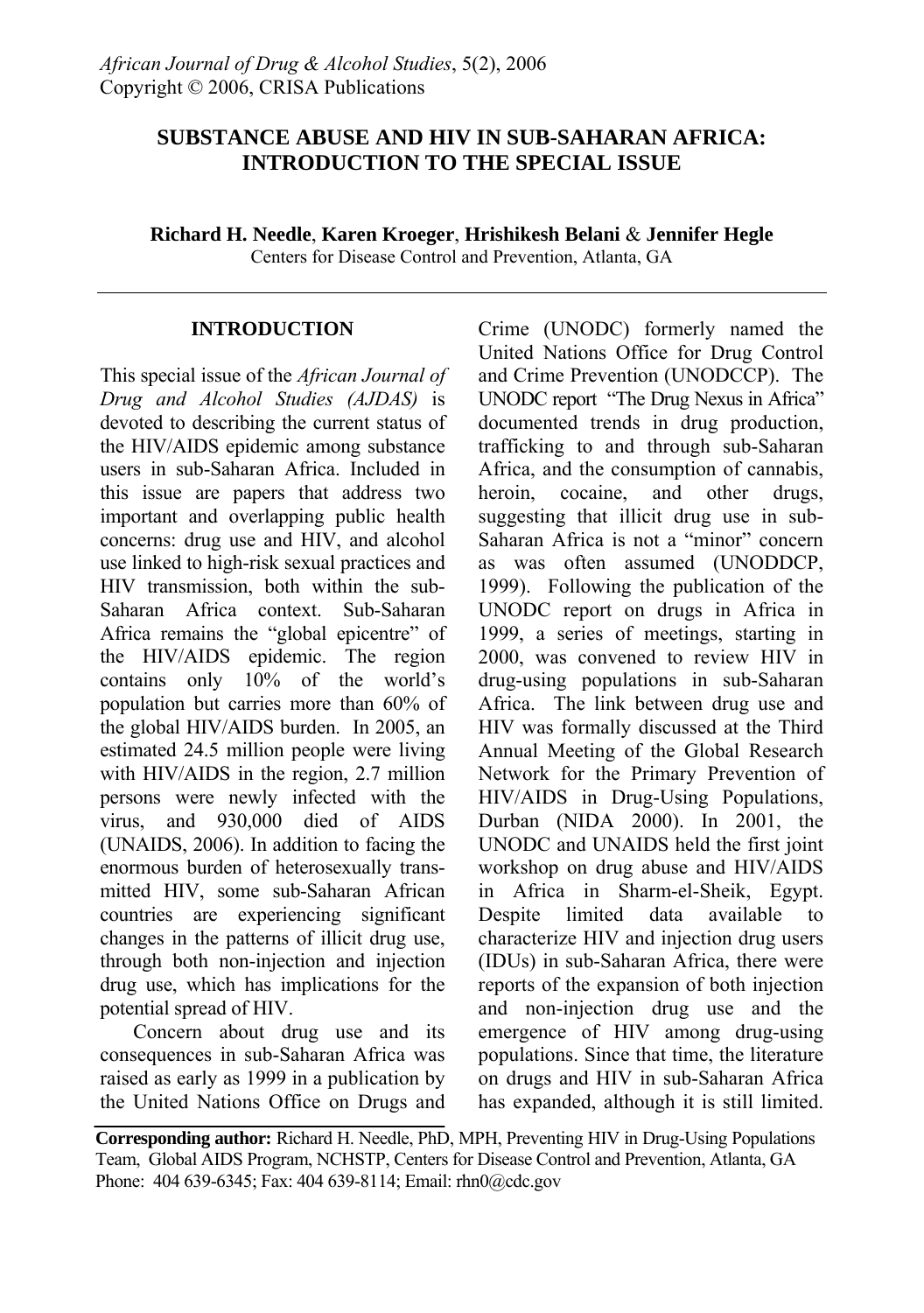Our goal in assembling these papers for the special issue of the *African Journal of Drug and Alcohol Studies* is to present in a single document the most current data on HIV and substance use, including alcohol, in sub-Saharan African countries, drawing attention to the potential for substance use related HIV transmission in the region.

This issue is organized into two sections. The first section focuses on drug use and HIV. It includes reports from five sub-Saharan countries on the emergence of injection drug use and HIV and the use of non-injection drugs such as crack cocaine and amphetamine-type stimulants (ATS) and implications for increasing sexual risk in Kenya, Tanzania, South Africa, Nigeria and Mauritius. Deveau, et al., report on outcomes from a community outreach programme targeting drug users in Mombasa and Nairobi, Kenya (2006). Dahoma, et al., report findings from a cross-sectional study conducted to document HIV and sexually transmitted infection (STI) linked risk behaviours among drug users in Zanzibar, Tanzania (2006). Timpson et al., report preliminary findings from an ongoing study of drug use and sexual risk behaviours among IDUs in Dar es Salaam, Tanzania (2006). Parry and Pithey review the relevant literature on HIV and drug use in South Africa, and also report the findings of a 2005 rapid assessment conducted among drug users in three South African cities (2006). Adelekan and Lawal review the results of three rapid assessments recently conducted in Nigeria to investigate injection drug use and HIV (2006). Abdool et al., review national surveillance data and the results from a 2004 assessment of drugusing, sex work, and prison populations in Mauritius (2006). The data for these reports derive primarily from rapid ethnographic assessments that rely on qualitative methods to allow for quickly collecting locally relevant data to help better understand emerging patterns of risk, and the potential for rapidly changing dynamics of HIV transmission in vulnerable, hard-to-reach, stigmatized, and hidden drug-using populations not included in sentinel surveillance systems in resource limited settings (Stimson et al., 2006; Needle, 2003).

In the second section, reports on alcohol use, high risk sexual behaviour and HIV are included. Ashley et al., summarize proceedings from the 2005 meeting, *Alcohol, HIV Risk Behaviours and Transmission in Africa: Developing Programme fro the President's Emergency Plan for AIDS Relief (PEPFAR),*  held in Tanzania (2006). Morojele et al., discuss proceedings from the 2006 meeting, *The World Health Organisation (WHO) Technical Consultation on Public Health Problems Caused by Harmful Use of Alcohol in the African Region*, held in Congo (2006). Morris et al., present results from a three-country assessment on alcohol and HIV carried out in 2006 in Kenya, Rwanda and Zambia (2006).

Contributors to this special issue are country and regional experts on HIV, drugs, and alcohol in Africa and their papers represent an important collective contribution to the growing body of published evidence on expanding epidemics of drug use and emerging substance abuse-related HIV in the region. They present the available data drawn from reviews of the literature and the results of small studies, drawing attention to the need to strengthen methodologies and systems for better understanding and monitoring the changing dynamics of drug and alcohol use and HIV in the region. They also point out the urgent need to utilize evidence-based approaches to reach drug users with prevention interventions, and to tailor and adapt interventions to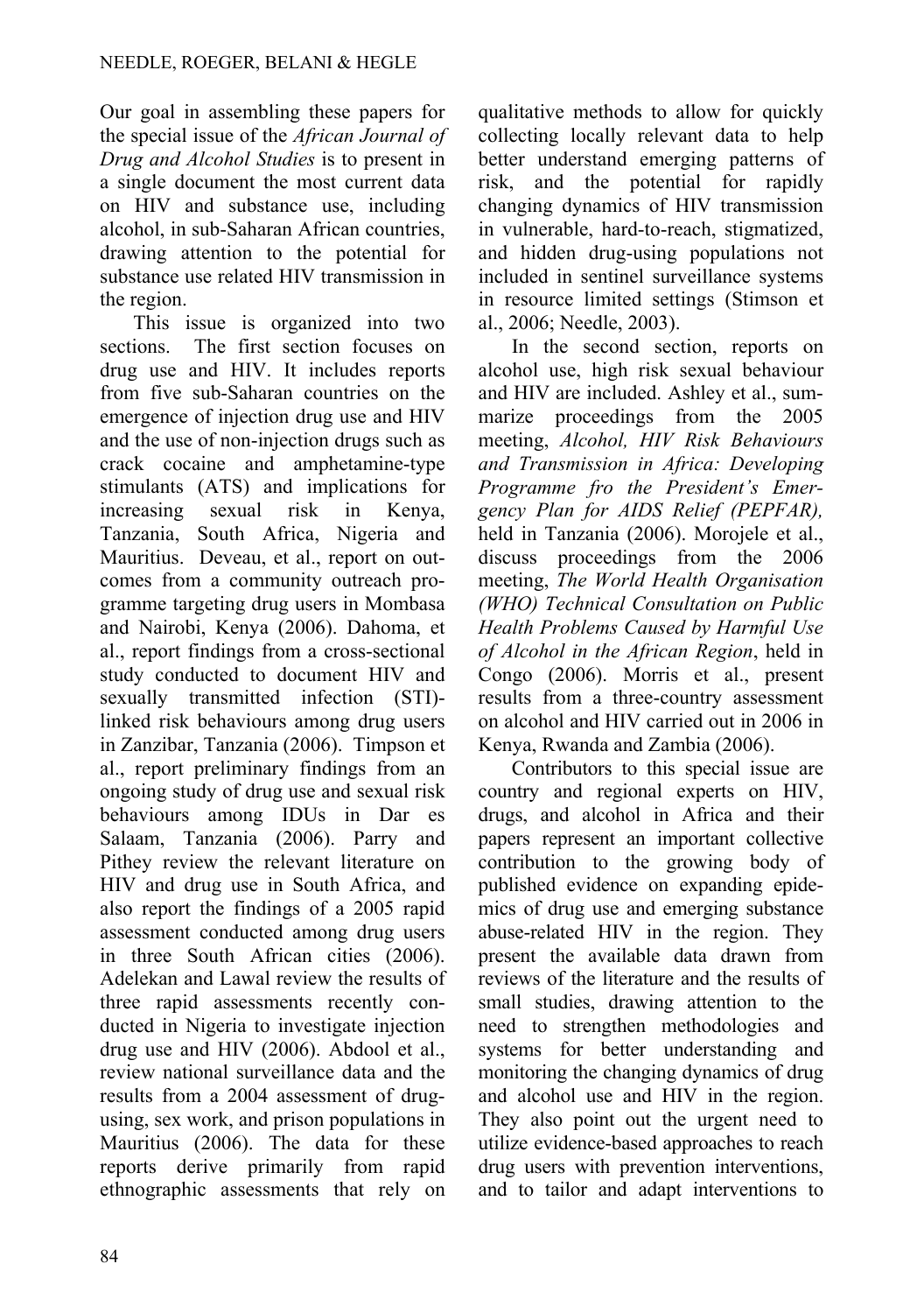improve accessibility, acceptability and appropriateness for the local cultural context and specific needs of the targeted population. This introductory paper presents an overview of the key findings related to the dynamics of risk for HIV associated with drug and alcohol use, and outlines some of the steps that need to be taken to address this issue in sub-Saharan Africa. It also acknowledges the challenges inherent in drawing attention to the HIV prevention, care, and treatment needs of this underserved, hidden population in a region that continues to be overwhelmed with responding to generalized heterosexual epidemics of HIV

### **DRUG TRAFFICKING AND PATTERNS OF USE IN SUB-SAHARAN AFRICA**

In 2004, Aceijas et al., reviewed available data on HIV and IDUs for 1998-2003 and documented injection drug use in 130 countries and HIV among IDUs in 78 countries. Nine of these were sub-Saharan Africa countries (Côte d'Ivoire, Ghana, Guinea, Mauritius, Niger, Nigeria, Somalia, South Africa, and Zambia). Only one country, South Africa, had data on HIV prevalence among IDUs, reported as 2% in a study done in the early 1990s (Aceijas et al., 2004). In 2005, a review of published and unpublished data and reports found evidence for injection drug use in 23 sub-Saharan African countries and HIV among IDUs in 5 of these countries (Needle et al., 2005). Global estimates indicate that 13 million people inject drugs, and at least 10% of all new HIV infections occur among IDUs (Aceijas et al., 2004). In Eastern Europe, Central Asia and a number of countries in the Middle East, North Africa, South and Southeast Asia and Latin America, injection drug use is the major mode of

HIV transmission (UNAIDS, 2005). Sub-Saharan Africa has become increasingly vulnerable to illicit drug production, trafficking, and consumption. Historically, a number of sub-Saharan African countries were sources for large scale trafficking of indigenously cultivated cannabis (Affinah, 1999). Heroin, which is not indigenous to sub-Saharan Africa, is, in increasing volumes, shipped through Africa en route to European and North American drug markets (UNDCP, 1999). In addition to heroin shipments that originate in Asia, cocaine shipments that originate in South America are trafficked through South, West and Central Africa en route to Europe (UNODC, 2006).

The expansion of drug trafficking in the region can be attributed to several factors, including international air and sea connections, international trade links, and inadequate law enforcement. Lax border controls and a weak criminal justice system, along with modern telecommunications and banking systems, and international trade links with South America, North America, Europe and Asia all contribute to an increase in the transhipment of drugs, both heroin and cocaine, through the region. This has resulted in an expansion of the local drug market and consumption of a greater variety of drugs, including heroin from Asia and cocaine from South America. Trafficking and transport of drugs is not limited to sea and airports; drugs are also shipped overland and along interior transport corridors, which introduces drugs into new geographic areas, expands domestic markets, and can introduce HIV into new communities and populations along transport routes (Parry and Pithy). This has already been demonstrated in parts of Burma, China, India and Vietnam, where molecular epidemiology has been used to document the spread of particular sub-types of HIV along drug trafficking routes (Beyrer et al., 2000).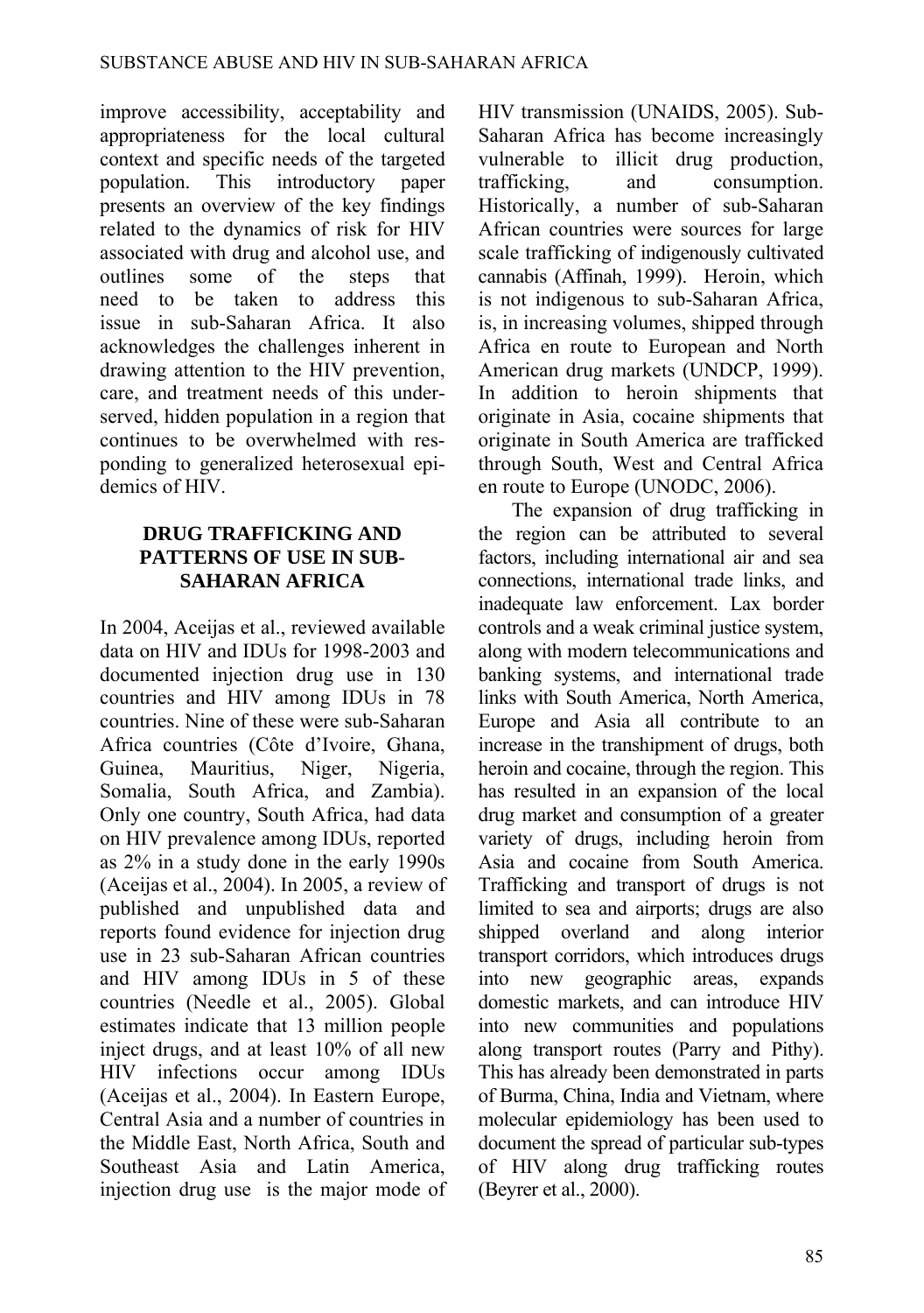Heroin is the primary drug used by both IDUs and non-injection drug users (NIDUs) in Kenya, as it is in Mauritius and Tanzania (Abdool et al., 2006; Deveau et al., 2006; Timpson et al., 2006). The introduction of heroin and pattern of heroin use are similar across countries. Initially, when heroin was introduced to sub-Saharan Africa in the 1980s, it was more commonly available in its "brown sugar," or less refined form, was high in quality, relatively inexpensive, and commonly used by "chasing the dragon," a practice in which the drug is heated and the fumes are inhaled. Later, as the price of heroin increased, a shift took place from the use of 'brown sugar' to 'white' or more refined, heroin, accompanied by a shift from non-injection to injection use of the drug (Beckerleg and Hundt, 2004). Injection is a more cost-effective and efficient way of delivering the drug into the body, as none is lost to the air as it is when smoked or inhaled. White heroin is now less expensive than brown in most cases.

The use of non-injection drugs, such as cannabis, cocaine and methamphetamine also appears to be spreading. Cannabis is reported to be used in Mauritius, Kenya (often in combination with heroin), in Nigeria, and in South Africa (often in combination with Mandrax<sup>[i](#page-9-0)</sup>) (Abdool et al., 2006; Deveau et al., 2006; Parry and Pithey, 2006). Cocaine use has also been reported in Kenya (Deveau et al., 2006). Of all the countries reported on in this special issue, there appears to be a greater range of drugs being used in South Africa, where crack cocaine is now the third most widely used drug in the country, after

Mandrax and cannabis (Parry and Pithey, 2006). There are also dramatic increases in use of methamphetamine in South Africa, particularly among young people, and in urban areas (Parry and Pithey, 2006; SACENDU, 2006).

### **DRUGS AND HIV RISK**

HIV transmission due to sharing of injection equipment has been extensively documented (Aceijas, 2004; AED, 2000; Friedland GH et al., 1985; Marmor M et al., 1984), and is present in many of the countries reported on in this issue. In Kenya 38.7% (278/719) of drug users reached through community outreach reported sharing needles, and high prevalence of equipment sharing, including cookers, filters, rinse water and injection solution was also reported in Nigeria, Tanzania, and Mauritius. The adoption of a high risk injection practice referred to as "flashblood" has been documented among both male and female drug users in Tanzania. This is a practice in which an IDU who cannot afford to purchase heroin injects the blood of another IDU who recently injected, in the belief that the blood contains heroin and can prevent withdrawal. The potential for HIV transmission through the exchange of such a large quantity of blood—usually 3 or 4 ccs—is substantial. This practice is particularly alarming because it was first identified in female commercial sex workers (CSWs), who are already at increased risk of sexually transmitted HIV infection and have the potential to transmit HIV to their clients (McCurdy, 2005).

In addition to sharing injection equipment, many IDUs have regular sexual partners with whom they may not be using condoms. Also, as documented in this issue, both male and female IDUs often trade or sell sex to support their

<span id="page-9-0"></span> $\overline{a}$ <sup>i</sup> Mandrax is a blend of methaqualone and antihistamine and was originally used as a sleeping tablet (UNODC, 2002).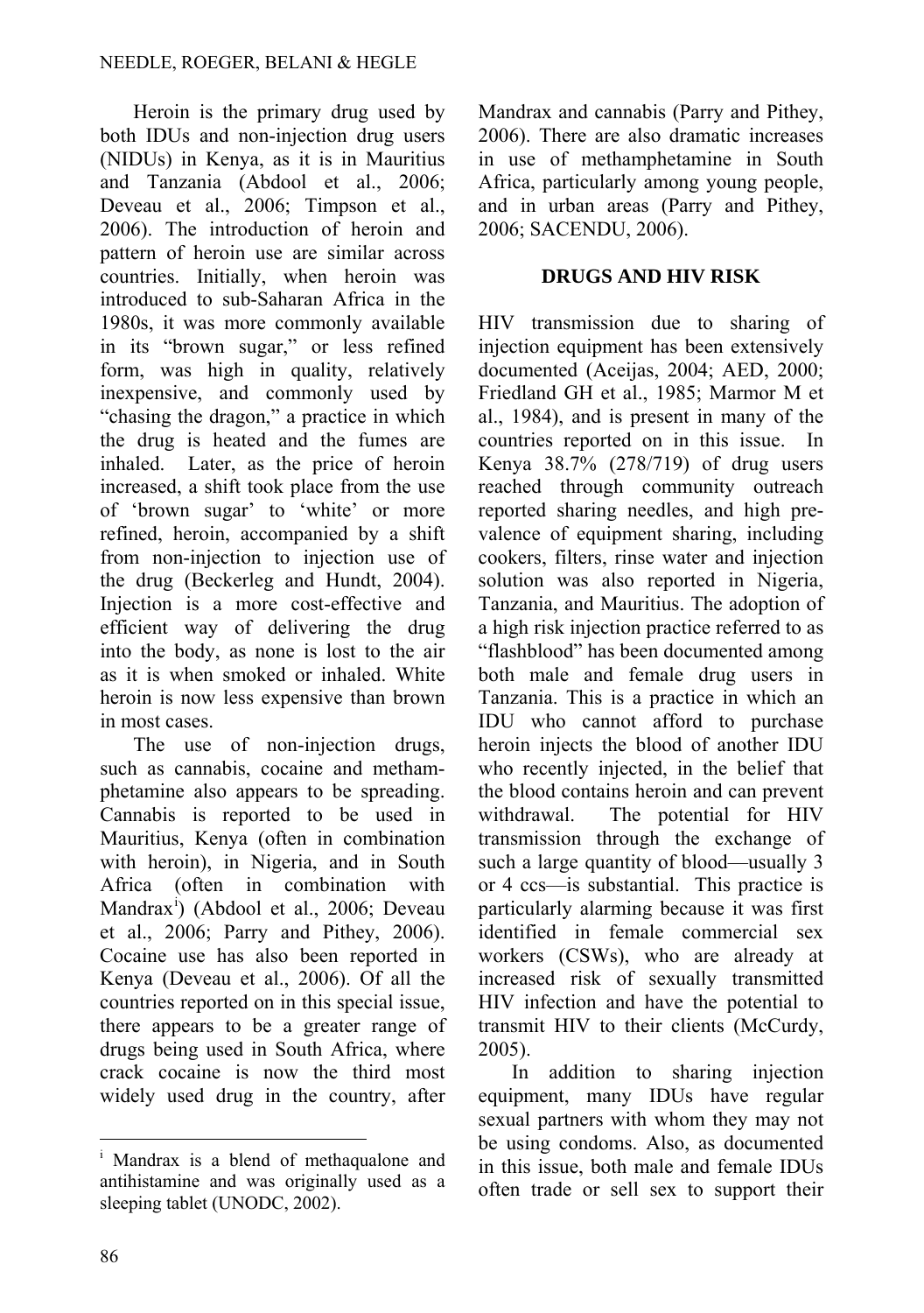drug addiction. Most countries do not have estimates of how many CSWs inject drugs; however, this population is significant because clients of both male and female sex workers can serve as a bridge for HIV transmission to low risk partners in the general population.

HIV transmission risks are also associated with non-injection drug use. Cocaine and amphetamine-type stimulants (ATS) can lead to high-risk sexual behaviours by inhibiting judgment and decreasing the likelihood that that one will practice safe sex. Methamphetamine, for example, has been associated with increased HIV sexual risk behaviours among men who have sex with men (MSM) and heterosexuals. Risk behaviours include unprotected receptive anal and vaginal sex and greater numbers of sex partners (Mansergh et al., 2005; Colfax et al., 2001; Molitor et al., 1998; Frosch et al., 1996). Crack cocaine use has been associated with higher prevalence of HIV infection due to greater frequency of high-risk sexual practices such as unprotected sex and sex with multiple partners and with exchange of sex for drugs (Edlin et al., 1994). Male and female CSWs interviewed in South Africa reported using methamphetamine, crack cocaine, or ecstasy before or during sex, and said that using these drugs increased the likelihood of high-risk sex, including anal sex, unprotected sex, and group sex (Pithey and Parry, 2006).

# *HIV in drug-using populations*

The data on HIV among drug users are limited. Nevertheless, contributors to this special issue identify several trends of concern to the public health community. Mauritius, for example, is experiencing "a dramatic shift in the mode of [HIV] infection from heterosexual to injection drug use." In 2001, 64% of new infections were through heterosexual transmission, while injection drug use accounted for only 7% of new cases. In 2005, only 6% of new cases were through heterosexual contact and 90% were through injection drug use. Mauritius has between 17,000 and 18,000 IDUs; nearly a third of new infections were among prisoners (Abdool et al., 2006). Data from Kenya, for example, indicate that in Mombasa, of 1000 drug users referred through community outreach to HIV counselling and testing, 31.2% (43/138) of IDUs and 6.3% (352/1546) of NIDUs were HIV positive (Deveau et al., 2006). In Zanzibar, a recent study of drug users documented HIV prevalence of 26.2% (50/191) among IDUs, and 4.1% (13/316) among NIDUs, as well as co-infection with hepatitis C (HCV) and other STIs (Dahoma et al., 2006). Timpson et al. also note that the number of female IDUs in Tanzania appears to be increasing and report that among 417 IDUs in Dar es Salaam, 27% of men and 58% of women were HIV positive (2006). Compelling data also come from South Africa where a rapid assessment conducted among male and female drug users in three cities documented HIV prevalence of 28% (n=92) (Pithey and Parry, 2006).

# *Alcohol Abuse and HIV Risk*

Along with increasing concern about the potential for HIV spread among drugusing populations, there is also growing awareness in sub-Saharan Africa of the relationship between alcohol use, particularly misuse and abuse of alcohol, and HIV risk (Bryant, 2006; Campbell, 2003). Sexual risk-taking behaviours associated with alcohol use are highly prevalent in many African countries severely affected by HIV/AIDS (Fritz et al., 2002; Mnyika et al., 1997; Simbayi et al., 2004). According to the World Health Organization (WHO), the eastern and southern regions in Africa have the highest con-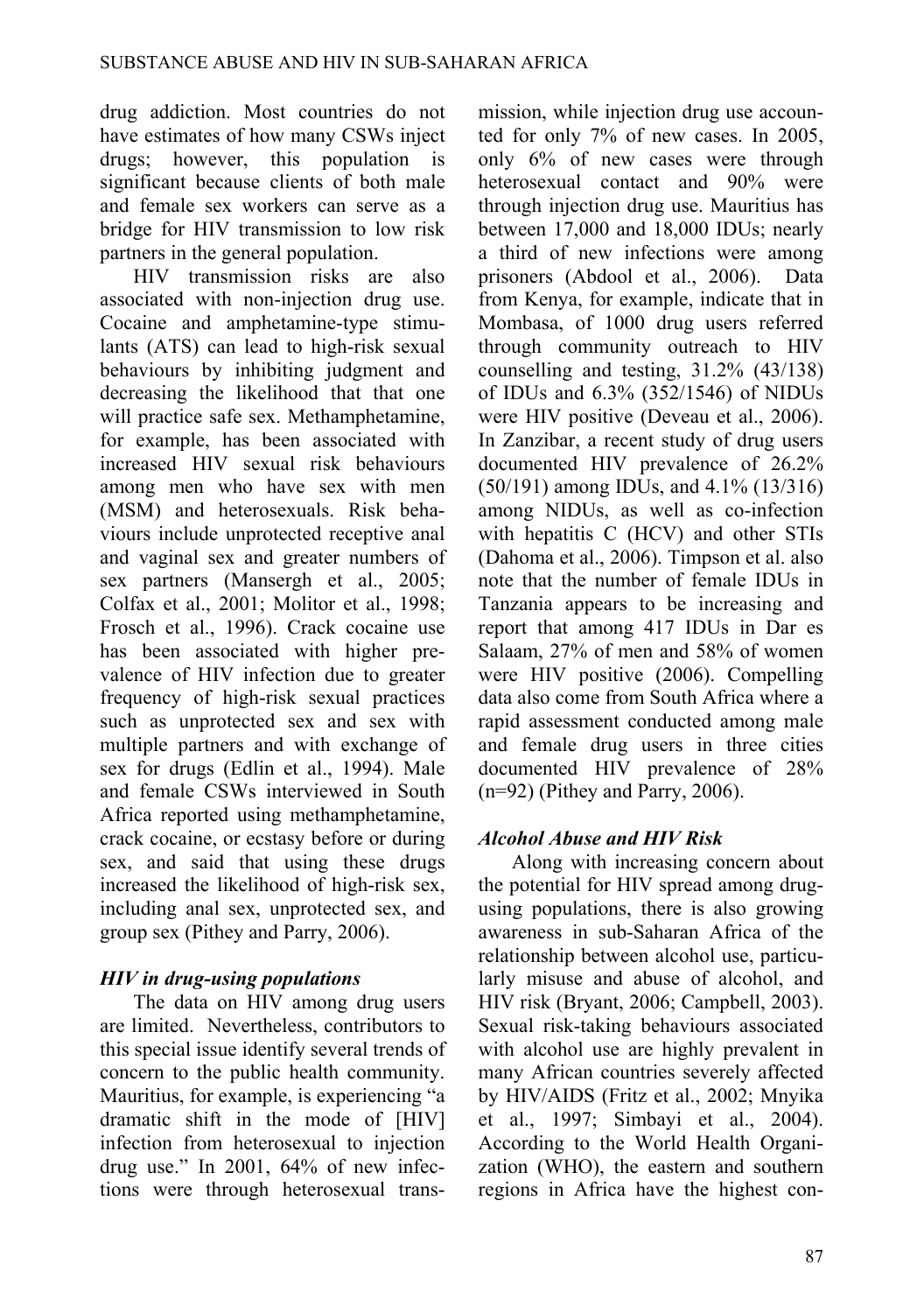sumption of alcohol per drinker in the world, and the prevalence of hazardous drinking patterns, such as drinking a large quantity of alcohol per session, or being frequently intoxicated, is second only to Eastern Europe.

Within the past two years, several significant events have generated momentum for addressing the link between alcohol use and HIV as a public health issue in the region. In May 2005, Resolution WHA58.26 on the Public Health Problems Caused by Harmful Alcohol Use was adopted, giving WHO the mandate to intensify efforts to reduce the burden of alcohol-related problems regionally, nationally, and globally. In August 2005, U.S. government agencies hosted a meeting, *Alcohol, HIV Risk Behaviours and Transmission in Africa: Developing Programmes for the President's Emergency Plan for AIDS Relief (PEPFAR),* in Dar es Salaam, Tanzania, with the purpose of providing expert consultation on alcohol and HIV risk and assisting countries in developing programmes to address this issue. A key outcome of the Tanzania meeting was its impact on the technical and programmatic resolutions made at the  $42<sup>nd</sup>$  Annual Regional Health Ministers' Conference held in Mombasa, Kenya in February 2006. Health ministers from countries in the East, Central and Southern Africa regions resolved to incorporate issues related to alcohol into their national HIV/AIDS strategies, to ensure that appropriate alcohol and HIV/AIDS policies, guidelines, and programmes are in place, and to establish national and regional technical working groups to spearhead the implementation of alcohol and HIV/AIDS programmes. The ministers also called for rapid situational analysis to be conducted on the relationship between alcohol and HIV in the region. The resulting three-country assessment carried out in Rwanda, Kenya, and Zambia identified priorities for HIV and alcohol-related programming and policy changes to address alcohol use. Finally, *The World Health Organization (WHO) Technical Consultation on the Public Health Problems Caused by Harmful Use of Alcohol in the African Region* in Brazzaville, Congo in 2006 was held to address alcohol consumption and production and resulted in the development of a five-year plan for work in the region*.*

### **PUBLIC HEALTH RESPONSE TO SUBSTANCE RELATED HIV**

Given the efficiency of injection as a mode of HIV transmission (UNODC, 2005), early intervention with IDUs in the region is of the utmost importance to prevent the further escalation of HIV. Mauritius, Tanzania, and Kenya are among the countries that have acknowledged the need for HIV prevention with drug users in their national HIV/AIDS strategic plans, but other countries have yet to do this. Adelekan et al. note the "general lack of awareness among policy makers and health practitioners of the emerging injection drug use and HIV among drug users" in Nigeria (2006). Contributors to this special volume recommend strategies to address HIV prevention among drug users, including community outreach and peer-based interventions to discourage sharing of injection equipment and encourage safe injecting as well as safe sex practices, and increasing the availability of commodities such as sterile injection equipment and condoms. Increasing access to important services such as VCT is critical and may require tailoring and adaptation of traditional models to meet the needs of hidden and hard to reach populations of drug users. Rapid HIV testing, for example, has great potential for reaching drug users and sex workers in non-clinical settings including brothels, bathhouses, homeless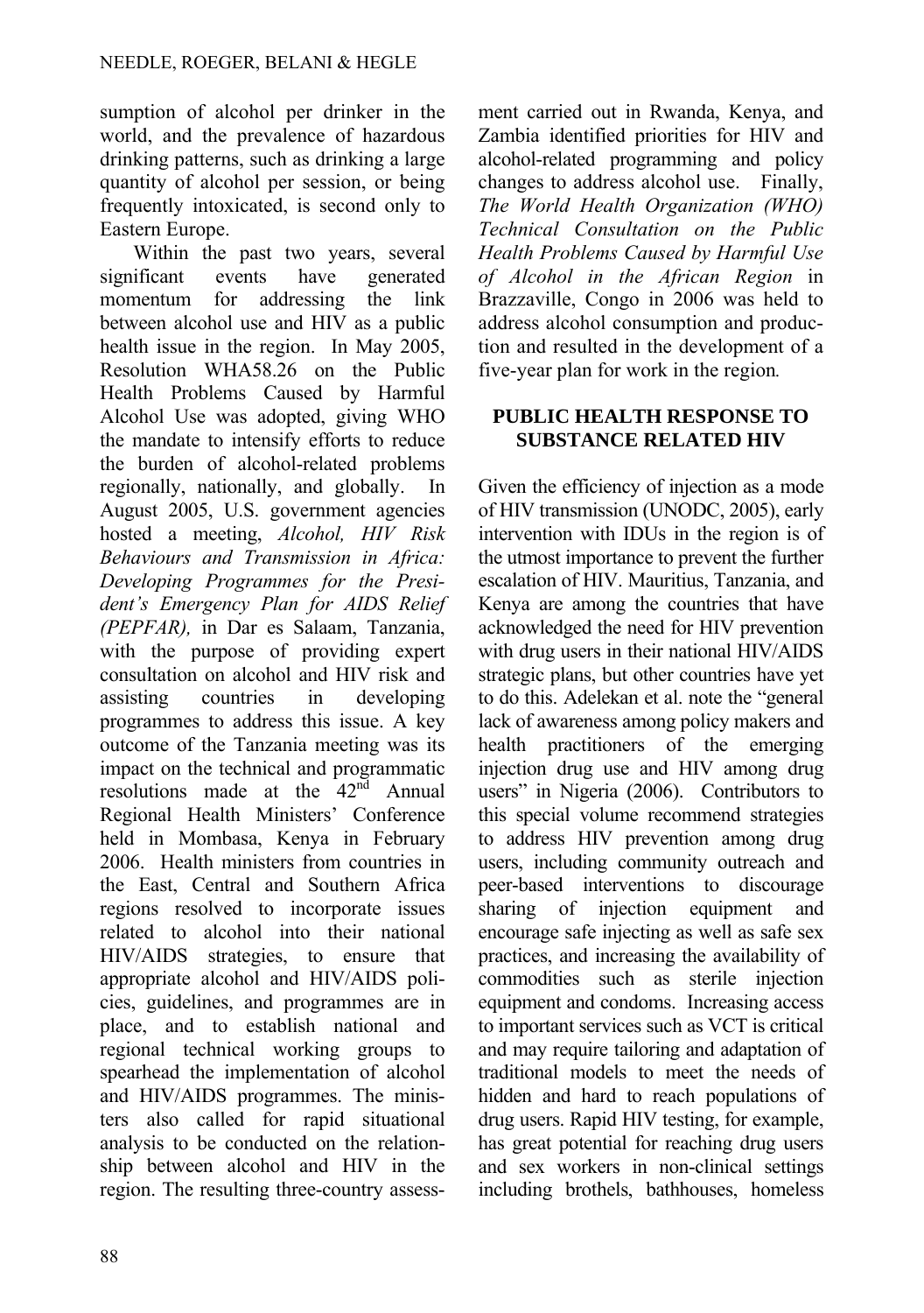shelters, street outreach locations and other venues frequented by drug users. Integration of HIV and substance abuse programmes, and increased facilities for HIV, STI, Hepatitis B and C counselling and testing are also needed. While countries such as Kenya and South Africa offer drug treatment, facilities are often inadequate in number and geographic distribution, and services are unaffordable for most drug users. In addition, most drug treatment programmes do not address HIV prevention.

Contributors also call for prevention interventions that address alcohol-related HIV sexual risk behaviours, including individual and community-level behavioural interventions. In addition, alcohol treatment programmes provide the opportunity to incorporate HIV riskreduction interventions and promote adherence to HIV treatment for persons already diagnosed with HIV. Morris et al., call for a multi-sectoral approach to alcohol and HIV issues, including involvement from civil society, faithbased organisations, government and law enforcement (2006). Morojele's report identifies the need for advocacy at the national level to raise awareness about the seriousness of alcohol-related social and health problems among policy makers, community and other key stakeholders, and to encourage greater financial commitment to prevention activities (2006). Countries are urged to strengthen national alcohol policies and legislation, with a particular emphasis on those activities that are most likely to have success in the shorter term.

### **CONCLUSION**

Global, regional, and country-specific reports suggest that the epidemic of HIV/AIDS in drug users continues to spread, with an increasing number of countries reporting HIV infection in this group (Ball, 1999). Data from studies described in this special issue indicate that drug trafficking and drug abuse, including injection drug use, are increasing in some sub-Saharan Africa countries. Shifts in patterns of drug trafficking, including expansion of local markets, when linked to ongoing and serious epidemics of HIV, are a major concern for the region. While the primary mode of HIV transmission in the region will continue to be through heterosexual contact, there is still a need to focus on the potential for drug driven HIV to exacerbate the heterosexual epidemic. HIV transmission among drug users is not limited to sharing contaminated injection equipment; it includes IDUs' sexual contact with partners, and the noninjection use of drugs such as cocaine, crack or ATS associated with high risk sexual behaviours. Twenty-five years of research indicate that a comprehensive approach is the most effective strategy for preventing HIV/AIDS in drug-using populations and their communities (NIDA, 2002). In addition, momentum is growing in sub-Saharan Africa to address HIV transmission linked to alcohol use and high-risk sexual behaviour. Early implementation of prevention programmes can significantly limit the further spread of HIV and, by acting now, sub-Saharan Africa has the opportunity to meet this challenge.

Contributors to this special issue acknowledge the limitations of the available literature and data on drugs, alcohol, and HIV. Of the five countries reporting on drugs, South Africa is the only one with a surveillance system for monitoring drug use over time. Currently, most HIV surveillance systems focus on antenatal clinic populations and do not include drug users as sentinel populations. Moreover, large population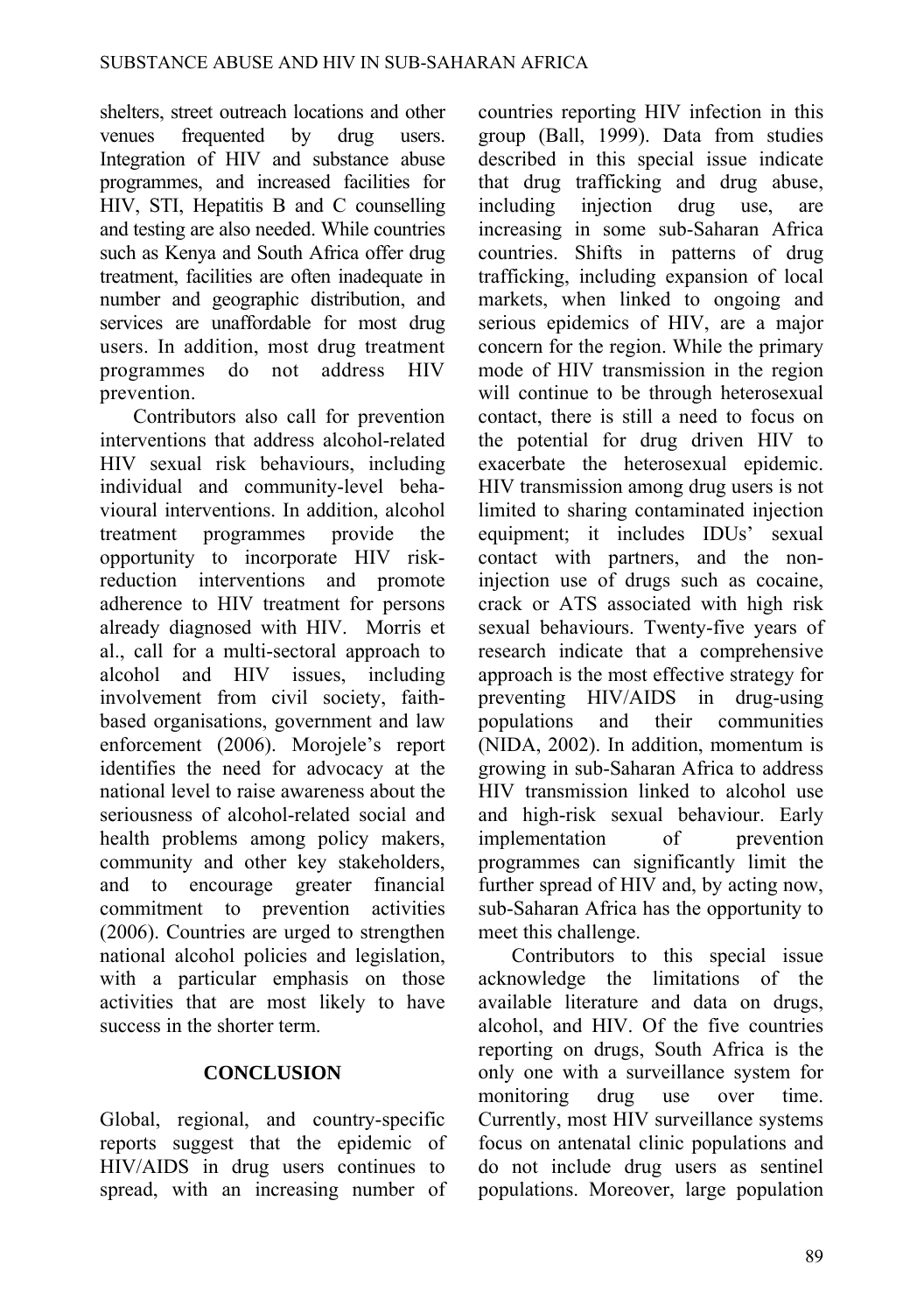studies such as Demographic Health Surveys (DHS) or AIDS Indicator Surveys (AIS) will not capture hard-toreach populations, and size estimates of drug-using populations are lacking.

Data reported on drugs and HIV in Kenya, Tanzania, South Africa, Nigeria, and Mauritius have been derived primarily from rapid assessments, a methodological approach used globally to better understand the dynamics of HIV risk in hidden populations, particularly drug users (Fitch et al., 2004). Other small-scale studies have focused on drug use and HIV risk. These studies, while important, employ a variety of methodologies and approaches, making it difficult to identify trends or make systematic comparisons across the region. There is a critical need to strengthen systems for monitoring the epidemic in drug-using populations. This includes planning for and implementing more systematic data collection on drug users and HIV, including routine sentinel surveillance and integrated behavioural and biological surveillance. Data are needed not only to monitor prevalence of HIV and risk behaviours, but also to design, manage, and evaluate prevention, care, and treatment programmes for drug users. Both qualitative and quantitative data are essential to our understanding of how to better reach and serve hidden populations of drug users. Data are needed to describe the context of risk behaviours, identify barriers and gaps in services, tailor and adapt interventions and inform the design of programmes. Finally, data are needed to determine if programmes are successfully reaching drug users and if interventions are effective in reducing drug and alcohol related HIV risk.

We want to acknowledge and thank the dedicated researchers and public health practitioners working in the field to characterize the epidemic and create awareness through publishing and speaking. We hope that this special issue will become a useful resource for researchers and policy makers, as well as a catalyst for collaboration among countries in the region as they work together to address drug- and alcoholrelated HIV risks both nationally and regionally.

### **ACKNOWLEDGMENTS**

The editors would like to acknowledge and thank Jill Augustine, Team Intern, and Lauren Hoffman, Policy Team, for their contributions to this special issue.

### **REFERENCES**

- Abdool, R., Sulliman, F., & Dhannoo, M. (2006). The injecting drug use and HIV/AIDS nexus in the republic of Mauritius. *African Journal of Drug and Alcohol Studies,* 5(2), 107-106.
- Academy for Educational Development (AED) (2000). A Comprehensive Approach: Preventing Blood-Borne Infections among Injection Drug Users. December 2000.
- Aceijas, C., Stimson, G.V., Hickman, M., & Rhodes, T. (2004). Global overview of injecting drug use and HIV infection among injecting drug users. *AIDS,* 18(17), 2295-2303.
- Adelekan, M.L., Lawal, R.A., Akinhanmik A.O., Haruna, A.Y.A., Coker R., Inem, V. et al. (2000*). Injection drug use and associated health consequences in Lagos, Nigeria: Findings from WHO Phase II Injection drug use study*. Paper presented at the Global Research Network on HIV prevention in Drug-using Populations, Durban, South Africa.
- Adelekan, M.L, Lawal, R.A. (2006). Drug use and HIV infection in Nigeria: a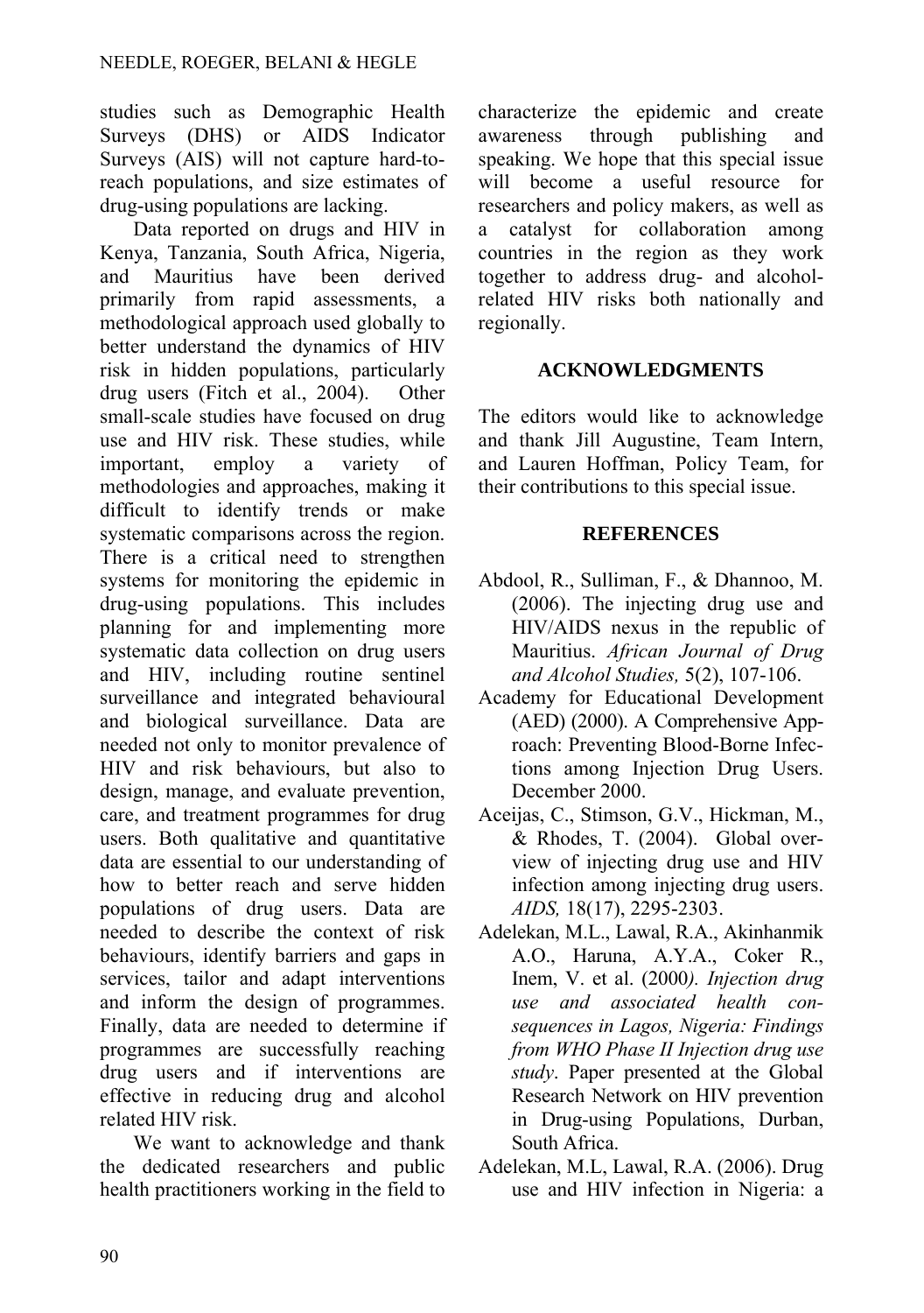review of the recent findings. *African Journal of Drug and Alcohol Studies,*  5(2), 117-128.

- Affinnih, Y.H. (1999). A review of literature on drug use in Sub-Saharan Africa countries and its economic and social implications. *Substance Use & Misuse*, 34(3), 443-454.
- Affinnih, Y.H. (1999b). Drug use in greater Accra, Ghana: Pilot Study. *Substance Use & Misuse*, 34(2), 157- 169.
- Ashley, J., Levine, B., & Needle, R. (2006). Summary article: proceedings of August 2005 Alcohol Meeting in Dar es Salaam, Tanzania. *African Journal of Drug and Alcohol Studies,*  5(2), 191-199.
- Ball, A. (1999). Epidemiology and prevention of HIV in drug-using populations: global perspective. *Global Research Network on HIV Prevention in Drug-Using Populations: Second Annual Meeting*.
- Beckerleg, S.E., and Hundt, G.L. (2004). The characteristics and recent growth of heroin injecting in a Kenyan coastal town. *Addiction Research and Theory*, 12(1), 41-53.
- Beyrer, C., Razak, M.H., Lisam, K., Chen, J., Lui, W., & Yu, X.F. (2000). Overland heroin trafficking routes and HIV-1 spread in south and southeast Asia. *AIDS*, 14(1), 75-83.
- Bryant, K. (2006). Expanding Research on the Role of Alcohol Consumption and Related Risks in the Prevention and Treatment of HIV/AIDS. *Substance Use and Misuse,* 41(10- 12), 1465-1507.
- Campbell, E.K. (2003). Note on Alcohol consumption and sexual behaviour of youths in Botswana. *African Sociological Review,* 7(1), 146-161.
- Colfax, G.N., Mansergh, G., Guzman, R., Vittinghoff, E., Marks, G., Rader M, et al. (2001). Drug use and sexual risk

behaviour among gay and bisexual men who attend circuit parties: a venue based comparison. *Journal of Acquired Immune Deficiency Syndrome,* 28(4), 373-9.

- Dahoma, M., Salim, A., Abdool, R., Othman, A., Makame, H., Ali, A., Abdalla, A., Juma, S., Yahya, B., Shaka, S., Sharif, M., Seha, A., Mussa, M., Shauri, O., Nganga, L., & Kibuka, T. (2006). HIV and substance abuse: the dual epidemics challenging Zanzibar. *African Journal of Drug and Alcohol Studies,* 5(2), 129-138.
- Deveau, C., Levine, B., & Beckerleg, S. (2006). Heroin Use in Kenya and Findings from a Community Based Outreach Programme to Reduce the Spread of HIV/AIDS. *African Journal of Drug and Alcohol Studies,*  5(2), 95-106.
- Dewing, S., Pluddermann, A., Meyers, B.J., & Parry, C.D.H. (2006). Review of injection drug use in six African countries: Egypt, Kenya, Mauritius, Nigeria, South Africa and Tanzania. *Drugs, education, prevention, and policy*. 13(2), 121-137.
- East, Central and Southern African (ECSA) Health Community (2006). Resolutions of the  $42<sup>nd</sup>$  Regional Health Minister's Conference.
- Edlin, B.R., Irwin, K.L., Faruque, S., McCoy, C.B., Word, C., Serrano, Y., et al. (1994). Intersecting epidemicscrack cocaine use and HIV infection among inner-city young adults. *New England Journal of Medicine,* 331 (21), 1422-1427.
- Ekpo, M. (2000). *Preventing HIV and other blood-borne diseases among drug-using populations in Nigeria: implications for research, practice, and policy*. Report presented at 2000 Global research network meeting on HIV prevention in drug-using populations, Durban, South Africa.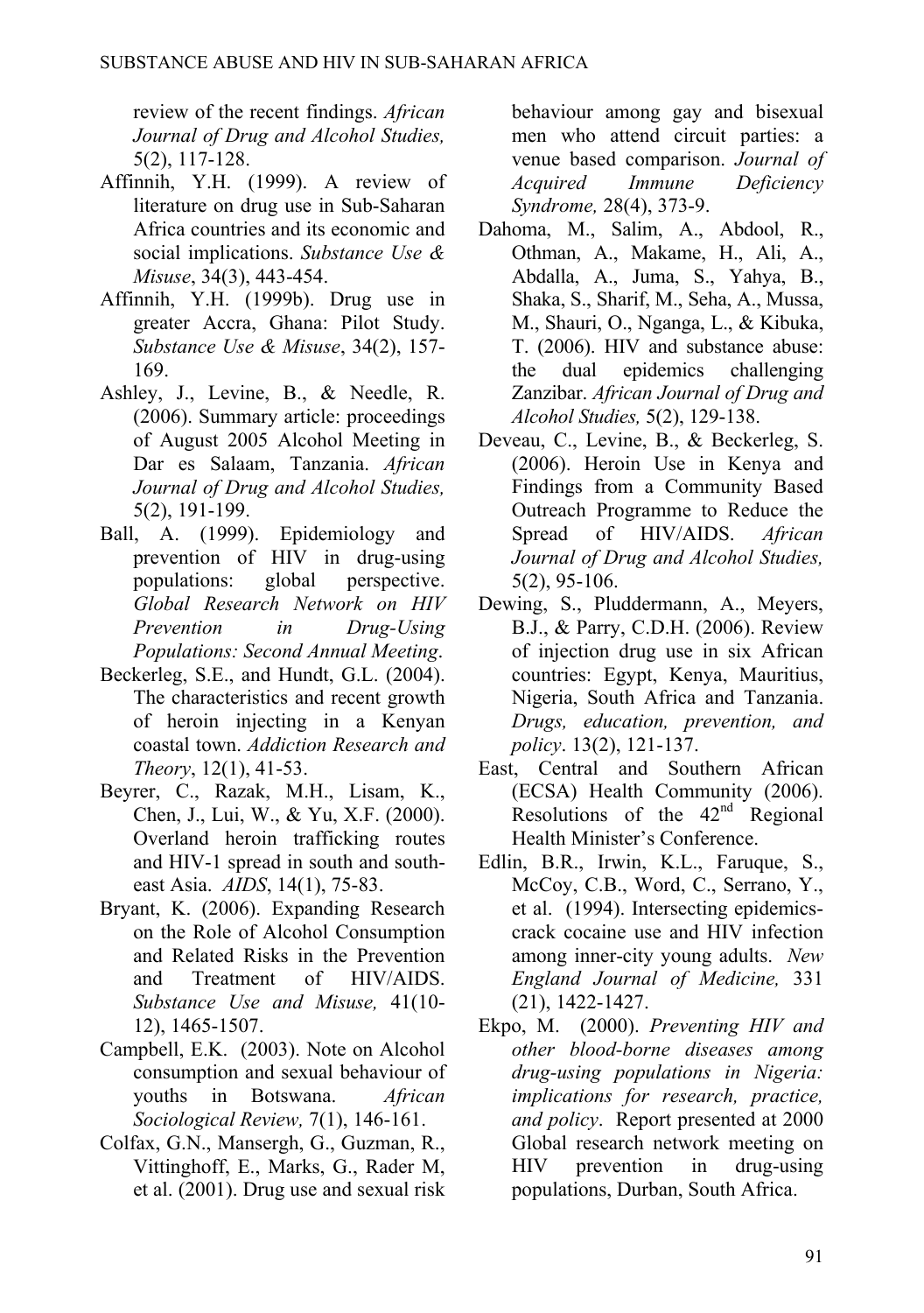- Fitch, C., Stimson, G.V., Rhodes, T., & Poznyak, V. (2004). Rapid assessment: an international review of diffusion, practice, and outcomes in the substance use field. *Social Science & Medicine*, 59(9), 1819- 1830.
- Friedland GH, Harris C, Butkus-Small C, Shine D, Moll B, Darrow W, Klein RS. Intravenous drug abusers and AIDS: demographics, drug use and needle sharing practices. Archives of Internal Medicine 1985; 145:1413-7.
- Fritz, K. E., Woelk, G. B., Bassett, M. T., McFarland, W. C., Routh, J. A., Tobaiwa, O., et al. (2002). The association between alcohol use, sexual risk behaviour, and HIV infection among men attending beerhalls in Harare, Zimbabwe. *AIDS and Behaviour, 6*(3), 221-228.
- Frosch, D., Shoptaw, S., Huber, A., Rawson, R., & Ling, W. (1996) Sexual HIV Risk among gay and bisexual methamphetamine abusers. *Journal of Substance Abuse Treatment*, 3(6), 483-486.
- Gouws, E., White, P.J., Stover, J., & Brown, T. (2006). Short term estimates of adult HIV incidence by mode of transmission: Kenya and Thailand examples. *Sexually Transmitted Infections*, 82 (suppl 3), iii51-55.
- Kumar, M.S., Mudaliar, S., & Daniels, D. (2000) Identification and Critical Assessment of Intervention Strategies and Approaches. Paper presented at Global Research Network Meeting on HIV Prevention in Drug-using Populations. Third Annual Meeting Report, Durban, South Africa.
- Mansergh, G., Shouse, R.L., Marks, G., Gusman, R., Rader, M., Buchbinder, S. et al. (2006) Methamphetamine and sildenafil (Viagra) use are linked to unprotected receptive and insertive

anal sex, respectively, in a sample of men who have sex with men. *Sexually Transmitted Infections*, 82 (2). 131- 134.

- Marmor M, Des Jarlais D, Friedman S, Lyden M, El-Sadr W. (1984). The epidemic of AIDS and suggestions for its control in drug abuses. Journal of Substance Abuse Treatment 1984; 1:237-47.
- McCurdy, S.A., Williams, M.L., Kilonzo, G.P., Ross, M.W., & Leshabari, M.T. (2005). The emerging heroin epidemic in Dar es Salaam, Tanzania: Youth hangouts, maghetto and injecting practices. *AIDS Care,* 17 (Supplement 1), S65-76.
- McCurdy, S.A., Williams, M.L., Kilonzo, G.P., Ross, M.W., & Leshabari, M.T. (2005b). "Flashblood" and HIV Risk among IDUs in Dar es Salaam, Tanzania. Rapid Response accessed from http://bmj.bmjjournals.com/cgi/ eletters/330/7493/684
- Mnyika, K. S., Klepp, K. I., Kvale, G., & Ole-Kingori, N. (1997). Determinants of high-risk sexual behaviour and condom use among adults in the Arusha region, Tanzania. *International Journal of STD & AIDS, 8* (3), 176-183.
- Molitor, F., Truax, S.R., Ruiz ,J.D., & Sun, R.K. (1998). Association of methamphetamine use during sex with risky sexual behaviours and HIV infection among non-IDUs. *Western Journal of Medicine*, 168(2), 93-7.
- Morojele, N., Parry, C., Agossou, T., Poznyak, V., Obot, I., Odejide, O., & Koumare, B. (2006). Report of First Pan African Consultation on Alcohol Policies and its significance for the region. *African Journal of Drug and Alcohol Studies,* 5(2), 185-190.
- Morris, C., Levine, B., Goodridge, G., Luo, N., & Ashley, J. (2006). Three country assessment of alcohol-HIV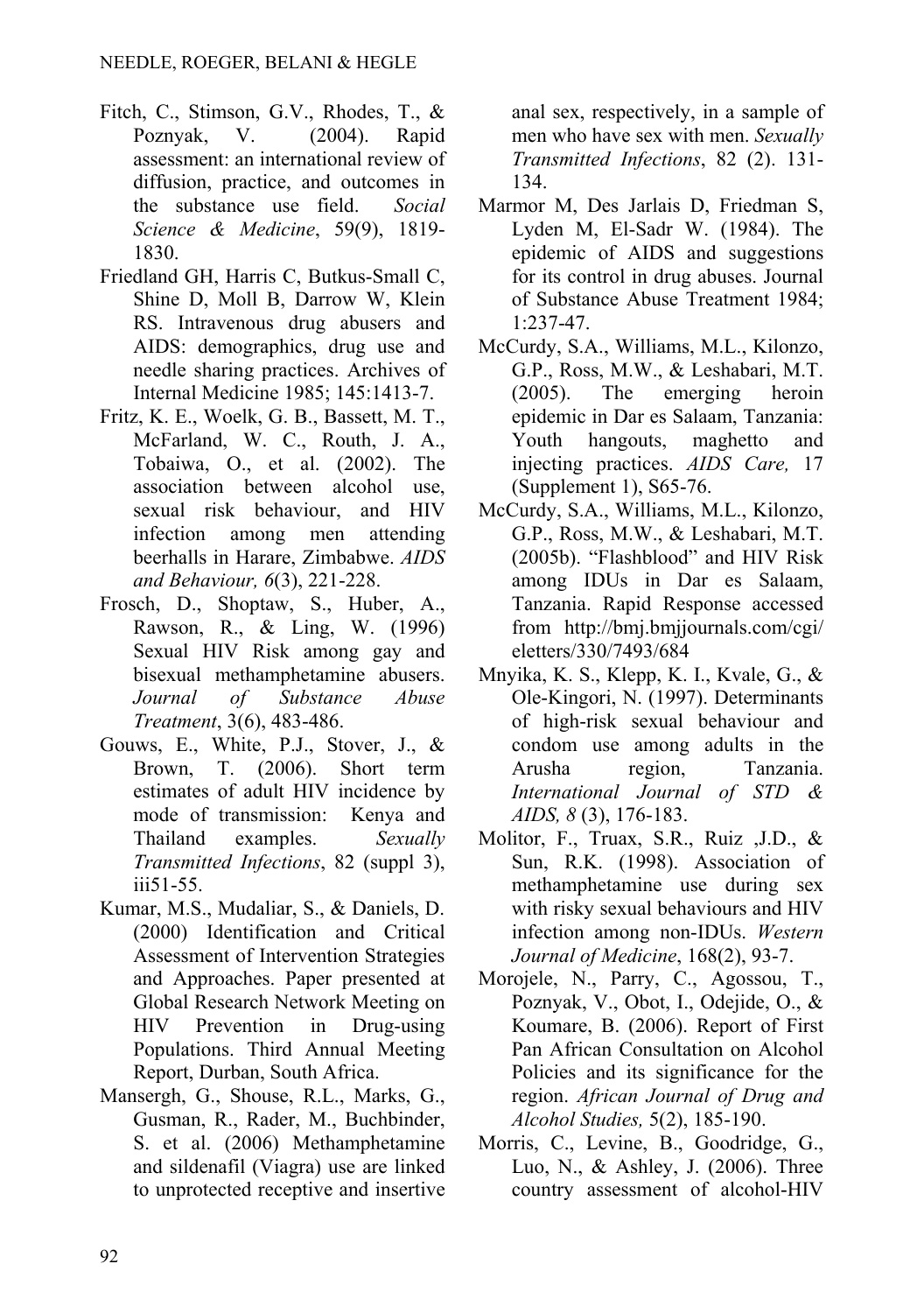related policy and programmatic responses in Africa. *African Journal of Drug and Alcohol Studies,* 5(2), 169-184.

- National Institute on Drug Abuse (2002). Principles of HIV Prevention in Drug-using Populations. (NIH Publication No. 02-4733). Washington, DC: U.S. Government Printing Office.
- National Institute on Drug Abuse (2000). Global Research Network Meeting on HIV Prevention in Drug-Using Populations. Second Annual Meeting Report, August 26-28, 1999. Atlanta, GA.
- Needle, R., Trotter, T., Singer, M., Bates, C., Page, J., Metzger, D., Marcelin, L. (2003). Rapid assessment of the HIV/AIDS crisis in racial and ethnic minorities: an approach for timely community interventions. *American Journal of Public Health* 93(6), 970- 79.
- Needle, R., Hegle, J., & Jones, T.S. (2005). Injection drug use in sub-Saharan Africa: emergence of an under-recognized HIV transmission risk. Unpublished work. Centre for Disease Control and Prevention.
- Parry, C., & Pithey, A. (2006). Risk behaviour and HIV among drug-using populations in South Africa. *African Journal of Drug and Alcohol Studies,*  5(2), 139-156.
- Parry, C., Vardas, E., & Pludderman, A. (2000). HIV and Drug Use among Arrestees in Cape Town, Durban and Johannesburg, South Africa (Phase I). Paper presented at 2000 Global Research Network Meeting on HIV Prevention in Drug-using Populations. Third Annual Meeting Report, Durban, South Africa.
- Rehm, J., Room, R., Monteiro, M., Gmel, G., Graham, J., Rehn, T. et al. (2004). Alcohol. In M. Ezzati, A.D. Lopez,

A. Rodgers, & C.J.L. Murray (Eds). *Comparative Quantification of Health Risks: Global and Regional Burden of Disease Due to Selected Major Risk Factors*. Geneva: World Health Organization.

- SACENDU (2006) Alcohol and Drug Abuse Trends July-December 2005 (Phase 19), South African Community Epidemiology Network on Drug Use, Accessed on June 28, 2006 from [www.sahealthinfo.org](http://www.sahealthinfo.org/).
- Simbayi, L. C., Kalichman, S.C., Jooste, S., Mathiti, V., Cain, D., & Cherry, C. (2004). Alcohol use and sexual risks for HIV infection among men and women receiving sexually transmitted infection clinic services in Cape Town, South Africa. *Journal of Studies on Alcohol, 65*(4), 434-442.
- Stimson, G., Fitch, C., Des Jarlais, D., Poznyak, V., Perlis, T., Oppenheimer, E., Rhodes, T. (2006). Rapid assessment and response studies of injection drug use: knowledge gain, capacity building, and intervention development in a multisite study. *American Journal of Public Health, 96*(2), 288-295.
- Timpson, S., McCurdy, S., Leshabari, M.T., Kilonzo, G.P., Atkinson, J., Msami, A., & Williams, M. (2006). *African Journal of Drug and Alcohol Studies,* 5(2), 157-168.
- UNAIDS. (2006). 2006 Report on the Global AIDS Epidemic. Accessed from [www.unaids.org](http://www.unaids.org/).
- UNAIDS. (2005). 2005 Report on the Global AIDS Epidemic. Accessed from [www.unaids.org](http://www.unaids.org/).
- UNAIDS. (2004). 2004 Report on the Global AIDS Epidemic. Accessed from [www.unaids.org](http://www.unaids.org/).
- UNAIDS. (2002). 2002 Report on the Global AIDS Epidemic. Accessed from [www.unaids.org](http://www.unaids.org/).
- United Nations Office on Drugs and Crime (UNODC). (2006), 2006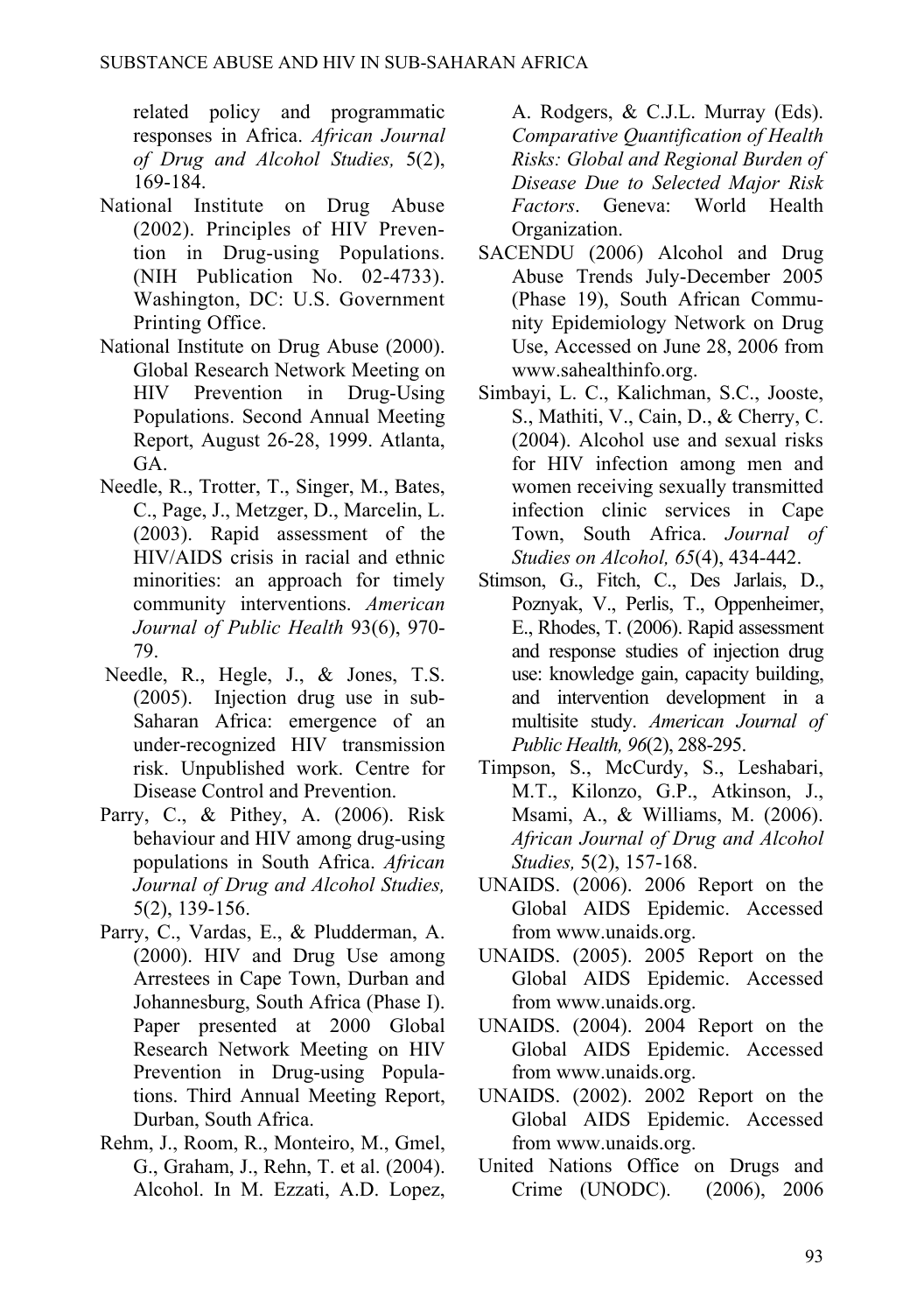World Drug Report. Accessed from <http://www.unodc.org/unodc/index.html>.

- United Nations Office on Drugs and Crime (UNODC). (2005), 2005 World Drug Report. Accessed from http://www.unodc.org/unodc/index.html.
- United Nations Office on Drugs and Crime (UODC). (2002). Country Profile: South Africa. Accessed from [http://www.unodc.org/pdf/southafrica](http://www.unodc.org/pdf/southafrica/country_profile_southafrica.3.pdf)

[/country\\_profile\\_southafrica.3.pdf.](http://www.unodc.org/pdf/southafrica/country_profile_southafrica.3.pdf)

- United Nations Office on Drugs and Crime (UNODC). (1999). The Drug Nexus in Africa. Accessed from [http://www.unodc.org/unodc/en/repor](http://www.unodc.org/unodc/en/report_1999-03-01_1.html) [t\\_1999-03-01\\_1.html](http://www.unodc.org/unodc/en/report_1999-03-01_1.html)
- United States Department of State. (2006). International Narcotics Control Strategy Report. *Bureau for International Narcotics and Law Enforcement Affairs.*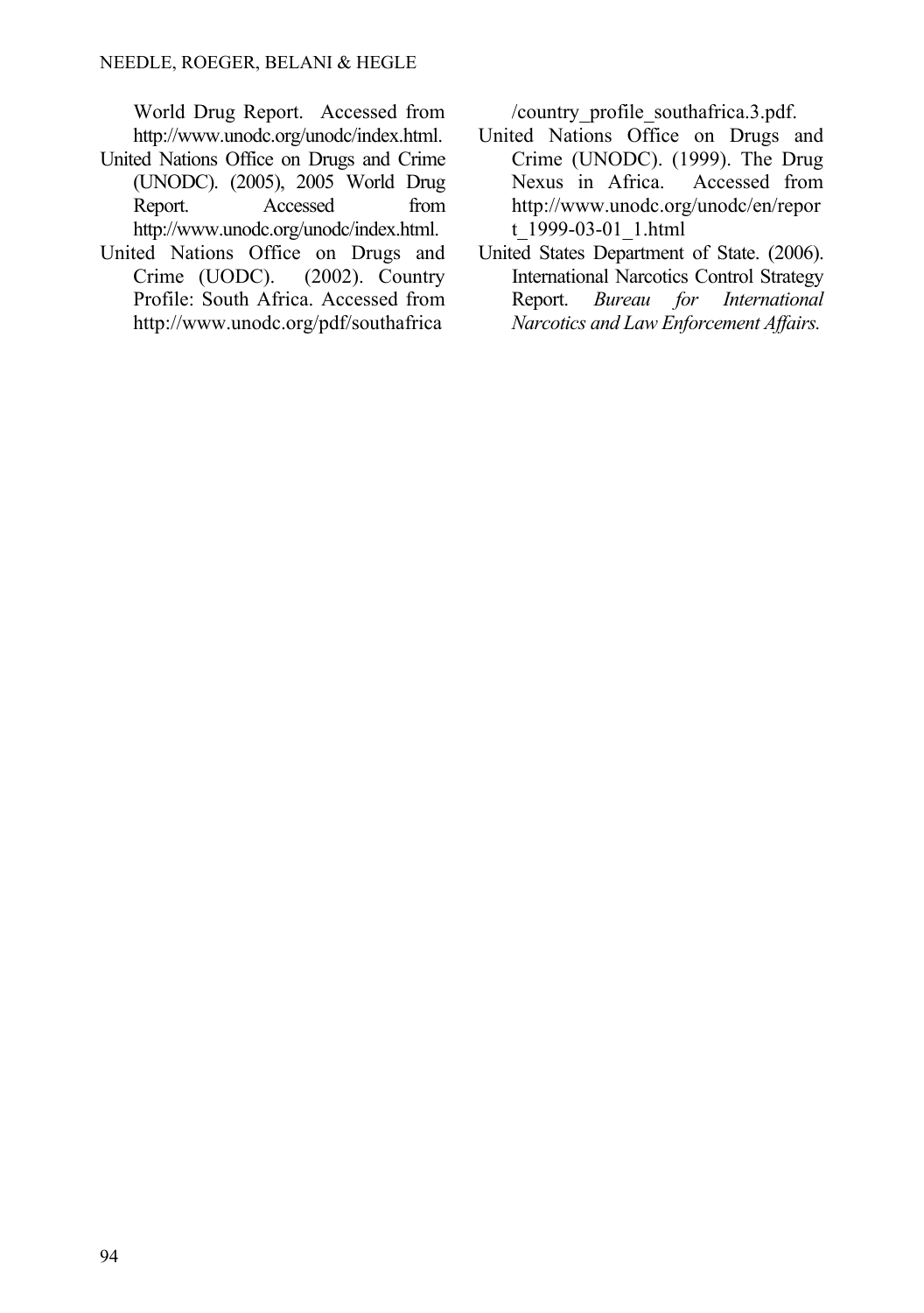# **HEROIN USE IN KENYA AND FINDINGS FROM A COMMUNITY BASED OUTREACH PROGRAMME TO REDUCE THE SPREAD OF HIV/AIDS**

#### **Clement Deveau\***

Academy for Educational Development, Nairobi, Kenya

#### **Barry Levine**

Department of Psychiatry, University of California at San Francisco

#### **Susan Beckerleg**

University of Warwick, UK

#### **ABSTRACT**

Recent shifts in patterns of drug use and trafficking indicate that a shift from smoking to injecting heroin is taking place in Kenya. In addition, recent estimates of HIV infection in Kenya indicate that the number of cases of HIV attributed to injection drug users is increasing with 4.8% of new infections attributed to injection drug use. Community-based outreach is an evidence-based model for delivering HIV prevention to difficult to access drug users in the United States and Europe. This paper reports on the development and implementation of a community outreach programme for HIV prevention with drug users in Mombasa and Nairobi and offers lessons learned for other countries with emerging epidemics of HIV among drug users.

**KEY WORDS:** heroin, community outreach, HIV/AIDS, Kenya

#### **INTRODUCTION**

The first case of HIV in Kenya was documented in 1984. Since then, the country has had a generalized epidemic with an estimated national prevalence in 2004 of about eight percent among adult women and four percent in adult men. About 1.2 million adults are infected, and there are 100,000 HIV positive children and 650,000 AIDS orphans (UNAIDS 2004). Prevalence in urban areas is almost twice as high as in rural areas and nearly two thirds of those infected are women. Rates are 10% or higher in 17 of 39 sentinel surveillance sites, including sites in Nairobi, Mombasa, Kisumu, and Kakamega. Nyanza Province, for example, has a prevalence of 15% in adults. Even in some low prevalence regions, however, evidence exists of significant behavioural risk for HIV. While behavioural indicators from the Kenya Demographic and Health Survey (KDHS, 2004) indicate that risky sexual behaviour has declined, the majority of new infections occur among young men and women. (Kenya PEPFAR Five Year Strategy, 2005).

Recent estimates, however, indicate that modes and patterns of HIV transmission in Kenya, as in other countries, may be shifting. Estimates of new infections for 2005 indicate that while Kenya is still experiencing a generalized, heterosexual epidemic, there has been an increase in the number of cases attributed

\* **Corresponding author:** Clement Deveau, MSW, LCSW, Academy for Educational Development, P.O. Box 14500-00800, Nairobi, Kenya Tel: (254) 721-169-338 Email: clemdeveau@yahoo.com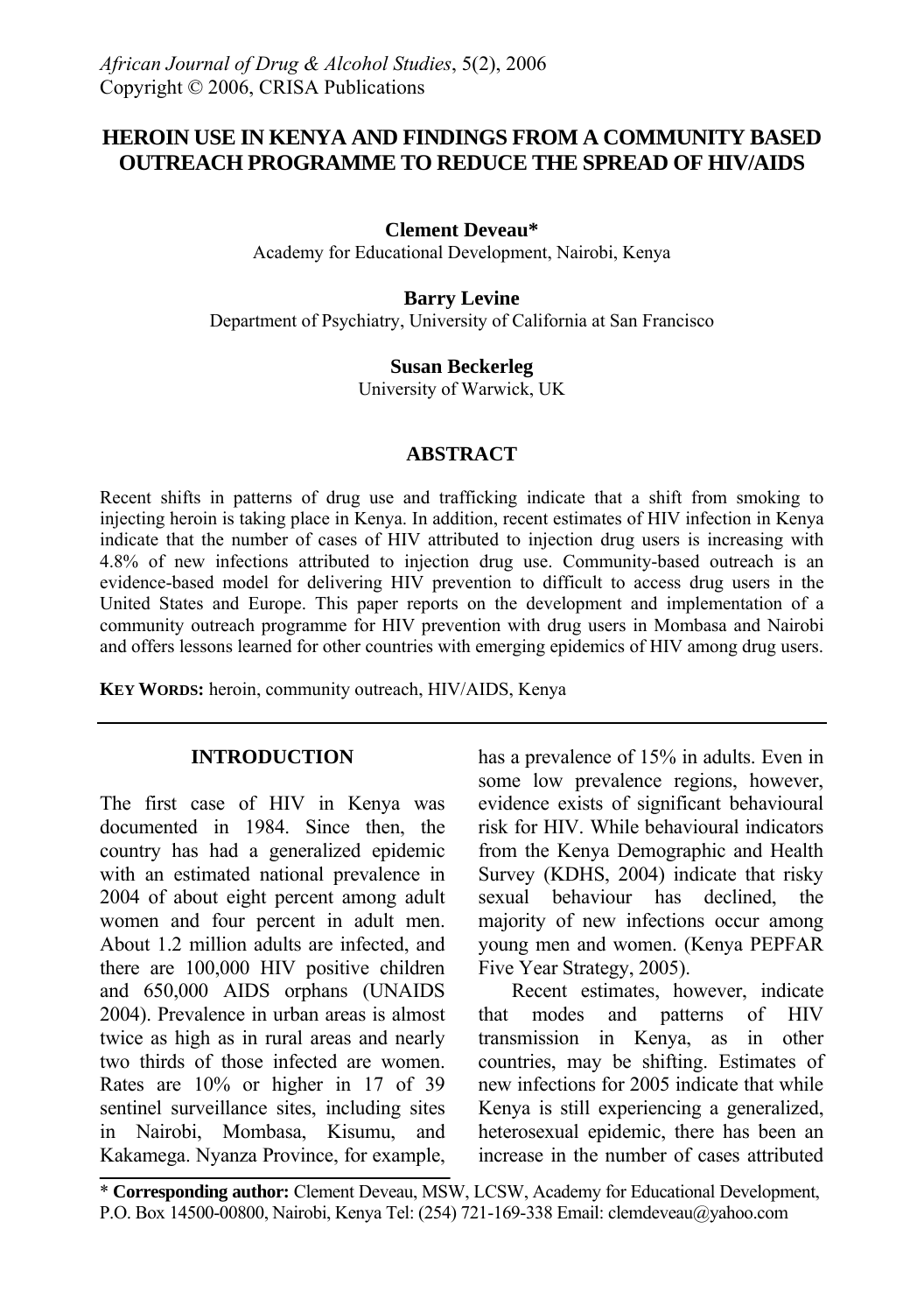to injection drug use and men having sex with men. Kenya is estimated to have experienced 82,369 new cases in 2005, with most of these occurring in the general, low-risk population (30.1%), those having casual heterosexual sex (18.3%), and among partners of those involved in casual sex (27.7%). However, 3991 (4.8%) new infections are attributed to injection drug use and  $3697$   $(4.5\%)$ infections occurred among men having sex with men. While injection drug users are a relatively small part of the total population (about 0.3% of the total male population), incidence among injection drug users is extremely high (16.3 per 100 per year) (Gouws et al., 2006)

### **CHANGING PATTERNS OF DRUG USE AND TRAFFICKING IN KENYA**

According to the US Bureau for International Narcotics and Law Enforcement Affairs, in recent years Kenya has become a significant transit route for cocaine, heroin, and other drugs shipped from South America and Southwest Asia to US and European markets. In addition, there is a growing domestic market for heroin and to a lesser extent cocaine within Kenya, especially in the coastal cites and Nairobi (INL, 2006).

The increase in drug trafficking and transiting in Kenya is due in part to its extensive network of sea and airports, which provide the necessary infrastructure for moving drug shipments. In addition, a climate of weak regulatory and judicial controls, inadequate law enforcement resources, and endemic official corruption have enabled drug traffickers to operate "with near impunity." The seizure of more 0than a ton of cocaine in December 2004 indicates that international drug trafficking rings may be operating in Kenya; however cocaine seizures have declined dramatically since that point. Commercial and family ties between Kenya and Southwest Asia have facilitated transit of heroin and hashish from that region, while cocaine shipments originating from South America also transit through the country on the way to the European market. Kenya is a minor producer of cannabis, with much of this product destined for the domestic market (INL2006).

In Mombasa, the second largest city in Kenya, heroin has been a street drug for over 25 years. During the 1980s, heroin in the form of 'brown sugar' quickly spread from Mombasa to smaller coastal towns such as Malindi and Watamu (Beckerleg, 1995). This type of heroin was mostly used through inhalation of the vapour, referred to as "chasing the dragon." A 1997 study of the social and economic effects of drug use in eight African countries identified Mombasa as a major entry point for heroin into Kenya (UNODCCP, 1999). In 1998, white crest, probably from Thailand, started to replace brown sugar. White crest cannot be chased, but is water soluble and therefore suitable for injecting. Hence, by the end of the 1990s users were shifting to injection of heroin in Mombasa and other coastal towns. There are fewer data charting the spread of heroin use in Nairobi. Nevertheless, it is probable that heroin use also began in the 1980s, and that injecting levels increased with the switch to 'white crest' in the late 1990s.

# **DRUG USE AND HIV RISK**

Beckerleg and colleagues (Beckerleg et al., 2004, Beckerleg 2004a) conducted qualitative interviews with 40 heroin users in Malindi, a coastal town with a lively tourist industry, and reported that injecting practices were similar to those reported in other parts of the world. High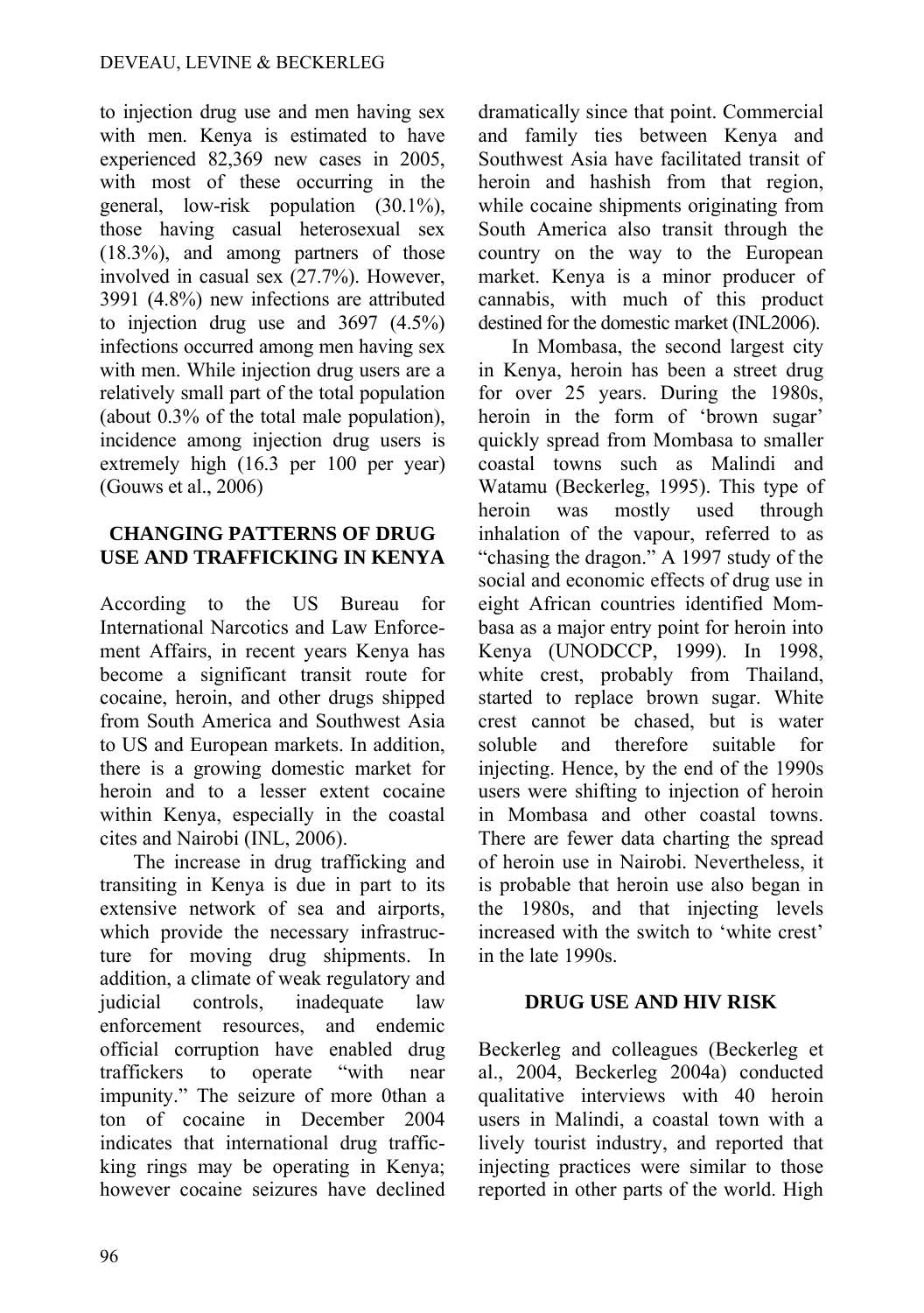status, or 'cool', among heroin users was associated with injecting alone and with personal autonomy. Sharing of injecting equipment also occurred. Most users were ill informed about the risk of HIV transmission through injecting equipment (Beckerleg, 2004b). Most injectors were using the same equipment to inject more than once, with some reporting use of needles that had become rusty from being stored in damp hiding places. Few IDU reported buying new equipment each time they used heroin, and instead concealed needles and syringes in locations where drugs are consumed.

A serological survey carried out in 2004 in Mombasa confirmed the close relationship between drug abuse, injecting drug abuse and HIV/AIDS with 49.5% of IDUs testing positive for HIV, although this is likely an underestimate. This was part of a larger study (Ndetei, 2004) which also documented risky sexual practices among drug users in Kenya.

These findings were supported by the results of a rapid situational assessment carried out in 2004 by the Omari Project, a Kenyan CBO that has been monitoring the heroin situation in Mombasa since 1997. Four hundred ninety-six heroin users were interviewed; 471 (94.9%) were men. Respondents represented a wide range of cultural/ethnic groups, the two largest being Mijikenda and Swahili who are indigenous to the Kenya coast. Overall, 14.9% (74/496) of respondents had 'ever injected' heroin, and 7.1% (35/496) were current injectors, although this is likely to be an underestimate. These data indicate a shift away from injecting but also reflect the death of many established injectors, either through overdose, AIDS, or hepatitis. Although syringes were available from a number of pharmacies, most injectors reported using a syringe for 1-3 days. The majority reported injecting in groups of three or more and described risk behaviours for HIV transmission (Beckerleg et al, 2006).

A rapid assessment and response (RAR) of 103 heroin users in Nairobi, Kenya found that 59.2% (61/103) of this sample were injectors and that a majority (60.5%, 37/61) of the injecting drug users interviewed injected up to four times per day. Heroin users engaged in risky injecting behaviour, with 32% (33/103/) sharing injecting equipment, and 42% (42/103) injecting in an unhygienic environment (Odek-Ogunde et al, 2003). A follow up study of 348 drug users carried out in Nairobi indicated that prevalence of HIV and HCV was high. Of 332 blood samples analyzed, the overall seroprevalence for drug users was 22.9% (76/332) for HIV and 21.1 (73/331) for HCV. Among IDUs, prevalence was 36.3% (53/146) for HIV and 42.2% (66/146) for HCV (Odek-Ogunde et al, 2004). The elevated HIV prevalence rates among IDUs coupled with very low utilization of health care services in this group means that this 'most at risk population' (MARP) of drug users has the potential to exacerbate the generalized heterosexual HIV epidemic in Kenya.

## **COMMUNITY BASED RESPONSES: DEVELOPING PROGRAMMES FOR DRUG USERS**

Drug users in Kenya are hidden and difficult to reach due to stigma, the illegal nature of drug use, the association of drugs with poverty and crime and the fact that the majority of drug users live in slums and other low income communities. Most substance abusers do not access medical services and if they do, they are likely to conceal their substance abuse from health care providers. In addition, drug and HIV/AIDS treatment services for drug users are extremely limited. The only public sector facility for the treatment of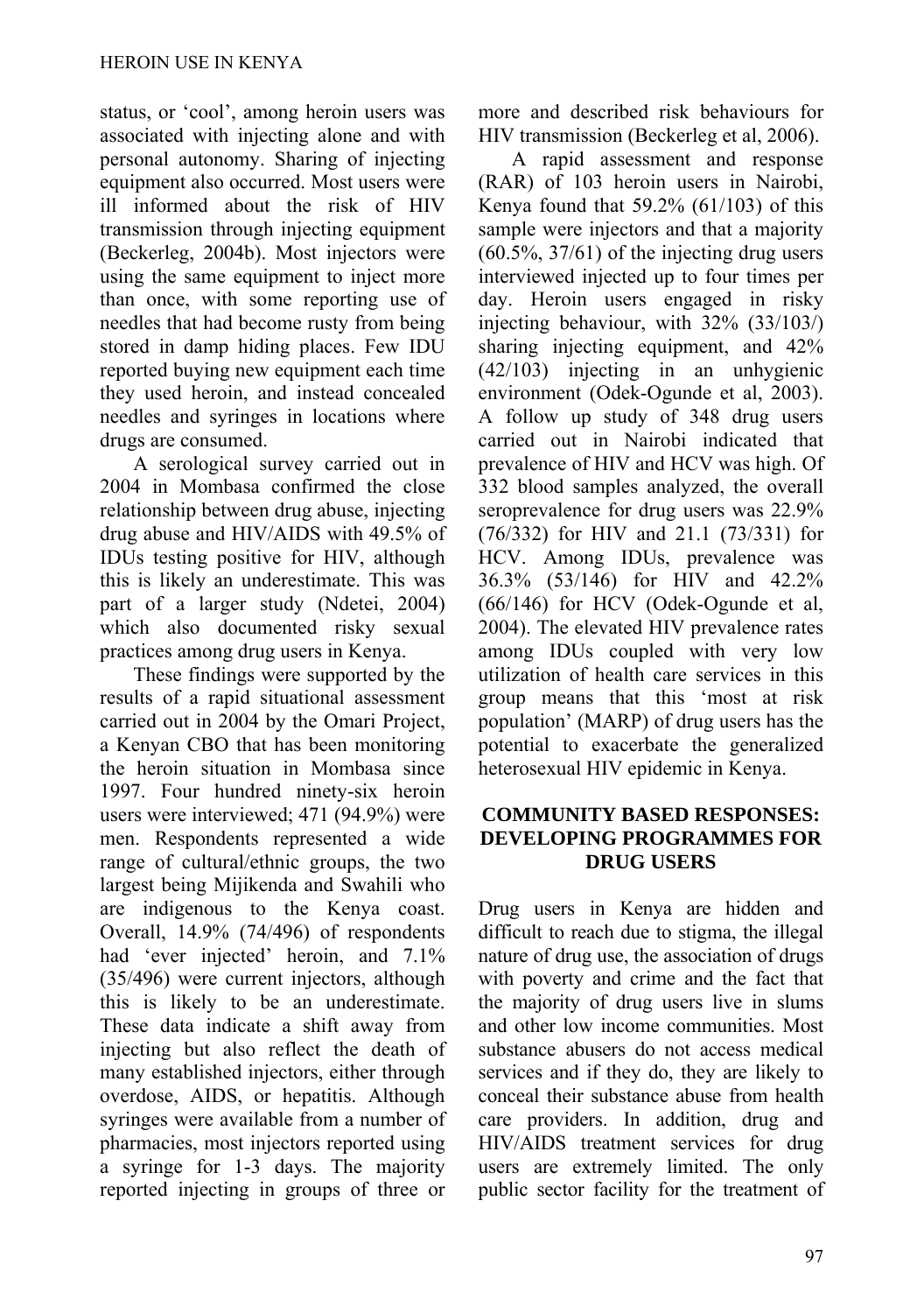addiction in Kenya is a fifteen bed inpatient facility located at the Mathare Psychiatric Hospital in Nairobi. All addiction treatment facilities in the country typically keep patients for four to six months as inpatients and offer very little aftercare or outpatient service. There are few personnel trained in drug abuse prevention or treatment, and treatment activities within facilities are minimal with patients sitting idle for most of the day. Due to high rates of unemployment, family and community stigma, and poor or no follow up care, relapse rates are high.

In spite of these challenges, a small but highly motivated treatment community of Kenyan professionals and "recovering alcoholics" and drug dependent persons has been working for many years to develop drug abuse prevention, care, and treatment services. Community based organizations (CBOs) have been instrumental in adapting international best practices for drug users in Coastal Kenya. For example, the Omari Project pioneered drug treatment and prevention work with drug users in Mombasa (Beckerleg et al., 1996; Beckerleg, 2001) and other CBOs have drawn upon and further developed the approach of the Omari Project. Three community based organizations (CBO) have been offering services to heroin users in Mombasa. Sinam, a Catholic organization, provides a drop-in advice service for drug users. The Muslim Education Welfare Association (MEWA) and Reachout Centre Trust primarily serve the Swahili community, running residential rehabilitation centres for male heroin and other drug users. Nairobi has a variety of services for substance abusers; most are private treatment centres and more recently established community based centres. An expanding AA (Alcoholics Anonymous) twelve-step community has existed in Nairobi since the late 1970s and recently both AA and NA (Narcotics Anonymous) meetings have become available in Nairobi on a daily basis. Recently Narcotics Anonymous and an Islamic version of the 12-step process, "Milati Islami" have been introduced in Mombasa and in nearby coastal areas.

In 2004, an important meeting was held in Nairobi to sensitize key stakeholders in the Government of Kenya, donor and non-government organization (NGO) communities to growing concern about HIV/AIDS among IDUs. Before 2004, antiretrovirals (ARVs) were beyond the reach of most Kenyans due to prohibitive cost and a general lack of national commitment to AIDS treatment. During 2004 there were three million PLWHAs (persons living with HIV/AIDS) in Kenya with at least ten percent of them in urgent need of ARVs. Less than one third were able to access treatment. Since 2004, however, there has been rapid scale up of the HIV treatment infrastructure in Kenya with the assistance of the United States PEPFAR programme and other robust donor activities. Only recently has it become possible to begin to develop strategies for introducing ARVs to drug using and other marginalized populations (Sullivan et al, 2005).

Participants at the 2004 Nairobi meeting discussed the need to develop policy and programming for drug users. Follow up activities included field work with heroin dependent persons in Nairobi and Mombasa, meetings with Muslim leaders on the Kenyan Coast, presentations in Mombasa by U.S. drug abuse and HIV experts, and high level discussions with Kenyan Ministry of Health (MOH) and United States government (USG) policy makers on the feasibility of developing an initiative to provide programming in this area.. In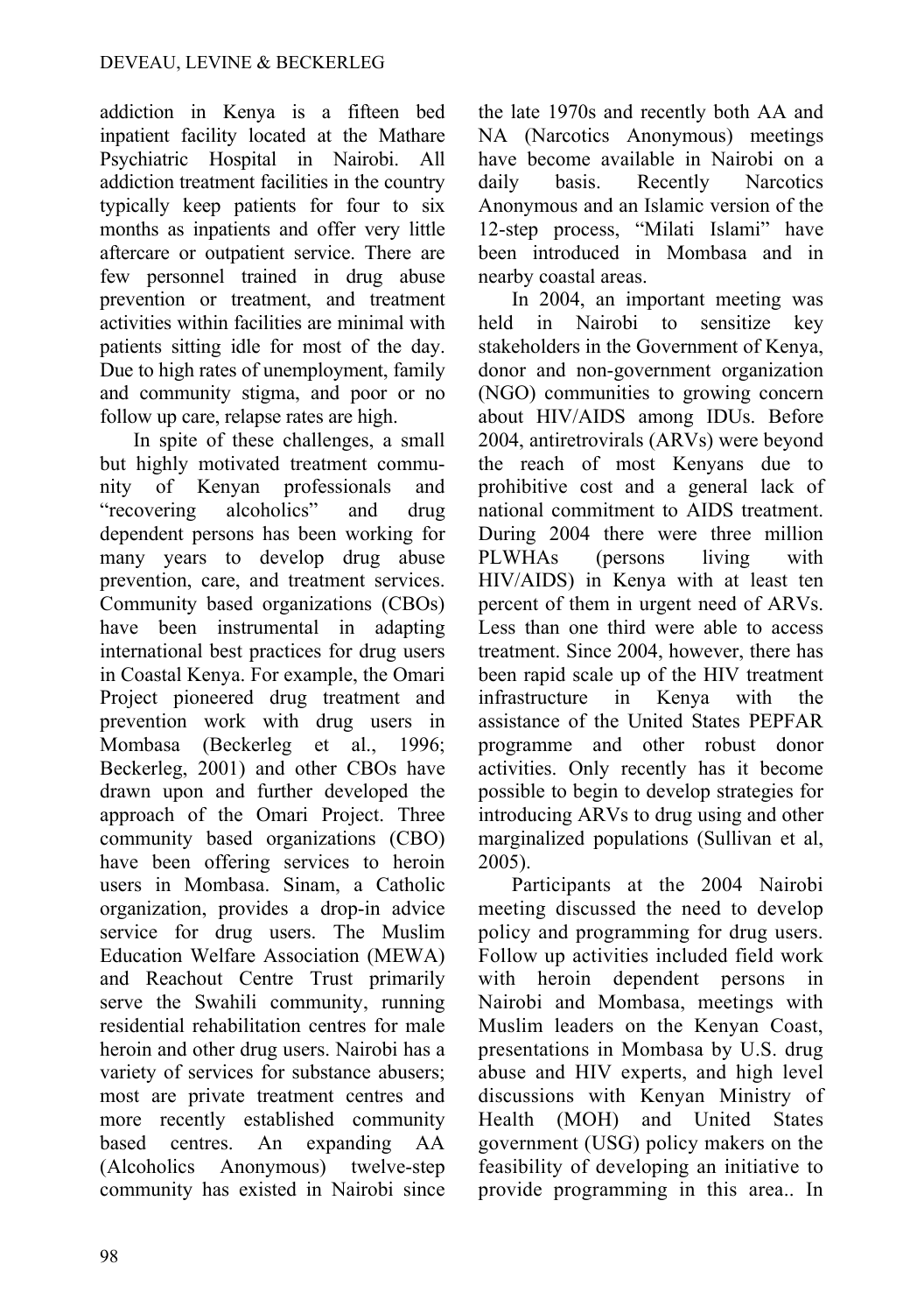2004, the United Nations office on Drugs and Crime (UNODC) received a PEPFAR-funded grant from USAID to implement a programme for the prevention and treatment of HIV/AIDS and addiction among drug using populations in Kenya. The funding included provisions for the development of two networks of NGO and MOH services. The core of the project is a community-based outreach programme for drug users designed to reach hidden populations of injection drug users and to refer them to VCT, drug abuse and HIV care and treatment services. The data presented in this paper are from the community outreach programmes administered by UNODC through a network of Kenyan NGOs, providing community-based outreach to drug users.

### **DESCRIPTION OF THE COMMUNITY OUTREACH PROGRAMMEME**

Community-based outreach is an evidence-based model with a documented history of success in reaching difficult to access drug users (Needle et al 2005). Community-based outreach developed in the United States and Europe prior to the emergence of HIV and was used primarily to encourage drug users to enter methadone maintenance treatment (MMT) programmes for their drug addiction. While community outreach programmes have changed since they were first introduced as a strategy for HIV prevention, the fundamental principles of community outreach remain the same; to reach active, out of treatment networks of drug users, especially IDUs, and begin a sustained process that will, over time, result in reduced risk behaviours, reduced HIV transmission and ultimately reduced HIV prevalence.

The primary function of the Kenyan community outreach programme is to provide street-based interventions to drug users, utilizing a risk reduction approach to reduce HIV transmission through needle sharing and unprotected sex. Outreach workers, who are often former drug users, contact active drug users in the community to deliver HIV risk reduction messages and behavioural skills, and to engage them in HIV/AIDS and addiction care and treatment services. Interventions with IDUs focus primarily on reducing needle sharing and unprotected sex, and promoting safe injection practices. Interventions with NIDUs concentrate on safe sex practices and avoiding future injecting use.

As of mid-2006, outreach programmes are established in Mombasa and Nairobi, cities with high concentrations of heroin users. A team of approximately 20 outreach workers, at each site, is comprised of both addicted and non-addicted persons who work in the community, primarily with street users, and are based in drop in centres at each of the two sites. They make daily contacts with drug users, engaging users in the community and providing one-onone risk reduction education and referrals to VCT, HIV care and addiction treatment services. An assessment form is completed for each contact with a drug user. Data collected during these contacts include demographic information as well as information on drug and sexual risk behaviours. These data are then entered in a central database and routinely analyzed to understand trends in drug use, injecting behaviour and to develop outreach interventions to most effectively provide services to the drug users.

Outreach workers establish rapport within the community and become known as a source of information and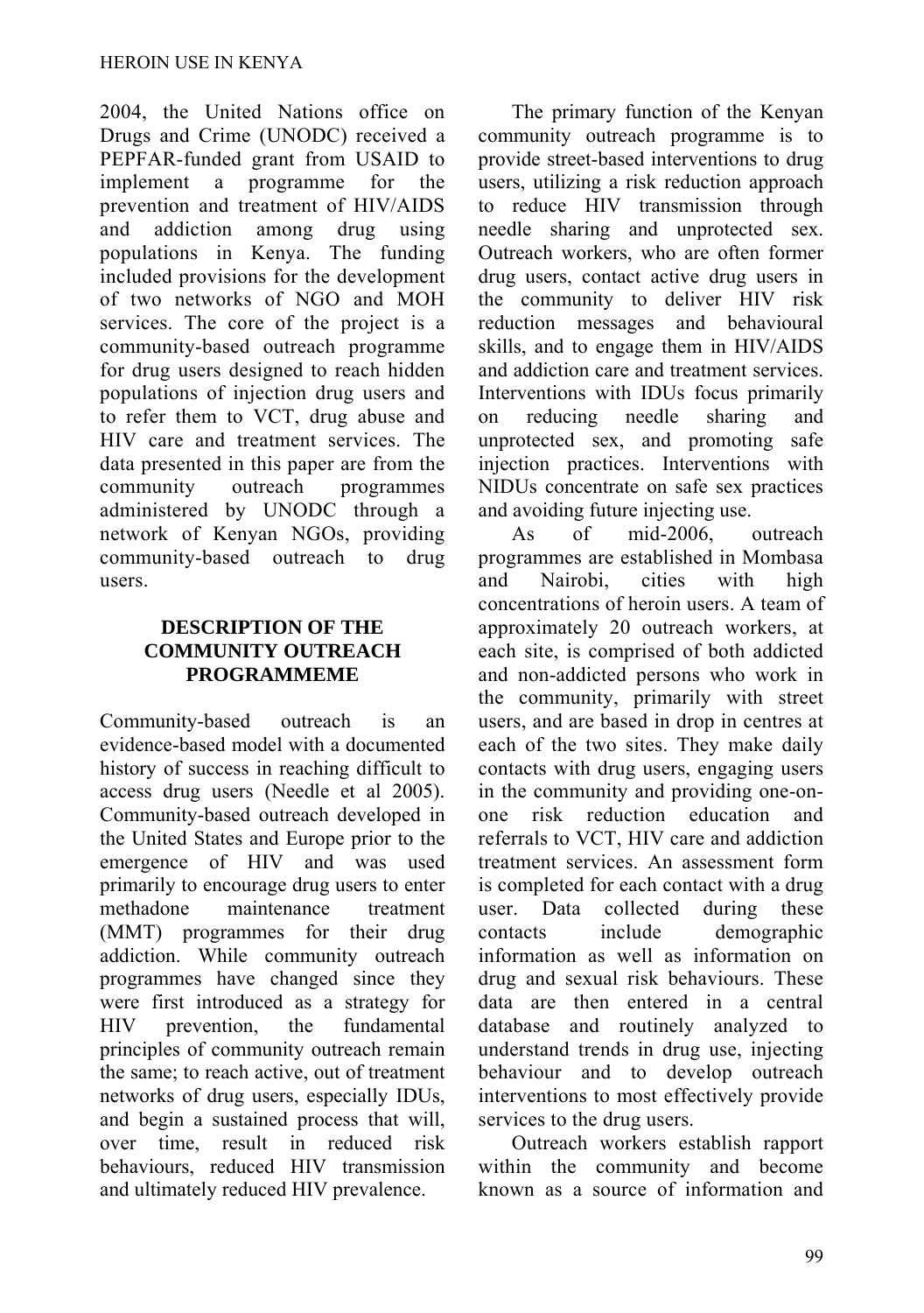support for drug users who wish to change or reduce their drug using and HIV risk behaviours. Drug users are encouraged to reduce the frequency of injecting, to shift from injecting to smoking, and to consider addiction counselling in order to stop using drugs. Outreach workers help drug users develop risk reduction plans that target specific behaviours such as decreasing the number of times one injects during the day or week, avoiding venues where shooting drugs takes place, using clean needles for each injection, and cleaning needles and syringes with supplies provided by outreach workers. Other strategies include encouraging clients to secure needles so they are not accessible to other addicted persons and to purchase new needles.

Developing partnerships with voluntary counselling and testing (VCT) centres was a critical aspect of developing the Nairobi and Mombasa programmes. Outreach workers refer clients to voluntary counselling and testing and frequently accompany them to provide support. Voluntary counselling and testing services have been established at drop in centres, and also are delivered through mobile VCT, with teams of outreach workers and VCT counsellors visiting high density drug using venues to engage drug users. Outreach workers also refer HIV positive clients to HIV treatment facilities, and whenever possible, provide case management. Outreach workers facilitate getting drug users into HIV care and provide support during ARV treatment. The outreach programme also supports addiction treatment services, through referrals to community based inpatient and outpatient treatment facilities. All clients are encouraged to take part in addiction treatment and are referred for such services. Because addiction treatment services in Kenya are limited, PEPFAR funding was also allocated to support the development of both inpatient and outpatient addiction treatment services in Mombasa and Nairobi. The introduction of outpatient addiction services is an important aspect of the programme because it provides easy access to addiction treatment services for those on the street. In addition, community-based, mobile outpatient addiction services are being developed.

## *Outreach contacts with drug users*

The community outreach programme in Kenya became fully operational in March 2005. Over the first 15 months of the programme, over 10,000 contacts were made with drug users; and 5805 contacts were made with individual drug users. Contacts with NIDUs outnumber IDUs in both sites; 80.2% (4656/5805) of contacts with drug users were with NIDUs. However, because many IDUs deny their injection drug use and report their status as non-injectors, their numbers are likely to be under reported. IDUs conceal their drug use from others and are rejected by NIDUs, who fear being criminalized by association. Family members often view injecting behaviour with disapproval and rejection. As a result, many IDUs tend to live isolated from family and community and are more difficult for outreach workers to access and identify. Several strategies are being utilized to gain greater access to IDUs, including recruitment of recovering IDUs and incentivizing contacts with IDUs for outreach workers. Nevertheless, the data in Table 1 provide an indication of the distribution of NIDUs and IDUs. A size estimate and NIDU/IDU population mapping are currently being planned for both sites to better understand and document the numbers of NIDUs and IDUs.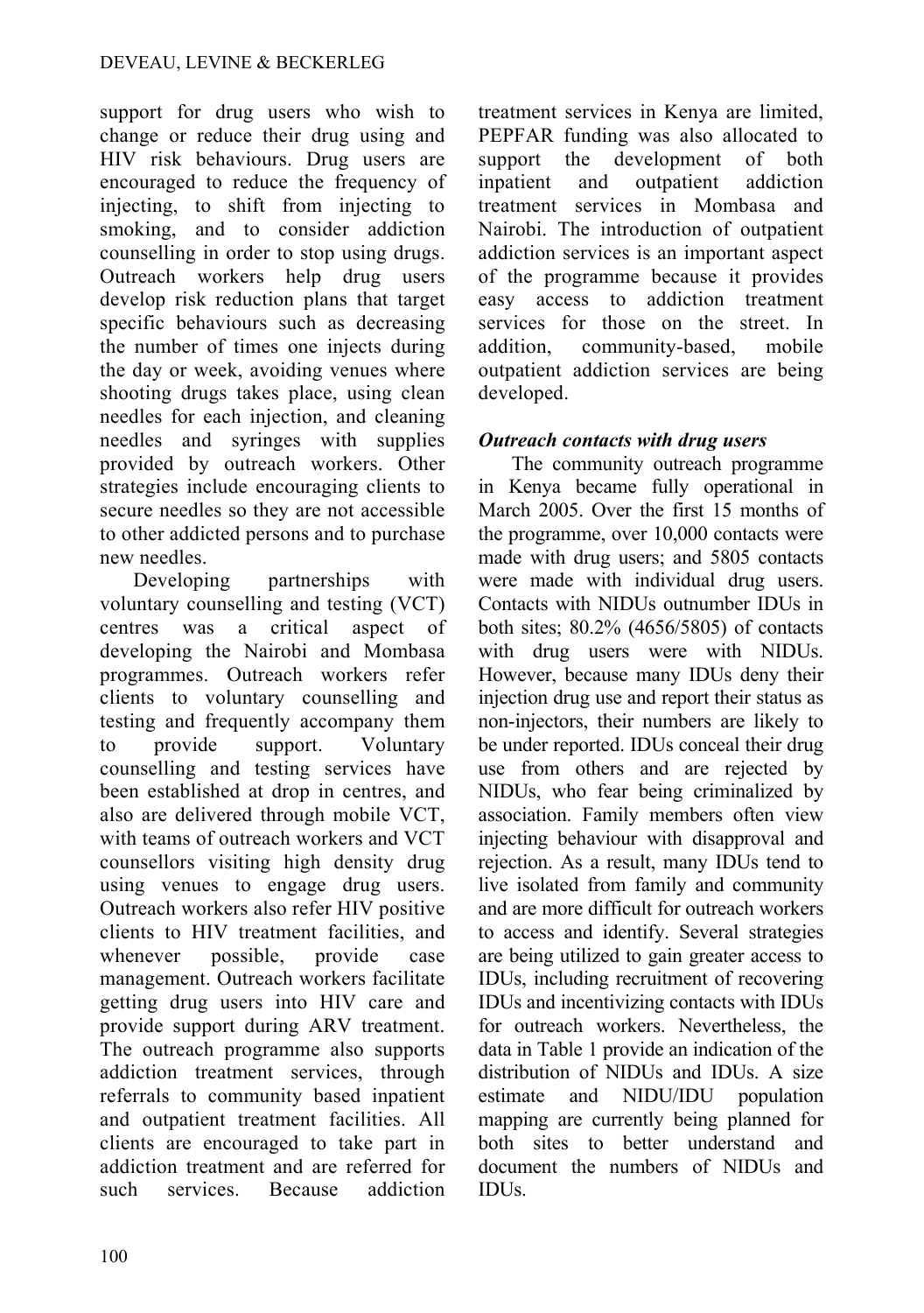| Contacts                  | Mombasa            | Nairobi                  | <b>Both Sites</b>        |
|---------------------------|--------------------|--------------------------|--------------------------|
| Total individuals reached | 3090               | 2715                     | 5805                     |
| <b>NIDU</b>               | $N = 2262(73.2\%)$ | $N = 2394$<br>$(88.2\%)$ | $N = 4656$<br>$(80.2\%)$ |
| IDU                       | $N=828(26.8\%)$    | $N = 321$<br>$(11.8\%)$  | $N=1149$<br>$(19.8\%)$   |

# **Table 1.** Outreach contacts with drug users

## *Demographics*

The general age range of drug dependent persons reached by the programme is from mid teens to mid 50s, with a mean age of 27 years in Nairobi and 29 in Mombasa. Non-injecting heroin users are about 2.5 years younger than injecting drug users. The mean age for NIDU is 28 years compared to 30 years for IDUs. Eighty eight percent (5110/5805) of all drug users contacted were male, since male drug users greatly outnumber female drug users. There were more contacts made with female drug users in Nairobi (15.5%, 421/2715) than in Mombasa (8.9%, 274/3090).

Approximately sixty percent  $(3549/5754)^i$  of drug users contacted through outreach reported being unemployed. Nearly one third of respondents (1843/5754) reported being self-employed while only 5% (304/5754) reported working for someone else. In many cases, there exists a fine line between being unemployed and selfemployed, since most addicted individuals attempt to do odd jobs when there is opportunity. Theft, pick pocketing, and other forms of stealing are reported as one of the primary sources of income for unemployed drug dependent persons.

Most of them have little or no formal education. Seventy five percent  $(4305/5726)^{ii}$  of them have not gone beyond primary school. One challenge for the programme has been to provide information about HIV risk and addiction to drug dependent persons who are homeless and have limited education (low literacy). Drug users with low levels of education/low literacy, often find it difficult to understand concepts such as the disease concept of addiction, craving and denial as presented by the outreach team. Most outreach and recovery materials have been translated into Swahili and are read to them in order to improve understanding and comprehension.

Over  $80\%$   $(4684/5768)^{iii}$  of those reached reported their marital status as single, divorced, or separated. Less than 20% report being married and not separated from their spouse. Many clients report a limited number of partner relationships and these relationships also tend to be of short duration.

# *Drug Use Behaviours: IDU and NIDU*

Drug users in Nairobi and Mombasa have similar drug use patterns. Heroin, which can be smoked or injected, is the

<sup>&</sup>lt;sup>I</sup> Data were available for only 5754 of the 5805 drug users reached, 51 drug users did not respond to this question

<sup>&</sup>lt;sup>ii</sup> Data were available for only 5726 of the 5805 drug users reached, 79 drug users did not respond to this question

iii Data is available for only 5768 of the 5805 drug users reached, since 37 drug users did not respond to this question or provided responses outside of single, divorced, separated, or married.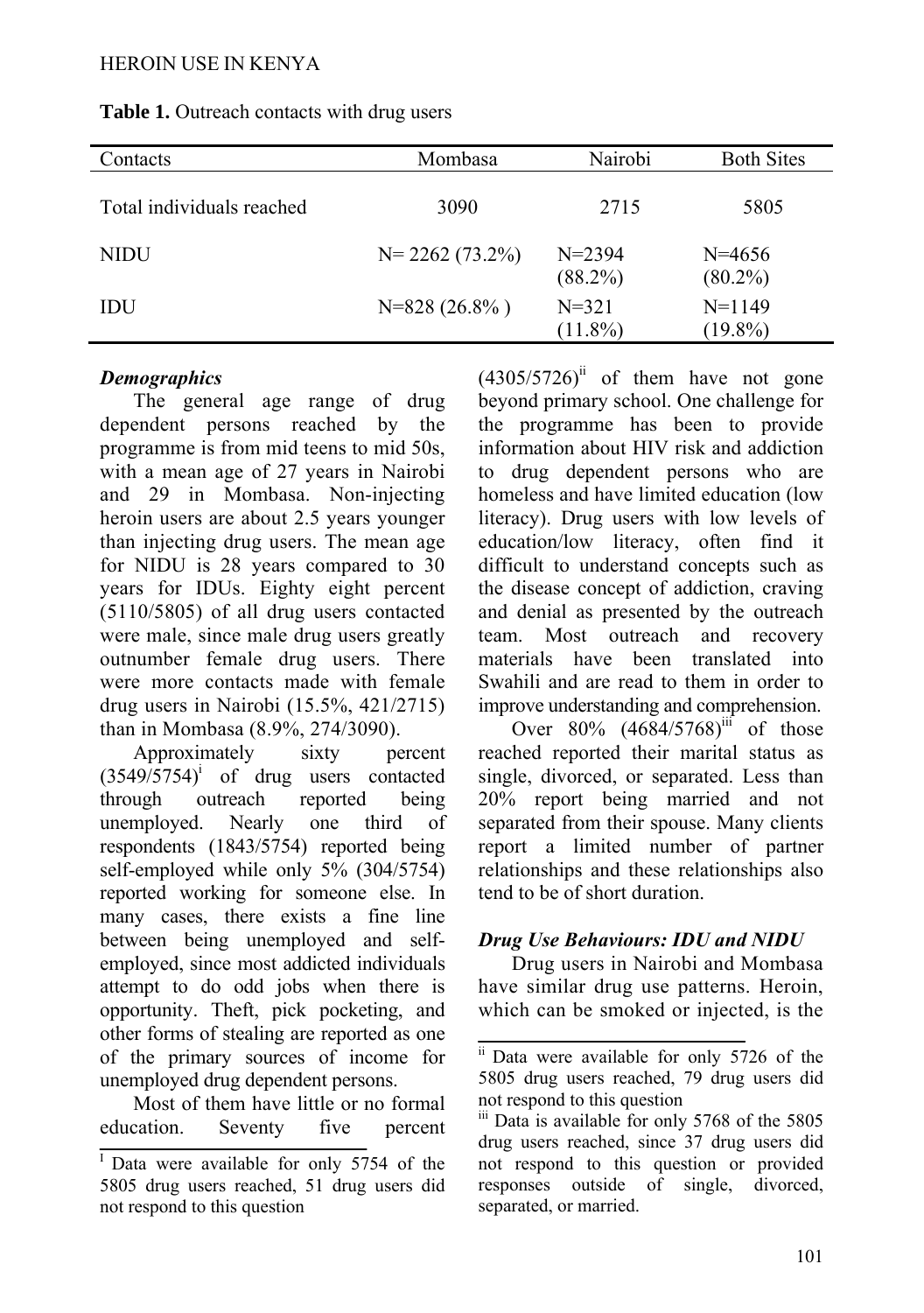#### DEVEAU, LEVINE & BECKERLEG

primary drug of choice for all IDUs and NIDUs. Of the 3090 drug users in Mombasa, 2,909 (94.1%) reported heroin as the primary drug used. In Nairobi, 84.9% (1253/1475) reported heroin as the primary drug used (See Table 2). Most non-injecting users smoke heroin. As mentioned earlier, the heroin currently available in this region is refined opium, soluble in water and easy to inject; dependent users on the street refer to it as "White Crest". "White Crest" is easily accessible and relatively inexpensive in both sites. An

earlier type of less refined opium, "Brown Sugar", is now much less available in both Nairobi and Mombasa. Cannabis, also inexpensive and easy to find, is the second most commonly used drug in the sample. Other substances reported are alcohol, khat (miraa) and to a lesser extent, benzodiazepines. Drugs are commonly used in combination; for example, heroin is used with cannabis or alcohol. Most non-injectors using heroin smoke it in "cocktail" form. which is a combination of heroin and cannabis.

**Table 2.** Primary substances used (drug users, N=4565)

| <b>Substances</b> | Mombasa           | Nairobi           | <b>Both Sites</b> |
|-------------------|-------------------|-------------------|-------------------|
| Heroin            | $94.1\%$ (N=2909) | $84.9\%$ (N=1253) | $91.2\%$ (N=4162) |
| Cannabis          | $5.4\%$ (N=168)   | $13.5\%$ (N=199)  | $8.0\%$ (N=367)   |
| Other             | $0.4\%$ (N=13)    | $1.6\%$ (N=23)    | $0.8\%$ (N=36)    |

Note: N=4565 as 1240 drug users in Nairobi did not provide a response

Drug users reached by the outreach programme report having used drugs for an average of just over six years. IDUs have been using heroin longer than NIDUs by approximately 2 years; the average length of time a NIDU used heroin is 5.9 years while the average for IDUs is 7.8 years. Many drug users also report having used other substances such as cannabis and *miraa* prior to using heroin.

# *Drug Risk Behaviours*

Needle sharing is a high risk behaviour associated with increased likelihood of HIV transmission and infection (reference?). Obtaining accurate data on needle sharing is difficult because drug users are often reluctant to admit that they are injectors and even more reluctant to report they share needles. This poses two challenges for community outreach workers. As mentioned above, the first challenge is to identify accurately if drug users are actually NIDUs or IDUs. This is especially challenging during the initial contact with drug users before trust and rapport have been established. Outreach workers have noted a pattern in which IDUs do not disclose their IDU behaviours until after they have had several contacts with outreach workers. Upon initial contact with an outreach worker, a drug user may deny injection use and be classified as NIDU; however, through subsequent contacts, the drug user may become comfortable enough to disclose his status as an IDU. At this point drug users will often begin to report needle-sharing as well.

Data collected through outreach indicate that 89%  $(642/719)^{iv}$  of IDUs in

<sup>&</sup>lt;sup>iv</sup> Data were available for only 719 of the 828 IDUs in Mombasa reached since 109 clients who had been injecting users have switched from injecting to smoking

v Data were available for only 319 of the 321 IDUs in Nairobi reached since 2 clients who had been injecting users have switched from injecting to smoking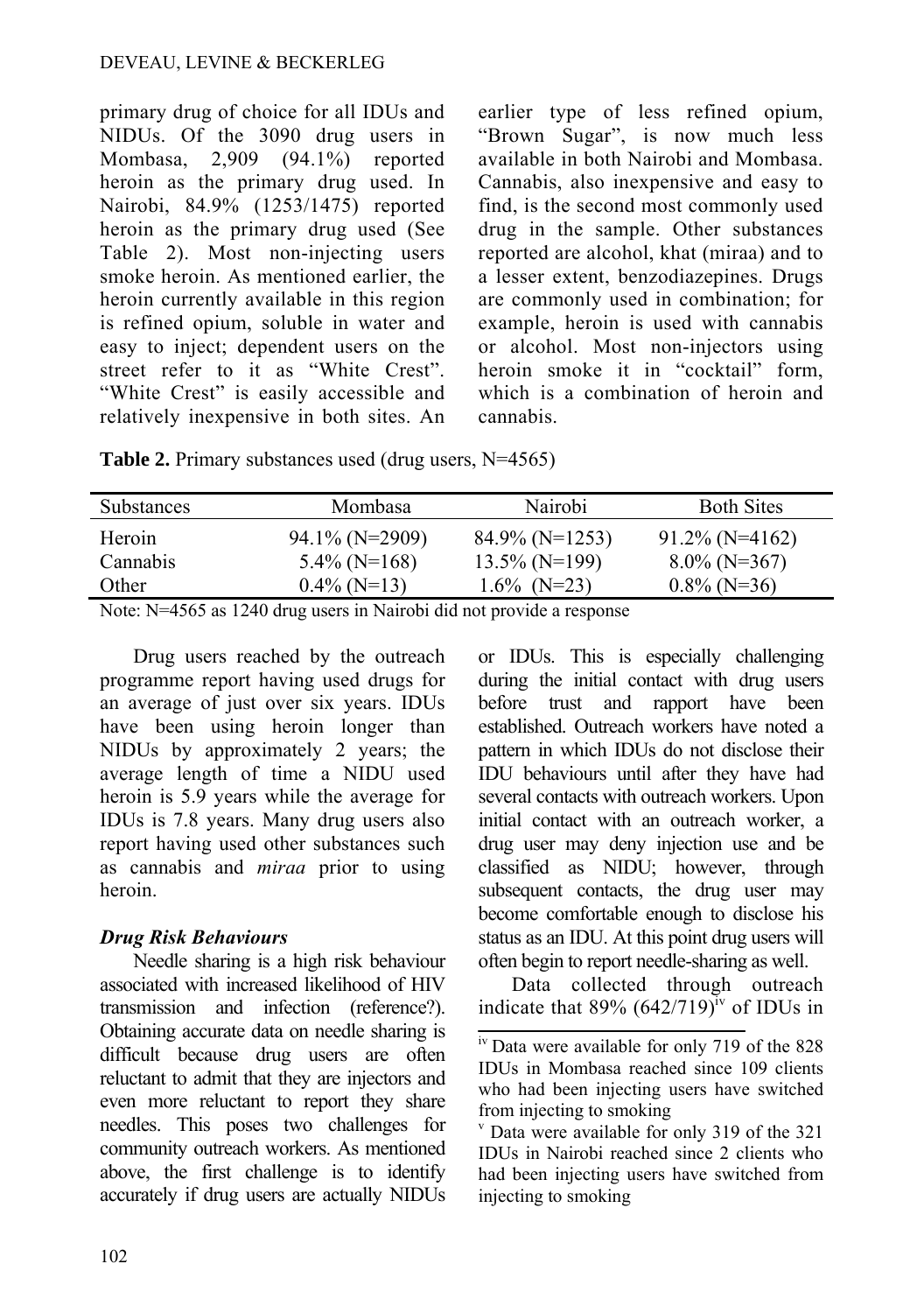Mombasa and  $81\%$   $(258/319)^v$  of IDUs in Nairobi report injecting one or more times during the past week. Sharing needles is also common, with approximately 39% (278/719) of the injecting drug users in Mombasa sharing needles at least once during the previous week. Data from Nairobi were not available; however, the pattern and frequency of needle sharing in Nairobi, as reported by outreach workers, appears to be similar to that of Mombasa.

### *Sexual Risk Behaviours*

Data on the sexual risk behaviours of drug users were only available from the Mombasa programme. Forty one percent  $(836/2059)^{vi}$  of NIDUs reported having vaginal or anal intercourse at least once during the past week, compared to 24%  $(166/687)$ <sup>vii</sup> of IDUs. In general, IDUs are considered to be less sexually active because of higher levels of heroin use and its associated impact on sexual functioning. There is a higher proportion of occasional heroin users among NIDUs compared to IDUs and occasional heroin users tend to experience less impairment in libido than IDUs. Outreach workers collected data on the number of sexual partners drug users had within the last 30 days and the past 6 months. Drug users reported having an average of 1.8 sexual partners during the previous 30 days and 3.4 partners during the previous 6 months.

The outreach workers collect condom use information during outreach contacts as part of the outreach assessment. Drug users are asked how often they engaged in vaginal or anal sexual intercourse during the past week, as well as how often they used condoms during these sexual acts. The total numbers of vaginal or anal sexual intercourse acts per week, reported by all drug users, were compared to the number of times these drug users used condoms during the same time period. Data were also analyzed based on an individual drug user's condom use frequency. The number of sex acts per week reported by an individual drug user was compared to how many times they reported using condoms during the same time period. A benchmark of 50% condom usage was used to determine sexual risk behaviour. Of the 7,464 instances of sexual intercourse reported in Mombasa, drug users reportedly used condoms 33% of the time (2437/7464). Of the 1178 drug users who reported having vaginal or anal intercourse in Mombasa, 372 (31.6%) reported using condoms 50% of the time or more.

# *HIV Prevalence and Referral to Services*

Of the 5805 individual drug users reached during the first fifteen months of the programme, 43.7% {(2539/5805) estimate} received HIV testing and counselling. One hundred percent of HIVpositive drug users were referred to HIV care and 48 drug users are receiving antiretroviral treatment. In addition, 10% (604/5,805), of the drug users contacted through outreach engaged in formal addictions treatment services.

HIV prevalence for NIDU and IDU was available in Mombasa through tests carried out on 1000 drug users tested at the drop-in centre, through mobile HIV testing and through a clinical site that provides HIV care. Of 1000 drug users tested, 862 (86.2%) were NIDUs, and 138 (13.8%) were IDUs. Nearly one third (31.2%, 43/138) of IDUs and 6.3% (54/862) of NIDUs in Mombasa were HIV positive. Additional programme data from Mombasa indicated that 2508 drug users

vi Data were available for only 2059 of the 2262 NIDUs reached in Mombasa, 203 NIDUs did not respond to this question.

<sup>&</sup>lt;sup>vii</sup> Data were available for only 687 of the 828 IDUs reached in Mombasa, 141 IDUs did not respond to this question.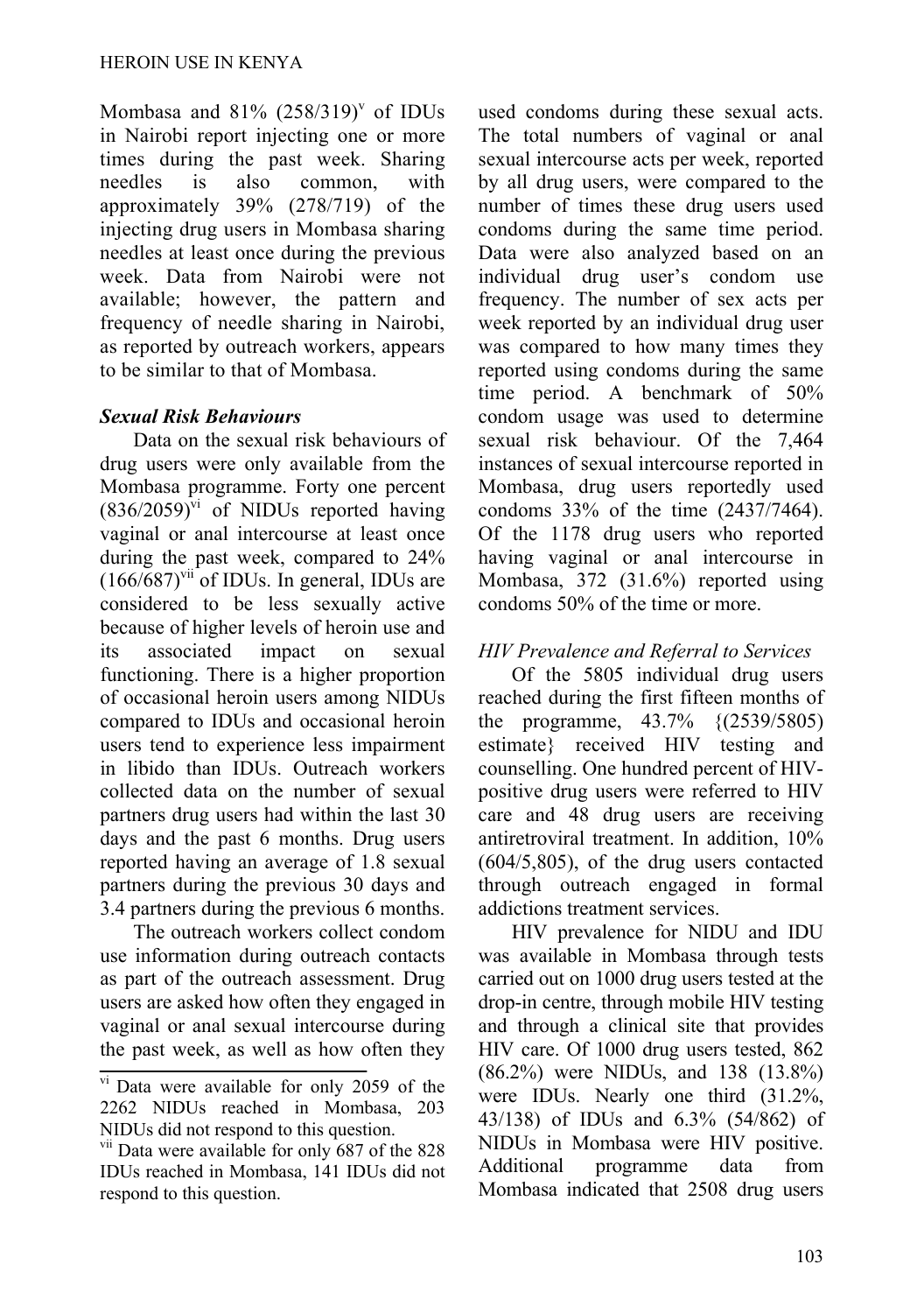were referred to HIV testing and counselling and that 1546 drug users received counselling and testing. Ninety one percent (1408/1546) of those tested were men and 21.5% (332/1546) were IDUs.

**Table 3.** Drug and sexual risk behaviours

| Risk behaviours                                               | Mombasa           | Nairobi         | Both sites       |
|---------------------------------------------------------------|-------------------|-----------------|------------------|
| <b>IDU</b> Needle Sharing<br>$( \geq 1$ time in past<br>week) | 38.7% (278/719)   | N/A             | N/A              |
| <b>IDU</b> Injecting<br>$(\geq 1$ time in past week)          | 89.2% (642/719)   | 80.9% (258/319) | 86.7% (900/1038) |
| <b>Frequency of</b>                                           |                   |                 |                  |
| <b>Condom Use</b>                                             |                   |                 |                  |
| Total Number of sex                                           | 32.7% (2347/7464) |                 |                  |
| acts in past week                                             |                   | N/A             | N/A              |
| Number of individuals                                         | 31.6% (372/1178)  |                 |                  |
| using condoms $>50\%$                                         |                   |                 |                  |
| of the time (past week)                                       |                   |                 |                  |

*Note*: Data were available for only 719 of the 828 IDUs in Mombasa reached; 109 clients who had been injecting users have switched from injecting to smoking.

Data were available for only 319 of the 321 IDUs in Nairobi reached; 2 clients who had been injecting users have switched from injecting to smoking.

| Referrals | Mombas |
|-----------|--------|
|           |        |

| Referrals                                          | Mombasa | Nairobi          | <b>Both Sites</b> |
|----------------------------------------------------|---------|------------------|-------------------|
| Total referred to HIV testing and counselling      | 2508    | N/A              | N/A               |
| Total receiving HIV testing and counselling        | 1546    | $\sim$ 993 (est) | $\sim$ 2539 (est) |
| Percent of HIV positive referred to HIV care       | 100%    | 100%             | 100%              |
| Total receiving HIV care                           | 77      | 44               | 121               |
| <b>Total receiving ARV Treatment</b>               | 16      | 32               | 48                |
| Total receiving drug treatment (In or Out patient) | 452     | 152              | 604               |

#### **CONCLUSION**

**Table 4.** Drug users referred to services

Domestic heroin use in Kenya has become increasingly recognized as a public health problem, particularly in light of its association with needle sharing and high risk sexual behaviours. This recognition has grown at the same time that access to ARV treatment has rapidly expanded; thus it is now feasible to develop programmes to prevent and treat HIV in high risk drug using populations. The outreach programme described here has provided a significant number of street based drug users with HIV risk reduction interventions and referral services. The programme has engaged them in HIV counselling and testing along with supporting and facilitating access to HIV and addiction treatment.

In the initial 15 months of the project more than 5800 drug users were contacted through the outreach programme More than 2500 of these users were tested for HIV and known HIV-positive drug users received case management services to support them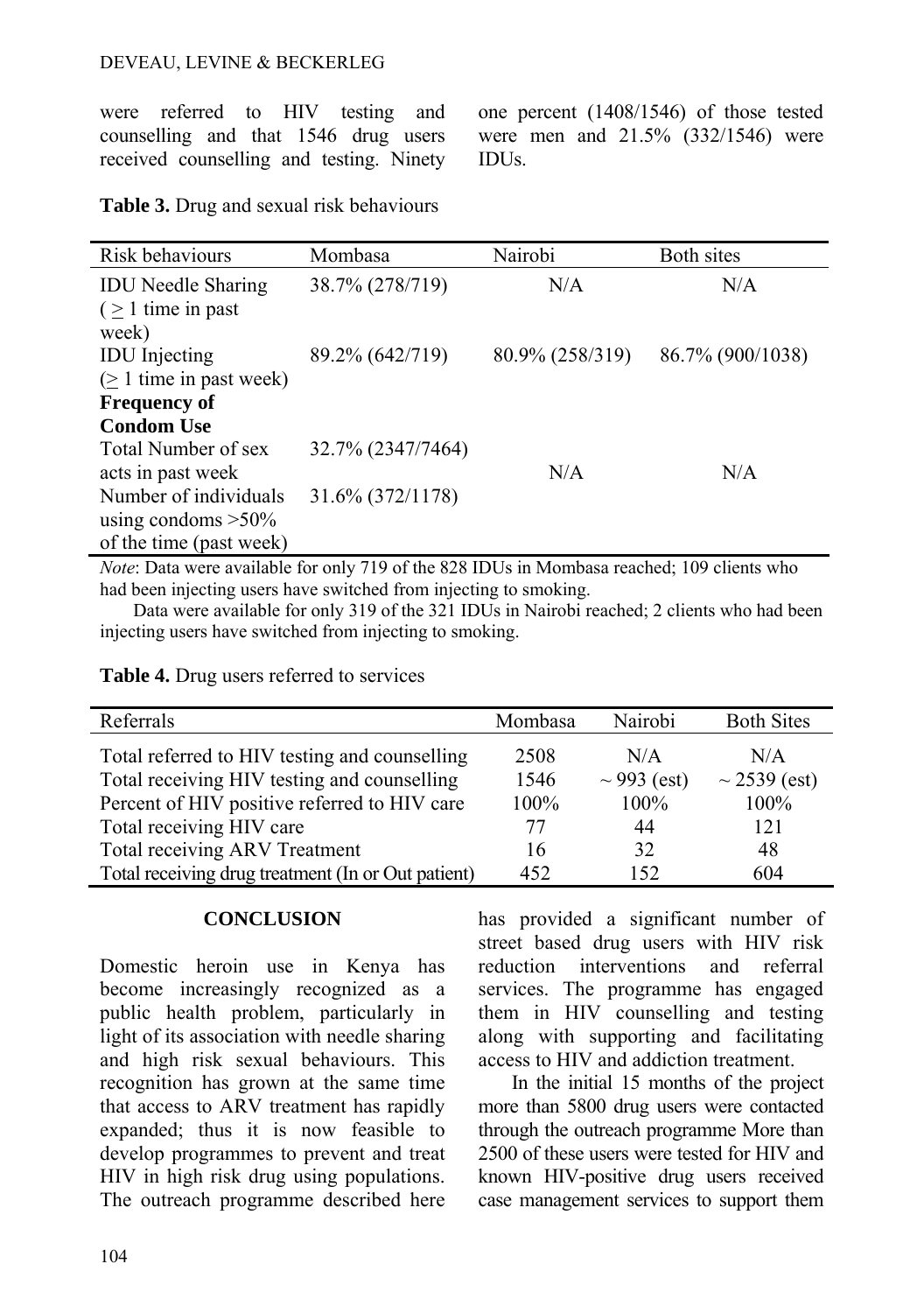in accessing necessary care and treatment for both their HIV and addictive disorders. Over 600 drug users received some form of outpatient or inpatient addiction treatment. Programme data confirm that HIV prevalence in IDUs is significantly elevated relative to the general population in Kenya at 31.2% while HIV prevalence in NIDUs is equivalent to the general population at 6.3%.

The data from drug user contacts reveal significant levels of drug and sexual risk behaviours. 43% of IDUs in Mombasa share needles and 88% of IDUs in both Nairobi and Mombasa inject heroin more than once weekly. This population of drug users had sex with an average of 3.4 partners during the six months prior to the outreach contact and condom use was low; only 32% used condoms more than 50% of the time and 33% of the total number of sexual acts involved condoms. The challenges in working with this population are considerable. Mechanisms to more effectively gather and report data at all levels are necessary to monitor programme outcomes in terms of HIV prevalence and behaviour change. Voluntary Counselling and Testing (VCT) partners have been effective in providing good quality community based HIV counselling and testing, but gaining access to HIV status information has been difficult. A shift from VCT to DTC (Diagnostic Counselling and Testing) is needed to obtain necessary information and feedback to provide followup.

Improvement in access to local HIV treatment services will help improve participation in services; only 121 clients were in HIV care after 15 months of programme operation. Accessibility to community based services is critical to engaging street-based drug users in treatment. Providing mobile services for VCT testing, addiction counselling, and medical detoxification can greatly improve client participation. These programmes can follow the success of the outreach programme in providing highly accessible community based street level services.

Outpatient drug treatment services have received mixed responses by drug users. Participation in addiction treatment is limited; drug users request curative interventions for their addiction and are not always responsive to the concepts of addiction counselling. Raising community awareness about the nature of addiction as a health problem, educating drug users about the effectiveness of drug counselling and introducing medication assisted treatment for opiate addiction will be important next steps.

The outreach staff is the most critical resource to the success of the programme. Using former drug dependent persons as outreach workers poses challenges in regards to relapse and work performance, but they have enabled the outreach programme to penetrate drug using areas and networks. A combination of recovering dependent users and dedicated and well-trained community based workers can help to form a sustainable outreach programme. An added challenge is the limited number of female outreach workers who are ex-users.

As injecting and non injecting drug use in Kenya becomes more widespread there is a need to develop coherent multi-sectoral strategies for interdiction, prevention and treatment of drug related problems. In the health sector, as HIV care and treatment services ramp up for the general population, it will be important to continue to develop approaches to prevent and treat both HIV and addiction in drug users. The re needs to be a coordinated effort by Ministry of Health, NGO and donor groups. Size estimates and IDU/NIDU mapping will be helpful to plan for services. HIV service providers will need to be trained to screen for substance abuse and how to effectively interact with drug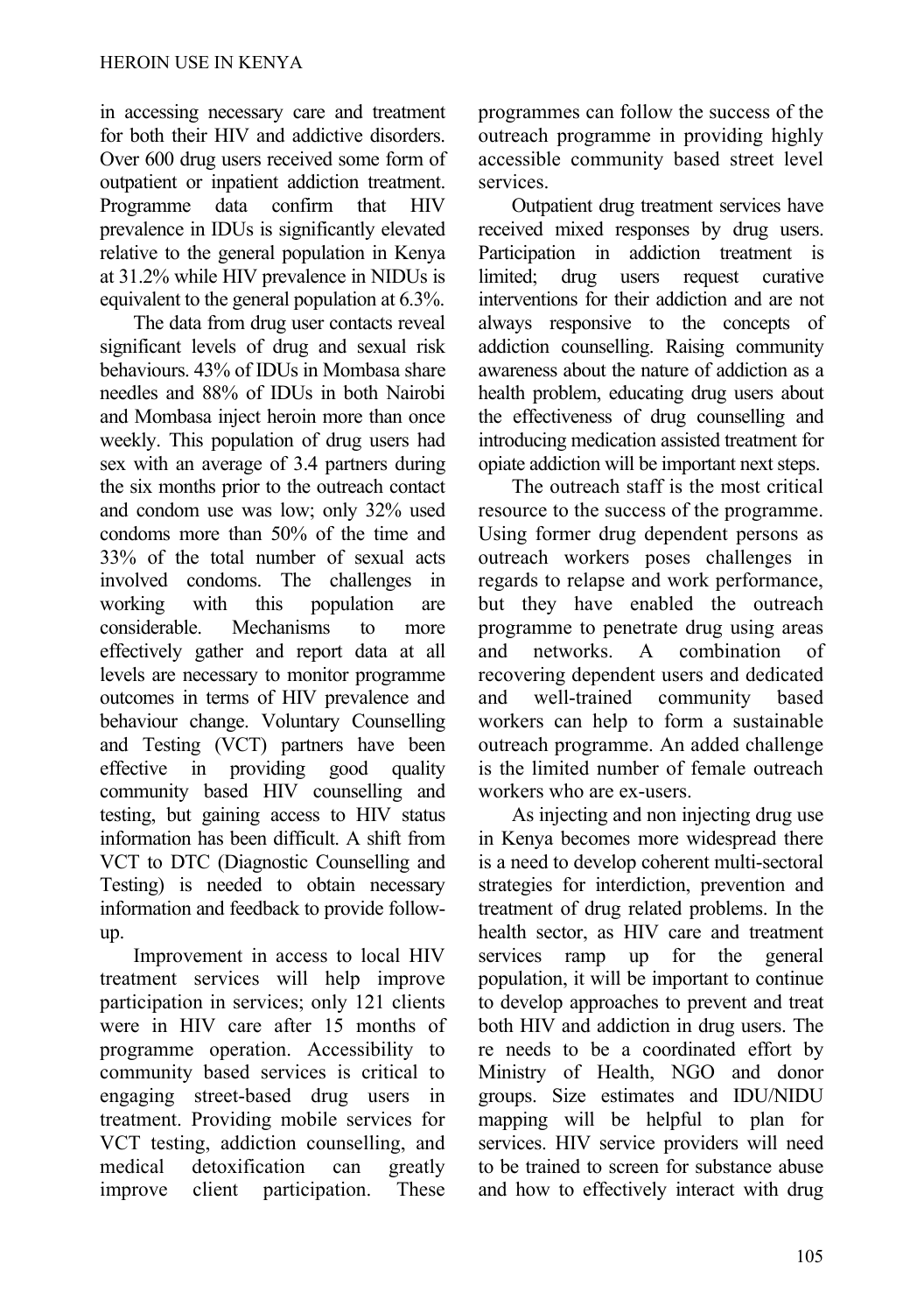users to improve uptake of HIV+ substance abusers into HIV care and treatment. The outreach programme in Nairobi and Mombasa described here is an important first step in developing these services and raising awareness in the country to the magnitude and nature of the problem.

### **REFERENCES**

- Beckerleg S, M Telfer and A Sadiq (2006) A Rapid Assessment of Heroin use in Mombasa, Kenya. *Substance Use and Misuse*, 41(6-7): 1029-1044*.*
- Beckerleg S. (2006) What harm? Kenyan and Ugandan Perspectives on Khat*. African Affairs,* 105(419): 219-241.
- Beckerleg, S. and Lewando Hundt, G. (2004). The characteristics and recent growth of heroin injecting in a Kenyan coastal town.' *Addiction Research and Theory,* 12(1): 41-53.
- Beckerleg S. (2004). Living with heroin at the Kenya Coast." (2004) (a) In (Eds.) R. Coomber and N. South. *Drugs in the global context: comparative perspectives on cultures and controls.* London: Free Association Press.
- Beckerleg, S. (2004) (b) How 'cool' is heroin use at the Kenya Coast? *Drugs: Education, Policy, Practice,* 11(1): 67-77.
- Beckerleg, S. (2001) Counselling Kenyan Heroin Users: Cross Cultural Motivation? *Health Education*, 101(2): 69-73.
- Beckerleg, S., Telfer, M., and Kibwana Sizi, A. (1996) Private Struggles, Public Support: Rehabilitating Heroin Users in Kenya. *Drugs: Education, Prevention and Policy,* 3(2): 159-169.
- Beckerleg, S. (1995) Brown Sugar or Friday Prayers: Youth Choices and Community Building in Coastal Kenya. *African Affair,* 94: 23-38.
- Gouws E., White P., Stover J., Brown T., (2006) Short term estimates of adult HIV incidence by mode of transmission: Kenya and Thailand as examples *Sexually Transmitted Infections, 82 (Suppl 3): iii51-55.*
- Bureau for International Narcotics and Law Enforcement Affairs. International Narcotics Control Strategy Report, March 2006
- Central Bureau of Statistics (CBS) [Kenya], Ministry of Health (MOH) [Kenya], and ORC Macro. 2004. *Kenya Demographic and Health Survey 2003*. Calverton, Maryland: CBS, MOH, and ORC Macro.
- Ndetei, D. M. (2004) Study of the assessment of the linkages between drug abuse, injecting drug abuse and HIV/AIDS in Kenya. A Rapid Situational Assessment (RSA), 2004. UNODC
- Needle, RH et al (2005) Effectiveness of Community Based Outreach in Preventing HIV/AIDS among Injecting Drug Users.
- Odek-Ogunde M, Lore, W., Owiti, F. R. (2003) Risky behaviours among injecting drug users in Kenya. Paper presented at 14<sup>th</sup> International Conference on the Reduction of Drug Related Harm, April 2003, Chiang Mai, Thailand.
- Odek-Ogunde, M., Okoth, F.A., Lore, W., Owiti, F.R. (2004, July, 2004) *Seroprevalence of HIV,*
- *HBC and HCV in injecting drug users in Nairobi, Kenya: World Health Organization Drug*
- *Injecting Study Phase II findings*. Presented at the XV International AIDS Conference, Bangkok
- Sullivan, L., Levine B., Chawarski, M., Schottenfeld, R., Fiellin, D., HIV and drug use in Kenya: Assessing HIV and substance abuse treatment services, College on Problems of Drug Dependence  $67<sup>th</sup>$  Annual Scientific Meeting, June20, 2005, Orlando, FL.
- UNDCP The Eastern African Drug Beat (2000) Importance of Data in Control of Illicit Drug Trafficking Vol2 No1, 13-14, January 2000.
- UNODCCP (1999) *The Drug Nexus in Africa.*  UN Office for Drug Control & Crime Prevention Monographs, UNODCP: Vienna.
- United Nations Office on Drugs and Crime (UNODC): Data Base and Progress Reports of the project. *AD/KEN/04/I08 – Prevention of drug abuse and HIV/AIDS among drug users, injecting drug users and vulnerable populations in Kenya.(October 2004 – September 2007).,* Nairobi, Kenya
- United States Government Mission to Kenya. (2004). Five year strategy for the President's Emergency Plan for AIDS Relief: Strong networks for a sustained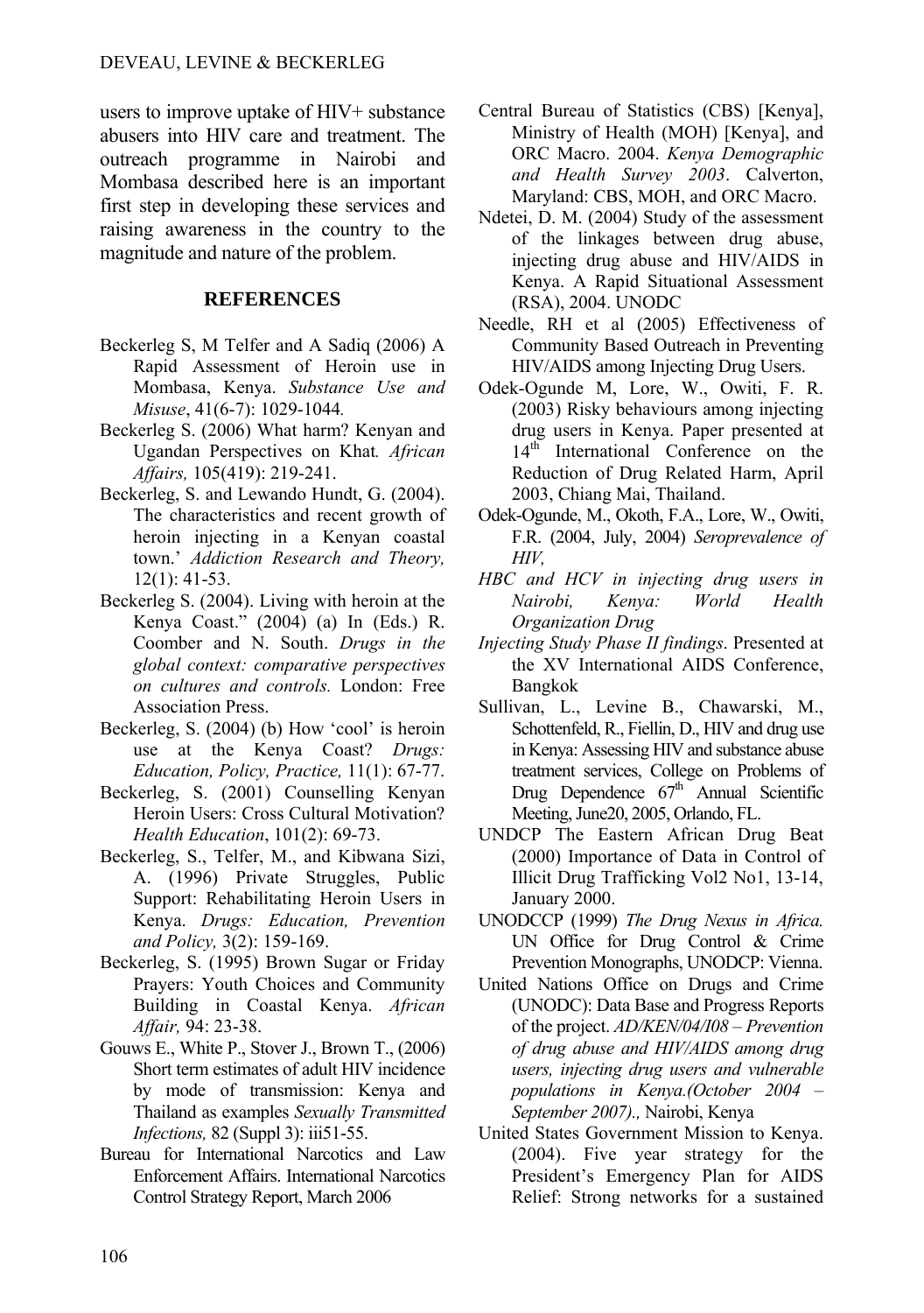# HEROIN USE IN KENYA

response. Nairobi, Kenya.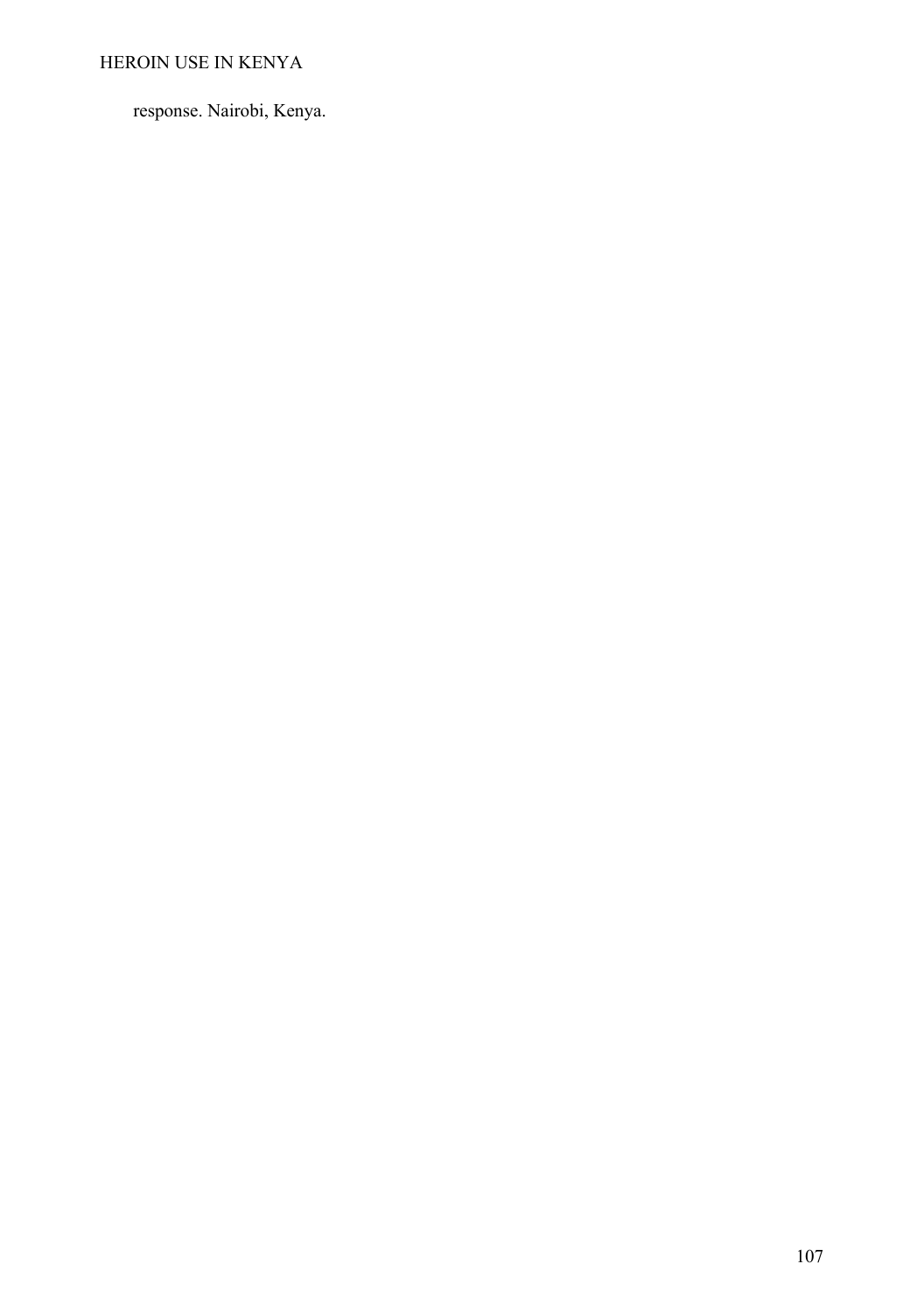# **THE INJECTING DRUG USE AND HIV/AIDS NEXUS IN THE REPUBLIC OF MAURITIUS**

### **Reychad Abdool\***

United Nations Office on Drugs and Crime Regional Office for Eastern Africa, Nairobi, Kenya

### **Fayzal T. Sulliman**

National Agency for the Treatment and Rehabilitation of Substance Abusers Mauritius

### **Mohammad I. Dhannoo**

Dr. Idrice Goomany Centre for the Prevention and Treatment of Drug Abuse Mauritius

### **ABSTRACT**

Mauritius has the highest per capita injection drug use in Africa and, in the last 6 years, injection drug use has become the main mode of HIV transmission. To report on the drug use, high risk injection practices, and high risk sexual behaviour among imprisoned injection drug users (IDUs), sex-worker IDUs, and non-prisoner, non-sex worker IDUs, we drew data and findings from a 2004 rapid assessment of drug use in Mauritius, and from the Mauritius Epidemiological Network on Drug Use, the AIDS Unit at Ministry of Health; and the Mauritius Prison Service. The findings showed that there are an estimated 17,000-18,000 IDUs in Mauritius of whom 4,800 are commercial sex workers and 2,871 are prisoners. Prevalence of needle sharing among IDUs is estimated at 25-50%, and 75-90% of IDUs report using condoms "seldom" or "never." Mauritius is facing a serious concentrated HIV epidemic among IDUs. The Mauritius government, through bilateral and multi-lateral collaboration, is making considerable progress in providing comprehensive services for people living with HIV/AIDS. Strengthening prevention interventions targeting IDUs will be critical to addressing this emerging epidemic.

**KEY WORDS:** injecting drug users, sex workers, prison inmates, HIV/AIDS, Mauritius.

### **INTRODUCTION**

Mauritius is a country with a low national HIV prevalence, estimated between 0.1 and 0.5% (Government of Mauritius, AIDS Unit Report, 2005). However, the country has the highest prevalence of injection drug use in Africa, accounting for at least 50% of all drug users (Sulliman et al., 2004). The pattern of

injecting drug use combined with the high prevalence of drug use among sex workers and prison inmates and harmful injecting practices and risky sexual behaviour all constitute serious elements which are fuelling the country's HIV/AIDS epidemic. This article highlights the emergence of a serious concentrated epidemic among injecting drug users (IDUs) in Mauritius. Through

**\* Corresponding author**: Reychad Abdool**,** United Nations Office on Drugs and Crime, Regional Office for Eastern Africa, Nairobi, Kenya E-mail: reychad.abdool@unodc.org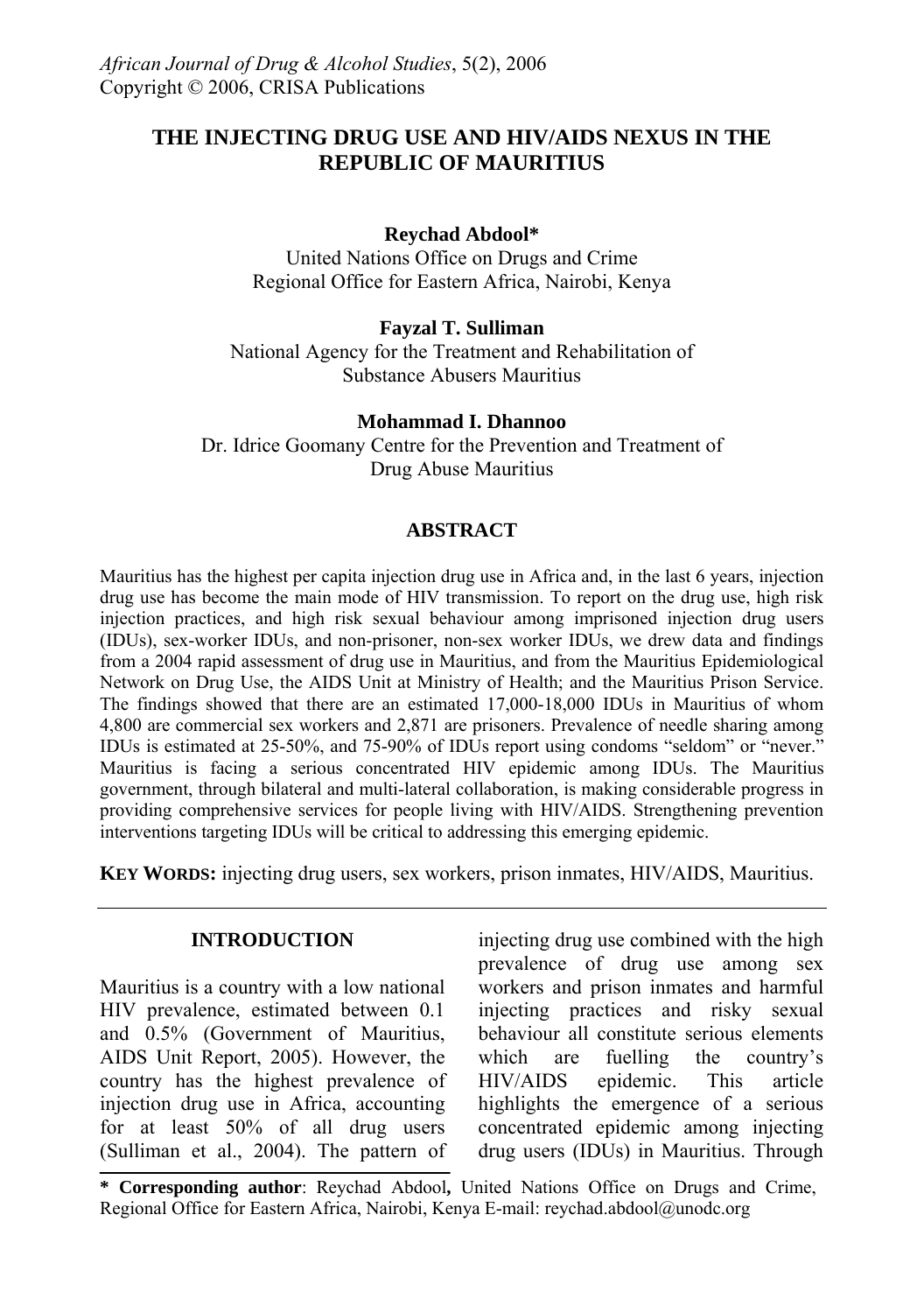review of the available data estimating the size and risk behaviours of the IDU population, and through review of the country's epidemiological history of HIV and drug trafficking patterns, this article addresses the implications of injecting drug use for the spread of HIV.

# *Background*

The Republic of Mauritius is located in the Indian Ocean with an area of 1865 sq km. It is situated 900 km east of Madagascar. Mauritius gained independence from Great Britain in 1968 and became a Republic in 1992. Mauritius has a multi-racial population whose origins can be traced to Europe, Africa, and Asia. In 2002, the population of the Republic of Mauritius was 1,193,737 with 595,067 males and 598,130 females (Government of Mauritius, 2002). English is the official language, but Creole and French are widely spoken. Given the varied origin of the population, several other languages, including Hindi and Chinese are also spoken.

Mauritius has experienced progressive economic growth since gaining its independence, mainly due to an inter-play of economic policies and a favourable international environment. Between 1970 and 1995, the Mauritian economy grew by an average of 5.6% per year (Government of Mauritius, 2002). The past 30 years have witnessed a major shift from sugar cane cultivation to the tourism, textile, and information technology industries, moving the country into the group of upper middle income countries per World Bank classification (United Nations, 2005). With improvements in employment opportunities, living conditions, and an income per capita of US \$9,107, Mauritius ranked 62 on the 2003 UNDP Human Development Index (HDI)–a combined measure of the quality of life, educational attainment and GNP per capita–the second highest in Sub-Saharan Africa after the Seychelles (United Nations, 2005). The country is firmly committed to the welfare state. Both primary and secondary education is free, and an extensive network of primary health care centres provides the population with easy access to free health care.

# *Drug Trafficking*

Mauritius has extensive air and sea connections to south and south-east Asia, Australia, Africa and several capitals in Europe. Additionally its free port, offshore banking industry, and the high volume cash-turnover of its tourist industry have made Mauritius susceptible to drug trafficking. Historically, Mauritius' primary illicit drug traffic was the shipment of heroin from Mumbai, India, into the country via commercial airlines (United States Bureau for International Narcotics and Law Enforcement, 1995). However, the trafficking pattern has diversified from the south Asian axis, and an increasing number of seizures have been reported on the Nairobi and Johannesburg routes (Government of Mauritius, 2005, 2006).

# *Drug Use in Mauritius*

Prior to the 1980s, drug abuse in Mauritius consisted mainly of locallygrown cannabis use. Cannabis is primarily smoked or used in a boiled concoction with milk, especially during a Hindu religious festival and also by a small Rastafarian community. Opium use is limited, and mainly consumed by elderly Chinese during mah-jong (Chinese dominoes) games (Rajah, 1998).

Beginning in the early 1980s, the 'brown sugar' unrefined form of heroin was introduced into the urban and periurban regions of the island, and was used predominantly by adult males through inhalation, known as 'chasing the dragon.'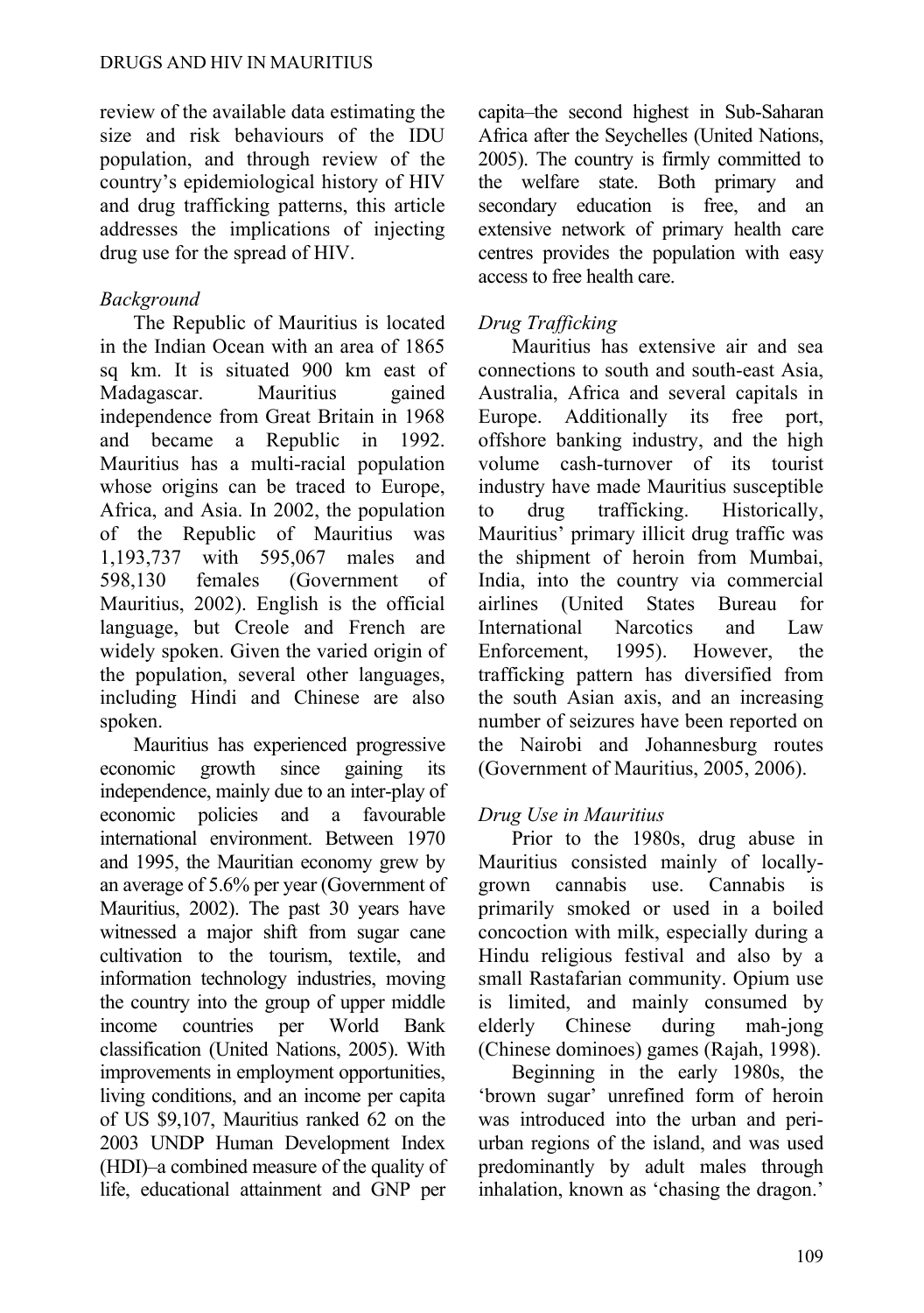Heroin use was initially propagated by the marketing of relatively inexpensive, 1/40 gram packet samples of high quality, brown sugar heroin which sold at approximately \$1 per packet. Within a matter of three to four years, the pattern of use expanded into the rural areas, and also shifted to include women and youth. As the market grew more established, prices rose, quality dropped, and sales were limited to larger quantities of between 1/4 and 1/8 gram packets of a lower grade heroin. The drug became unaffordable for most users who often pooled their money to purchase the drug. The rise in cost also changed the method of use from inhaling to injecting; with users often sharing with other users to avoid the loss of any drug to fumes and to maximize use.

### *HIV in Mauritius*

The first case of HIV in Mauritius was diagnosed in 1987 in a woman who contracted the virus via sexual intercourse with a tourist. The slow spread of HIV through heterosexual transmission held until 2000 when Mautitius experienced a dramatic shift in the mode of infection from heterosexual to injection drug use, which has emerged as the most important mode of HIV transmission in Mauritius. In 2001, 64% of new infections were transmitted heterosexually while IDU accounted for only 7% of new cases (Sulliman, 2005). From 2001-2005, there was a decrease in infection through heterosexual mode and a sharp rise in infection through IDU, which accounted for 90% of new infections in 2005, 34% of which were found among prison inmates (Sulliman, FT, 2005). Currently, Mauritius has a national HIV/AIDS prevalence of 0.1 to 0.5%, qualifying it as a low prevalence country (Government of Mauritius, AIDS Unit Report, 2005). However, IDU practice, the sharing of infected injecting equipment, the application of inappropriate methods of sterilizing the used injecting equipment, as well as unprotected sex, are contributing significantly to the propagation of HIV among IDUs populations, and by extension to the larger community (See Figure 1).



**Figure 1.** Modes of HIV transmission, 2001-2005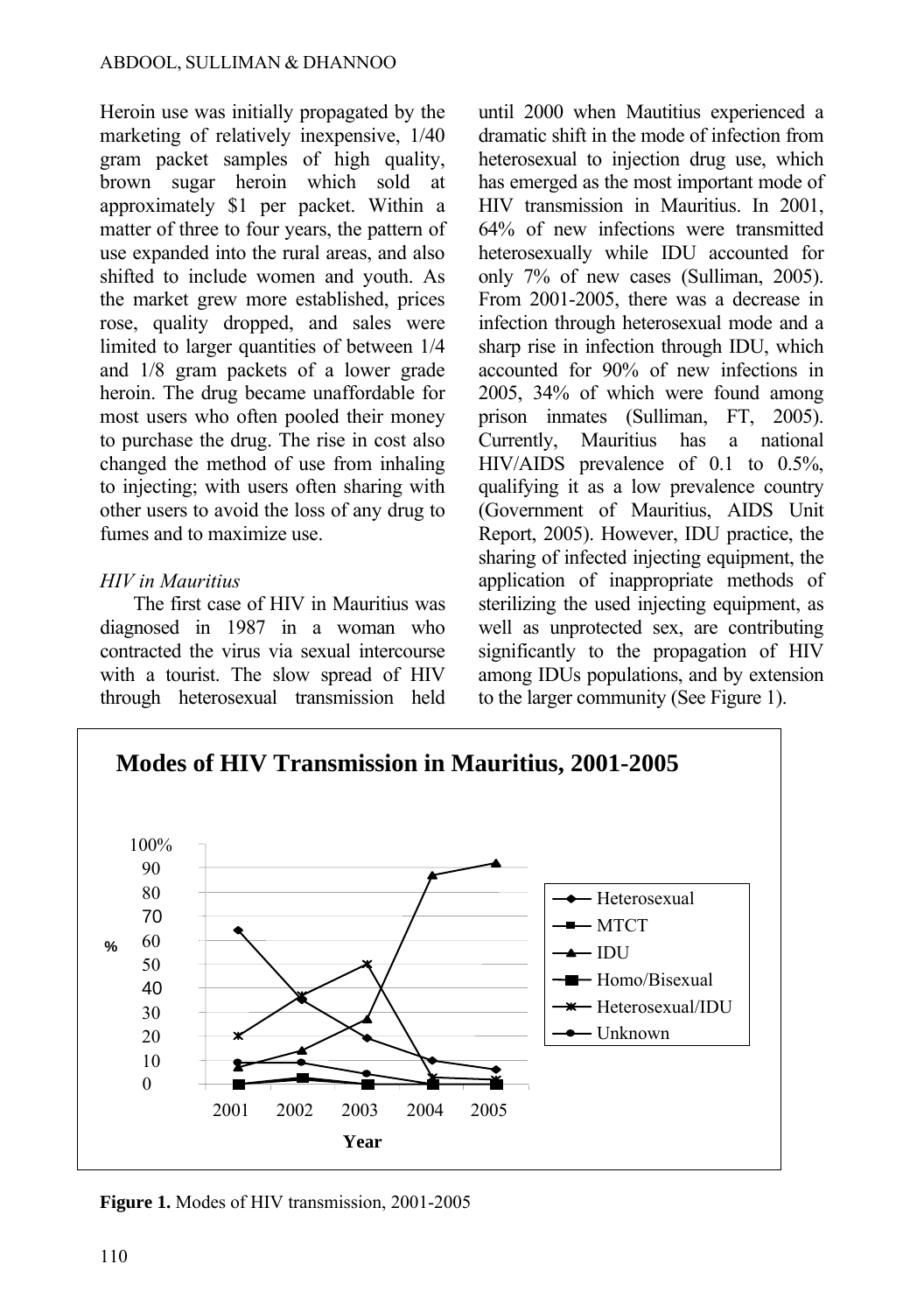### **METHODS**

# *Literature reviewed*

This paper draws its data from four main sources: the 2004 Mauritius Rapid Situation Assessment; the Mauritius Epidemiology Network on Drug Use, administered by the National Agency for the Treatment and Rehabilitation of Substance Abusers; the AIDS Unit at Ministry of Health; and the Mauritius Prison Service.

The 2004 Mauritius Rapid Situation Assessment (RSA) was conducted to obtain evidence based data on the nature, extent, patterns and trends of drug abuse in Mauritius, and on the linkages between drug abuse/injection drug use and HIV/AIDS, and current interventions on HIV prevention among drug users. Data for the RSA was collected using both quantitative and qualitative methods from the following populations: out-of-treatment drug users; in treatment drug users; sex workers; secondary and tertiary level students; adult and juvenile prison inmates; and key informants. The findings of the RSA provided the basis for the development of a multi-sectoral National Drug Control Master Plan 2004-2009, which was developed using a consultative process with the major stakeholders in the country, the HIV sector, people living with HIV/AIDS and nongovernmental organizations (NGOs). (The National Drug Control Master Plan, 2004).

The Mauritius Epidemiology Network on Drug Use (MENDU), managed by the National Agency for the Treatment of Drug Abusers (NATReSA), collected data from a variety of sources, including the Ministry of Health Psychiatric Hospital, Drug Treatment Centres managed by NGOs, the police, and prisons. The data

was prepared into a report and presented to the regional meeting of the project Focal Points in Southern Africa (Sulliman, 2005). The AIDS Unit at Ministry of Health has established its own HIV surveillance system, based on data collected from anti-natal clinics for pregnant women, sexuallytransmitted infections (STIs) clinics, and community outreach screening programmes targeting vulnerable populations such as injecting drug users and sex workers (Government of Mauritius, 2005). In addition, the Mauritius Prison Service (MPS), which provides Voluntary Counselling and Testing to inmates in collaboration with the AIDS Unit at Ministry of Health, runs a systematic data collection system and maintains a database on inmates' drug history and HIV/AIDS status (Government of Mauritius, 2005).

# *Estimation of IDU prevalence*

Two estimation techniques were used to determine the prevalence of injecting drug use in Mauritius: 1) a *consensus estimate* of key informants interviewed for the study; and 2) an *indirect multiplier estimate* of the number of injecting drug users (IDUs) derived from estimates made from the number of IDUs in prisons, the number of IDUs in the community who were neither sex workers nor in prison (derived from treatment numbers), and the number of commercial sex workers (CSWs) who were also IDUs (WHO, 1998).

For the consensus estimate, key informants interviewed were asked to provide an estimate of the number of IDUs in Mauritius, as well as justification for this estimation. These estimates were averaged; the mean of these estimates was used as the mid-point, and the lower and upper limits used as a range for this data source.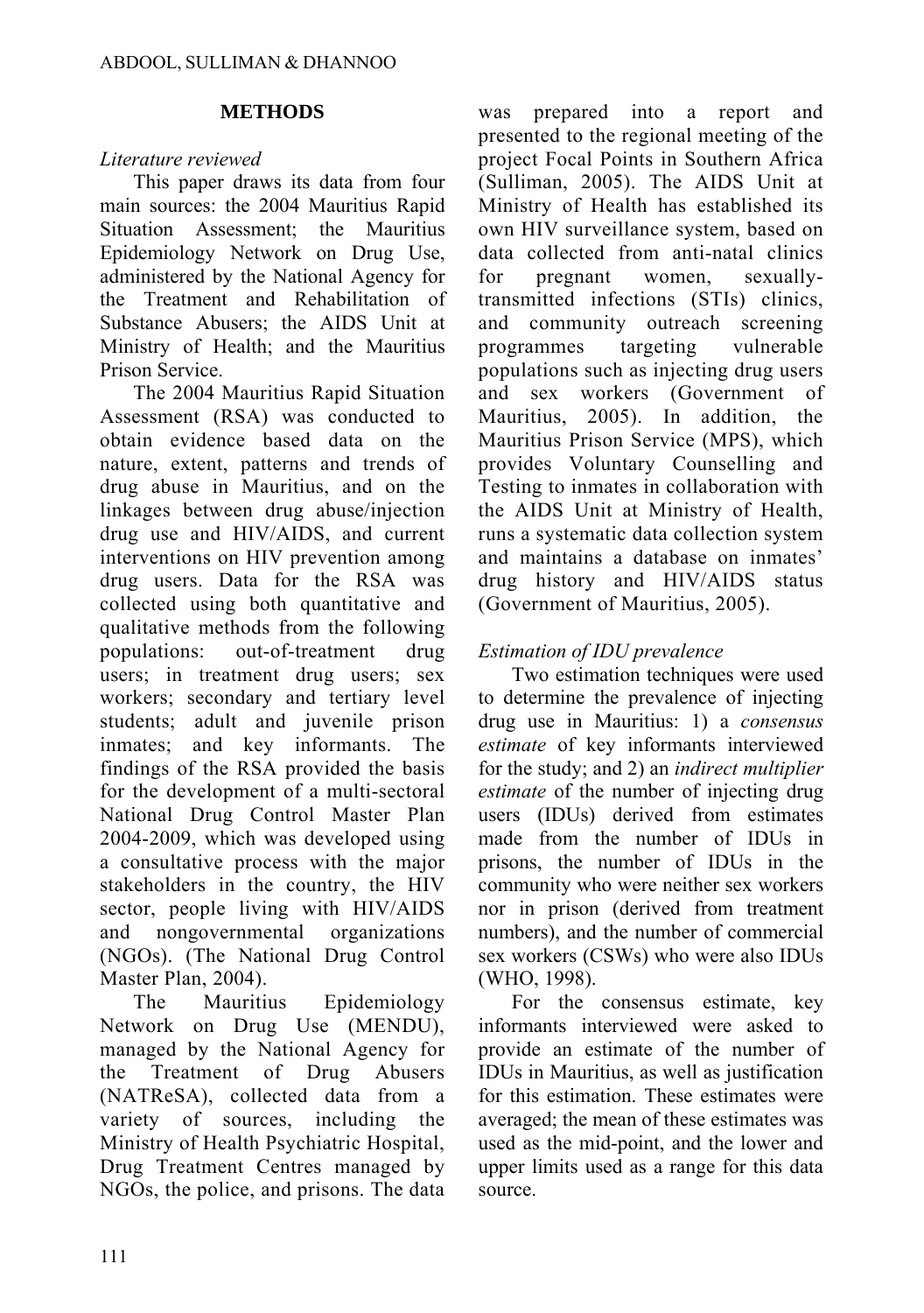|                                                                |              | Aims and                                                                                                                                                                                                        |                                                                                                                                                           | Study population and                                                                                                                                                                                                                                                                                                                                                                                                                                                                                                                                                                                                                                                                                                                                    |                                                                                                                                                                                                                                                                                                                                                                                                                                         |
|----------------------------------------------------------------|--------------|-----------------------------------------------------------------------------------------------------------------------------------------------------------------------------------------------------------------|-----------------------------------------------------------------------------------------------------------------------------------------------------------|---------------------------------------------------------------------------------------------------------------------------------------------------------------------------------------------------------------------------------------------------------------------------------------------------------------------------------------------------------------------------------------------------------------------------------------------------------------------------------------------------------------------------------------------------------------------------------------------------------------------------------------------------------------------------------------------------------------------------------------------------------|-----------------------------------------------------------------------------------------------------------------------------------------------------------------------------------------------------------------------------------------------------------------------------------------------------------------------------------------------------------------------------------------------------------------------------------------|
| Source<br>Rapid Situation<br>Assessment                        | Year<br>2004 | objectives<br>To obtain<br>evidence-<br>based data on<br>the nature,<br>extent,<br>patterns and<br>trends of drug<br>abuse in<br>Mauritius,<br>and on the<br>linkages<br>between drug<br>abuse and<br>HIV/AIDS. | Design and setting<br>Multi-method study<br>conducted in<br>population specific<br>settings (i.e.<br>prisons, schools,<br>$etc.$ )                        | procedure<br>$\bullet$<br>Out of treatment drug users<br>Snowball sample of<br>100 users from 6 sites<br>Drug users in treatment<br>٠<br>Commercial sex workers<br>Convenience sample of<br>$\bullet$<br>100 street-based CSWs<br>Qualitative interviews<br>$\bullet$<br>• Key informant<br>interviews<br>Secondary level students<br>Convenience sample of<br>320 students, age 15-18<br>• Qualitative interviews<br>Tertiary level students<br>٠<br>• Census sample of 100<br>students from 5<br>institutions<br>• Qualitative interviews<br>Adult prison inmates<br>• Convenience sample<br>of 150 inmates<br>• Qualitative interviews<br>Juvenile prison inmates<br>٠<br>Convenience sample<br>$\bullet$<br>of 50 inmates<br>Qualitative interviews | Summary of findings<br>17,000-18,000 IDUs<br>in Mauritius<br>$\bullet$ 50% report<br>needle sharing<br>$\bullet$ 80% report never<br>using condom<br>$\bullet$ 3% report using<br>condom with<br><b>CSW</b><br>4,800 CSW/IDUs<br>٠<br>$\bullet$ 25% report<br>needle sharing<br>22% report no<br>condom use<br>77% report no<br>$\bullet$<br>condom use with<br>regular partner<br>$~11,000$ non-CSW,<br>$\bullet$<br>non-prisoner IDUs |
| Mauritius<br>Prison Service                                    | 2003         | Surveillan<br>ce data                                                                                                                                                                                           | Data collection on<br>inmates' from Beau<br>Bassin Central<br>Prison on drug<br>history and<br>HIV/AIDS status.                                           | • Prison inmates                                                                                                                                                                                                                                                                                                                                                                                                                                                                                                                                                                                                                                                                                                                                        | 2,871 Prisoners<br>$1412$ IDUs<br>٠<br>$\bullet$ 5.5% report<br>regular injection<br>$\bullet$ 30% report<br>needle sharing<br>88% report never<br>$\bullet$<br>using condoms                                                                                                                                                                                                                                                           |
| Mauritius<br>Epidemiology<br>Network on<br>Drug Use<br>(MENDU) | 2003         | Surveillance<br>data                                                                                                                                                                                            | Hospital, drug<br>treatment centre.<br>police, and prison<br>data.                                                                                        | Patients in hospitals, drug<br>treatment centres and<br>institutional settings                                                                                                                                                                                                                                                                                                                                                                                                                                                                                                                                                                                                                                                                          | 622 IDUs treated in<br>public drug and<br>alcohol treatment<br>centres<br>$\bullet$ 1,000 IDUs seen by<br>private psychiatrists<br>$1,000$ IDUs seen by<br>$\bullet$<br>general practitioners                                                                                                                                                                                                                                           |
| AIDS Unit at<br>Ministry of<br>Health                          |              | Surveillance<br>data                                                                                                                                                                                            | HIV surveillance<br>data from:<br>$\bullet$ Anti-natal<br>clinics<br><b>STI Clinics</b><br>$\bullet$<br>Community<br>$\bullet$<br>screening<br>programmes | Patients from antenatal<br>and STI clinics and<br>community screening<br>programmes                                                                                                                                                                                                                                                                                                                                                                                                                                                                                                                                                                                                                                                                     |                                                                                                                                                                                                                                                                                                                                                                                                                                         |

# **Table 1**. Summary of findings and methods from data sources used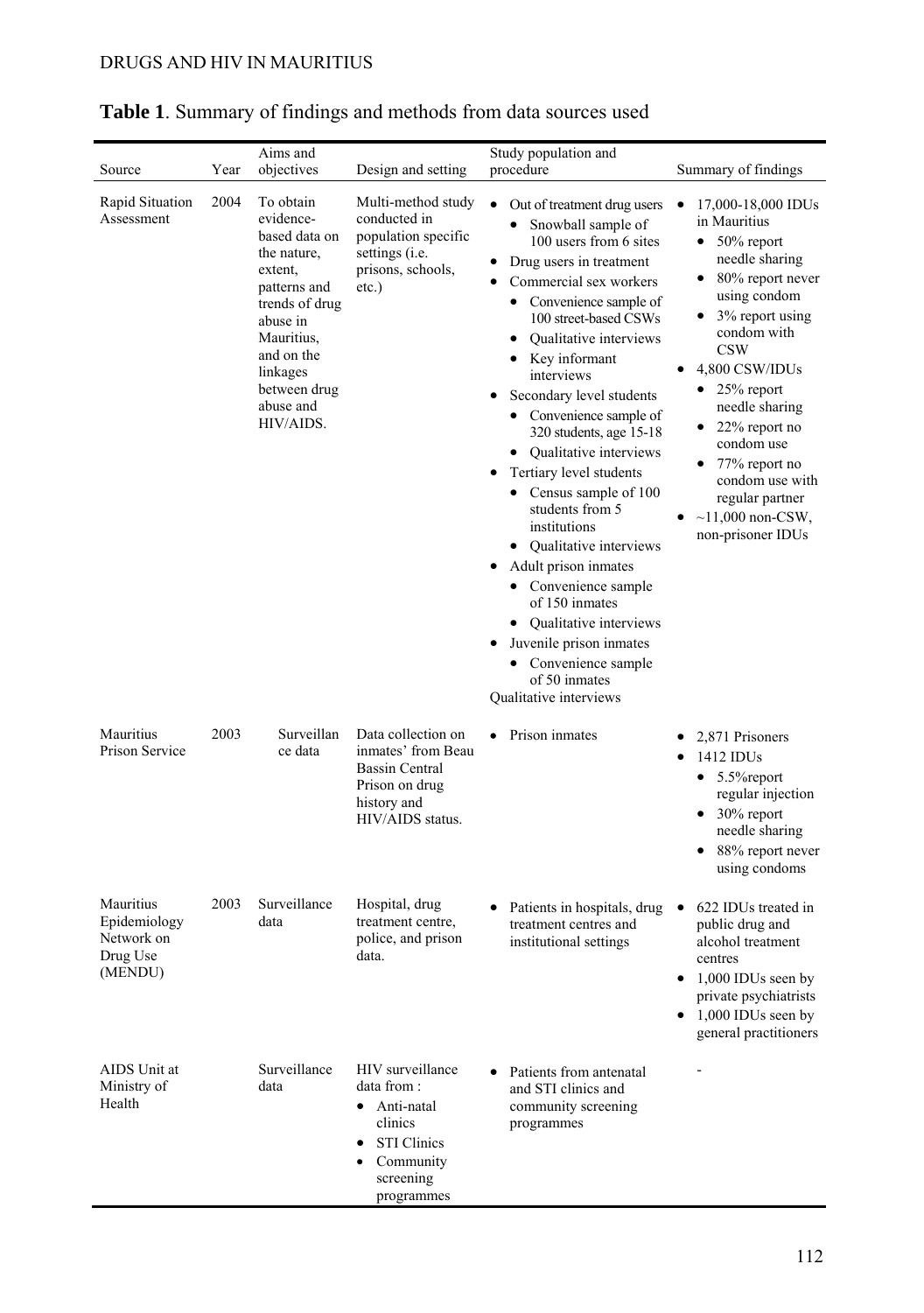The sum of three separate estimates was used to determine the total number of IDUs in Mauritius: the number of IDUs in prison; the number of CSWs who report injecting drug use; and the number of reported IDUs in the community. IDU prevalence was calculated both for the general population and for the population aged 15-54 using the Mauritius population estimates for July 2002 (Government of Mauritius, 2002).

Data from Ghatak et al's 2002 estimation of the number of CSWs in Mauritius was used as the estimate for 2003 (2002). In this study, CSWs from the different regions across the country were asked how many CSWs were in their area; a second CSW in each area, known to the first, was asked how many CSWs they knew in that area who the first CSW did not know. Using this method, the researchers estimated a population of 6,400 CSWs in Mauritius, with 3,900 over 18 years of age and 2,500 under 18 years (Ghatak et al., 2002).

### **RESULTS**

According to the literature estimates, there are between 17,000 and 18,000 IDUs in Mauritius, representing approximately 50% of the total drug using population. Of this population, approximately 4,800 are CSWs, and 1,400 are prisoners. A summary of these results can be found in Table 1.

The four studies reviewed reported data on the IDU prevalence among CSWs, prisoners, and the general population, as well as the prevalence of risky injecting and sexual behaviours among these IDU groups.

# *Commercial sex workers*

In the RSA CSW sample, 74.5% of women surveyed reported injecting drugs in the past year. This estimate was verified with key informants involved in the sex industry. Based on Gathak et al.'s estimate of 6,400 CSWs in Mauritius, with approximately 74.5% reporting injection, Mauritius has approximately 4,800 CSWs who are also IDUs (Ghatak et al., 2002). The RSA also found that 68 -75% of sex workers injected heroin regularly and 25% reported often or always sharing needles with other users. In addition, CSWs reported low condom usage, with 22% indicating never using a condom with clients, and 77% never using them when engaging in sex with a regular partner (RSA 2004).

# *Non-CSW, non-imprisoned IDUs*

To estimate the prevalence of injection drug use among the non-CSW, non-imprisoned population in Mauritius, the RSA sample comprised those IDUs not imprisoned during 2003 and interviews and treatment data from treatment centres in Mauritius suggested to contain few, if any CSWs, and considered to be independent of the CSW population. Data on the number of IDUs treated in Mauritius were combined with data on rates of treatment among the outof-treatment IDU sample. MENDU data indicate that 622 IDUs were treated in public drug and alcohol treatment centres in Mauritius in 2003 (Sulliman, 2005). It was estimated that another 1,000 IDUs were seen across the country by private psychiatrists and that general practitioners saw an additional 1,000 IDU clients in the same year. This produced a total of 2,622 IDUs seen by medical professionals across public and private sectors in Mauritius in 2003. This figure was verified by general practitioners and psychiatrists working with IDUs, and with those involved in the public drug and alcohol treatment system. This data was then combined with data obtained in the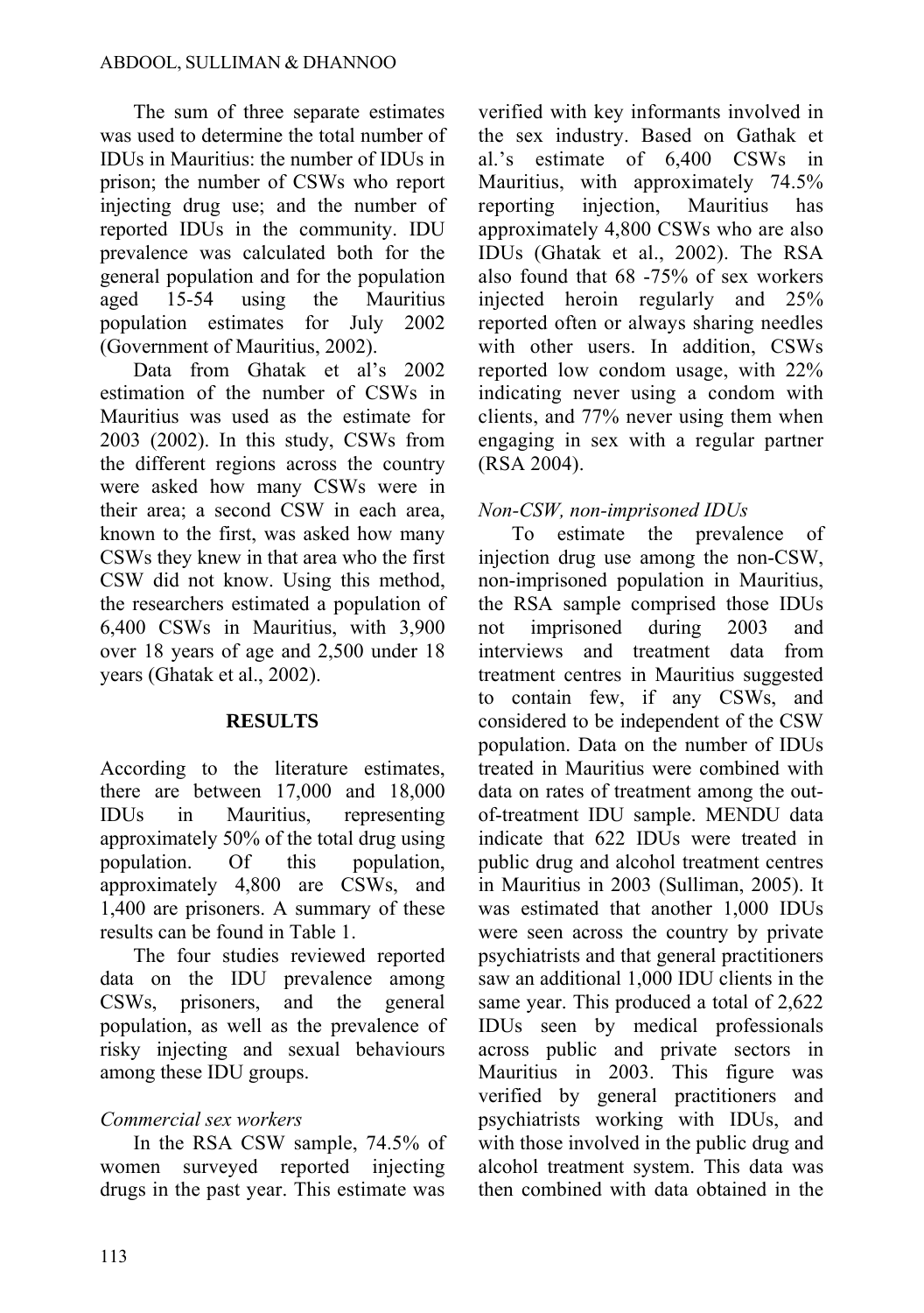RSA interviews with out of treatment IDUs in which 24% of IDUs reported receiving some treatment for their drug use in the past year and a multiplier of 4.17 was used to estimate the population of IDUs in the community.

Analysis of the RSA behavioural data reveals that 50% of IDUs in general, and 75% to 80% of out-of-treatment IDUs shared injecting equipment; 95% of IDUs reported cleaning their needles, however, 71% did so improperly with either water or vinegar; 62% of IDUs are sexually active and engage in risky sexual behaviour. Among IDUS not in treatment 80% reported never using a condom, and only 3% reported using condoms with CSWs. Additionally, only 10% of married IDUs reported using a condom with a regular partner.

# *Imprisoned populations*

The RSA estimate of the number of IDUs in prison was derived by using 2003 data from the Mauritius Prisons Department at Beau Bassin Central Prison. In 2003, there were approximately 2,871 prisoners imprisoned, including 2,398 convicted prisoners, and 473 remand prisoners. In the RSA prison sample, inmates were asked if they had injected drugs when out of prison, and 49.2% reported injecting drugs at some point (Sulliman et al., 2004). In addition, 30% of the inmates injected heroin in prisons with 5.5% doing so regularly (Sulliman et al., 2004) Seven out of 10 convicted inmates reported a past history of drug abuse with 48% reporting ever using heroin. The sharing of injection paraphernalia is also common with 30% of prisoners reporting often or always sharing needles with other users. Further, 88% of prison inmates who engage in sexual activities reported never using condoms (Sulliman et al., 2004).

### **DISCUSSION**

The RSA and MENDU data have revealed concentrated HIV/AIDS epidemics among IDUs, sex workers and prison inmates in Mauritius with a prevalence of 5%. A combined consensus and multiplier method estimated the total number of IDUs to be between 17,000 and 18,000, accounting for about 50% of the total number of drug users in this small island nation. The MENDU surveillance system and data from the HIV Unit indicate that injection drug use has emerged as the major mode of HIV transmission in Mauritius. However, there are limitations in the collection and sampling methods used that must be noted. While the AIDS Unit was comprehensive in its data collection, collecting from antenatal and STI clinics, as well as through outreach programmes, the RSA relied on relatively small samples and used snowballing and convenience sampling methods to recruit not-in-treatment drug users and CSWs. MENDU relied heavily on treatment centre and hospital data; thereby, capturing only a small portion of the researched population.

Although injection drug use has been prevalent in Mauritius since the early 1980s, given the low national prevalence of HIV/AIDS, the virus has only gradually begun to spread among the IDU population. This experience is a stark contrast to many other countries which have experienced rapid spread of HIV in IDU networks due to the sharing of injecting equipment and risky sex behaviours that are prevalent in these populations. In addition, with CSWs disproportionately involved in drug use, and drug-related offences accounting for about 65-70% of the total inmate population, there are indications that Mauritius is facing concentrated HIV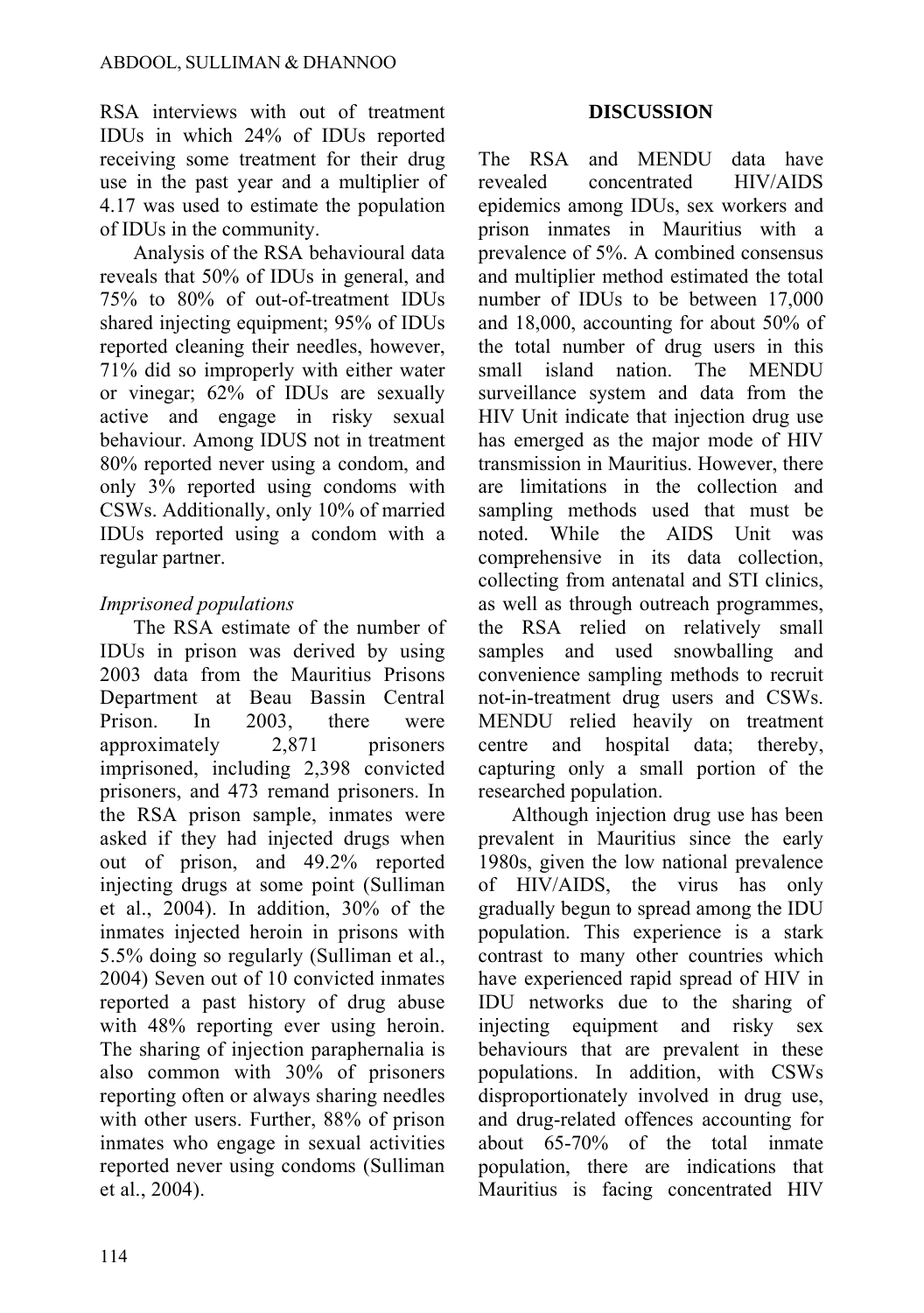epidemics among IDUS, CSWs and prison inmates.

### *National response to illicit drug use*

Private and public sector response to the drug problem in Mauritius has been a combination of supply reduction measures and demand reduction interventions, with a clear bias toward law enforcement. Demand reduction strategies encompass a wide range of awareness-raising campaigns; information, communication and education programmes targeting schools, communities and the work place; and free drug treatment and rehabilitation. The treatment and rehabilitation of drug abusers is mostly implemented by a number of NGOs with technical and financial support from the National Agency for the Treatment and Rehabilitation of Substance Abusers (NATReSA). The NGOs follow a number of therapeutic models, ranging from outpatient detoxification to inpatient rehabilitation following the therapeutic community philosophy (Abdool, 1998). A national detoxification centre will soon be operational, and detoxification for opiate users will be done on an inpatient basis. In 2004, The RSA findings paved the way for the development of the National Drug Control Master Plan which includes measures to address the drug problem by reductions of both supply and demand. This plan has been merged with the HIV/AIDS Action Plan for IDUs.

## *The National Response to HIV/AIDS*

Mauritius' initial response to HIV occurred relatively early in the epidemic. In 1987, the government established the HIV Unit at the Ministry of Health. In the past 19 years, several educational and advocacy campaigns have been implemented to raise public awareness, a reliable surveillance system has been established, and diagnostic testing and counselling were and are still provided free of charge for pregnant women and in STI clinics. In addition, as of April 2002, necessary blood testing for individuals who test positive for HIV– including CD4, liver function, and other tests–and antiretroviral therapy for those who meet the eligibility criteria are provided by the government at no cost.

The changing pattern of HIV infection, with injecting drug use emerging as the most important mode of transmission, has stimulated the government to take a number of drastic measures. Legislation was enacted in February 2006 which makes the introduction of methadone for detoxification or maintenance therapy for opiate users possible, and the government is currently awaiting recommendations from international experts on the best modalities for the introduction of methadone.

The government is also working with United Nations Development Programme (UNDP), United Nations Office on Drugs and Crime (UNODC) and Joint United Nations Programme for HIV/AIDS (UNAIDS), through the United Nations Country Team, and has taken a number of measures to address these emerging problems. Ministry of Health and Ministry of Social Security are currently working on the design of an intervention to prevent HIV infection among these target populations. Outreach programmes targeting drug users, especially IDUs, have started. Both the HIV Unit and a number of NGOs have initiated a number of programmes to reach out-of-treatment IDUs; provide them with risk minimization education; encourage them to access voluntary counselling and testing (VCT); and encourage them to enter drug treatment. All these services are provided free of charge. In some cases, mobile VCT clinics provide services during outreach programmes, while fully respecting the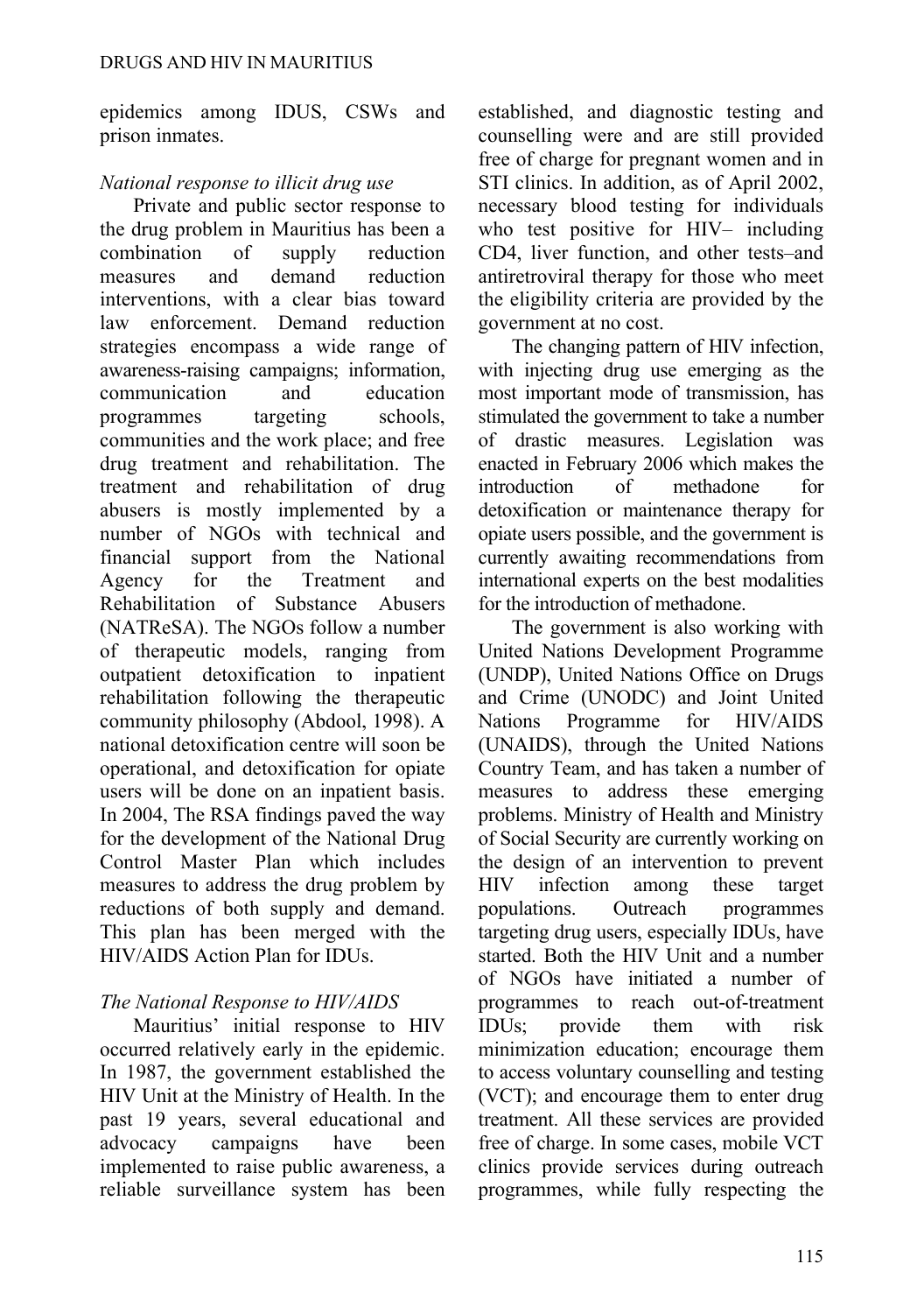rights of users. Drug using sex workers have also been reached in this manner Condom distribution has been increased, and condoms are easily available in pharmacies and in health institutions. It is expected that these efforts will be scaled up and risk minimization measures will be expanded to reduce the dangers of HIV, and also hepatitis C, including the provision of prevention commodities for IDUs. The Ministry of Justice, through the State Law Office, has drafted the HIV/AIDS Preventive Measures Bill with a view to ensure that the treatment, care and support of people living with AIDS is done in confidentiality and with full regard to the maintenance of human rights. The HIV/AIDS National Strategic Plan 2006- 2009 is also being currently formulated.

#### **REFERENCES**

- Abdool, R. (1998). Unpublished Report, 1998. Dr.I.Goomany Centre for the Prevention and Treatment of Drug Abuse, **Mauritius**
- Ghatak, M. Koodoruth, I. Auchoybur, N. Dookhony, N. (2002). Report on Commercial Sexual Exploitation of Children in Mauritius, 2002,Mauritius.
- Government of Mauritius. (2002). 2002 Report of the Central Bureau of Statistics, Mauritius. Government of Mauritius.
- Government of Mauritius. (2005, 2006). Report of the Mauritius Police 2005, 2006. Mauritius: Government of **Mauritius**
- Government of Mauritius. (2005). AIDS Unit. Report of Ministry of Health and Quality of Life, Mauritius.
- Rajah, S.G.M. (1998). Unpublished report, 1998. Ministry of Health, Mauritius.
- Sulliman, F.T. (2005). Mauritius Epidemiology Network for Drug Use (MENDU) Phase 1 to V, National Agency for the Treatment and Rehabilitation of Substance Abusers, 2001-2005, Mauritius.
- Sulliman, F.T, Ameerbeg, S. Dhannoo, M.I. (2004). Report of the Rapid Situation Assessment and Responses on Drug Use in Mauritius & Rodrigues. Ministry of Health, Mauritius.
- The National Drug Control Master Plan. (2004). Prime Minister's Office, Mauritius.
- United Nations. (2005). United Nations Human Development Report 2004. New York: UNDP.
- United States Bureau for International Narcotics and Law Enforcement (1995). International Narcotics Control Strategy Report. Retrieved September 17, 2006, from<http://dosfan.lib.uic.edu/dosfan.html>
- WHO (1998). WHO Rapid Assessment and Response Guide on Injecting Drug Use, 1998. WHO: Geneva.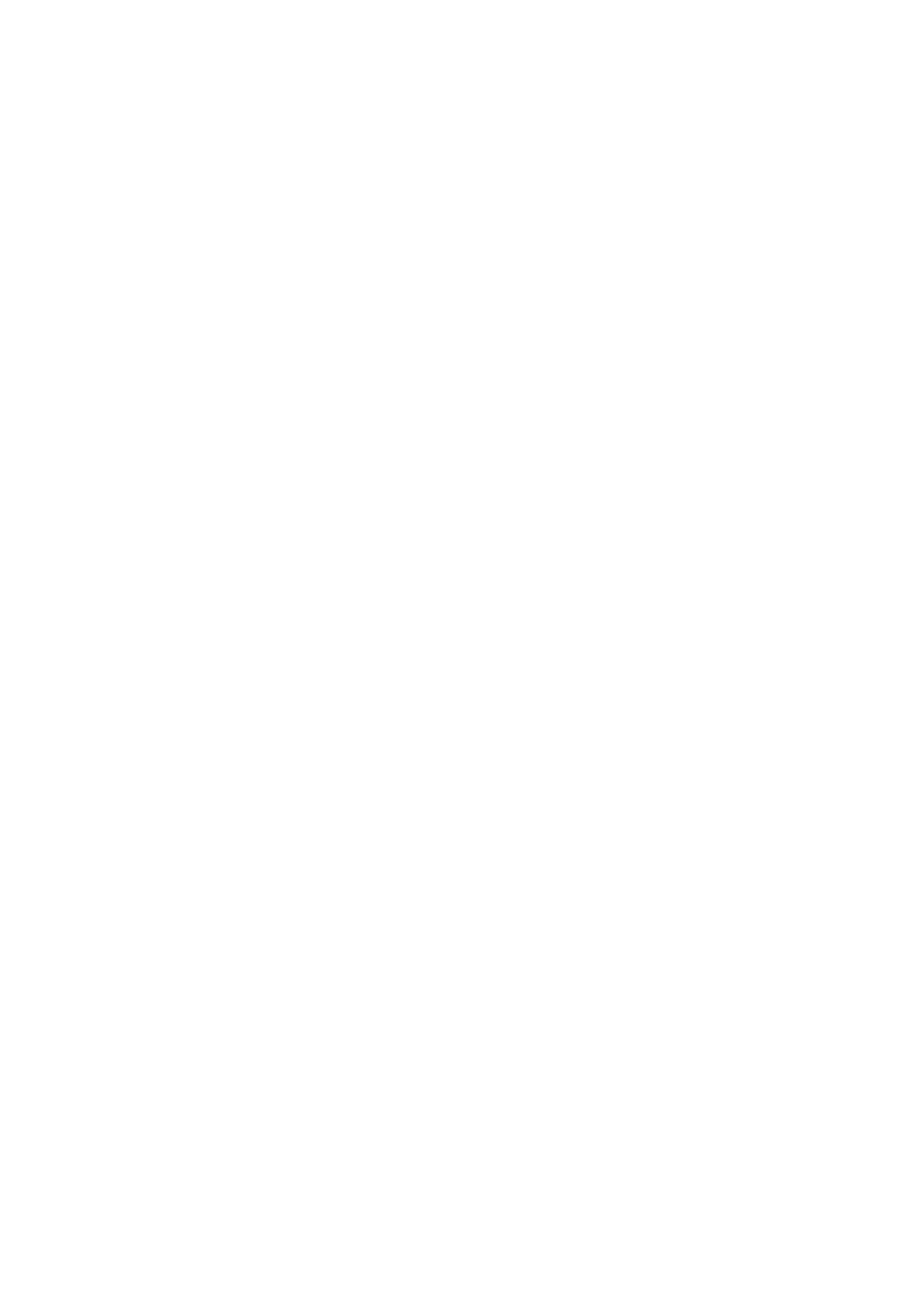## **DRUG USE AND HIV INFECTION IN NIGERIA: A REVIEW OF RECENT FINDINGS**

#### **Moruf L. Adelekan\***

Royal Blackburn Hospital Blackburn, United Kingdom

#### **Rahman A. Lawal**

Psychiatric Hospital Yaba, Lagos, Nigeria

#### **ABSTRACT**

The aim of this paper was to review three studies that investigated injection drug use-related HIV issues in Nigeria. In World Health Organisation sponsored rapid assessment and response (RAR) projects, the snowball sampling technique was employed to recruit street drug users from eight state capitals in 2000, 2003 and 2005. Serological testing for HIV was conducted on participants who consented to the test. A total of 1147 street drug users were recruited comprising 90 (8%) current injection drug users (IDUs); 145 (13%) ex-injectors; and 912 (79%) non-injecting drug users (NIDUs). Substances mainly injected were heroin, cocaine, speedball and pentazocine. Injection and sexual risk practices were reported to varying degrees across the three studies. HIV rates obtained for IDUs and NIDUs were fairly similar in all the studies. HIV positivity was not significantly correlated with any of the injection risk behaviour variables tested. However, regardless of their injecting status, female users were three to 10 times more likely to be HIV positive. Drug services in general were limited while there was no evidence of the existence of specific IDU-HIV prevention and treatment services.

The studies have shown convincingly that IDUs exist in all the regions of Nigeria, although further research is needed to determine the real extent of the injection problem. The data obtained have not indicated a strong correlation between HIV and IDU; however, although this could be due to the low number of IDUs recruited and the emerging nature of the problem. Nonetheless, there is an urgent need to fill the identified service gaps.

**KEY WORDS:** injection drug use, HIV, Nigeria

#### **INTRODUCTION**

Nigeria is a federation of 36 states, and Abuja, the Federal Capital Territory. Nigeria is the fourteenth largest country in Africa; however, it is the most populous country on the continent with one in six Africans being Nigerians (The World Factbook, 2006). Nigeria's population is estimated to be around 140 million and recent United National Development Programme (UNDP) reports put life expectancy at birth for men at 45 years and women at 46 years. The economy is heavily dependent on oil earnings, superimposed upon a

**<sup>\*</sup> Corresponding author:** Moruf L. Adelekan, Royal Blackburn Hospital, Haslingden Road, Blackburn, Lancs BB2 3HH, United Kingdom Tel (Off): +44-1254-293384 Fax (Off): +44- 1254-293856 E-mail: Moruf.Adelekan@lancashirecare.nhs.uk morufadelekan@hotmail.com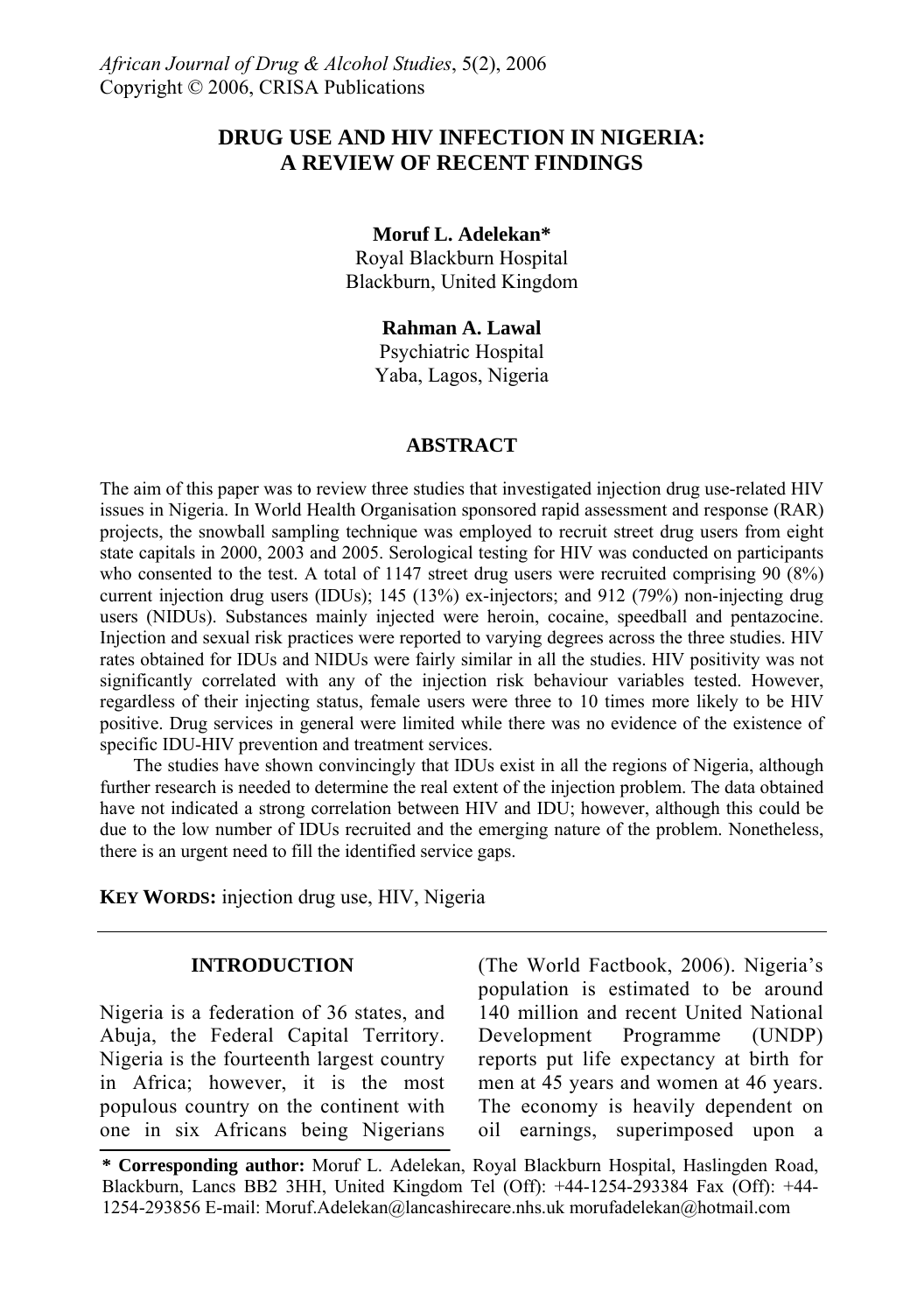traditional agricultural and trading basis.

Nigeria has emerged over the last 20 years as an important route for drug transit. Cannabis, cocaine and heroin are the most common drugs. Table 1 shows a marked increase in the amounts of cannabis seized over the period 1990 – 2005. There also has been a general increase in the amounts of cocaine and heroin seized within same period, although low seizure rates were recorded in some years. Many reasons have been adduced for the drug trafficking problem in Nigeria. First, in addition to the country's large population, it is strategically located between two large drug producing continents -Asia and Latin America. There are air and sea transportation links to most parts of the world, especially direct links to consumer countries in Europe. Further, the country has a very mobile population which is sometimes involved in illicit drug trafficking, and use the country as a transit and money laundering zone.

**Table 1.** Drug trafficking: seizure trends 1990-2005

|              |              | Drug type |          |             |                    |
|--------------|--------------|-----------|----------|-------------|--------------------|
|              | Cannabis     | Cocaine   | Heroin   |             |                    |
| Year         | (Kg)         | (Kg)      | (Kg)     | Other drugs | Total drugs seized |
| 1990         | 170.60       | 110.60    | 861.25   |             | 1,142.45           |
| 1991         | 1,496.61     | 545.39    | 66.82    | 15.72       | 2,124.54           |
| 1992         | 2,508.11     | 415.67    | 690.84   | 3.51        | 3,618.13           |
| 1993         | 7,378.89     | 1,293.69  | 283.51   | 1.87        | 8,957.96           |
| 1994         | 19,732.66    | 90.76     | 91.65    | 94.30       | 20,009.37          |
| 1995         | 15,258.74    | 15.91     | 30.27    | 210.39      | 15,515.31          |
| 1996         | 18,604.72    | 6.16      | 19.38    | 1,203.79    | 19,834.05          |
| 1997         | 15,904.72    | 31.90     | 10.49    | 1,736.01    | 17,683.12          |
| 1998         | 16,170.51    | 9.26      | 3.62     | 2,609.75    | 18,793.14          |
| 1999         | 17,691.14    | 15.64     | 81.35    | 322.25      | 18,110.38          |
| 2000         | 272,260.02   | 53.42     | 56.60    | 234.28      | 272,604.32         |
| 2001         | 317,950.20   | 195.82    | 46.63    | 308.84      | 318,501.49         |
| 2002         | 506,846.09   | 35.35     | 55.62    | 791.00      | 507,728.06         |
| 2003         | 535,593.75   | 134.74    | 87.58    | 937.41      | 536,753.48         |
| 2004         | 68,310.07    | 124.47    | 90.94    | 233.83      | 68,759.31          |
| 2005         | 125,989.00   | 395.91    | 70.42    | 88.72       | 126,543.65         |
|              |              |           |          |             |                    |
| <b>TOTAL</b> | 1,941,865.43 | 3,474.69  | 2,546.97 | 8,791.67    | 1,956,678.76       |

*Source*: National Drug Law Enforcement Agency, October 2006

In the 1960s and 1970s, substances reported as being used in Nigeria were cannabis, alcohol and psychotropic substances (Asuni, 1964; Lambo, 1965; Boroffka, 1966; Oviasu, 1976; Odejide and Sanda, 1976). From the early 1980s, the country has witnessed an increasing use of heroin and cocaine, a trend closely linked with the central role played by Nigerian syndicates in the international trafficking of these substances (Adelekan and Adeniran, 1988; UNDCP, 1998; NDLEA, 1999).

The first case of AIDS was identified in Nigeria in 1986 and HIV prevalence rose from 1.8% in 1988 to 5.8% in 2001.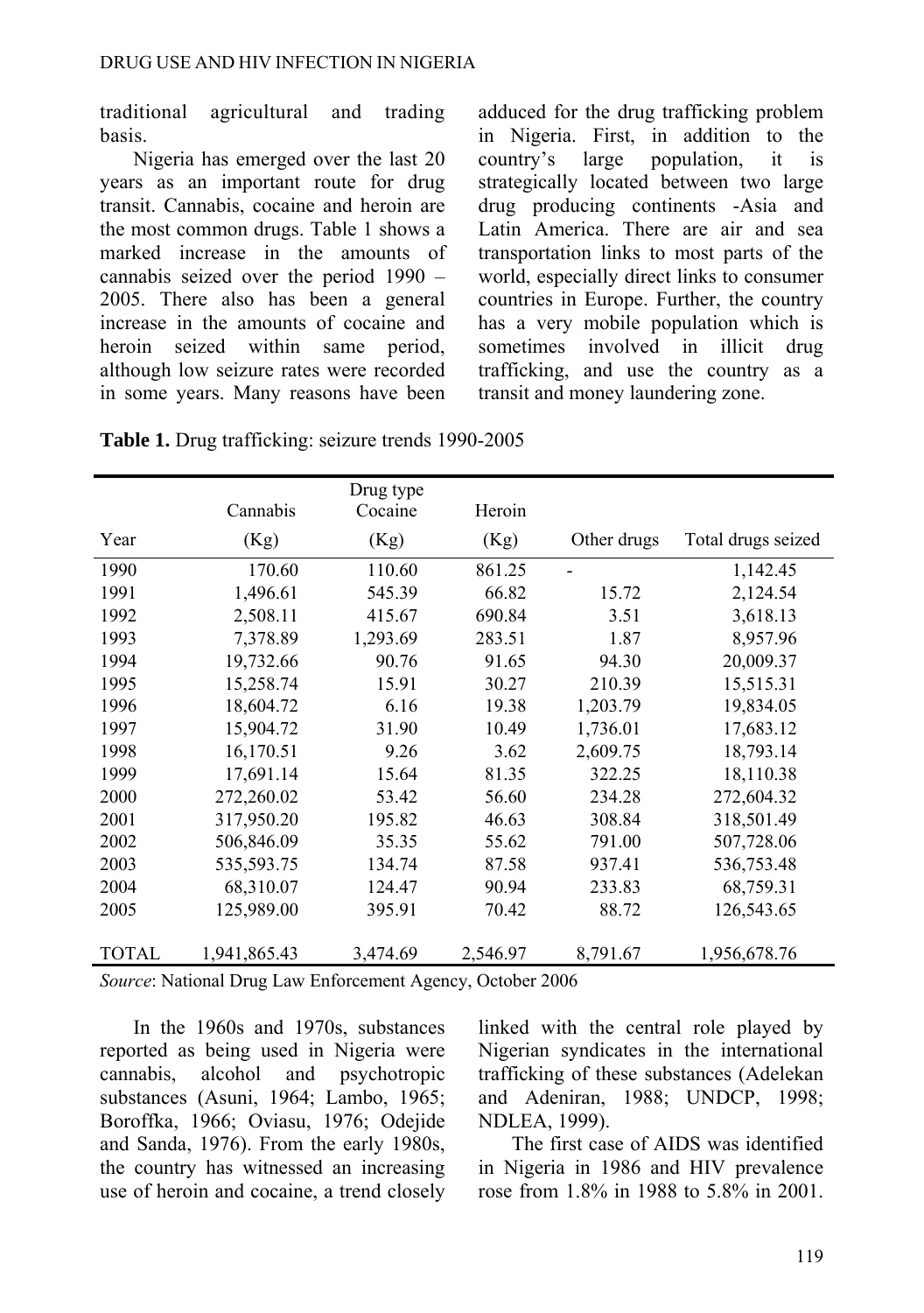The 2003 survey estimated that there were 3.3 million adults living with HIV and AIDS in the country, 1.9 million (57%) of whom were women and that the national prevalence rate had dropped to 5% from 5.8% in 2001 (UNAIDS/WHO, 2006). Most HIV transmission in Nigeria is related to heterosexual sex, and the most vulnerable groups are youths and women. The government has established HIV/AIDS prevention, care and treatment programmes at all levels in response to the epidemic; however, impact and coverage remain poor as recent UNAIDS data indicate that only about 7% of HIVinfected men and women currently have access to antiretroviral therapy (ART).

Only a few studies have reported the linkage between drug use and HIV. Adamson (1992) reported a case of HIV sero-positivity in a NIDU. Inem, Ekpo, Agomoh, Agbo, Doherty, and Yakubu (1999) screened 93 drug users in a rehabilitation home in Lagos for HIV and found HIV rates of 52% and 14% for females and males respectively. Unprotected and multiple sexual activity were identified as major risk factors, particularly among the female users who engage in commercial sex work as a means of maintaining their drug habit.

This report has reviewed three major studies (Adelekan et al., 2000; Lawal, Ogunsemi et al., 2003; Lawal, Ogunsemi et al., 2005) that have investigated injecting drug use and HIV/AIDS risk behaviours in Nigeria.

## **METHOD**

**Settings:** The Adelekan *et al* (2000) study was conducted in Lagos State; the Lawal et al. (2003) study in Kano and Port Harcourt; and Lawal et al. (2005) in Ibadan, Benin, Calabar, Maiduguri and Kaduna. All the study sites are cosmopolitan state capitals.

**Instruments:** The Rapid Situation Assessment and Response (RAR) methodology was employed for all three studies. The RAR guidelines as outlined in the WHO RAR Guide on Injection Drug Use (WHO, 1998) were followed for the qualitative component. This comprised secondary data gathering, focused group discussions (FGDs), indepth interviews, geographic mapping, observations and triangulation of the findings. For the quantitative component, the WHO Drug Injection Study Phase II Questionnaire (WHO, 1999) was used. This contained sections on sociodemographics, injection and non-injection drug use and risk practices, sexual risk factors, knowledge of HIV/AIDS related issues, complications of drug use and injection drug use, service availability and utilization.

**Ethical Considerations:** Confidentiality and the protection of research participants from harm were given utmost consideration. Informed consent was an important prerequisite for inclusion in the studies. Informed verbal consent was accepted for individuals who refused to sign the consent fearing the signed document could be used against them.

**Selection of research team and site, training and pilot study:** Training workshops for field workers and pilot studies were conducted in all the studies. Study sites were selected by the funding organisation in consultation with the local consultants for the study.

**Sampling population and inclusion criteria:** A combination of IDUs and NIDUs of heroin and cocaine were recruited off the streets for the surveys in all the cities. The inclusion criteria as contained in the guidelines for the surveys include that NIDUs must have been using one or a combination of heroin, cocaine, or other injectable drugs in the last two months. Current injectors must show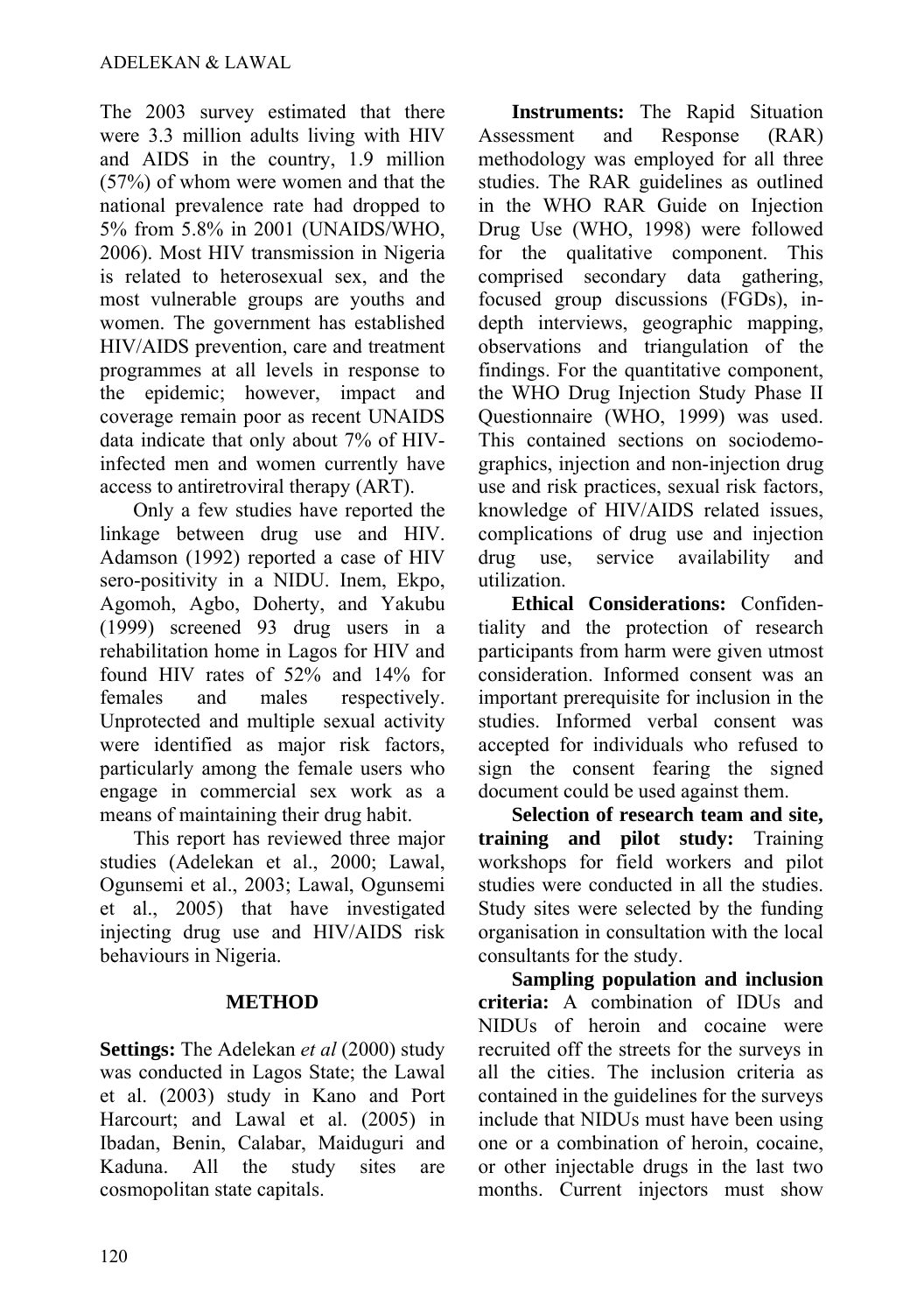evidence that they have injected heroin, cocaine or any other injectable drugs within the last 6 months of the survey. while ex-injectors must have injected in the past, and stopped injecting drugs for more than 6 months prior to the survey.

**Sample size, recruitment technique and interview site:** The snowball sampling technique, involving the use of ex-users, was employed to recruit subjects for the three studies. The questionnaire administration was carried out in school premises, churches, uncompleted buildings, cinema halls and restaurants. The choice of the interview site was informed in each case by the need to ensure confidentiality and safety of the subjects, as well as a good measure of security for the researchers. At the end of each interview, modest financial incentives were given to the subjects who participated in the study. The total number of subjects recruited in each of the studies is shown in Table 2.

|         |               |                 | No of     |              |             | No of blood |
|---------|---------------|-----------------|-----------|--------------|-------------|-------------|
| Year of |               |                 | subjects  | No of        | No of       | samples     |
| study   | City          | Part of country | recruited | <b>NIDUs</b> | <b>IDUs</b> | analysed    |
|         |               |                 |           |              |             |             |
| 2000    | Lagos         | South West      | 398       | 316          | 82          | 358         |
| 2003    | Kano          | North Central   | 113       | 92           | 21          | 50          |
| 2003    | Port Harcourt | South South     | 91        | 86           | 5           | 63          |
| 2005    | <b>Ibadan</b> | South West      | 112       | 82           | 30          | 112         |
| 2005    | <b>Benin</b>  | Middle West     | 115       | 111          | 4           | 93          |
| 2005    | Calabar       | South South     | 113       | 94           | 19          | 105         |
| 2005    | Maiduguri     | North East      | 99        | 53           | 45          | 98          |
| 2005    | Kaduna        | North Central   | 107       | 78           | 29          | 106         |

**Table 2.** Some profiles of the three studies reviewed

**Serological testing:** The basis and procedure for the tests was explained to respondents following the completion of the survey questionnaire. Respondents were assured of the anonymity and confidentiality before collection of 5mls of venous blood in appropriate blood bottles from subjects who gave verbal consent. The majority of respondents readily gave their consent, although five declined to do so in Lagos (Adelekan et al., 2000). Those who declined cited a phobia for needles or injections (Adelekan et al., 2000) or in the case of Kano, fear that the field workers were government agents who wanted to inject them with HIV virus (Lawal et al., 2003). The testing was anonymous and unlinked to their names. However, the results were linked to the survey questionnaire through the use of common code numbers. The double Elisa method was employed to test for antibodies to HIV in all three studies.

### **RESULTS**

**Sociodemographics and injecting experience:** Table 3 shows that participants recruited for the studies were predominantly males; however, 34%, 25% and 14% of respondents were female in Kano, Ibadan and Lagos, respectively. The participants were also predominantly young adults aged 20 – 39 years. However, those recruited from the cities of Maiduguri and Kano tended to be younger than those recruited from Lagos, Ibadan and Port Harcourt. The proportion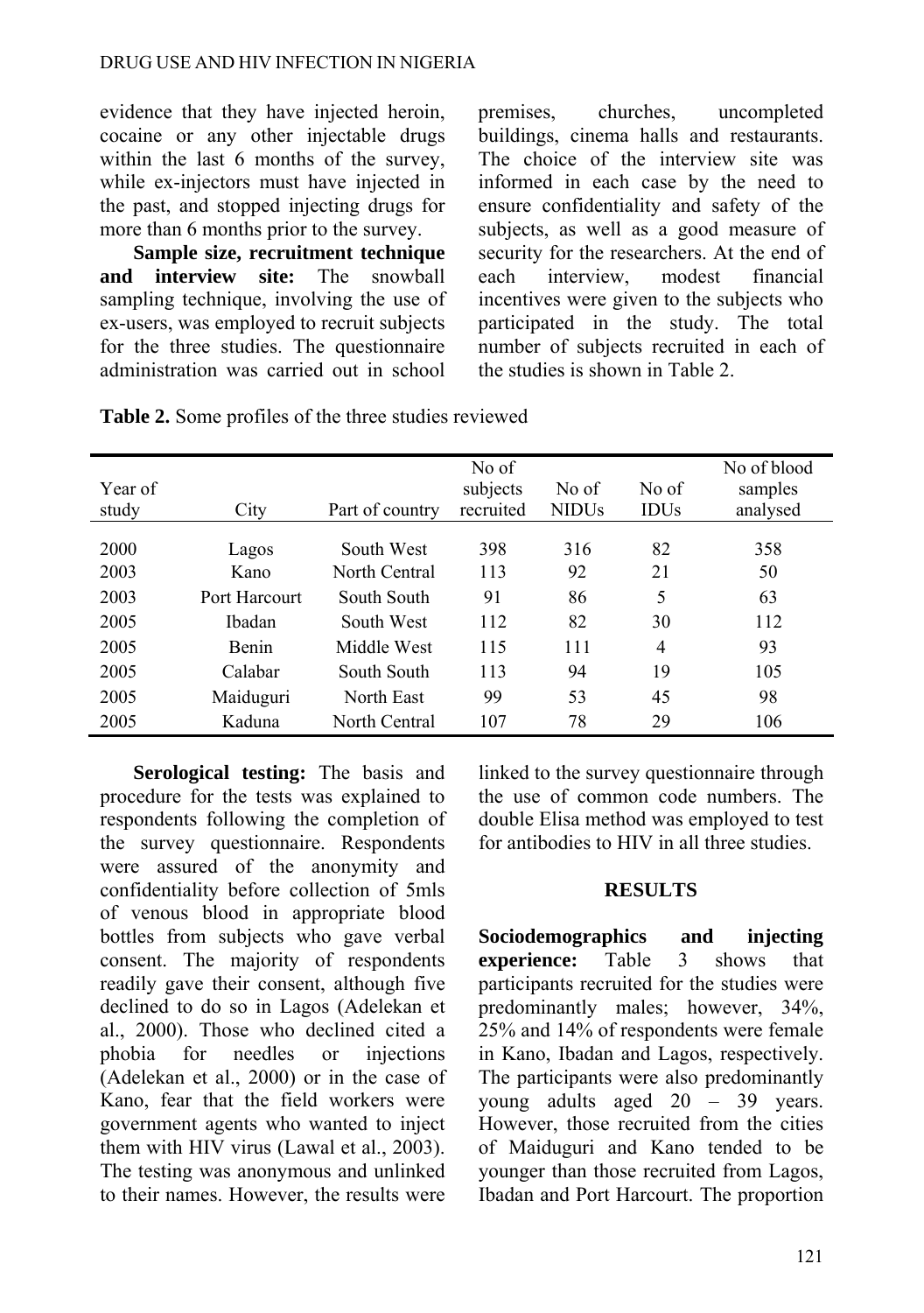of the subjects who were married ranged from 9% in Maiduguri to 30% in Calabar to 33% in Port Harcourt. More than 50% completed secondary education in two cities (Kaduna and Benin) while more than 40% completed secondary school education in the five other cities. Their jail experience varied from 8% in Maiduguri to 49% in Ibadan. The proportion of subjects who were everinjectors (ex- and current) among the total subjects recruited ranged from 3% in Benin to 46% in Maiduguri. More than 20% of subjects recruited from Lagos, Ibadan and Kaduna were ever-injectors.

| Demographics                      | Lagos     | Port      | Kano      | Ibadan    | Benin          | Calabar   | Kaduna    | Maiduguri |
|-----------------------------------|-----------|-----------|-----------|-----------|----------------|-----------|-----------|-----------|
|                                   |           | Harcourt  |           |           |                |           |           |           |
| <b>Sex</b>                        | $N = 398$ | $N=91$    | $N = 113$ | $N = 112$ | $N = 115$      | $N = 113$ | $N = 107$ | $N=99$    |
|                                   | $n\%$     | $n\%$     | $n\%$     | $n\%$     | $n\%$          | $n\%$     | $n\%$     | $n\%$     |
| Male                              | 34186     | 8088      | 75 66     | 8475      | 10289          | 103 91    | 105 98    | 9798      |
| Female                            | 57 14     | 11 12     | 38 34     | 28 25     | 13 11          | 109       | 22        | 22        |
| Mean age (SD)                     | 36.9(6.3) | 33.5(8.0) | 27.4(6.0) | 36.4(8.4) | 31.2           | 30.6      | 28.5      | 26(5.2)   |
| $Min - Max$                       | $19 - 57$ | $21 - 56$ | $14 - 43$ | $17 - 64$ | (9.1)          | (10.0)    | (6.4)     | $16 - 40$ |
|                                   |           |           |           |           | $16 - 71$      | $18 - 71$ | $18 - 47$ |           |
| <b>Highest Level of</b>           |           |           |           |           |                |           |           |           |
| <b>Education</b>                  | $n\%$     | $n\%$     | $n\%$     | $n\%$     | $n\%$          | $n\%$     | $n\%$     | $n\%$     |
| Less than Secondary<br>completed. | 216 57    | 46 51     | 58 52     | 8175      | 46 40          | 61 54     | 48 45     | 53 54     |
| Sec. Completed                    | 16243     | 45 49     | 55 48     | 27 25     | 69 60          | 52 46     | 59 55     | 45 46     |
| <b>Marital Status</b>             | $n\%$     | $n\%$     | $n\%$     | $n\%$     | $n\%$          | $n\%$     | $n\%$     | $n\%$     |
| Married                           | 106 27    | 30 33     | 11 10     | 14 13     | 24 21          | 34 30     | 11 10     | 79        |
| Separated/Divorced/w              |           |           |           |           |                |           |           |           |
| idowed                            | 169 43    | 12 13     | 19 17     | 74 67     | 26 23          | 54        | 77        | 10 13     |
| Never married                     | 118 30    | 49 54     | 83 73     | 23 20     | 65 56          | 74 66     | 8783      | 5978      |
| <b>Ever Been in Jail</b>          | 134 34    | 11 12     | 13 11     | 52 49     | 18 16          | 42 38     | 42 39     | 88        |
| <b>Injecting experience</b>       | $n\%$     | $n\%$     | $n\%$     | $n\%$     | $n\%$          | $n\%$     | $n\%$     | $n\%$     |
| Non Injectors                     | 31680     | 8695      | 9281      | 82 73     | 11197          | 9483      | 78 73     | 53 54     |
| Ex-injectors                      | 287       | 11        | 98        | 21 19     | 43             | 33        | 12 11     | 12 12     |
| Current injectors                 | 54 14     | 44        | 12 11     | 98        | 0 <sub>0</sub> | 16 14     | 17 16     | 33 34     |

|  | <b>Table 3.</b> Socio-demographics and injecting experience of participants |  |  |  |
|--|-----------------------------------------------------------------------------|--|--|--|

**Injecting drug use pattern: T**he Lagos study found that the most commonly injected drugs were heroin, cocaine and speedball. Forty percent of current injectors of heroin reported that they inject at least once daily; 15% report injecting more than once a week but less than once a day; and 20% report injecting once a week or less. Similar figures for cocaine were 28%, 9% and 15% respectively (Adelekan et al., 2000). Pentazocine was reported to be injected in parts of northern Nigeria (Lawal et al., 2005). Adelekan *et al* (2000) reported that ever-injectors first injected a drug at the mean age of 27.2 years (SD  $+/- 6.2$ ) and that heroin was the first drug to be injected by most (62.5%) subjects, followed by cocaine (18.8%) and speedball (12.5%). The study further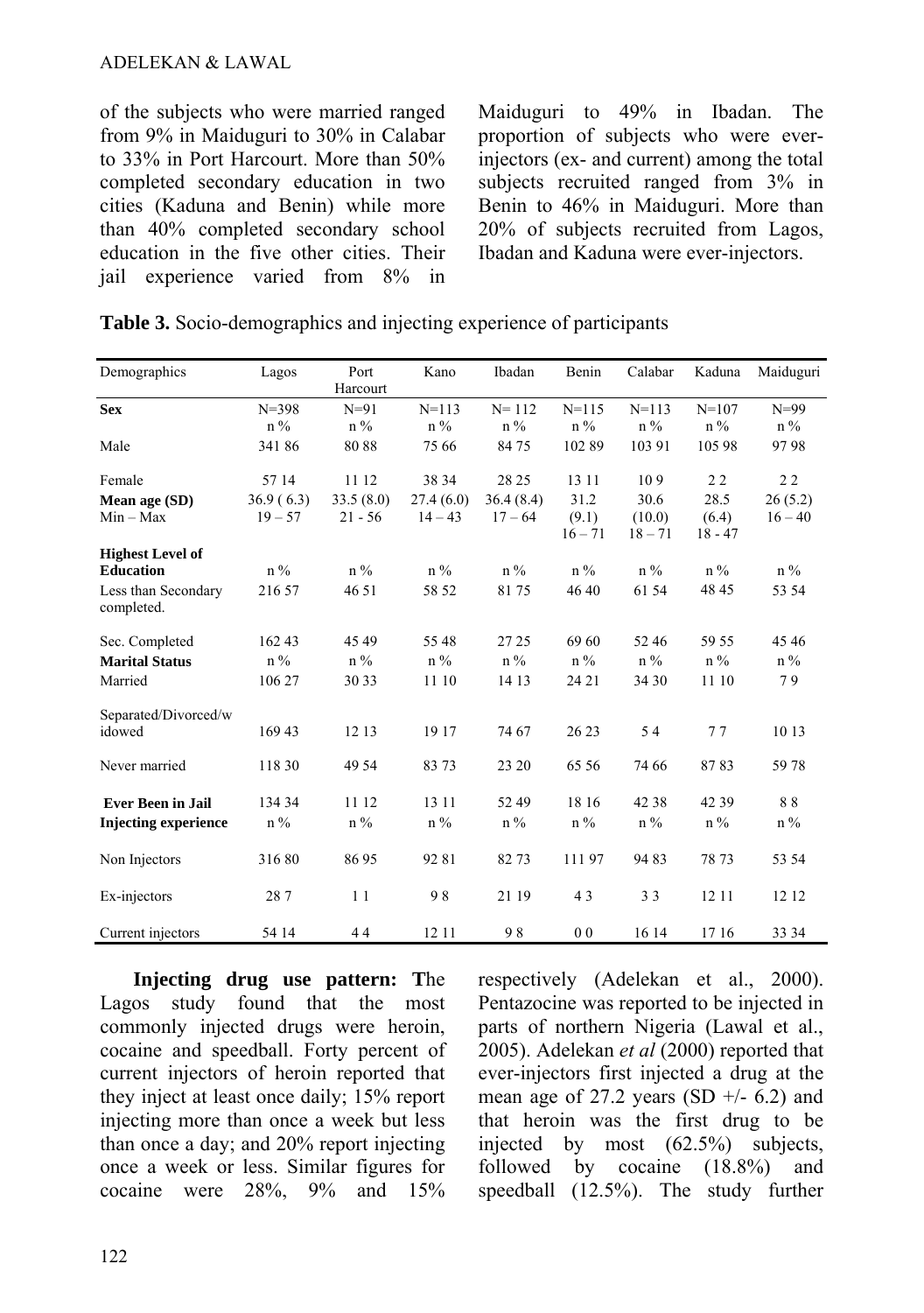reported that, before injecting a particular drug for the first time, 80% of everinjectors had used the same drug in some other way, starting from the mean age of 25.5 years (SD +/- 6.0). Lawal *et al*  (2005) also reported that for most, (52.8%) of the ever-injectors, a close friend was the one who injected the drug into them the first time.

**Injecting risk practices:** The IDUs generally employed various unhygienic methods both in the preparation and administration of their drugs. Adelekan et al. (2000) reported that 11% of current injectors had used needles and/or syringes that someone else had already used. Eight (15%) had passed their used needles and/or syringes to other people. About 70% of current injectors reported being able to obtain new sterile needles and/or syringes, mostly from chemists, but also from friends (6/37) and drug dealers (3/37). Current injectors in the same study reported that they shared container, filter or rinse water (28%) and drew up from a common drug solution (22%). In Port Harcourt, 40% of injectors admitted to injecting with pre-filled syringe, sharing cooker, filter or rinse water after injecting, drawing up drug from a common solution shared by others, injecting in a safe injecting room and injecting by a "hit doctor." One subject admitted injecting in shooting galleries or drug using place (Lawal et al., 2003). Similarly, in Kano City, 9.5%, 19% and 14.3% of the injectors shared cooker, filter or rinsed water after injecting, drew up drug from a common solution shared by others and injected with a syringe after someone had squirted into it respectively. Twenty-nine percent of subjects reported injecting in an indoor shooting gallery and an outdoor shooting gallery or drug using place while 38% injected in a "safe injecting" room (Lawal et al., 2003). From the five city study's pooled data, subjects reported that they injected with pre-filled syringe (35%); shared cooker, filter or rinse water after injecting (44%); drew up drug from a common solution shared (38%) and injected in an indoor shooting gallery or drug using place (64%) (Lawal et al., 2005).

**Sexual risk practices: The m**ajority of drug users (NIDUs and IDUs) reported having sex with someone of the opposite sex 6 months before the study, ranging from 51% in Lagos to 91% in Maiduguri. In Lagos, 30% and 7% of all respondents respectively claimed to have engaged in sexual intercourse with casual partners and "clients" in the past 6 months and only 40% reported "always" using condoms when they had sex with casual partners or clients of the opposite sex during the period (Adelekan et al., 2000). Lawal et al. (2005) noted that less than 20% of the IDUs and NIDUs in the five city study used condoms either occasionally or always during sexual intercourse. The frequency of condom use was lowest in Port Harcourt (12%) and highest in Maiduguri (91.3%).

**HIV test results:** The HIV test results are shown in Table 4. For the Lagos sample, there was no significant difference between HIV rates obtained for NIDUs and ever-injectors (10% v. 8.9%). Further disaggregation of the data by gender revealed that female users were significantly more likely to be HIV positive compared with their male counterparts, regardless of their injecting status. Other significant correlates of HIV positivity obtained in the Lagos study included younger age group (<30 years of age); lower educational attainment; history of having sex with a "client" in the past 6 months; and self-report of commercial sex work as a main source of income compared with other sources of income. However, HIV positivity was not significantly correlated with history of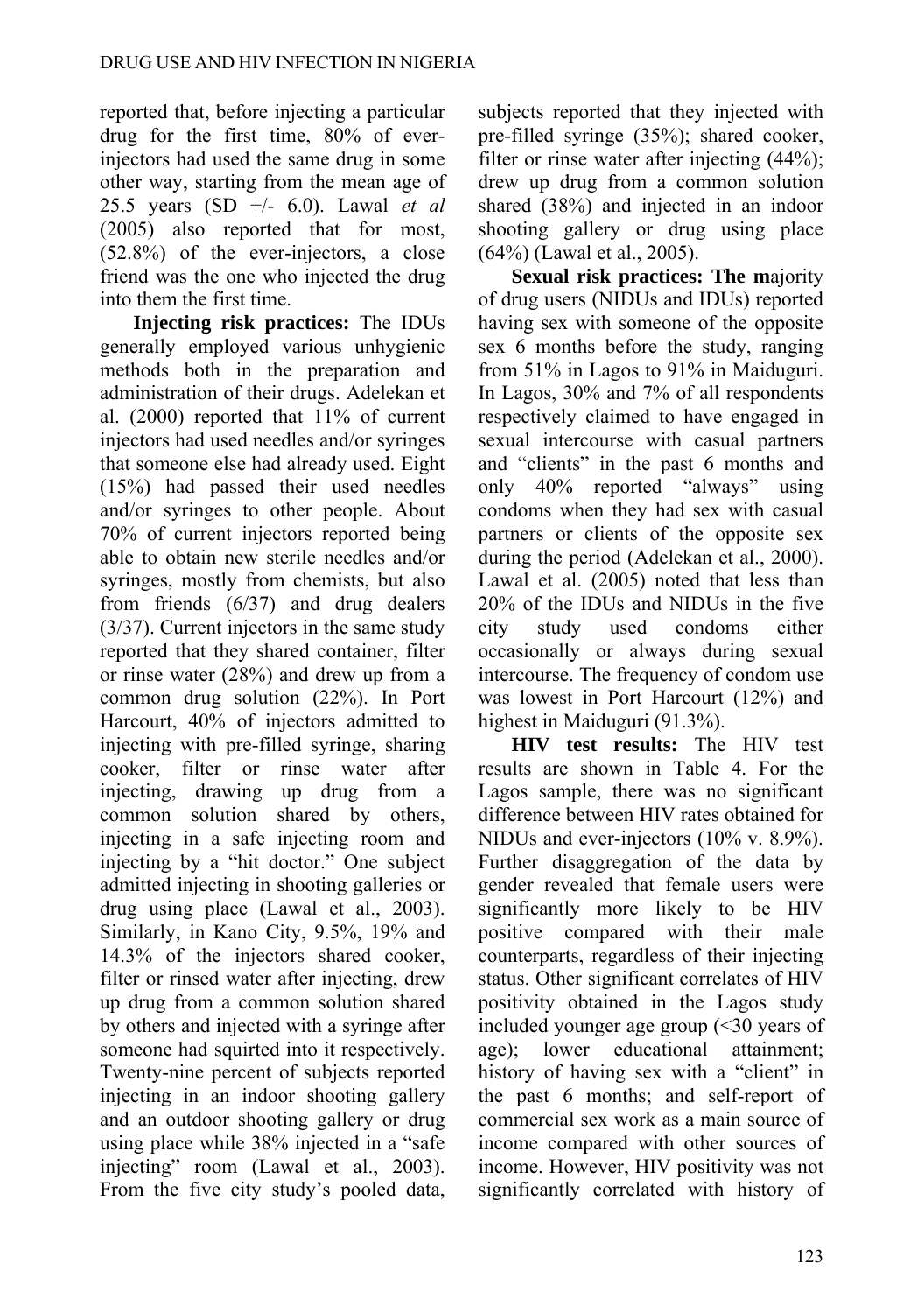#### ADELEKAN & LAWAL

ever injecting, current injecting or injecting sharing behaviour variables (Adelekan *et al,* 2000). More female than male users (IDUs and NIDUs) tested positive in the two-city and five-city studies. However, the injecting status of subjects did not appear to significantly influence the HIV results (Lawal et al., 2003; 2005).

**Table 4.** HIV test results in the 3 studies reviewed

|                          | Lagos study          | 2-city Study      | 5-city study      |
|--------------------------|----------------------|-------------------|-------------------|
| Drug users               | Adelekan et al, 2000 | Lawal et al, 2003 | Lawal et al, 2005 |
| All drug users           | $9.8\%$ (35/358)     | $9.7\%$ (11/113)  | $6\%$ (36/514)    |
| Males overall            | $4.2\%$ (13/308)     | $6.7\%$ $(6/90)$  | 5% (23/459)       |
| Females overall          | $44\% (22/50)$       | $21.7\%$ (5/23)   | $14.6\%$ (8/55)   |
| Ever IDUs                | $8.9\%$ (7/79)       | $0\% (0/11)$      | $7.9\%$ (10/127)  |
| Current IDU <sub>s</sub> | $11\% (6/54)$        | NA.               | <b>NA</b>         |
| Never IDU <sub>s</sub>   | 10% (28/279)         | $10.8\%$ (11/102) | $5.4\%$ (21/387)  |
| Male ever IDUs           | $4.3\%$ (3/71)       | NA.               | <b>NA</b>         |
| Male never IDUs          | $4.3\%$ (10/233)     | NA.               | <b>NA</b>         |
| Female ever IDUs         | $50\% (4/8)$         | NA.               | <b>NA</b>         |
| Female never IDUs        | 43% (18/42)          | NA                | <b>NA</b>         |

NA: Data sets not available

**Service availability and utilization:**  The respondents indicated the availability of a broad range of services including religious-based, traditional healers, drug users' organisations, or a combination of these. However, roughly 25% of the subjects in the Lagos study and less than 10% in the two city study reported ever having received treatment intended to help modify their drug habits. About a third of the subjects reported they had encountered difficulty in getting drug treatment if they needed it in Lagos and Port Harcourt. Lower figures of 13.3% and average of  $14.7\%$  (range:  $3.3$  – 24.8%) were obtained in Kano and the five city study respectively. Inability to pay was the main reason cited by 85% of subjects in Lagos and 35% in Port Harcourt. The interview of the policy makers responsible for providing care and treatment facilities revealed a low level of awareness of the emerging drug injection problem. The policy makers interviewed in Lagos acknowledged the poor state of affairs with regard to the provision of services for drug users, but expressed helplessness in effecting an immediate improvement of the situation.

#### **DISCUSSION**

The inclusion of Lagos, Nigeria in the WHO Phase II IDU study in 2000 provided a unique opportunity for interested researchers to investigate IDU and related issues (Adelekan et al., 2000). This pioneer IDU study was significant in several other ways. First, it facilitated the training of a group of researchers in the use of WHO IDU RAR and survey research techniques and instruments. The original research group also formed the core of the team that conducted similar studies conducted in two other state capitals in 2003 and later five state capitals in 2005 under the auspices of UNODC, Nigeria (Lawal et al., 2003; 2005). Secondly, the expertise gained from the Lagos study was shared with researchers in other African countries (e.g. Kenya in 2000). Thirdly, the RAR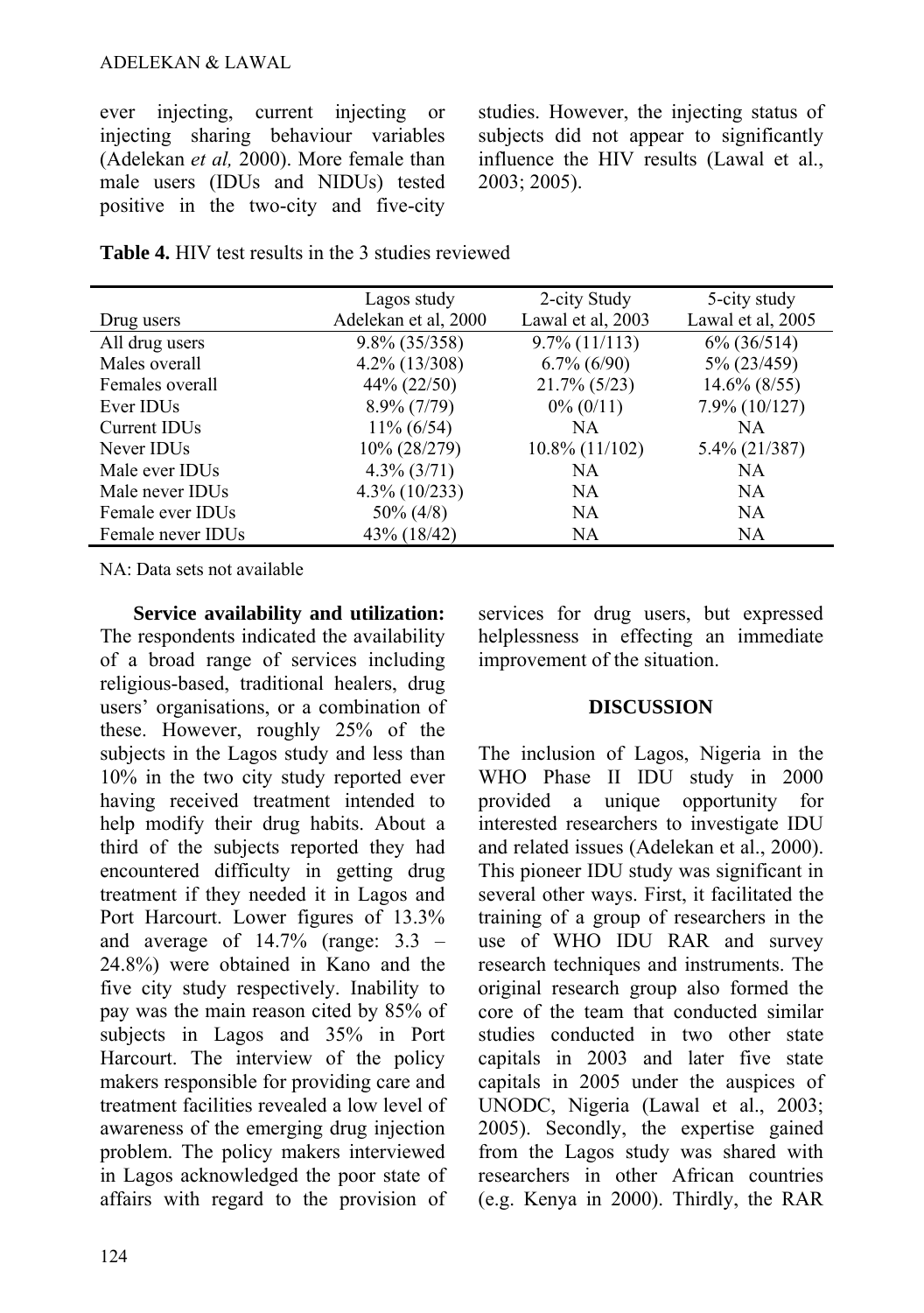process facilitated the identification of IDUs, who previously had escaped the net of the previous assessments. The RAR process involved the interviewing of and participation by key stakeholders. This process stimulated interest and raised awareness about the IDU and HIV/AIDS issues.

However, the three Nigerian studies reviewed in this report should be appraised within the context of their limitations, including the small sample size of IDUs recruited in all the studies. In Port Harcourt and Benin, low recruitment was due largely to dangerous field situation encountered by the researchers in those cities. Other limitations were the use of the unlinked, anonymous method for serological testing and the use of verbal rather than written consents. Although the latter limitations were explicable on the basis of existing local conditions, they nonetheless raised major ethical issues. Further, although the three studies employed the same WHO IDU survey instrument, the data were not always analyzed to the same level. Thus, head-to-head data comparison across the three studies has not been possible on some key variables of interest, for example, injecting and sexual risk behaviours and HIV serology results.

The above limitations, notwithstanding, the studies have shown convincingly that IDUs do exist among street-recruited drug users in eight widely spread geopolitical zones of Nigeria. The snowballing technique facilitated the recruitment of IDUs through their existing networks. Further, the Lagos study revealed that almost two out of every three injectors recruited actually injected for the first time locally, contrary to the previously held belief that IDU is largely a foreign phenomenon.

There is still no answer to the vital question of the extent of the IDU problem

in Nigeria or the impact of injecting drug use behaviours on HIV transmission. The three IDU studies reviewed in this report did not set out to quantify the extent of IDU, but simply to employ the RAR methods to confirm the existence of the problem in the country. It took intensive fieldwork for 2-4 weeks each in eight of the most cosmopolitan cities in the country for researchers to recruit a total of 90 current IDUs and 145 ex-IDUs. The authors opine that although the figures of injectors recruited in these studies were fairly small, they may represent only the tip of the iceberg. Barriers to recruitment of IDUs include stigmatisation of drug use in general and IDU in particular, criminalisation of drug use and the suspicion by users that researchers might be agents of the National Drug Law Enforcement Agency. There was also the absence of low threshold, affordable and accessible treatment centres from which drug users could be recruited. Future research should be designed to allow for recruitment over a much longer period of time. The establishment of low threshold HIV prevention services for drug users could facilitate such recruitment.

None of the three studies reviewed in this report found significant differences between HIV rates in IDUs and NIDUs. For example, the Lagos study found a HIV rate of 8.9% for IDUs compared with 10% for NIDUs. Further, the Lagos study did not reveal any significant correlation between HIV positivity and history of ever-injecting, current injecting or any of the injecting sharing behaviour variables (Adelekan *et al,* 2000). Similarly, in the pooled findings of the five city study, more than two-thirds of the HIV positive subjects were NIDUs. These findings would suggest a fairly low contribution of the IDU phenomenon as a driving force of the HIV/AIDS epidemic in Nigeria. Possible reasons for the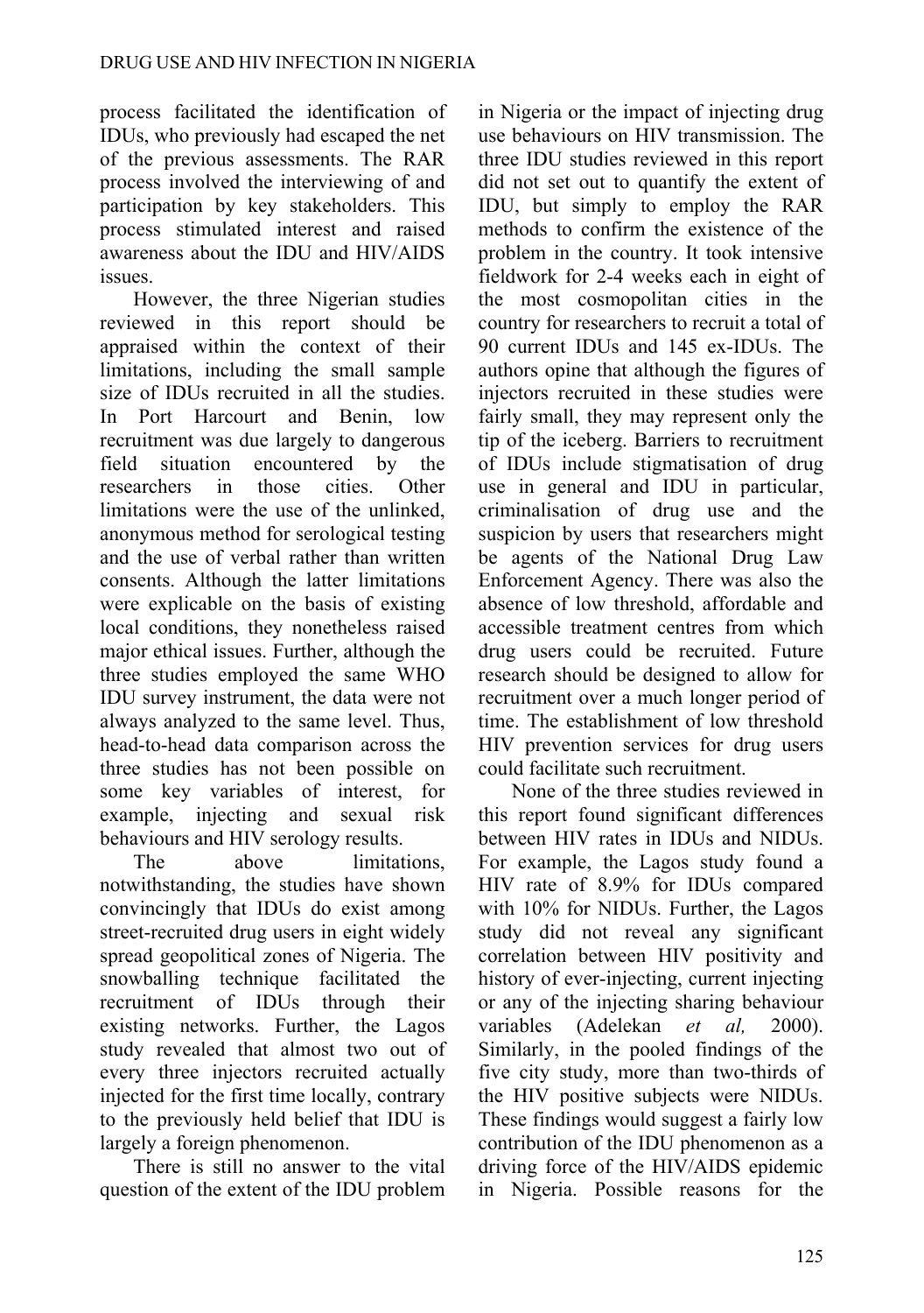current state of affairs could include the relatively small number of IDUs recruited in the reviewed studies compared to the NIDU group, as well as the low rates of reported frequency of injection and sharing. The lack of association between IDU and HIV notwithstanding, the findings in the Lagos and five city studies of about 8% HIV prevalence rates among ever-injectors should serve as a warning shot that the rates could escalate very quickly over a short period of time as has been experienced in other countries such as Ukraine (Rhodes, Ball, Stimson, Kobyshcha, Fitch et al., 1999), Kazakhstan (Honti Beniowiski, Chebotarenko, Rumjantseva et al., 2000), India (Manipur) (Ball, 2000), Spain (Wiessing, 2000) and Argentina (Rossi, Touze, Weissenbacher*,* 2000). Policy makers should therefore waste no time in establishing appropriate intervention services.

In all the three studies reviewed in this report, female drug users (IDUs and NIDUs) were more likely to be HIV positive compared with their male counterparts. In the Lagos study, female users were significantly more likely to be HIV positive compared with their male counterparts, regardless of their injecting status (Adelekan et al., 2000). Similarly, the HIV rates for female users overall was about three times the rate for male users in both the two city and five city studies (Lawal et al., 2003; 2005). Further, the Lagos study revealed a significant correlation between HIV positivity and a history of commercial sex work and low level of condom use among the female subjects. In addition to this consistent statistical finding of a higher HIV vulnerability among the female users, the FGDs also revealed information that this group of users engage mainly commercial sex work as the means of funding their drug habit. It is important to note that the female users could serve as the transmission link of HIV infection to their sexual partners, drug using and nondrug using alike. They could also transmit the HIV virus perinatally to their children. These findings strongly suggest that while intervention strategies should target both genders, there is a clear need to pay greater attention to the special conditions and needs of the female users.

Some IDUs in all the reviewed surveys reported considerable risk taking behaviours in their drug using habits. Users reported preparing injecting solutions in non-sterile ways, injecting with a pre-filled syringes, drawing up drug from a common solution, shared cookers, filters or rinse water after injecting and failing to observe hygienic and sterility rules in the whole process of injecting. Some subjects admitted to being injected in "shooting galleries." However, in addition to the fact that IDU numbers in the three studies were fairly small, the frequency of the injection risk practices were generally low and did not seem to have impacted in any significant way on HIV positivity rates. Similar to injecting risk behaviours, the studies also found that many drug users engaged in risky sexual behaviours with both regular and casual partners. Our findings thus suggest that prevention programmes should include measures aimed at minimising the spread of blood-borne viruses among drug users through risky injecting and sexual behaviours.

All the studies reviewed in this report found substantial evidence of limited availability of services and limited utilization of scant existing services by drug users. Adelekan and Morakinyo (2000) noted that orthodox treatment facilities were inadequate in number and widely dispersed, and most facilities (including the government-funded ones) were too expensive for the average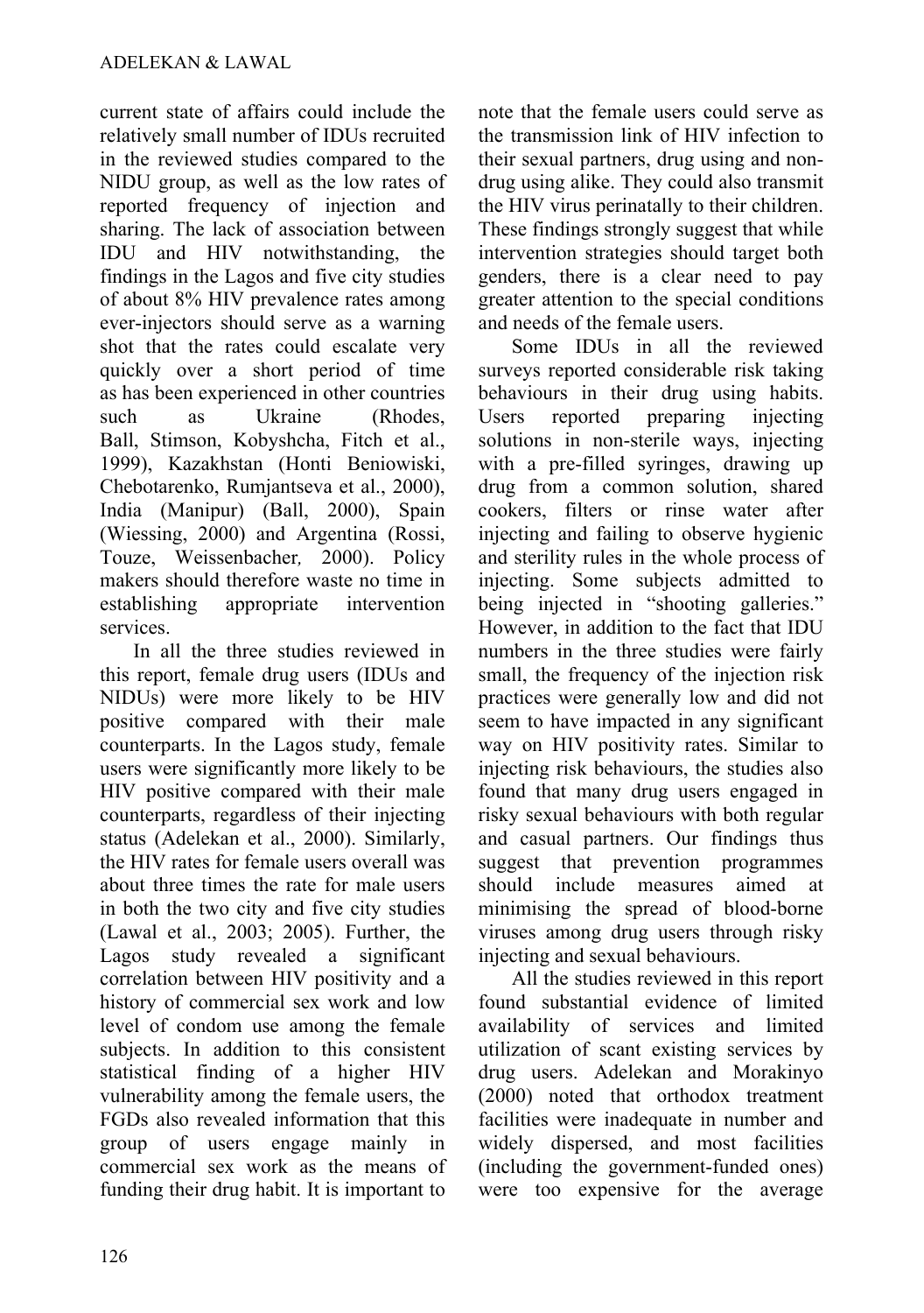Nigerian to afford. Many drug users found it difficult to present voluntarily at treatment and rehabilitation centres due to the fear of possible intimidation or arrest by law enforcement agencies. The more disquieting finding was the general lack of awareness by policy makers and health practitioners of the emerging injection drug use and HIV among drug users. Furthermore, drug use remains a highly criminalised activity and drug users are stigmatised and treated as nuisances and criminals in the country. Untreated and uncared for, this marginalised group will continue to suffer major deprivations and fatalities, while at the same time providing a potentially major source for the spread of HIV to the larger community. The data generated from the reviewed studies should be used to inform the establishment and provision of accessible, affordable, sustainable and multi-purpose drug services for the large pool of untreated drug users roaming the streets of major towns and cities in the country.

Despite the relatively small number of IDUs recruited and other technical limitations highlighted in the report, the three studies reviewed have convincingly confirmed the existence of IDUs in all regions of Nigeria. However, the real extent of the IDU problem remains unknown. Injecting risk behaviours were reported to varying degrees but did seem to have affected HIV positivity rates in any significant way. Female drug users, irrespective of their injection status, were significantly more likely to be HIV positive than their male counterparts. The studies noted the limited availability of services and the very low rate of utilisation of available services mainly due to affordability problem. Further, there remains a low level of awareness of the emerging twin problem of IDU and HIV among stakeholders.

Although the reviewed studies have confirmed the existence of pockets of IDUs in various cities of Nigeria, a surveillance system should be established to monitor and track IDUs in the country, including in different settings such as inpatient, rehabilitation centres and prisons. A national policy is urgently needed to address the problem of IDU in relation to the transmission of HIV, other blood borne infections and other adverse health consequences. The policy could form an integral part of the National HIV/AIDS control programme. Based on the findings of our studies, there is an urgent need for relevant stakeholders to establish low threshold, accessible and affordable preventive and treatment services for drug users in general, and IDUs in particular.

#### **ACKNOWLEDGEMENTS**

The World Health Organisation (Geneva) funded the 2000 IDU study while the United Nations Office on Drugs and Crime (Nigerian Office) funded the IDU studies of 2003 and 2005. Gerald Stimson and Don Des Jarlais provided overall supervision as project consultants to the RAR and survey components of the 2000 Phase II IDU project in Lagos respectively. The Federal Ministry of Health provided financial support for serological testing in 2000 and logistical support for all the studies. We thank the drug users who participated in the study, the research team members too numerous to list here, the local ministry and community officials and other stakeholders who ensured the success of the studies.

#### **REFERENCES**

Adamson, T.A. (1992). The first HIV seropositive drug addict in Ogun State: A case report. *Nigerian Medical Journal,* 23, 85-88.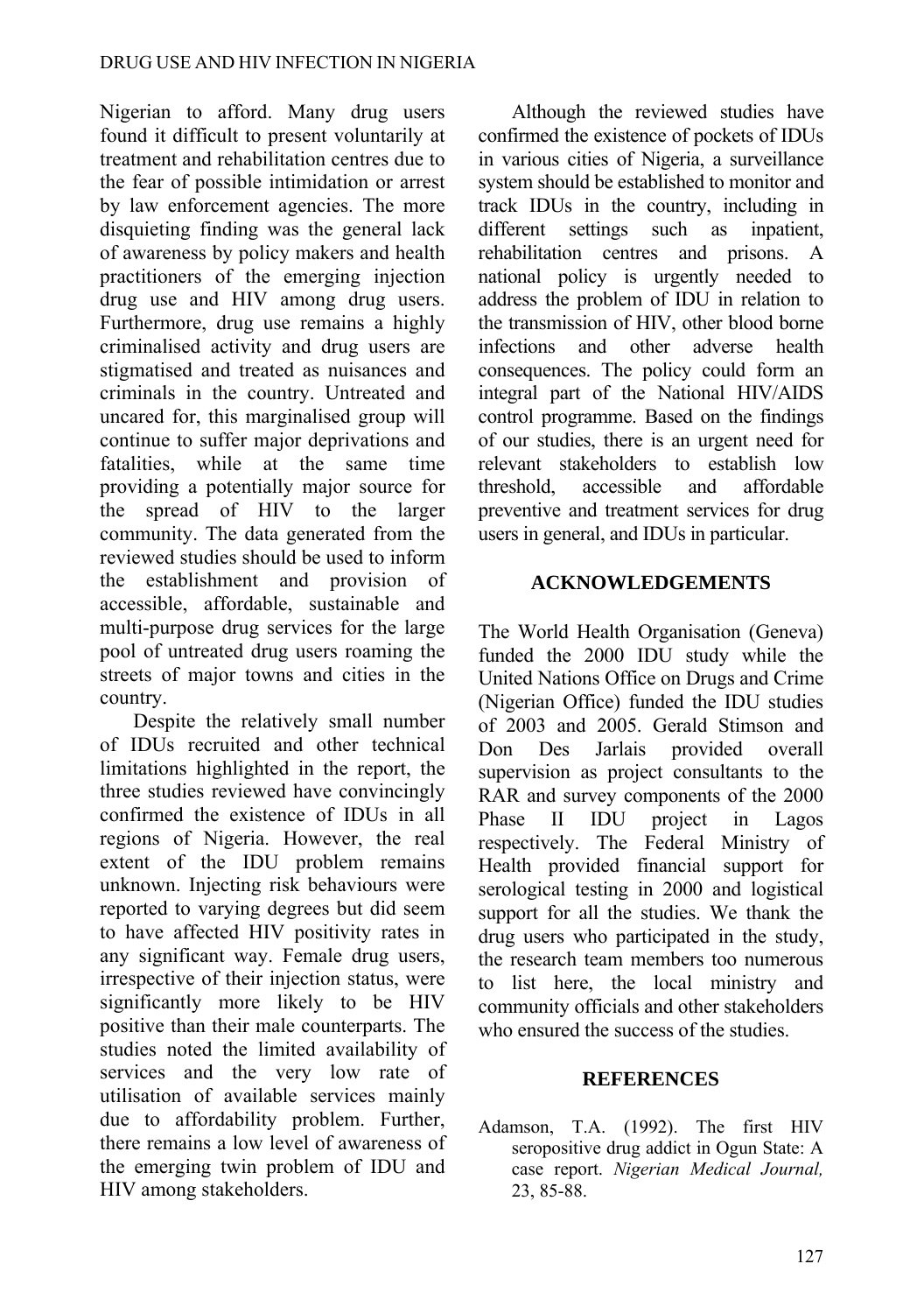- Adelekan, M.L. & Adeniran, R.A. (1988). Psychosocial and clinical profile of hospital-managed drug abusers in Nigeria. *Nigerian Medical Journal,* 18 (4), 461-468.
- Adelekan, M. L. & Morakinyo, O. (2000) *A Rapid Assessment of Treatment and Rehabilitation Facilities for Drug Dependent Persons in Nigeria* (Eds. O. A. Odejide), UNDCP, Lagos.
- Adelekan, M. L., Lawal, R. A., Akinhanmi, A. O., Haruna, A.Y. A. et al. (2000). Injection Drug Use and Associated Health Consequences in Lagos, Nigeria. *2000 Global Research Network Meeting on HIV Prevention in Drug-Using Populations, Third Annual General Meeting,* Durban, July 2000, pp 27-41, National Institute on Drug Abuse, Baltimore, USA.
- Asuni, T. (1964). Socio-psychiatric problems of cannabis in Nigeria. *Bulletin on Narcotics,* 16 (2), 17-28.
- Ball, A. (2000). Epidemiology and Prevention of HIV in Drug-Using Population: Global Perspective. *1999 Global Research Network Meeting on HIV Prevention in Drug-Using Populations, Second Annual Meeting Report, August 26-28, 1999, Atlanta, Georgia,* pp. 8 –11, National Institute on Drug Abuse, USA.
- Boroffka, A. (1966). Mental illness and Indian hemp in Lagos, Nigeria. *East African Medical Journal,* 43, 377-384.
- Honti, J., Beniowiski, M., Chebotarenko, N., Rumjantseva, T. et al. (2000). Central-Eastern European Harm Reduction Network Report. *1999 Global Research Network Meeting on HIV Prevention in Drug-Using Populations, Second Annual Meeting Report, August 26-28, 1999, Atlanta, Georgia,* pp. 29-32, National Institute on Drug Abuse, USA.
- Inem, V., Ekpo, M., Agomoh, A., Agbo, S., Doherty, T. & Yakubu, Z. (1999). Drug Use and HIV profile of "Area Boys and Girls" (ABG) in a Rehabilitation Programme in Lagos, Nigeria. *Nigerian Quarterly Journal of Hospital Medicine,* 9 (1),11-16.
- Lawal, R.A, Ogunsemi, O.O., et al (2003). Report of a Rapid Situation Assessment

of Injecting Drug Use, HIV and other Risk Behaviours among Drug Users in Two Nigerian Cities – Kano and Port Harcourt. UNODC, Lagos.

- Lawal, R.A. Ogunsemi O.O., et al. (2005). A Rapid Situation Assessment and Response Study of Drug Use, Injecting Drug Use, HIV/AIDS and other Risk Behaviours Among Drug Users Targeting Five Nigerian Cities. UNODC, Lagos.
- Lambo, T.A. (1965). Medical and social problems of drug addiction in West Africa, with special emphasis on psychiatric aspects. *Bulletin on Narcotics,* 17 (1), 3-13.
- NDLEA. (1999). Report of the Rapid Situation Assessment of Drug Abuse in Nigeria, National Drug Law Enforcement Agency, Lagos.
- Odejide A.O. & Sanda, A.O. (1976). Observations of drug abuse in Western Nigeria. *African Journal of Psychiatry,* 2, 203-209.
- Oviasu, V.O. (1976) Abuse of stimulant drugs in Nigeria: a review of 491 cases. *British Journal of Addiction,* 71, 51-63.
- Rhodes, T., Ball, A., Stimson, G. V., Kobyshcha, Y., Fitch, C. et al. (1999). HIV infection associated with drug injecting in the Newly Independent States, eastern Europe: the social and economic contexts of epidemics. *Addiction,* 94 (9), 1323 –1336.
- Rossi, D., Touze, G. & Weissenbacher, M. (2000). HIV Prevention in Injection Drug Users in the Southern Cone of Latin America. *1999 Global Research Network Meeting on HIV Prevention in Drug-Using Populations, Second Annual Meeting Report, August 26-28, 1999, Atlanta, Georgia,* pp. 68-71, National Institute on Drug Abuse, USA.
- The World Factbook. (2006). Nigeria Country Information. Accessed from www.cia.gov/cia/publications/factbook/g eos/ni.html
- UNAIDS/WHO. (2006). Report on the global AIDS epidemic, UNAIDS, Geneva.
- UNDCP. (1998). Economic, Social and Political Analysis of Illicit Drug Trends in Nigeria. *Report of a study conducted under the auspices of the United*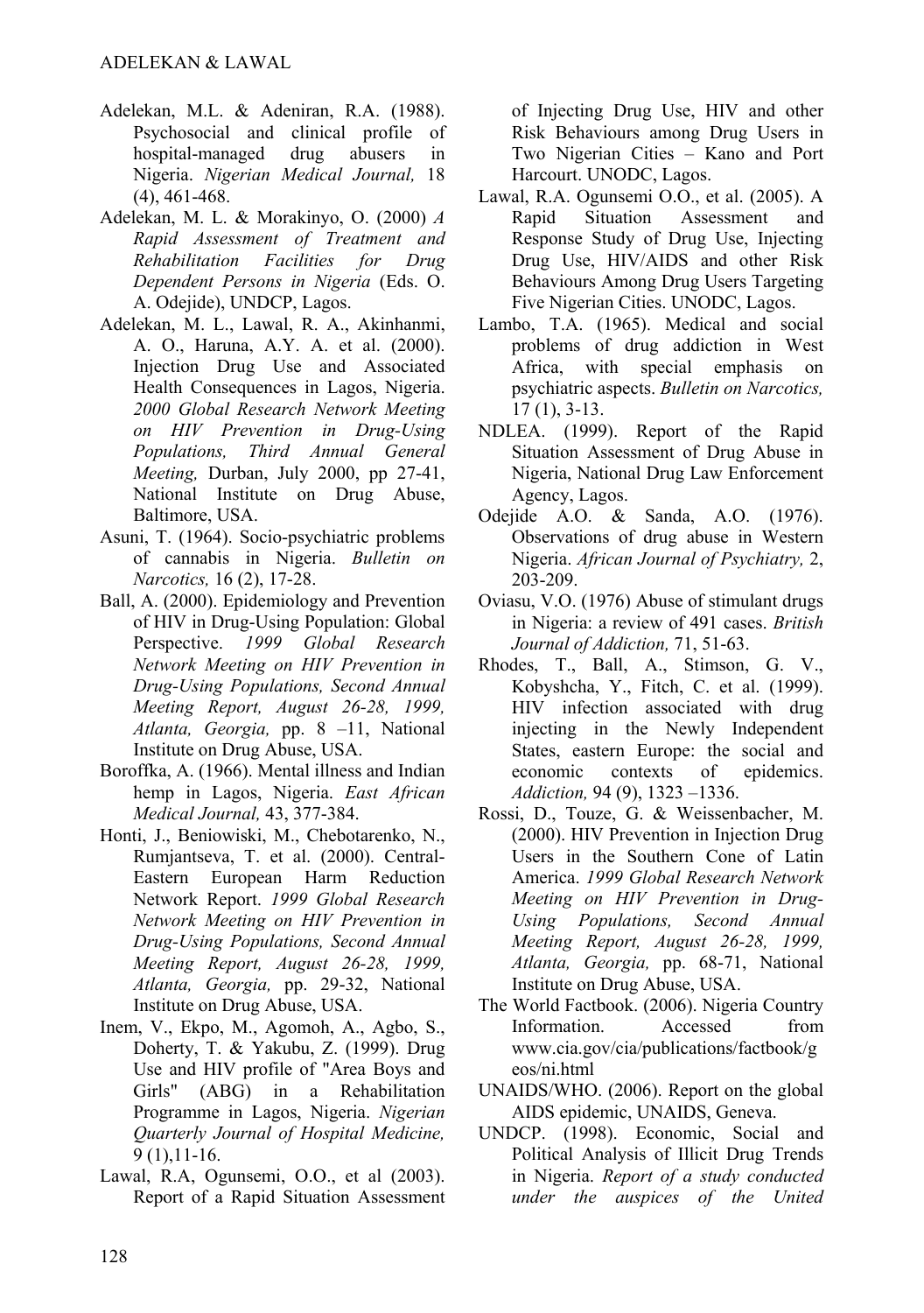*Nations International Drug Control Programme, Vienna, Austria, Project No AD/RAF/97/C48 by Centre for African Settlement Studies and Development (CASSAD), Ibadan.* 

Wiessing, L.G. (2000). Prevention of HIV, HBV and HCV in Injection Drug Users in the European Union. *1999 Global Research Network Meeting on HIV Prevention in Drug-Using Populations,*  *Second Annual Meeting Report, August 26-28, 1999, Atlanta, Georgia,* pp. 35-38, National Institute on Drug Abuse, USA.

- World Health Organization. (1998). The Rapid Assessment and Response Guide for Injecting Drug Use, WHO, Geneva.
- World Health Organization. (1999). The WHO Drug Injecting Phase II Questionnaire, Version II, WHO, Geneva.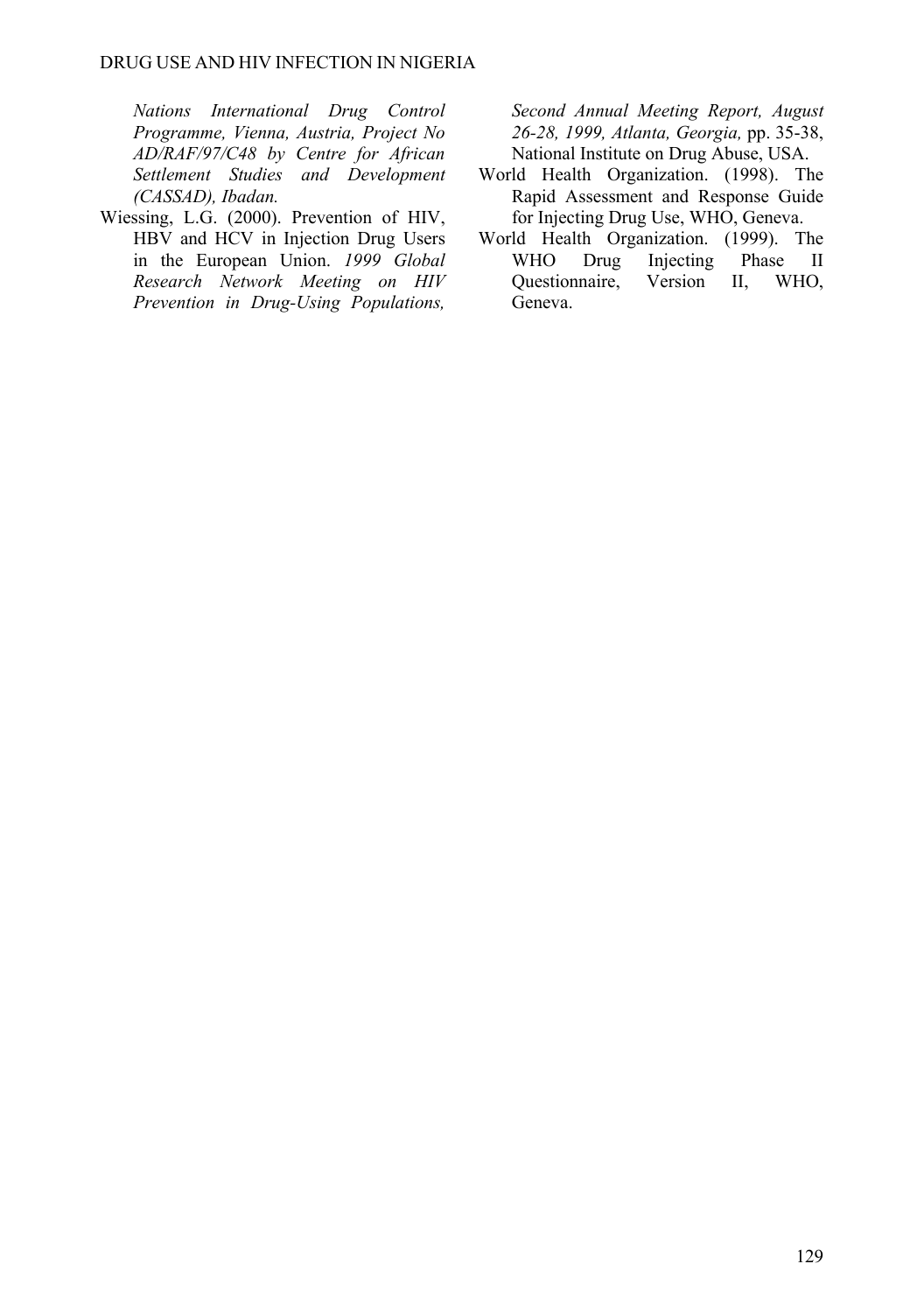## **HIV AND SUBSTANCE ABUSE: THE DUAL EPIDEMICS CHALLENGING ZANZIBAR**

**Mohammed. J. U. Dahoma**, 1\* **Ahmed A Salim**, <sup>2</sup> **Reychad Abdool**, 3 **Asha A. Othman**, <sup>1</sup>**Hassan Makame**, <sup>2</sup>**Ali S. Ali**, <sup>4</sup> **Asha Abdalla**, <sup>5</sup> **Said Juma**, <sup>5</sup> **Badria Yahya**, <sup>6</sup> **Shaka H. Shaka**, <sup>6</sup> **Mohammed Shar**if,<sup>2</sup> **Asha M Seha**, <sup>1</sup> **Mahmoud Mussa**, <sup>7</sup>**Omar M. Shauri**, <sup>4</sup> **Lucy Nganga**, 8 and **Tabitha Kibuka**<sup>8</sup>

<sup>1</sup>Zanzibar AIDS Control Programme, Ministry of Health and Social Welfare, Zanzibar, Tanzania <sup>2</sup> Department of Substance Abuse and Rehabilitation, Ministry of Health and Social Welfare, Zanzibar, Tanzania<sup>3</sup> United Nations Office for Drug Control and Crime Prevention, Regional Office for Eastern Africa, Nairobi, Kenya <sup>4</sup>Zanzibar Health Research Council, Ministry of Health and Social Welfare, Zanzibar, Tanzania<sup>5</sup> Zanzibar AIDS Commission, Chief Minister's Office, Zanzibar, Tanzania <sup>6</sup>Zanzibar Youth Education, Environment, and Development Support Services<sup>7</sup> Saidia Wagonjwa Wenye Matatizo Ya Akili, Zanzibar, Tanzania <sup>8</sup>Centre for Disease Control, Tanzania

#### **ABSTRACT**

HIV prevalence in Zanzibar ranges from 0.6% in the general population to 0.9% in antenatal clinic attendees. As in most low prevalence countries, the epidemic is thought to be concentrated in most-atrisk populations (MARPs) including drug users (DUs) and commercial sex workers (CSWs). This study was conducted to determine the prevalence of HIV and other selected infections in a population of DUs in Zanzibar. Between September–October 2005, snowball sampling was used to identify DUs residing in Zanzibar on the islands of Unguja and Pemba. Consenting participants responded to a questionnaire on drug use practices and sexual behaviour. A blood sample was drawn and tested for HIV (Capillus & Determine), hepatitis B & C (Acon rapid test) and syphilis (RPR). A total of 508 persons (26 female and 482 male) self-identified DUs participated in the study. Median age was 31 years, ranging between 17 and 68 years. Injecting drug users (IDUs) accounted for 38.9% (n=198) of the study participants, of whom 46.1% reported to have shared needles; and 9.1% used flashblood (McCurdy et al, 2005). DUs spent an average of US\$8.2 per day to support their habits. The prevalence of tested infections was higher in IDUs compared with non-IDUs (HIV: 30% v.12%; hepatitis C: 22% v.15%; syphilis: 17% v. 10% respectively). IDUs who shared needles had higher infection rates compared to those who did not (HIV: 28% v. 5%; hepatitis C: 31% v. 7%). Injection drug use and needle-sharing are common among IDUs in Zanzibar and result in high prevalence of blood-borne infections. IDUs could present a bridge population for the spread of HIV into the general population in Zanzibar, and interventions are urgently needed to prevent this spread.

**KEY WORDS:** drug use; injection drug use; STI and hepatitis

#### **INTRODUCTION**

Zanzibar is comprised of two main islands, Unguja and Pemba, located off the eastern Coast of Zanzibar, south of the equator. Zanzibar has an annual growth rate of 3.1% and a total population of 1,078,964 (National Bureau of Statistics, 2002).

**<sup>\*</sup> Corresponding author:** Mohammed J. U. Dahoma, P. O. Box 1300, Zanzibar AIDS Control Programme, Ministry of Health and Social Welfare, Zanzibar, Tanzania Tel: +255-777-461870/+255-713- 306299/ +255-24-2234044 Fax: +255-24-2234044 E-mail: Zacp@zanlink.com; mjudahoma@yahoo.com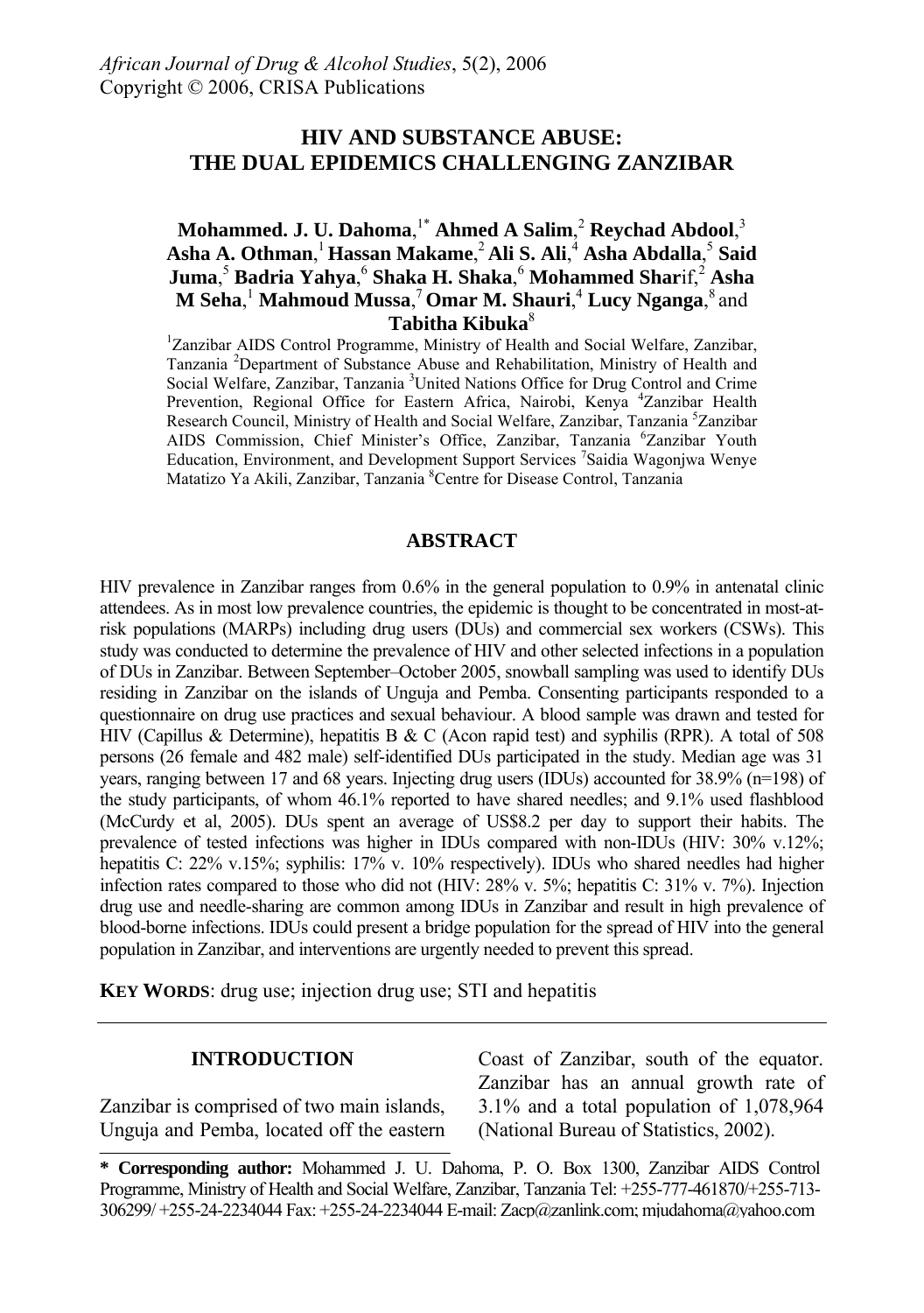During the 1980s, Zanzibar began to document the growth of two intertwining epidemics, HIV/AIDS, and the increased use of illegal substances with negative outcomes. The first case of HIV/AIDS in Zanzibar was diagnosed in 1986. Routine antenatal clinic (ANC) surveillance of pregnant women has documented HIV prevalence of <1%. Similarly, a HIV magnitude validation survey<sup>i</sup> and a recently finalized ANC surveillance report have documented HIV prevalence as 0.6% (ZACP, 2003) and 0.87 % (ZACP, 2006a**)** respectively. The validation survey also documented higher HIV prevalence in females (0.9%) than in males (0.2%); with heterosexual transmission as the primary route of infection (Zanzibar AIDS Commission, 2003). The prevalence of HIV infection is highest in women between 15-29 years. Concurrently, voluntary HIV counselling and testing (VCT) data have shown an annual increase in the positively diagnosed subjects from 180 in 1999 (ZACP, 1999) to 690 in 2006 (ZACP, 2006b). The estimated HIV burden at health care delivery points is 4.02% (Fedeli et. al, 2002).

# **Drug abuse in Zanzibar**

Zanzibar is located along an important corridor for drug trafficking (Zanzibar AIDS Commission, 2003). In recent years Zanzibar has documented increasing numbers of young people consuming illicit drugs (Mkapa, 2002). It is estimated that 3.1% of the adult drug using population are injecting drug users (IDUs) (WHO, 2003). Both males and females have been implicated in drug trafficking activities. There also has been an increase in drug trafficking activities from 2001 – 2004 (Zanzibar Police, 2004).

## **Data on emerging epidemics of HIV among drug users in Zanzibar**

Zanzibar has a concentrated HIV epidemic. The recently observed upsurge in illicit drug use has prompted authorities in Zanzibar to act quickly in order to contain the situation and mitigate accompanying consequences. In countries documenting significant drug use, drug users (DUs) are particularly vulnerable to HIV. This vulnerability is increased by the presence of injecting drug use and needle sharing among HIV-infected IDUs. These observations have been documented in Asian and North African countries and in South Africa (Wodak et. al, 2004; Reihman, 1996). In Zanzibar, addressing the HIV prevention needs of vulnerable populations has been acknowledged as a national priority (Zanzibar AIDS Commission, 2005; ZACP, 2005).

Prior to 2005, there were no data that linked HIV and substance abuse in Zanzibar. In recognition of the need to fill this gap, a special exploratory assessment study was designed and conducted in the islands to determine the prevalence of HIV among DUs and to identify, describe, and document sexual and drug using risk behaviours among DUs in Zanzibar.

## **METHOD**

This exploratory cross-sectional study involved primary data collection to document HIV and sexually transmitted infection (STI)-associated risk behaviours and patterns of STI infection among DUs. A snowball sampling approach was used in which rehabilitated and reformed DUs helped to recruit potential participants. This approach

<sup>&</sup>lt;sup>i</sup> Validation survey: A community based HIV prevalence survey conducted to determine HIV population prevalence among the sexual active population.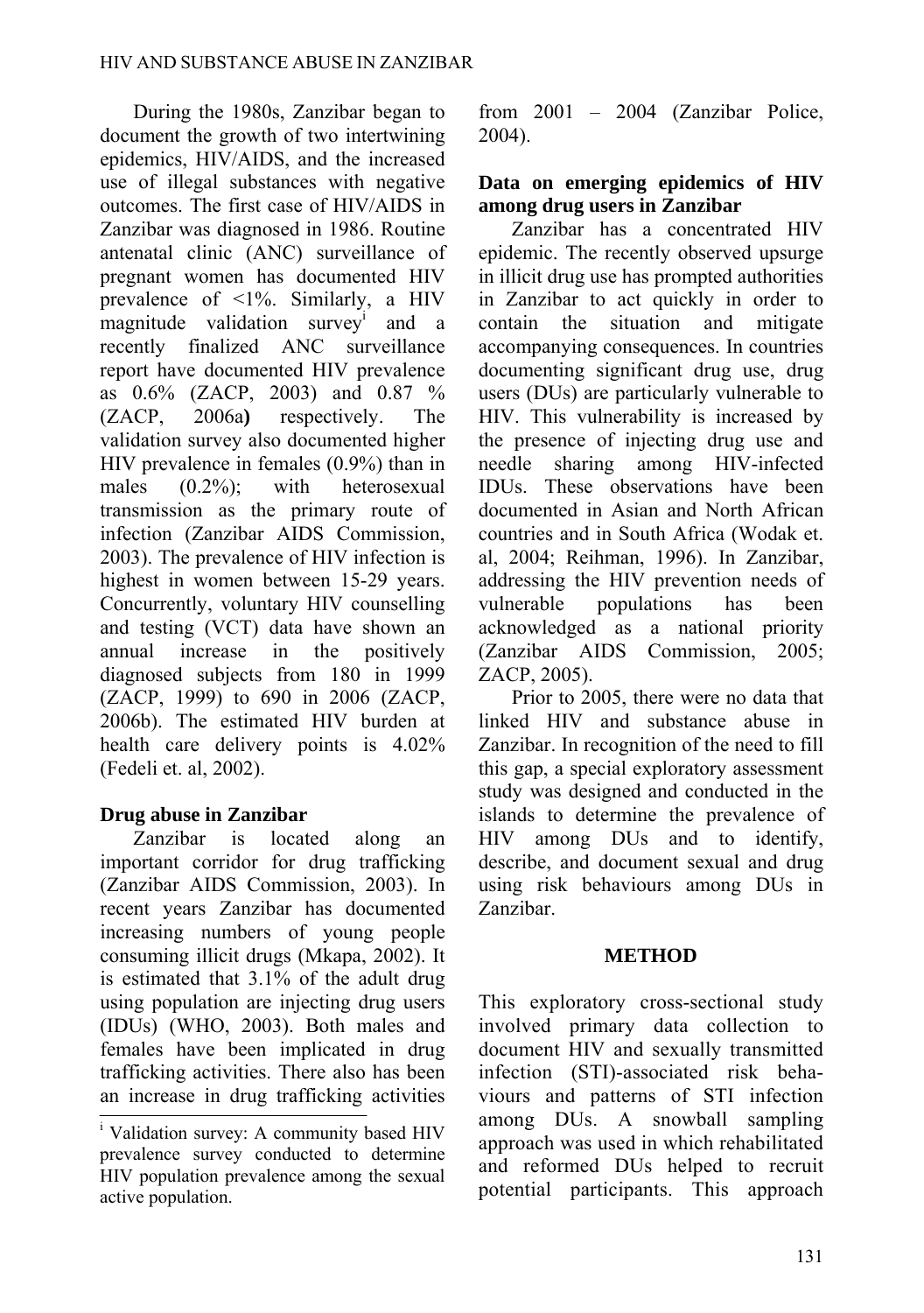increased trust and encouraged participation among members of this hidden population. Qualitative (focus groups discussions [FGDs] and key informant interviews) and quantitative (semistructured, pre-tested questionnaire) data collection was carried out in neutral sites. A modified WHO-Rapid Assessment and Response (RAR) questionnaire was used to collect quantitative data. Collected data included demographic information; basic information on drug use (including predisposing factors to drug abuse; amount and type of consumed drugs; drug related behaviour); sexual behaviours, and key challenges facing drug users in Zanzibar. The study recruited 508 self-identified DUs who were over 12 years of age. Verbal consent was obtained from study participants prior to recruitment and during blood sample collection. The decision to seek verbal rather than written consent was based on concerns about associated stigma in this subpopulation and high cultural sensitivity regarding drug use. Based on this, an anonymous unlinked approach was applied. Ethical clearance was sought from the Zanzibar Health Research Council and from the police antinarcotics section. Verbal consent for blood sample collection was sought from study participants.

Collected specimens were labelled and transported to a central laboratory and processed to analyze the presence of (i) HIV (rapid test and Elisa); (ii) hepatitis B & C (Acon rapid test); (iii) syphilis (using RPR and TPHA). Biological samples were also subjected to internal and external quality control. Drug samples (brown and white heroin) were collected and submitted to the Chief Government Chemist for analysis. Collected data were entered, cleaned and analyzed using Microsoft Excel and EpiInfo for Windows version 3.2.2 of 2004 and SAS.

#### **RESULTS**

A total of 508 participants were recruited. Ninety-two (18.1%) were residents of Pemba Island and 416 (81.8%**)** residents of Unguja Island. Female DUs accounted for 5.1% (26/508) of the study participants. More than half (51.9%, 264/508) of the study participants were aged 25 to 34. Never married participants accounted for the majority of study participants (59.4%, 302/508); (20.4%, 104/508) were divorced. Three times as many females (53.8%, 14/26) were divorced than were males (18.7%, 90/482). Marriage was more common among men compared to women, who were more likely to be cohabiting. Most of the study participants had either a primary  $(42.3\%, 215/508)$  or a secondary (50.4%, 256/508) school education. Drug users came from diverse occupational background where petty trade (21.7%, 111/508) and casual labour (15.9%, 81/508) were the most common occupations.

## **Injection drug risk behaviours**

Of the 508 study participants, 198 (38.9%) were IDUs. The prevalence of IDUs was higher in Unguja (41.0%) compared to Pemba (30.0%). The proportion of male IDUs (39.6%, 191/482) was larger than the proportion of female IDUs (26.9%, 7/26).

Blood sharing or "flashblood" is a practice in which one IDU with no access to drugs gets an aliquot of blood from a friend who has just injected himself with a drug. The first IDU draws blood back into a syringe until the barrel is full and then passes the syringe to the second injector. This practice has been documented since at least 2005 in female IDUs in Dar es Salaam, Tanzania (McCurdy et al, 2005). In Zanzibar, the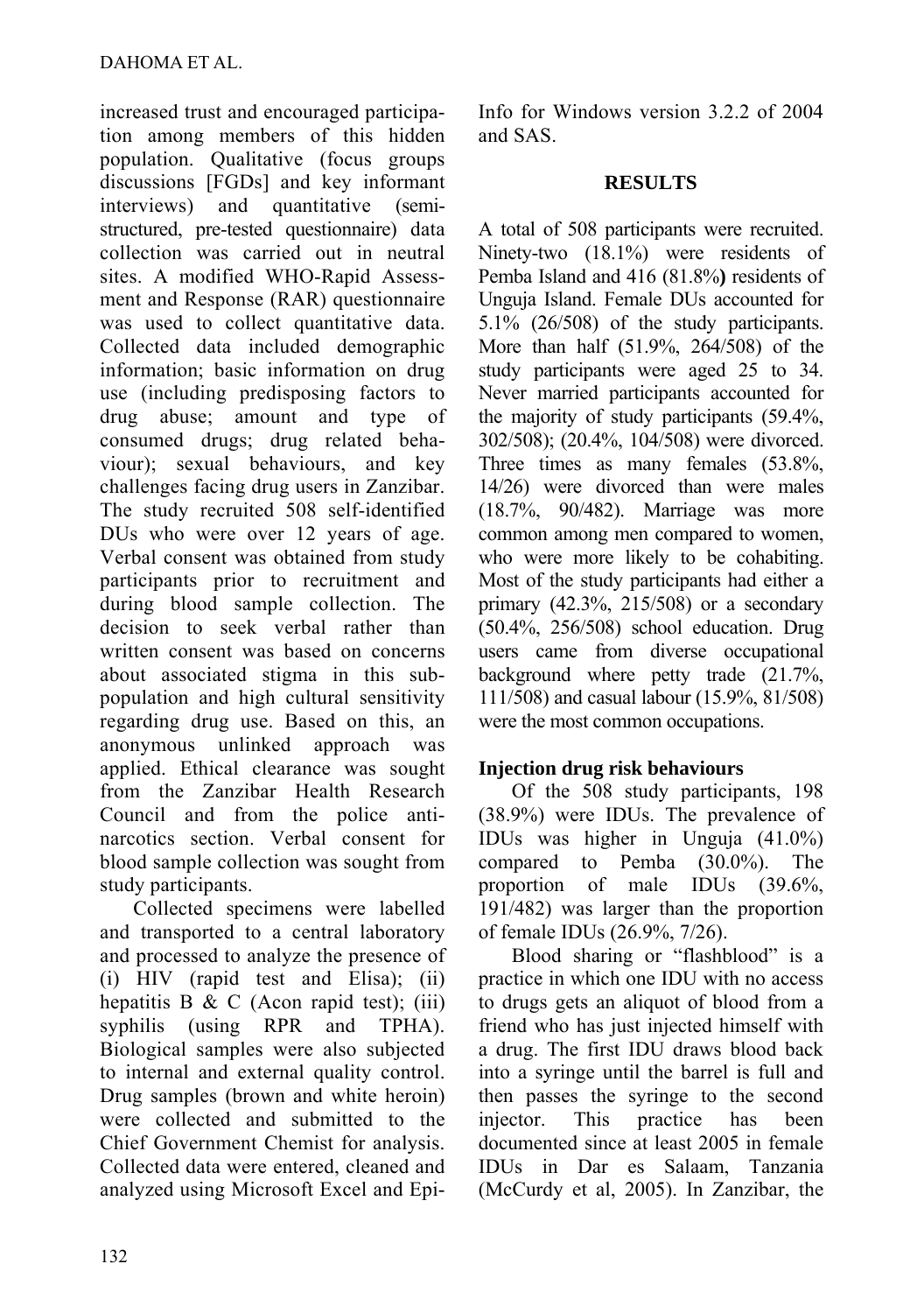practice of sharing flashblood was documented in 9.1% (18/198) of male IDUs all of whom were from Unguja Island in the Urban District.

Although IDUs are already at high risk of contracting blood borne infections, their vulnerability is increased by the practice of needle sharing because of the risk of sharing residual and potentially infected blood across users. Needle sharing was reported by 45.9% (91/198) of the IDUs. About 46.6% (89/191) of male IDUs shared needles. About 29.8% (59/198) of IDUs reported that water cleansing of injecting paraphernalia (syringes) was the most commonly practiced sterilization technique.

## **Drug costs and coping strategies**

In FGDs, participants emphasized that drug users "*spend as they earn,*" with IDUs reportedly spending the equivalent of US\$8.2 per day, or an average of US\$246 per month, an amount that is extremely high when compared with Tanzania's 2005 per capita income of US\$330 (World Bank, 2006). Coping strategies used to support a drug habit include pursuing legal but low paying jobs or engaging in illegal and other high risk behaviours such as sex work, theft, and selling drugs.

DUs in Zanzibar are aware of the negative effects of drug abuse. A total of 79.3% (403/508) of respondents acknowledged knowing individuals who had negative outcomes from drug use and who could name the individuals, the adverse effects, and the individuals' places of residence. Forty-three percent of respondents mentioned HIV and drug use associated deaths (220/508); 14% mentioned HIV/TB infections; other medically-associated conditions such as mental disorders, paralysis, pneumonia, tetanus and public intimidation accounted for the remaining adverse effects mentioned by respondents. However, 20.7% (105/508) could not associate drug use to any negative effects.

## **Sexual risk behaviours of drug users in Zanzibar**

Sexual behaviour plays an important role in the transmission of HIV and other STIs. The rapid assessment also examined risky sexual behaviours that overlap with drug use. Fifty-nine percent (300/508) of DUs reported having had their sexual debut between the ages of 15-19 years; 22.6% (115/508) between the ages of 20- 24 years; and 7.1% (36/508) under the age of 14 years. The median age for sexual debut was 18 years of age. The majority of DUs reported a preference for vaginal sex with caressing and more than 50% reported engaging in oral sex (cunnilingus and fellatio). Of all the reported sexual behaviours, anal sex (receptive) has the highest transmission risk of sexually transmitted infections such as HIV, and hepatitis B and C. Only one female reported a preference for anal sex compared to 126 (26.1%) males. It is important to note that participants were asked about sexual preference and not specific sexual behaviours; however, given the number of male participants who indicated a preference for anal sex (34.0%; 65/191), there is some concern about the frequency with which high risk anal sex may be occurring among DUs in Zanzibar.

Nearly 71% (359/508) of the study participants reported having multiple sexual partners in the past 12 months. Females reported higher numbers of multiple sex partners compared to males 76.9% (20/26) v. 70.5% (340/482). Eleven (11) of 21 females (52.3%) reported five or more sex partners in the last 12 months. About 11.6% of male study participants (56/482) reported having had at least five (range 5-130) sexual partners in the last 12 months. Five of the study participants said that the partners were too numerous to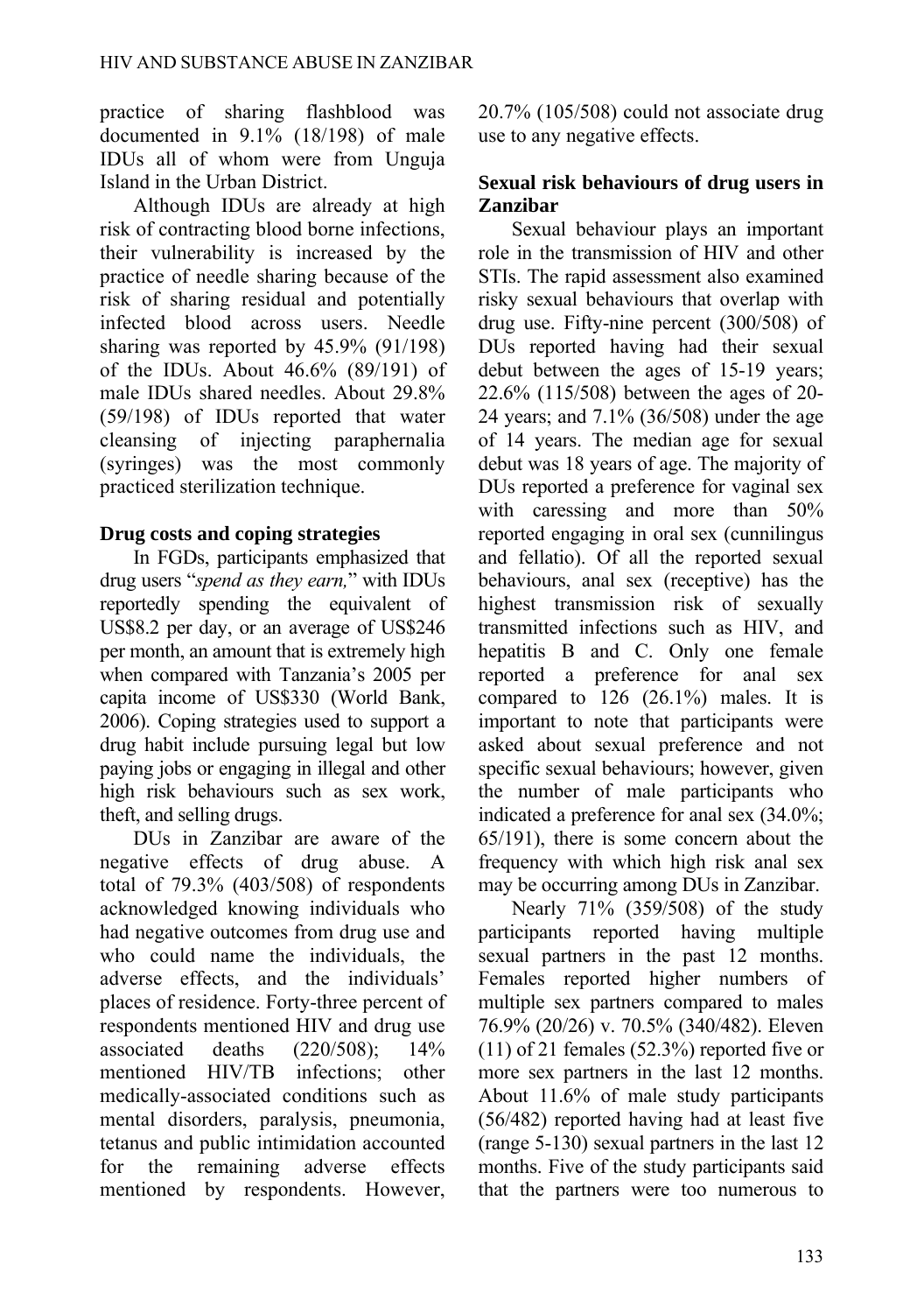remember. Participation in group sex<sup>ii</sup> was reported by 16.3% of study participants. This practice was lower in females 7.7% (2/26) compared to males 23.0% (111/482). Some female IDUs (85.7%; 6/7) reported exchanging sex for drugs. An equal proportion reported having five or more sex partners in the past 12 months while only 7.9% (15/191) of male IDUs reported having exchanged sex for drugs. Documented group sex participation was three times as common in males (23%; 111/482) as in females (7.7%; 2/26). Forty-seven percent of respondents reported witnessing group sex in exchange for drugs while 50.1 % (255/508) witnessed group rape of an overdosed DU.

## **HIV Infection rates among drug abusers**

The overall prevalence of HIV among DUs was 13%. The HIV prevalence was higher in women (30.7%; 8/26) compared to men (12.0%; 58/482-p*≤ 0.001*). HIV infection in Pemba was lower (3.3%) compared to those documented in Unguja (15.1%). The highest prevalence of HIV infection is found among DUs aged 30-34 years. HIV prevalence among DUs (12.9%) is significantly higher compared to that in the general population (0.6%).

HIV infection rates were almost two times higher among participants who reported five or more sex partners  $(15.8\% - 32/202)$  compared to those with only one partner 7.8% (9/115). Male DUs who reported having had anal sex (19.9%; 96/482) had twice the risk of contracting HIV infection compared to those who did not (10.5%; 51/482 – p< 0.001). The prevalence of HIV infection was 26.2% among IDUs compared to 4.5% in noninjecting drug users ( $p \le 0.0001$ ). The HIV infection rates among those who reported sharing needles was 28%. Prevalence of HIV was higher in those with only primary school education (17.5%; 36/206) compared to those with a secondary school education  $(10.2\%$ ; 25/245). The prevalence of HIV was higher among single (14.4%; 42/292) and divorced (14.1%; 14/99) participants than in married  $(6.8\%; 5/74)$  and cohabiting (9.5%; 2/21) participants. Attempts to compare HIV infection rates between DUs and the general population by marital status revealed higher rates in the DUs than in the latter.

## **HIV prevalence among Injecting Drug Users (IDUs)**

Nearly all participants (98.2%; 499/508) reported using heroin in the form of white and brown sugar. Heroin was the only injectable drug reported in this population. There were 300 participants who were using but not injecting heroin. The prevalence of HIV among injecting heroin users was 26.2% (50/191) compared to 4.1% (13/316) among non-injecting heroin users. Needle sharing was reported in 91 of the 198 IDUs. The prevalence of HIV among those IDUs who shared needles was  $28.4\%$  ( $25/88$ <sup>iii</sup>), compared to IDUs who did not share needles at 24.70% (23/93), compared to non-IDUs at 4.2% (13/310).

Non-IDUs had the lowest infection rates (5.0%). The difference in HIV prevalence between IDUs and non-IDUs was statistically significant in males but not in females (Males: 25.8% v. 2.8%: p=0.0001; Females: 40.0% v. 27.8%). When IDUs were stratified by needle sharing, infection was 28.4% in those who shared needles compared to 24% in IDUs who did not share needles.

ii Group sex: entail sexual activities performed to a DU by his/her peers as a result of drug overdose or as a means of acquiring drugs (coping strategy) to maintain the drug taking habit.

iii The results of three samples were not conclusive-for laboratory diagnosis.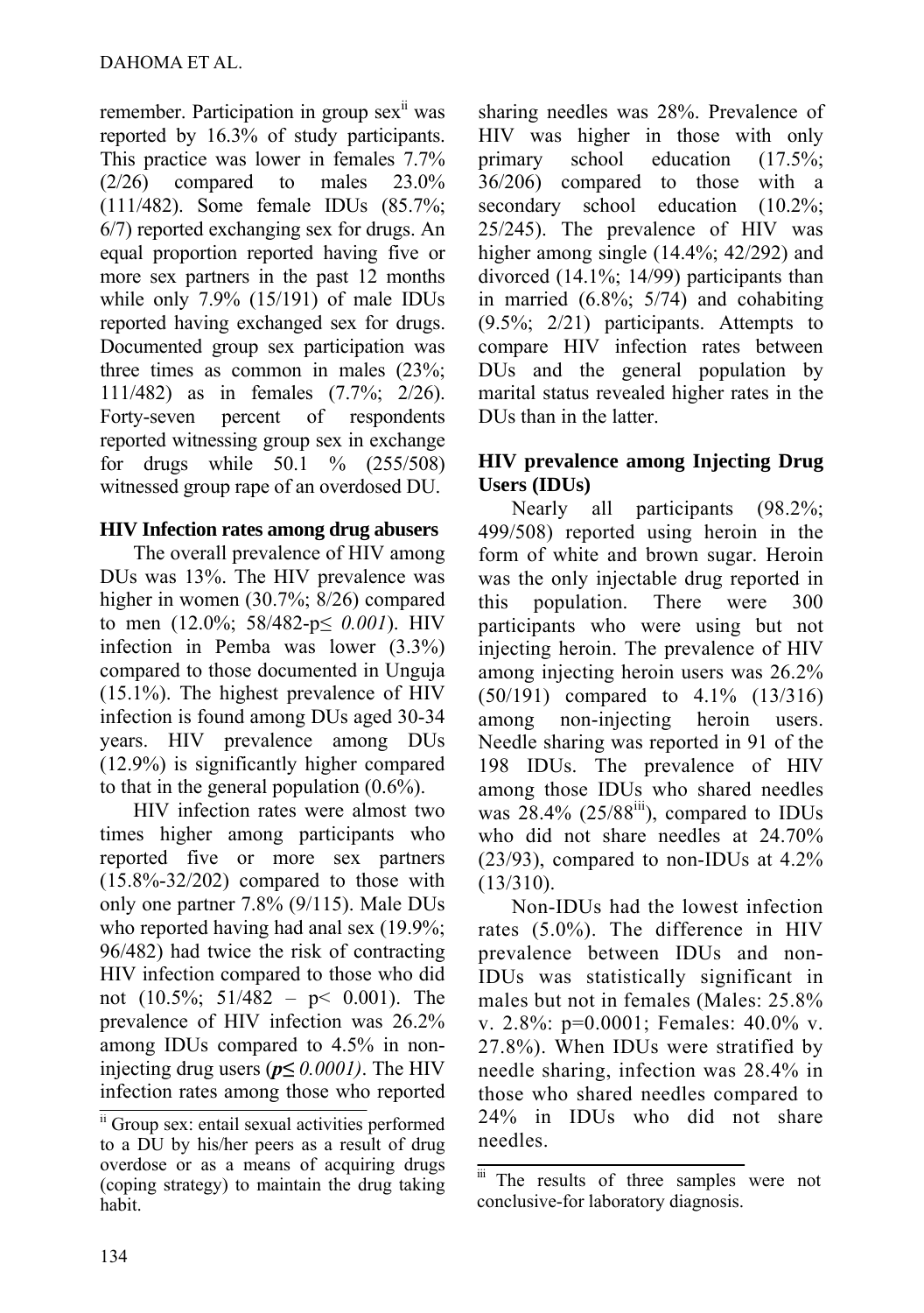

*Source:* Zanzibar AIDS control programme (ZACP/MOHSW) validation survey report -2003

| Table 1. HIV prevalence by injecting heroin use |  |  |  |
|-------------------------------------------------|--|--|--|
|-------------------------------------------------|--|--|--|

|                                 | Number in |          | HIV prevalence |
|---------------------------------|-----------|----------|----------------|
| <b>Heroin-IDU</b>               | Sample    | N        | $\frac{0}{0}$  |
| Non-injecting heroin user       | 288       | 13       | 4.5            |
| Injecting heroin user           | 191       | 50       | 26.2           |
| Non-injecting, non-heroin user  |           | $\theta$ | 0              |
| <b>IDU &amp; Needle Sharing</b> |           |          |                |
| Non-IDU no needle sharing       | 219       | 11       | 5              |
| IDU, no needle sharing          | 93        | 23       | 24.7           |
| IDU, needle sharing             | 88        | 25       | 28.4           |

### **Other infections**

The assessment documented the overall prevalence of hepatitis C among IDUs in Zanzibar at  $15.5\%$  (74/478<sup>v</sup>). Hepatitis C prevalence was higher in female participants (21.7%, 5/23) compared to male participants (15.1%, 69/455), and also higher in study participants with anal sexual preferences (21.3%, 26/122) compared to 13.6% of those who did not  $(p=0.04)$ . Hepatitis B infection was low among participants with prevalence of 2.1%  $(10/479^{\circ})$  in males and 0% in females.

The study revealed an overall syphilis prevalence of 9.9 % (48/486) being relatively higher in females compared to males at 17.4% (4/23) and 9.5 %( 44/463) respectively.

### **Co-infections**

The study also documented coexistence of multiple infections among the DUs. Nearly 40% of infected DUs are coinfected with HIV and hepatitis C. Further analysis to rule out co-infection was conducted on all study participants who were found to be infected with either HIV; hepatitis C and B; or syphilis. Marked level of co-infections was documented especially between HIV/hepatitis C; hepatitis C/syphilis; HIV/syphilis and hepatitis B/Syphilis as shown in Table 2.

iv 30 samples were not enough for the laboratory processing and diagnosis of HCV. (SNE-sample not enough)

 $v$ <sup>29</sup> samples were not enough for HBV analysis.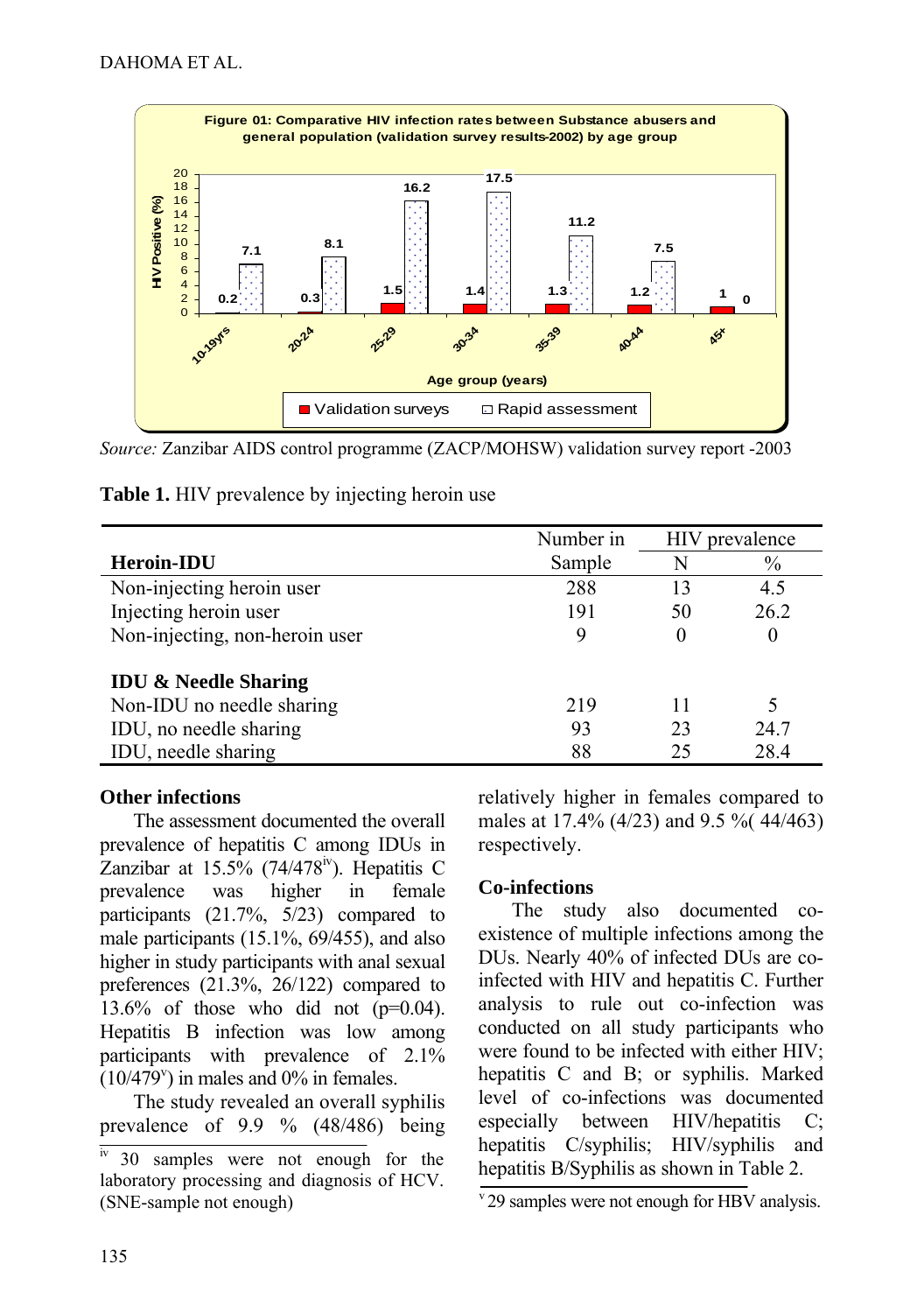#### HIV AND SUBSTANCE ABUSE IN ZANZIBAR

| Co-infections               | Number in<br>sample |    | Prevalence of<br>Co-infection |
|-----------------------------|---------------------|----|-------------------------------|
|                             |                     | n  | $\%$                          |
| HIV and Hepatitis C         | 59                  | 20 | 33.9                          |
| HIV and Syphilis            | 61                  | 9  | 14.8                          |
| HIV and Hepatitis B         | 59                  |    | 1.7                           |
| Hepatitis C and Hepatitis B | 74                  | 4  | 5.4                           |
| Hepatitis C and Syphilis    | 74                  | 16 | 21.6                          |
| Hepatitis B and Syphilis    | 10                  |    | 20.5                          |

**Table 2.** Prevalence of co-infections

There were challenges in reaching this hidden population. The involvement of former substance users facilitated access to DUs; however, the study team encountered additional socio-cultural barriers to recruiting female study participants that called for special recruitment strategies and transportation arrangements. Female participants were recruited only in Unguja, and not in Pemba. The strength of snowball sampling is that it uses social networks to reach and recruit hard to access and socially marginalized hidden populations; however, the method may miss DUs who are not part of the network. Recall power limitation of study participants' is also a limitation of this study, especially in reporting daily drug consumption, number of sexual partners; and frequency of sexual behaviours. In addition, some participants may find it difficult to reveal socially undesirable and stigmatized behaviours such as drug use, commercial sex work, and anal sex.

#### **DISCUSSION**

There is a lack of detailed information and literature on the sex and drug-related behaviours that put DUs in Zanzibar at risk for HIV, hepatitis C, and STIs. The existing surveillance and monitoring systems cannot routinely capture and link HIV to substance use. The results of this assessment underscore the need to monitor and track HIV and STIs among most-at-risk populations (MARPs) including DUs. The study has documented that the majority of DUs in Zanzibar are middle-aged single men with a primary to secondary school education who live in the urban areas of Unguja Island and engage in petty trade or casual labour. Results of this assessment indicate that the majority of DUs also are located in major towns while the predominant consumed drug in rural Zanzibar remains (illicit) alcohol and marijuana.

Blood sharing (flashblood) has been documented among CSWs in mainland Tanzania (McCurdy et al, 2005). The rapid assessment reported on in this paper documented for the first time the practice of sharing flashblood among male IDUs in one district in Unguja, Zanzibar. Flashblood emerges as another mode of cost sharing and a coping mechanism to sustain a drug habit among DUs. This practice has the potential to fuel the epidemic in Zanzibar, especially when the majority of male IDUs are married or have multiple sexual partners; potentially providing a significant bridge for HIV transmission to the general population. Furthermore, the documented high prevalence of needle sharing increases the likelihood that other blood borne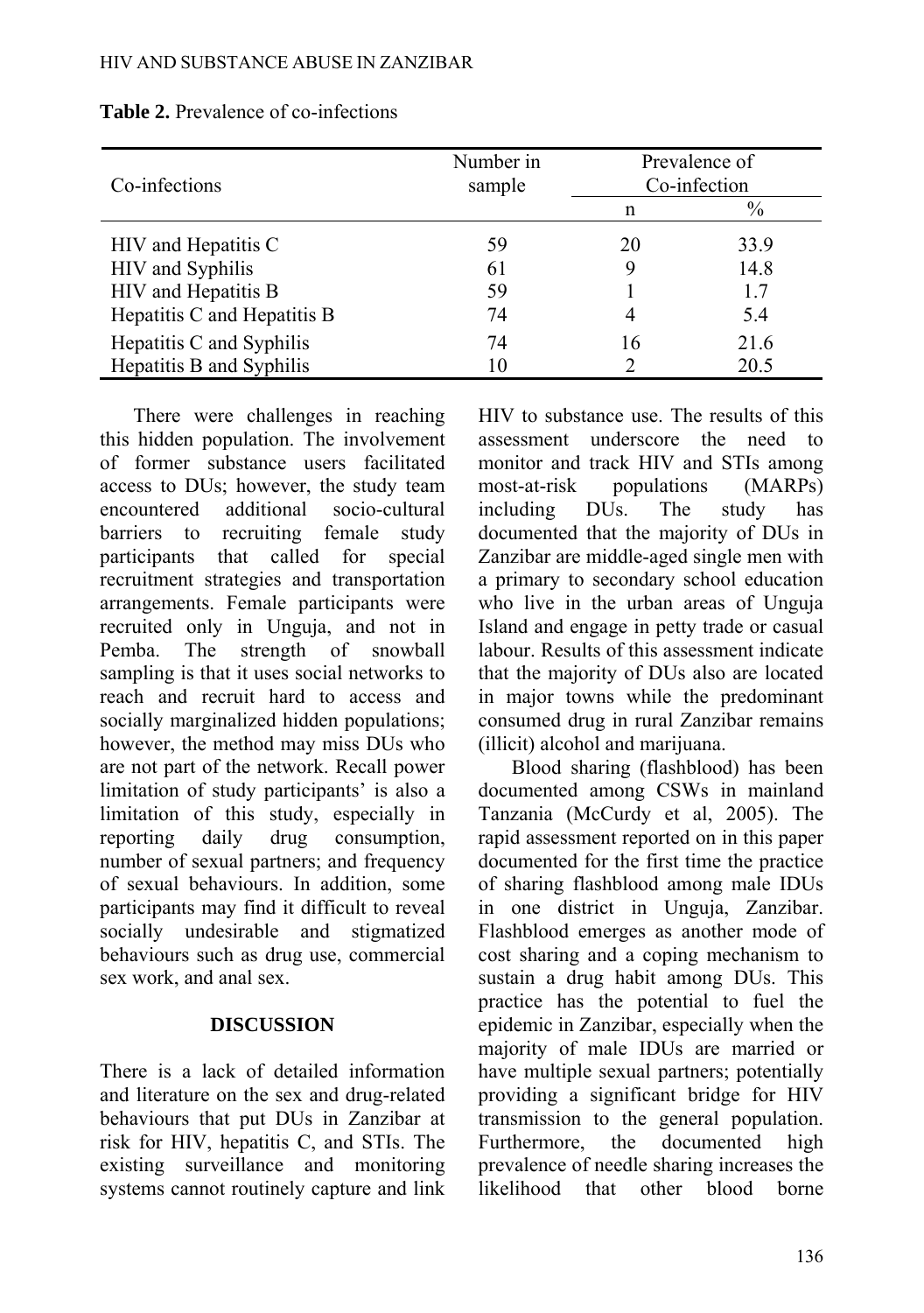infections will spread in Zanzibar. Experiences in Asia demonstrate that needle sharing has contributed to HIV prevalence among IDUs (Wodak et al., 2004; CDC/GAP, 2004; Chu and Levy, 2005).

This study also documents high prevalence of HIV, and hepatitis B and C infection rates among DUs and IDUs in particular compared to those found in the general population. HIV infection among DUs and IDUs in particular has been fuelled by overlapping risks behaviours including injection drug use and needle sharing, multiple sexual partners, high levels of STIs, commercial sex work, the exchange of sex for drugs, and high risk sexual behaviours including anal sex. Similarly, the absence of proper sterilization techniques while sharing injecting paraphernalia contributes to HIV infection as well as other bacterial infections (Gordon and Lowry, 2005). Higher co-infection rates HIV/hepatitis C and syphilis/HIV infection rates have also been documented in countries where coepidemic exists (Garten et al, 2005; Lopez-Zetina et al, 2000).

## **HIV RELATED DRUG ABUSE PREVENTION IN ZANZIBAR**

Currently, in Zanzibar, HIV and drug abuse prevention campaigns are limited to increasing knowledge and awareness of HIV and have involved both government and civil society organizations (CSO's). The Zanzibar Multisectoral HIV Strategic Plan and the Zanzibar National HIV policy have strongly acknowledged the need for HIV prevention targeted for hidden populations. Efforts to mainstream HIV and drug abuse issues in Zanzibar are just beginning. Involvement of CSO's and community-based organizations (CBOs) and other community structures should include support to affected

families. Harm reduction strategies are acknowledged in key documents but are difficult to implement due to the existence of national policies, laws and regulations that are more culturally oriented. To prevent the coalescence of the HIV and drug use epidemics there is an unequivocal need to intensify the advocacy and demand for advanced HIV and substance abuse prevention, care and support services to all in need. We must support IDUs "as drug addicted people badly in need of health services and support from society rather than as criminals. Arrangements need to be in place to ensure that they are referred to care, treatment and rehabilitation rather than being taken to court" (Samdach Hun Sen, CDC/GAP, 2004)*.* 

## **CONCLUSION AND RECOMMENDATIONS**

Monitoring the drug treatment and HIV/AIDS prevention, care and treatment needs of at-risk populations, particularly DUs, will shed more light on drug abuse related transmission dynamics in Zanzibar. The presence of risk sex and drug-related risk behaviours that lead to increased transmission of HIV and other blood borne infections calls urgently for holistic interventions that include prevention, care, treatment and support services for DUs in Zanzibar. Unequivocally, there is an urgent need to review and update the governing laws and policies that hamper the implementation of public health interventions to control and contain the coepidemics among DUs.

Accessing stigmatised hidden populations should involve key actors from public and non-public sectors including CBOs and CSOs. As part of an overall approach to intervention, services that encompass VCT and HIV screening services and referrals; access to care and treatment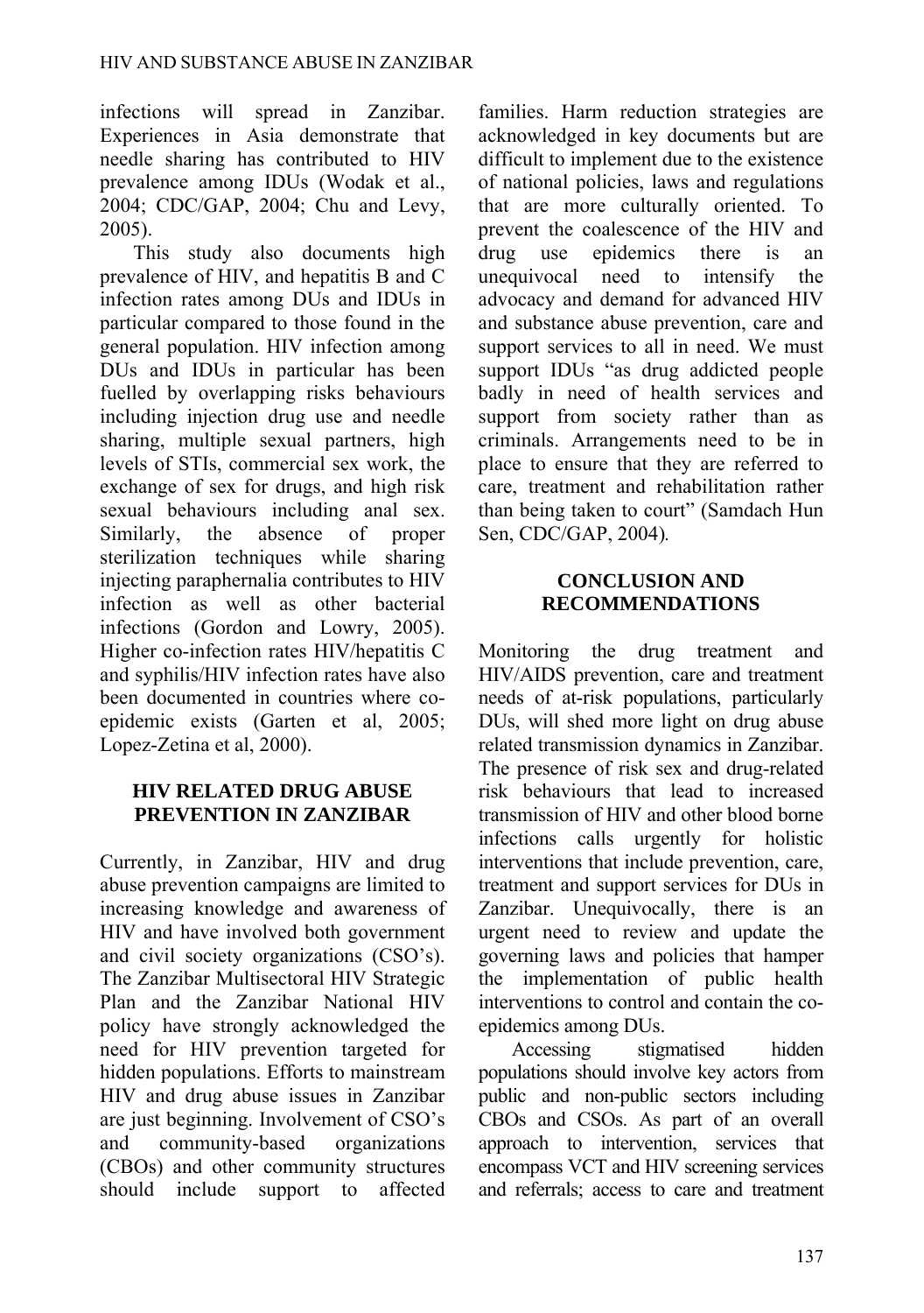including HAART; needle exchange programmes and harm minimisation programmes; hepatitis management (prevention-immunization and treatment); rehabilitation services; and mobile homebased care services are crucial components in ensuring access to prevention and the continuum of care to the affected communities. There is need to scale up awareness campaigns and use reformed DUs as peer educators through HIV and DU clubs and drop-in centres in the country.

In conclusion, this rapid assessment has documented and described the HIV/STI transmission dynamics among DUs in Zanzibar. Further in-depth studies are needed to establish HIV patterns in other at-risk subpopulations to better establish the burden of HIV on at-risk households and care delivery facilities. More research also is needed to estimate the size of at-risk populations, and to document behavioural risk patterns among men who have sex with men; CSWs and persons in correctional facilities.

## **ACKNOWLEDGEMENTS**

The authors would like to acknowledge all the support given by study participants; the Zanzibar nongovernmental organizations (NGO) cluster, SWAZA, ZAYEDESSA, ZAIADA, developmental partners especially the U.S. Department of Health and Human Services/Centres for Disease Control and Prevention, the World Bank and the health care workers who made this work a reality.

## **REFERENCES**

Centres for Disease Control and Prevention/Global AIDS Programme (CDC/GAP) (2004). Report on HIV prevention, care and treatment for drug users in CDC/GAP Asia Regional meeting Cambodia. Atlanta: CDC.

- Chu, T., & Levy, J. (2005). Injection drug use and HIV/AIDS transmission in China; Epidemiology and social studies. *Cell research*, 15(11-12), 865-869.
- Fedeli, P., Croce, F., Ramsan, M., Deho, L., Piatti, A., Dahoma, M.J., Albonico, M., et al. (2002). Report on the Seroepidemiology for HIV, HBV, HCV and HTLV among patients attending public health clinics in Zanzibar-Tanzania. A hospital based HIV infection prevalence study report. ZACP/MOHSW and Sacco Hospital. Zanzibar: ZACP.
- Garten, R.J., Zhang, J., Lai, S., Liu, W., Chen, J., & Yu, X.F. (2005). Co-infection with HIV and Hepatitis C virus among injection drug users in southern china. *Clinical Infectious Disease*, 41 (supplement 1), S18-24.
- Gordon, R. & Lowry, F. (2005) Bacterial infections in drug users. *The New England Journal of Medicine*. 353(19), 1945-1954.
- Lopez-Zetina, J., Ford, W., Weber, M., Barna, S., Woerhle, T., Kerndt, P. & Monterroso, E. (2000). Predictors of syphilis seroactivity and prevalence among street recruited injection drug users in Los Angeles County, 1994-6. *Sexual Transmitted Infections,* 76(6), 462-469.
- McCurdy, S., Williams, M., Ross, M., Kilonzo, G., & Leshabari, M. (2005). 'Flashblood' and HIV risk among IDUs in Tanzania, August, 2005. Accessed from [http://bmj.bmjjournals.com/cgi/eletters/3](http://bmj.bmjjournals.com/cgi/eletters/330/7493/684#115307) [30/7493/684#115307](http://bmj.bmjjournals.com/cgi/eletters/330/7493/684#115307).
- Mkapa, B. (2002): Presidential speech. Third council of home affairs minister meeting, Bwawani Hotel, Zanzibar. Date – Day and month. Or source of publication.
- National Bureau of Statistics (2002) Population and Housing Census, Tanzania. Dar es Salaam: NBS. ????
- Reihman, K. (1996): Drug use and AIDS in developing countries: Issues for policy consideration. Background paper for Confronting AIDS, World Bank,1997. Washington: World Bank ????
- Wodak, A., Ali, R., and Farrell, M. (2004): HIV in injecting drug users in Asian countries. *British Medical Journal*, 329 (7468), 697-698.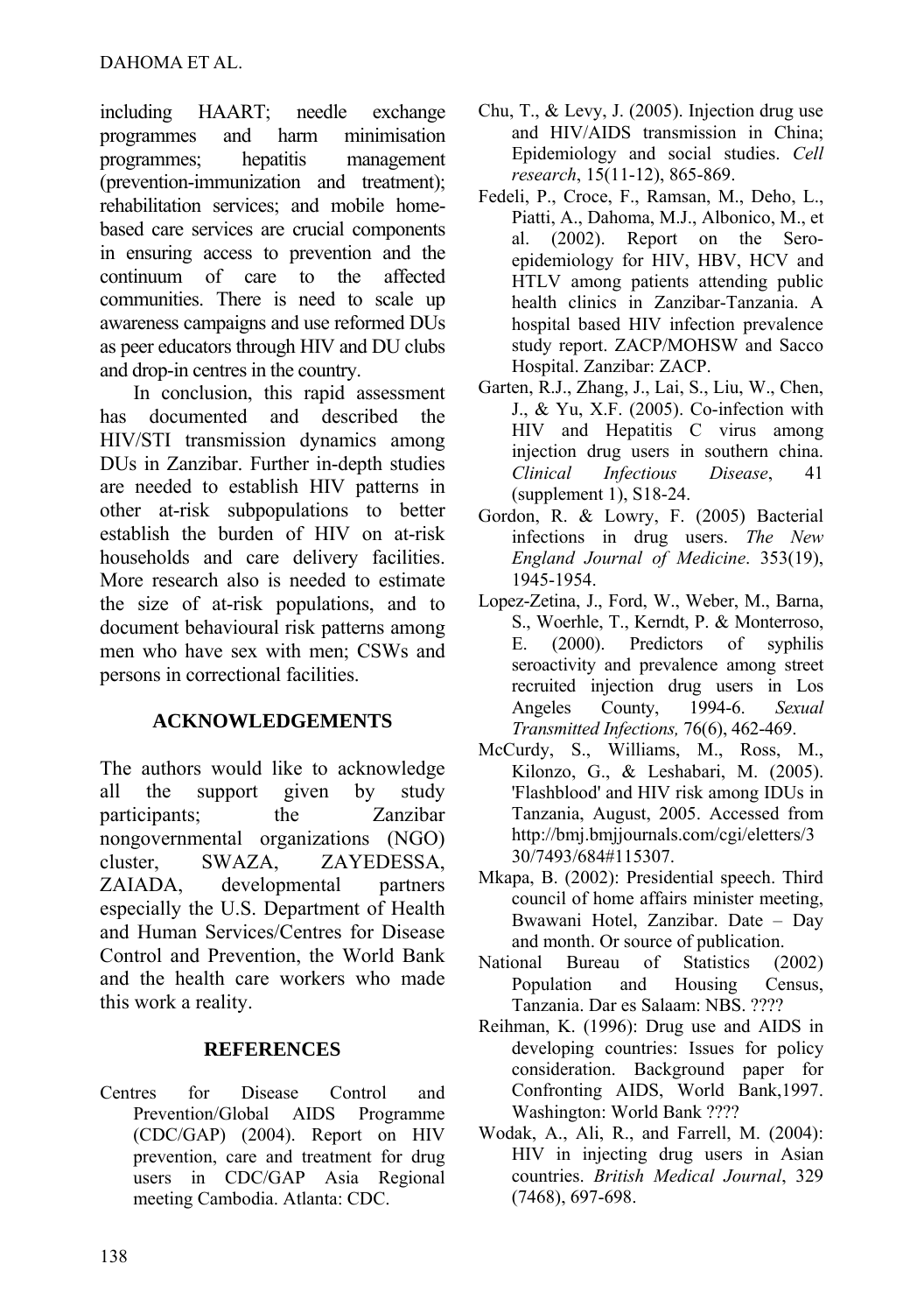- World Bank. (2006). Tanzania Country Brief. 2006. Accessed on Oct 31, 2006 from www.webworldbank.org/
- World Health Organization (2003). Substance use in southern Africa – KAPB and opportunities for intervention. WHO: Geneva.
- Zanzibar AIDS Commission (2003). Situation and response analysis on HIV and AIDS, 2003. Ministry of Health, Zanzibar.
- Zanzibar AIDS Commission. (2005). Zanzibar national multisectoral HIV and AIDS strategic plan, 2005/2009. Ministry of Health, Zanzibar.
- ZACP (2006a). ANC surveillance report. Where and by whom? Ministry of Health, Zanzibar.
- ZACP (2006b). Report on the epidemiology of HIV among substance users in Zanzibar. Ministry of Health, Zanzibar.
- ZACP (2005). Zanzibar National HIV and AIDS policy (draft). Ministry of Health, Zanzibar.
- ZACP (2003). Community-based HIV magnitude validation survey, 2003. Ministry of Health, Zanzibar.
- ZACP (1999). HIV/AIDS Report No. 1. 1999. Ministry of Health, Zanzibar.
- Zanzibar Police (2004). Annual report: Anti Drug – Unit. Zanzibar Police, Zanzibar.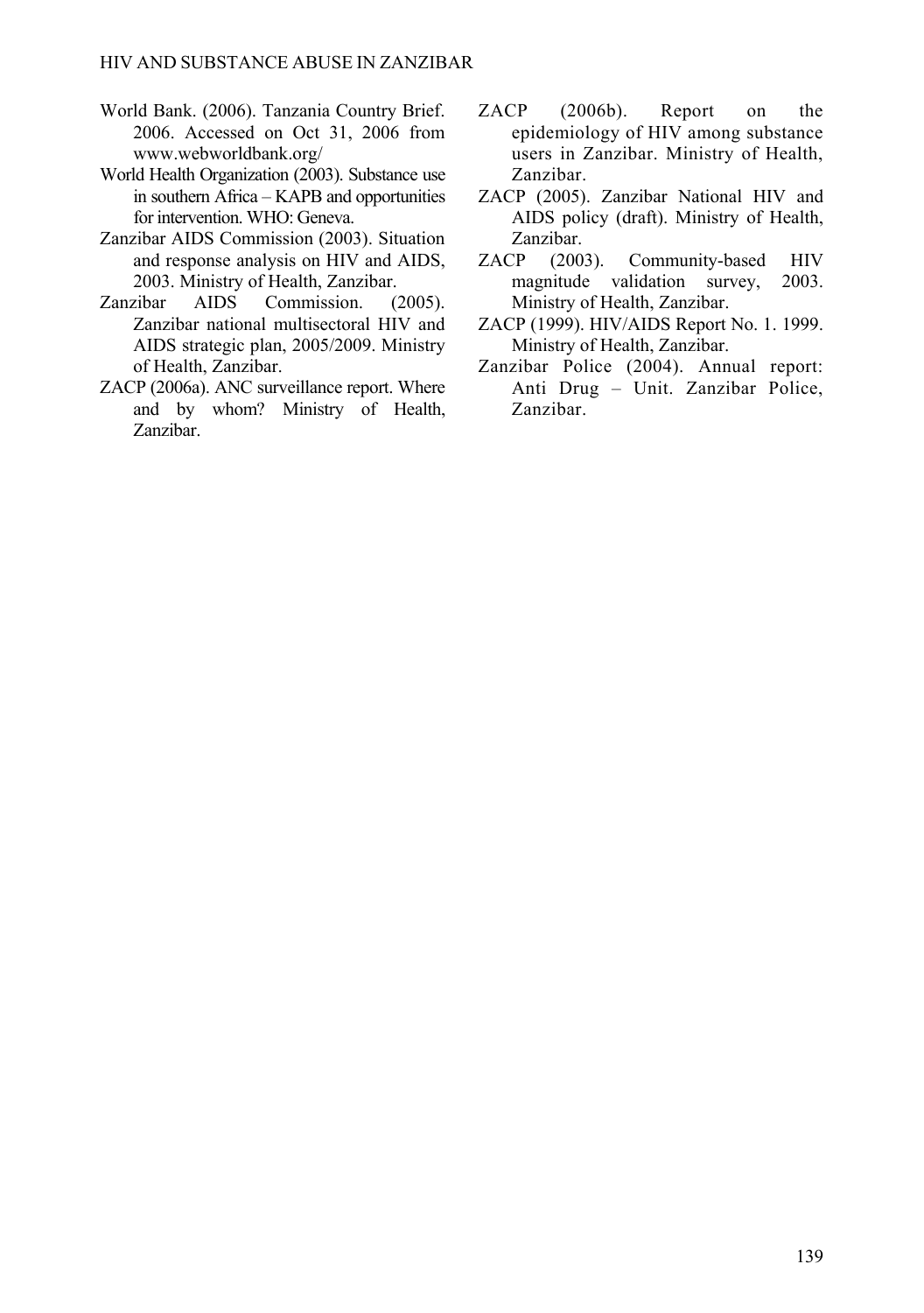## **RISK BEHAVIOUR AND HIV AMONG DRUG USING POPULATIONS IN SOUTH AFRICA**

#### **Charles D.H. Parry\* & Anne L. Pithey**

Alcohol and Drug Abuse Research Unit, Medical Research Council Cape Town, South Africa

#### **ABSTRACT**

This paper reviews the epidemiology of HIV and the changing patterns of drug trafficking and use in South Africa. One in five adults (15 to 49 years) in South Africa is HIV positive with an unequal burden of the epidemic in terms of gender, race and age. In terms of illicit drugs, the biggest changes have been the increased trafficking and availability of various kinds of drugs, changing patterns of use (e.g. more use of stimulants and heroin) and demographic shifts in usage patterns, especially the use of heroin and methamphetamine by persons aged younger than 20 years. A review of existing local studies on drug-related HIV risk among drug users revealed that most of the studies focused on drug use as a risk factor for HIV infection among adolescents and female street sex workers, with very few studies conducted among injection drug users (IDUs). A paucity of research on HIV prevalence among drug users in South Africa was noted. This article also reviews current prevention strategies for addressing substance use in relation to HIV in South Africa and in the short-term recommends the implementation of risk reduction strategies that focus on reducing the adverse consequences of substance abuse. In the long-term, more integrated HIV and substance prevention programmes that include the biological, cultural, social, spiritual and developmental needs of individuals and groups are required to alleviate the double burden of drug abuse and HIV.

**KEY WORDS:** drug abuse, HIV, sexual risk behaviour, injection drug use

### **INTRODUCTION**

South Africa is currently experiencing one of the world's most devastating HIV epidemics and was estimated to have 5.54 million people (18.8% for adults aged 15 to 49 years) living with HIV in 2005 (Department of Health, 2006). The factors associated with the rapid spread of the epidemic in South Africa include the burden of sexually transmitted infections (STIs), poverty and income inequality, malnutrition, unemployment, gender inequality, the growing commercial sex industry, a long history of labour migration, inconsistent use of condoms and social norms that accept or encourage multiple sexual partners (Parry and Abdool-Karim, 2000; Pettifor et al., 2005; Shisana et al,, 2005). The following section discusses the statistics from three national South African HIV prevalence surveys. The sources for these studies are the South African Department of Health, the Human Sciences Research Council (HSRC) and the Reproductive Health Research Unit (RHRU).

Since 1990 the South African Department of Health has conducted annual, unlinked, anonymous surveys

\* **Corresponding author:** Prof C.D.H. Parry, Alcohol and Drug Abuse Research Unit, Medical Research Council, PO Box 19070, 7505 Tygerberg, South Africa. E-mail: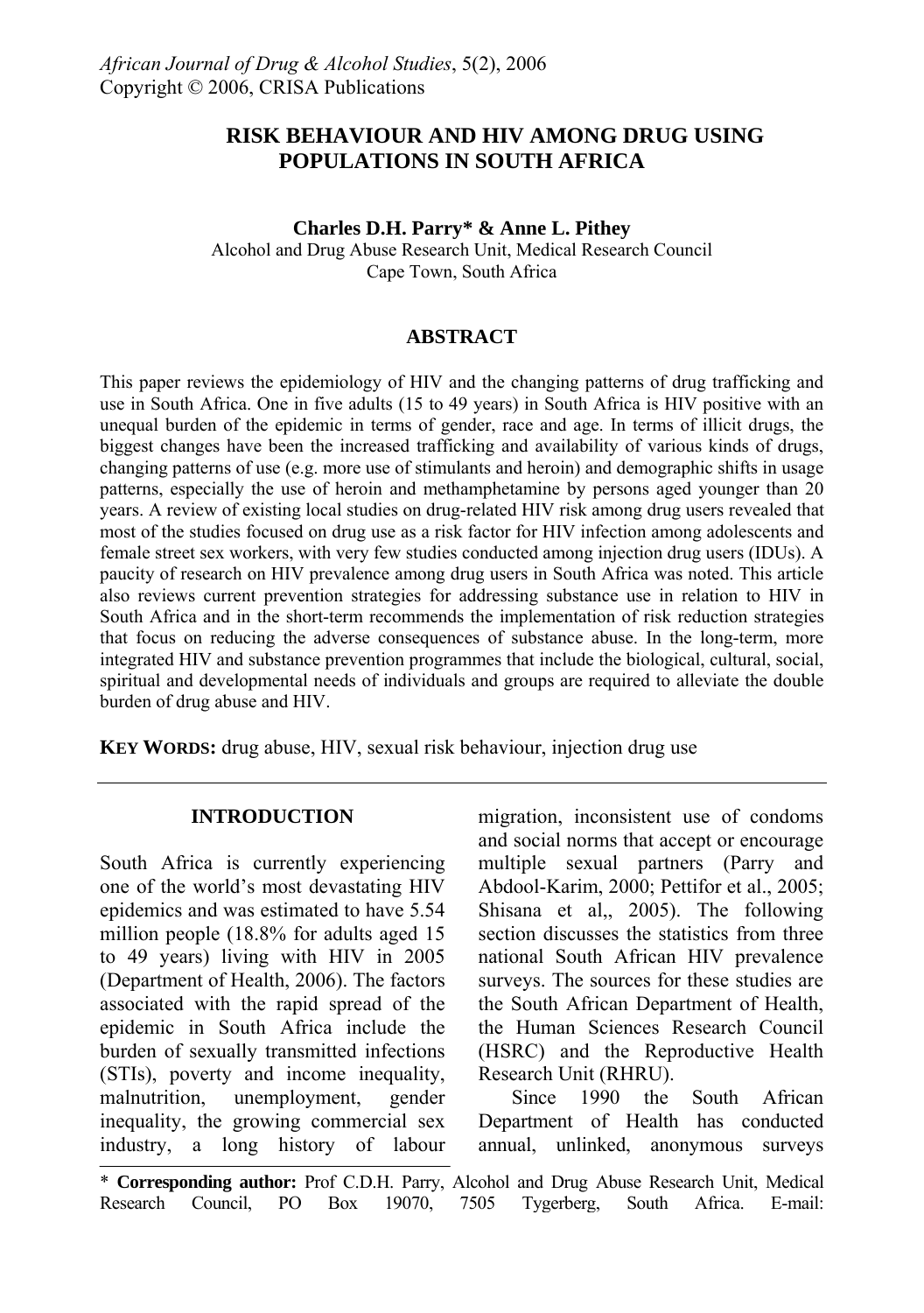among women attending antenatal clinics to derive an estimate of HIV prevalence among the general South African population. The rate is still on the increase and in 2005 reached the unprecedented figure of 30.2% based on the sample of 16,510 women attending antenatal clinics across all nine provinces (Figure 1).



**Figure 1.** HIV prevalence trends in South Africa, 1990-2005: antenatal clinic attendees *Source:* Department of Health, South Africa, 2006

Projections from the antenatal data estimated that the number of people infected with HIV in South Africa at the end of 2005 were as follows: women aged 15 to 49 years (2.94 million); men aged 15 to 49 years (1.96 million); and children aged 0 to 14 years (235,060) (Department of Health, 2006).

Among the antenatal clinic attendees HIV prevalence rates varied among the different age groups suggesting different patterns of risk. Women in their late 20s and early 30s had the highest HIV infection rates and teenagers the lowest. The prevalence rate for teenagers (aged 15 to 19 years) was 15.9% and for women aged between 25 and 34 years the rate was 38.0%. There were increases in prevalence across most age groups between 2004 and 2005, with the largest increase (24.5% to 28.0%) observed among women aged between 35 and 39 years (Department of Health, 2006).

South Africa's first nationally representative survey of HIV/AIDS was conducted in 2002 by the HSRC (Shisana and Simbayi, 2002). The second in the series took place in 2005 (Shisana et al., 2005). Based on the latter survey the overall HIV prevalence among persons aged 2 years and older was estimated to be 10.8%, slightly less than the 11.4% estimated in 2002. For adults aged 15 to 49 years HIV prevalence increased slightly from 15.6% in 2002 to 16.2% in 2005. HIV prevalence among females aged 15 to 49 years was 20.2% in the 2005 household survey, lower than the 29.5% found in the 2004 antenatal survey in which more than 90% of the participants were Black/African<sup>i</sup>. However,

<sup>i</sup> The terms "Black/African", "White, "Coloured" and "Indian", originate from the apartheid era. They refer to demographic markers and do not signify inherent characteristics. They refer to people of African, European, mixed (African, European and/or Asian) and Indian ancestry, respectively. These markers were chosen for their historical significance. Their continued use in South Africa is important for monitoring improvements in health and socio-economic disparities, identifying vulnerable sections of the population, and planning effective prevention and intervention programmes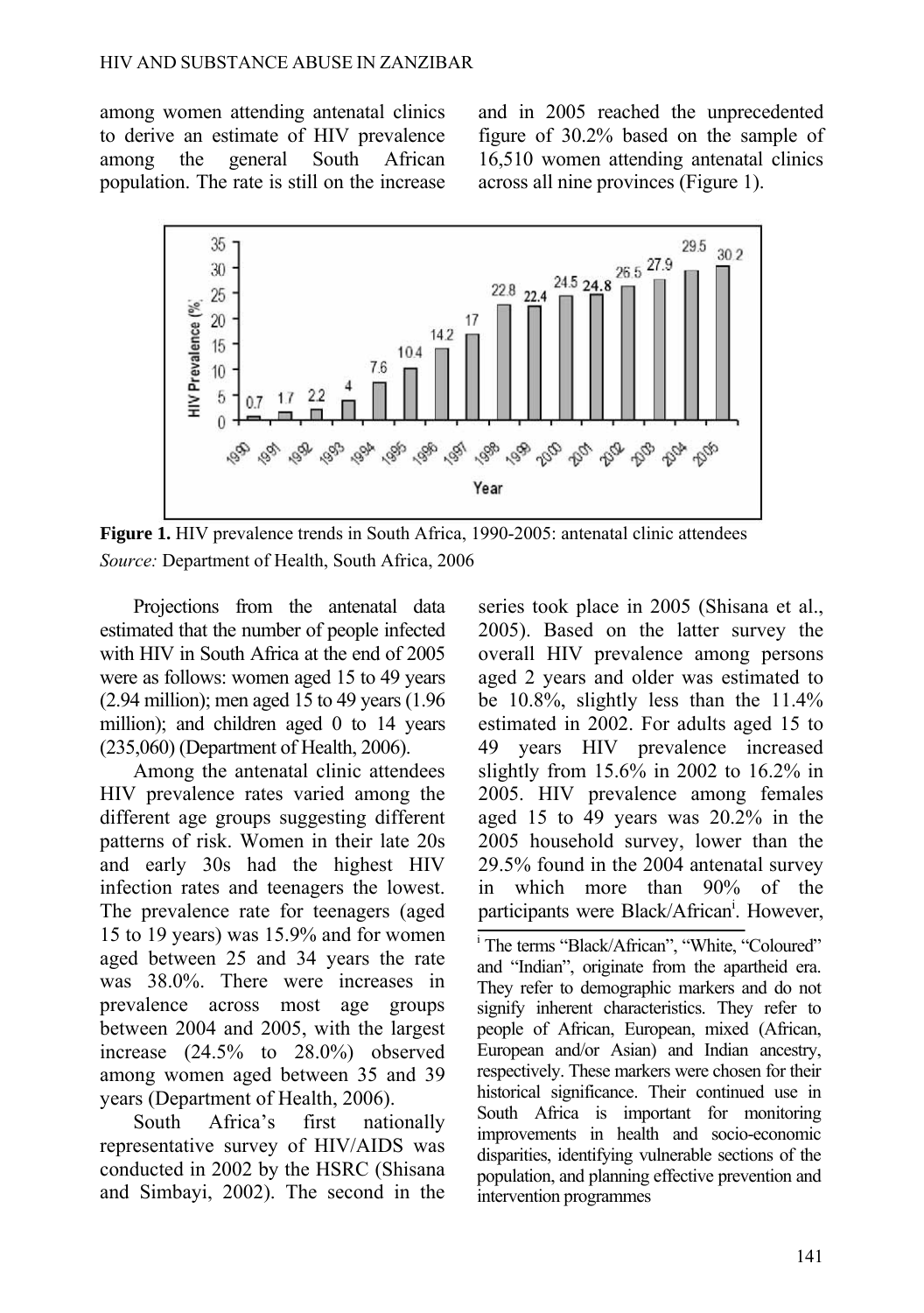when the findings were restricted to Black/African females aged 15 to 49 years, the overall HIV prevalence was 24.4%, and among those who were pregnant in the last 24 months the figure was 26.8%. Overall, females were more likely to be living with HIV and showed an increase in prevalence from 12.8% in 2002 to 13.3% in 2005, in contrast to males whose prevalence decreased from 9.5% in 2002 to 8.2% in 2005. Among young females there was a striking increase in HIV prevalence which peaked at 33.3% in adults aged 25 to 29 years. For males, HIV prevalence increased more progressively and peaked at 23.3% in adults aged 30 to 34 years and those aged 35 to 39 years. However, from age 35 to 39 years onward more males than females were infected with HIV. Table 1 shows HIV prevalence by sex and age (Shisana et al., 2005).

**Table 1:** HIV prevalence among respondents aged 2 years and older by sex and age group, South Africa 2005

| Age (years)                                                               |  | 2-14 15-19 20-24 25-29 30-34 35-39 40-44 45-49 50-54 55-59 60+ Total |  |  |  |  |  |
|---------------------------------------------------------------------------|--|----------------------------------------------------------------------|--|--|--|--|--|
| Male prevalence %                                                         |  | 3.2 3.2 6.0 12.1 23.3 23.3 17.5 10.3 14.2 6.4 4.0 8.2                |  |  |  |  |  |
| Female prevalence % 3.5 9.4 23.9 33.3 26.0 19.3 12.4 8.7 7.5 3.0 3.7 13.3 |  |                                                                      |  |  |  |  |  |

*Source*: Shisana *et al*., 2005

Reducing HIV risk among young people is known to be critical in curbing the HIV epidemic. Among youth aged 15 to 24 years, HIV prevalence in the 2005 survey was 10.3%, higher than the figure of 9.3% found in the 2002 survey. A significant increase in prevalence was found among females aged 15 to 24 years, from 12.0% in 2002 to 16.9% in 2005. For males in this age group HIV prevalence decreased from 6.3% in 2002 to 4.4% in 2005. These results confirmed the findings of the RHRU Youth Survey conducted in 2003. In this nationwide survey of 11,904 South Africans aged 15 to 24 years, HIV prevalence was 10.2% overall, with the figure among females considerably higher  $(15.5\%)$  than found among males  $(4.8\%)$ (Pettifor et al., 2005).

Seen together, these three prevalence studies provide a clearer picture of the South African HIV epidemic than either of them viewed alone. What is evident from each of these studies is that HIV prevalence is exceptionally high in South Africa and although it affects all segments of the population women are more likely to be living with HIV than men.

### **CHANGING PATTERNS OF DRUG TRAFFICKING AND USE**

South Africa has experienced a considerable increase in drug trafficking and use of heroin, cocaine and amphetamine-type stimulants (ATS) since its first democratic election in 1994 and subsequent re-entry into the global economy. The country's geographic location, lax border controls, weak criminal justice system, modern telecommunications and banking systems and international trade links with South America, North America, Europe, and Asia have, unfortunately, resulted in South Africa becoming a desirable zone for the transhipment of drugs. Heroin (from Asia) and cocaine (from South America) are both imported into South Africa and also exported to Europe, North America and even Australia. Regrettably, it is now also without a doubt, the leading market for illicit drugs entering Southern Africa (Bureau for International Narcotics and Law Enforcement Affairs, 2006; Parry and Karim, 2000; Siegfried, Parry and Morojele 2001; UNODC 2002, 2005).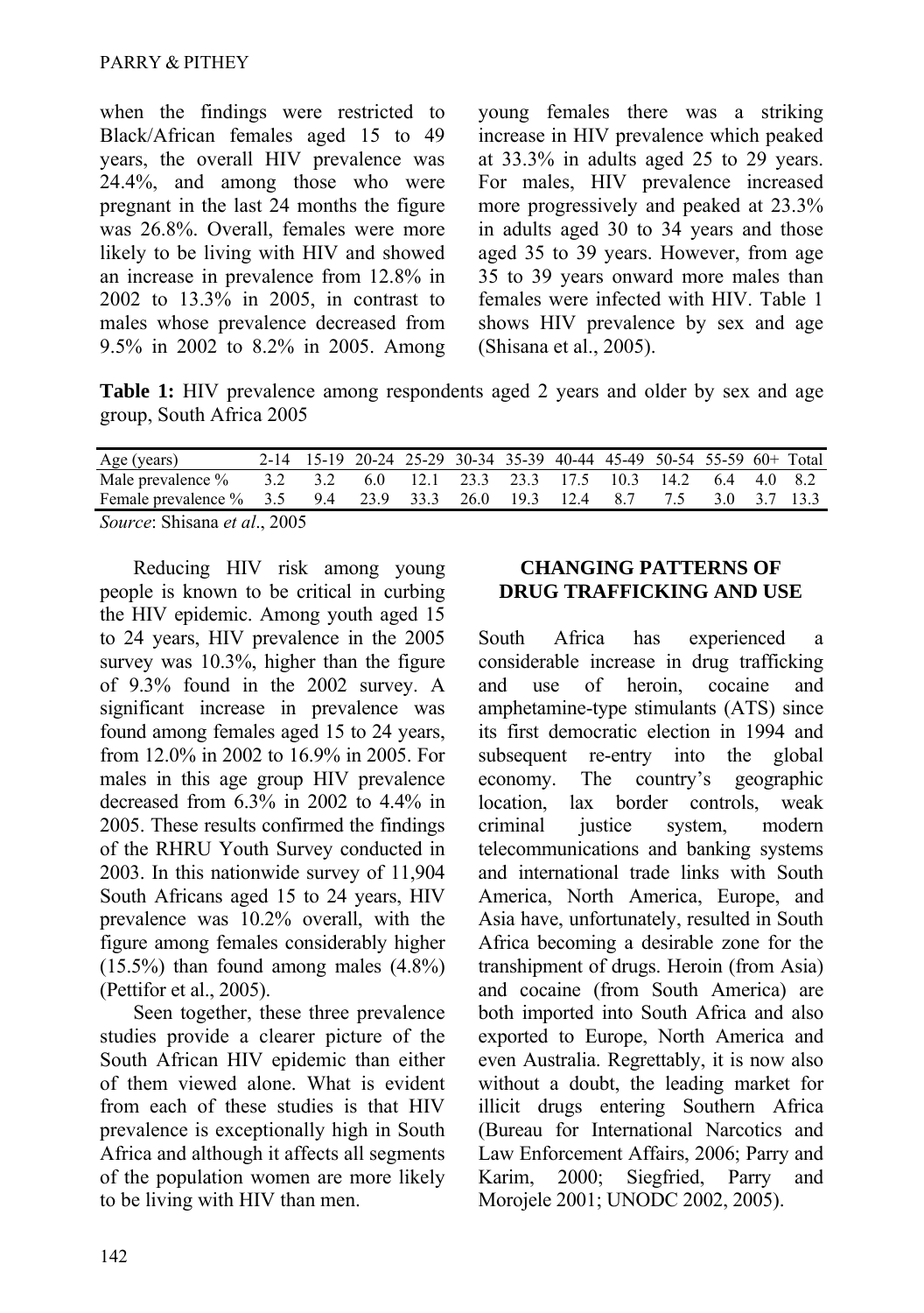Unlike other sub-Saharan countries, South Africa is unique in that it has a welldeveloped capacity for surveillance and research on drug-related problems. The primary resource of this information is the South African Community Epidemiology Network on Drug Use (SACENDU) project which currently monitors alcohol and other drug use trends at six sentinel sites in South Africa. Four of these are large port cities (Cape Town, Durban, Port Elizabeth and East London) and two are provinces (Gauteng, a largely urban province that includes the cities of Pretoria and Johannesburg; and Mpumalanga, a mostly rural province that borders Mozambique, Swaziland, and Zimbabwe). SACENDU primarily uses secondary data sources such as treatment demand data and information from the South African Police Service's Forensic Science Laboratories (FSLs) (Parry et al., 2002; Plűddemann et al., 2005).

Most of the cannabis consumed in the country is of South African, Lesotho or Swazi origin with the cultivation and wholesaling primarily in the hands of poor rural Black/African communities. However, trafficking networks from South Africa to Western Europe tend to involve British and Dutch expatriates living in South Africa (UNODC, 2002). The proportion of patients at specialist substance abuse treatment centres having cannabis as their primary substance of abuse has in the last few years remained fairly stable, but has recently increased in Durban, Gauteng and in East London, and among patients aged less than 20 years (Plűddemann, Parry, Cerff, Bhana, Harker, Potgieter, Gerber, and Johnson, 2006). Although Mandrax $\mathrm{i}$  has recently been illicitly manufactured in South Africa and its neighbouring countries, it is estimated that most of the Mandrax consumed in the country is primarily sourced from India and China. Mandrax use is mainly a male phenomenon with Coloured patients dominating treatment admissions in Cape Town and Port Elizabeth, and Black/African patients accounting for the majority of admissions in other SACENDU sites. Of late treatment demand for the cannabis/ Mandrax combination ("white pipes) has declined across all sites (Pluddemann et al., 2006).

In the late 1990s South Africa witnessed an increase in demand for "club drugs" (principally Ecstasy and LSD, but including a wide range of substances) among young people attending rave clubs. Initially, users of Ecstasy tended to be White, but the last few years have seen increasing numbers of Coloureds (in Cape Town) and Black/Africans (in Gauteng and Mpumalanga) presenting for treatment for Ecstasy abuse. Even so, the proportion of persons using specialist treatment services presenting with Ecstasy as their primary substance of abuse has over the years remained relatively low across all sites (Plűddemann, Parry, Myers, and Bhana, 2004; Plűddemann et al., 2006). Although there is evidence of local manufacturing of Ecstasy, the majority of the drug consumed in South Africa is imported from Europe (UNODC, 2002).

In contrast, the last few years have seen a dramatic increase in the local manufacturing and abuse of methamphetamine, commonly known as 'tik' in the Western Cape. Disturbingly, the greatest extent of use is among young people in the city of Cape Town which has in the last few years experienced an unprecedented increase in the number of patients reporting methamphetamine as

ii Mandrax is a blend of the pharmaceutical drugs methaqualone and antihistamine. It was originally used legally as a sleeping tablet. The term "mandrax" refers to the common street name for a drug containing significant quantities of methaqualone. It derives from Mandrax®, the original Roussel trade name (UNODC 2002).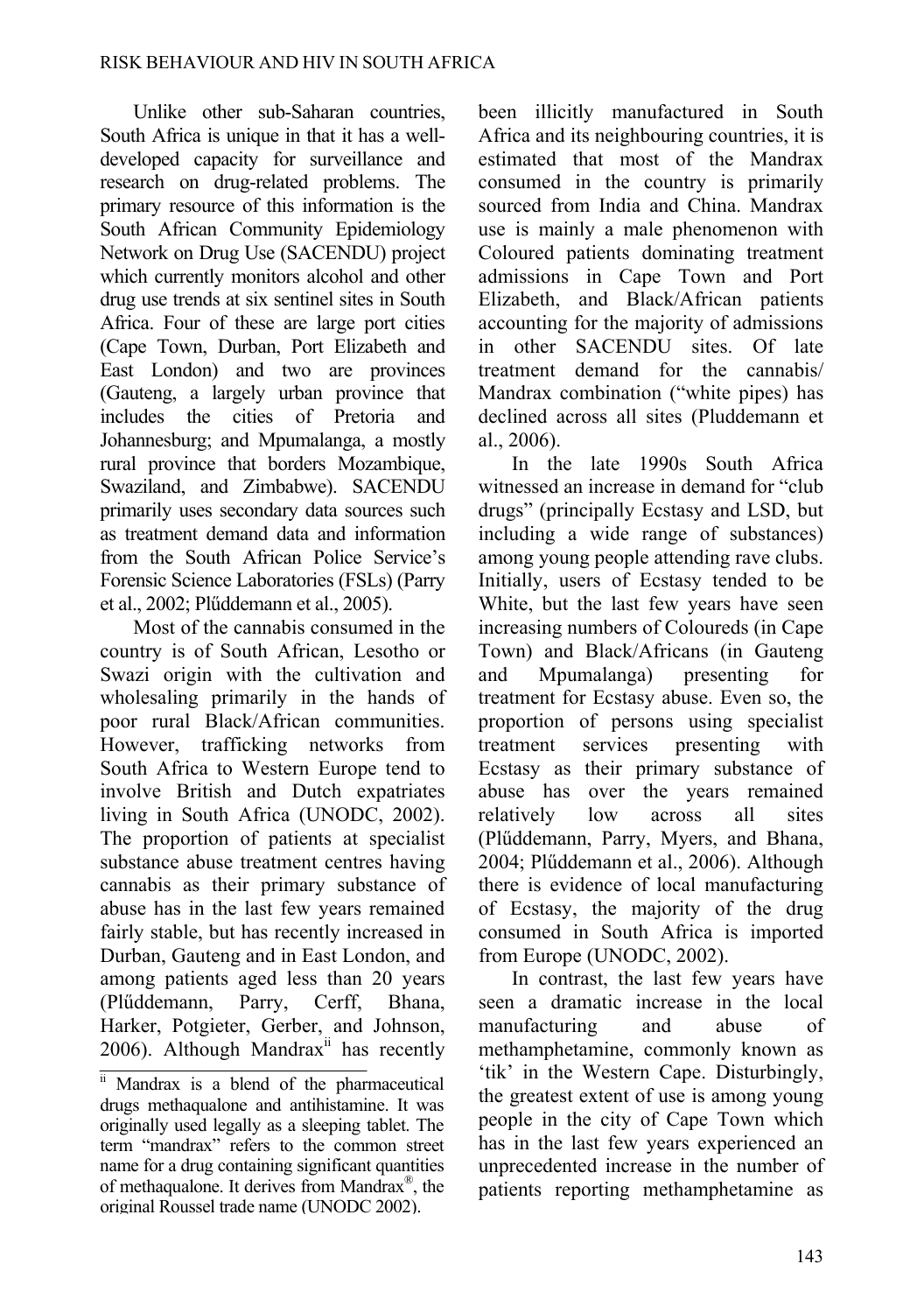their primary substance of abuse (Parry, Myers, and Plűddemann, 2004; Plűddemann et al., 2006). From the first half of 1999 to the second half of 2005, the proportion of patients reporting methamphetamine as their primary substance of abuse rose from 0.1% to a staggering 35%. For the latter, the average age of patients was 21 years and an astonishing 48% of patients aged less than 20 years reported methamphetamine as their primary substance of abuse (65% as a primary or secondary substance of abuse). The majority of the patients were Coloured (92%) and male (71%). Across all age groups, 45% of all patients reporting for treatment in Cape Town in the second half of 2005 reported methamphetamine either as a primary or secondary substance of abuse (Plűddemann et al., 2006). Anecdotal evidence indicates that (pseudo) ephedrine or the fully manufactured product is also being sourced from China, but as yet, there have been no seizures at points of entry. There is also evidence of the local production of methcathinone (CAT); however, there is no evidence to suggest that trafficking involves the crossing of any borders (UNODC, 2005). Treatment demand has mainly been found in Gauteng, where 4% (n=108) of persons presenting for treatment in the second half of 2005 reported CAT as their primary or secondary substance of abuse (Plűddemann et al., 2006).

Originally South Africa predominantly served as a transit point for cocaine leaving the Andean countries en route to Europe, but in recent years it has become a significant market for cocaine in Africa in its own right. Trafficking was initially controlled by White syndicates and the domestic market for consumption was mostly limited to White affluent recreational users. However, in the mid-1990s a number of Nigerian organized crime syndicates began to dominate the cocaine trade and with this a shift away from the use of cocaine powder toward the use of crack cocaine occurred (UNODC, 2002). Consequently, crack cocaine became firmly entrenched in most urban areas in South Africa during 1998. The use of crack cocaine has been reported among all socio-economic classes and is especially prominent among vulnerable groups in society, for example commercial sex workers (CSWs) (Parry and Karim, 2000; UNODC, 2002).

Treatment demand indicators for cocaine powder and crack cocaine increased exponentially in the late 1990s across most sites in South Africa and by the early 2000s cocaine/crack had become the third most widely used illicit drug in South Africa, after Mandrax and cannabis. Although this trend has not continued and a levelling off appears to be occurring in most sites (except for Port Elizabeth and East London), overall treatment data for the second half of 2005 found that cocaine/crack use was still substantially more prevalent than heroin or Ecstasy use with 18% of admissions across SACENDU sites indicating cocaine/crack as their primary or secondary drug of abuse, compared to 12% for heroin and 5% for Ecstasy. As in the past, a relatively high proportion of females sought treatment for cocaine as their primary substance of abuse compared to many other illicit drugs (28% in Cape Town). Similar to previous reporting periods, data for the second half of 2005 indicated that Whites still formed the majority (65%) of patients across all sites reporting cocaine/crack as their primary substance. However, some of the sites have over time noted significant increases in the proportion of cocaine/crack patients who are Coloured (in Cape Town, Gauteng and Port Elizabeth) or Black/African (in Gauteng and Mpumalanga).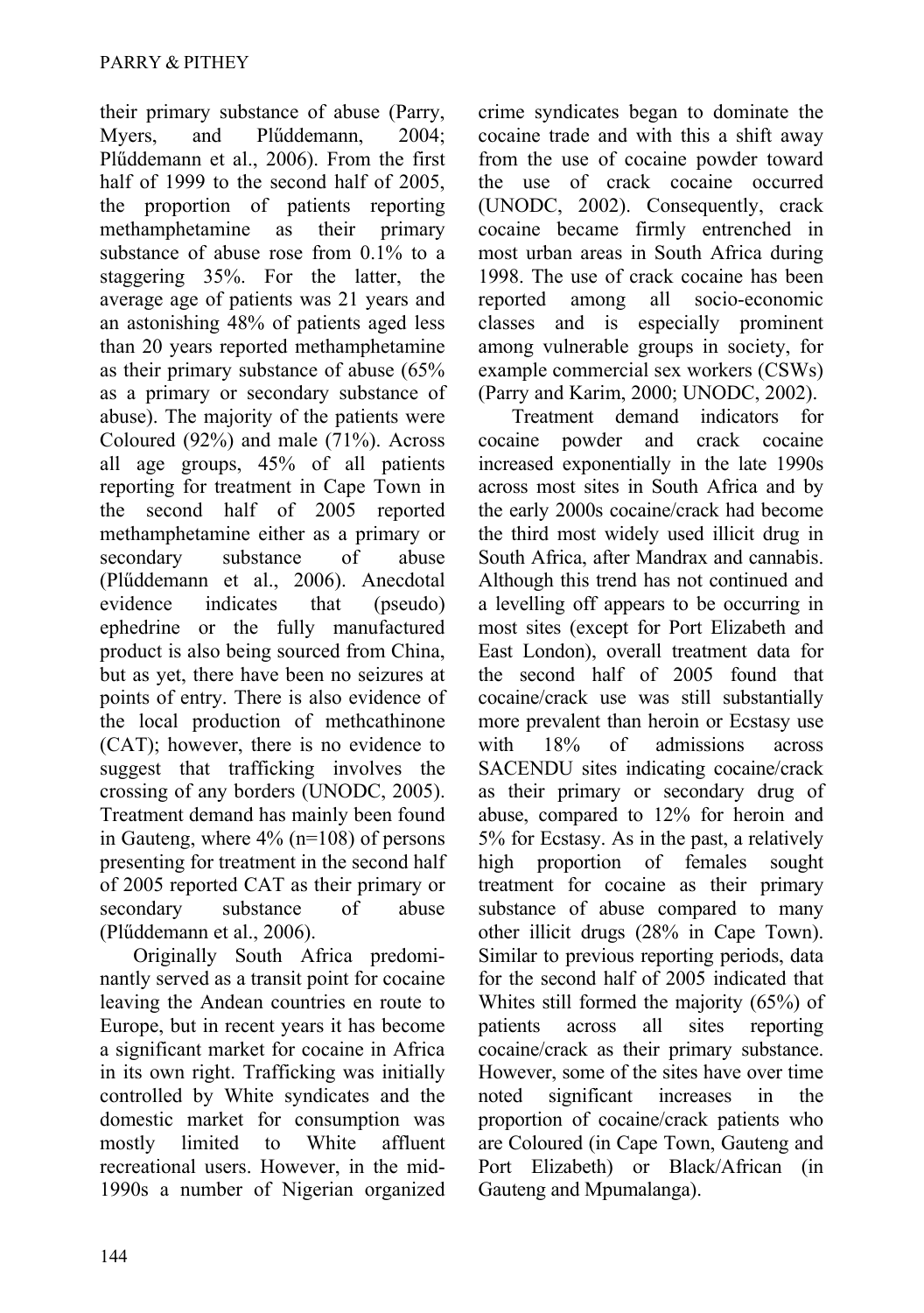One of the most unsettling trends in the last few years has been the striking increase in the trafficking and consumption of heroin in the South African drug market. Even though South Africa is a convenient transhipment zone for heroin destined for Western Europe and North America, it is apparent that a substantial proportion of heroin is meant for the local market. Heroin is primarily imported by air into South Africa from Southeast and Southwest Asia, however, there is mounting evidence of heroin from Southwest Asia entering South Africa overland via road transport from the seaports of Maputo (Mozambique), Mombasa (Kenya) and Dar es Salaam (Tanzania). Similar to cocaine, trafficking of heroin into and within South Africa is dominated by Nigerian organized crime syndicates. Nonetheless, there is some indication that nationals from Tanzania, Burundi, Kenya and Ethiopia also feature prominently in the heroin trade (UNODC, 2002, 2005). In the past heroin users have been predominantly White and relatively young; however, recent trends indicate growing numbers of Coloured (in Cape Town) and Black/African users (in Gauteng) (Parry, Plűddemann and Myers, 2005; Plűddemann et al., 2006).

From the first half of 1999 until the second half of 2005 the SACENDU project has noted a significant increase in the proportion of patients reporting heroin as their primary substance of abuse at specialist treatment centres in three of the sentinel sites. Over this time period this proportion has increased from 4-14% in Cape Town, from 3-8% in Gauteng and finally the most alarming increase from <1- 10% was recorded for Mpumalanga. This increase may be related to the increased traffic on the "Maputo Corridor" (Maputo to Pretoria) which functions as a conduit for heroin coming from Tanzania via Maputo. Over the last few years the proportion of Coloured heroin patients has steadily

increased in Cape Town and both Gauteng and Mpumalanga have seen increases in Black/African heroin patients, with figures of 84%, 20% and 30% respectively, recorded for each site in the second half of 2005 (Plűddemann et al., 2006).

The proportion of heroin users who inject in Cape Town, relative to other modes of use has fluctuated widely since 1999, whereas over time there has been an overall increase in Gauteng and Mpumalanga. For the second half of 2005 intravenous use by patients with heroin as their primary drug of abuse declined in Cape Town, with only 8% reporting injecting use compared to 15% in the previous period. In Gauteng, 39% of patients reported injecting, compared to 44% in the previous period. In Mpumalanga 34% of heroin patients reported injecting, compared to 31% in the previous period. In the second half of 2005 the percentage of patients seeking treatment for heroin as their primary substance of abuse who were female was 26% in Cape Town and 27% in Gauteng. Treatment data for the second half of 2005 showed an increase in the proportion of patients aged under 20 years having heroin as their primary substance of abuse in all sites, except in Mpumalanga. Furthermore, several sources have recently indicated that there is an increase in the availability and popularity, particularly in youth, of inexpensive heroin which is mixed with cannabis and sold under the name 'Unga' (in Cape Town), 'Nyope' (in Pretoria), 'Sugars' (in Durban) and 'Pinch' (in Mpumalanga) (Plűddemann et al., 2006).

In the last few years, national cases processed and amounts of drug seized by the FSLs have generally followed a similar trend to the drug consumption patterns. National data from the FSLs for each drug in the first half of 2002 and the first half of 2005 are shown in Table 2 below.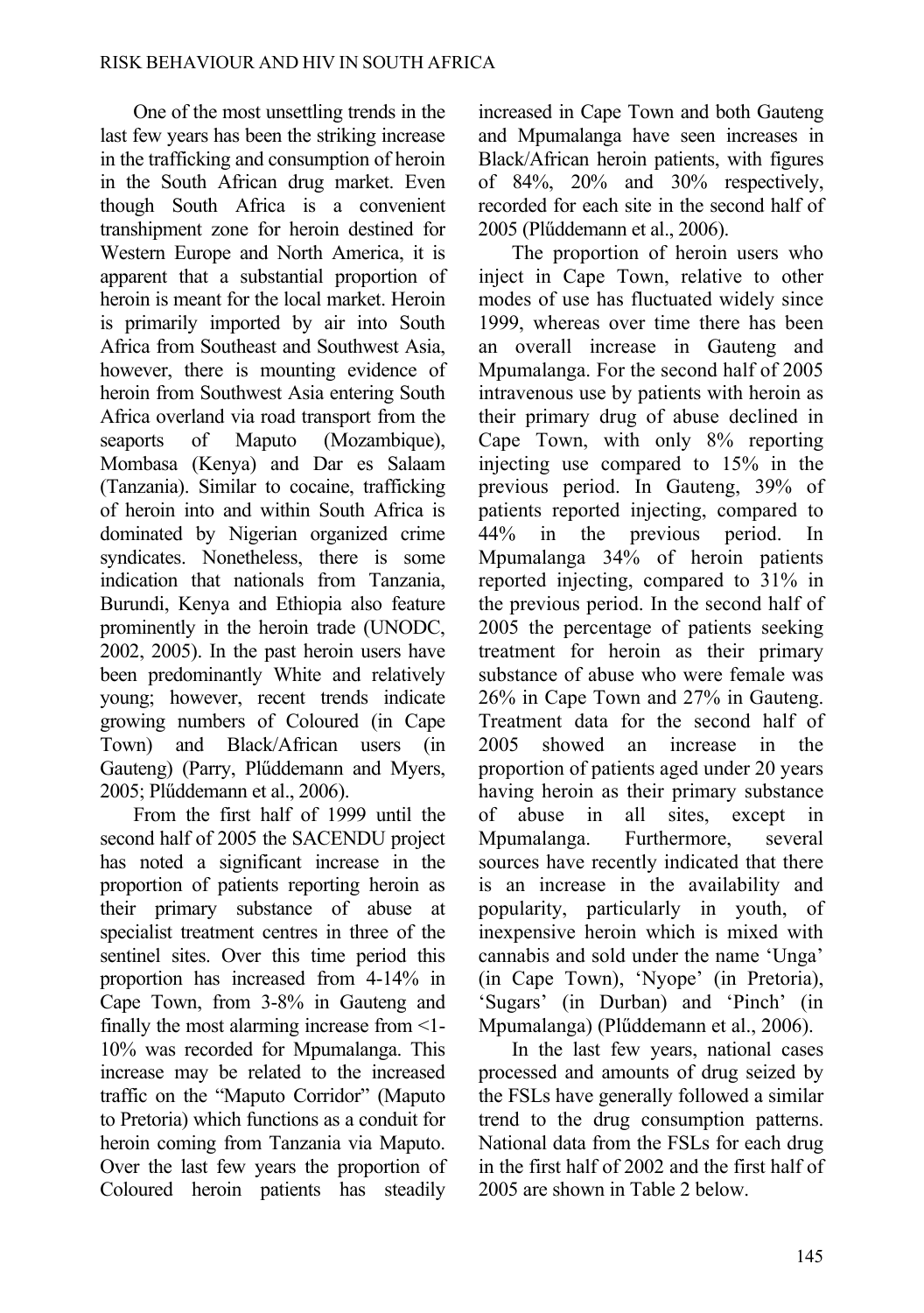| Drug           |              | 2002a  |                          | 2005a        |                 |                              |  |
|----------------|--------------|--------|--------------------------|--------------|-----------------|------------------------------|--|
|                |              |        | <b>Seizures</b>          |              | <b>Seizures</b> |                              |  |
| category       | <b>Cases</b> | Kg     | <b>Tablets</b>           | <b>Cases</b> | Kg              | <b>Tablets</b>               |  |
| <b>Mandrax</b> | 2914         | 13.93  | ± 2.8<br>million         | 5413         | 41.3            | 49 804                       |  |
| ATS            | 732          | 0.74   | 150 101                  | 2955         | 40.12           | 58 214                       |  |
| Cocaine        | 918          | 229.43 | $\overline{\phantom{0}}$ | 2 1 0 5      | 409.83          | $\qquad \qquad \blacksquare$ |  |
| <b>Heroin</b>  | 232          | 6.3    | -                        | 469          | 23.88           | $\overline{\phantom{0}}$     |  |

Table 2. National Forensic Science Laboratories data on drug seizures for the 1<sup>st</sup> half of 2002 and 2005.

Over this time period cases processed by the FSLs more or less doubled for Mandrax, cocaine and heroin and quadrupled for ATS. Although seizures of Mandrax and ATS tablets decreased, seizures of Mandrax powder increased threefold and were 54 times more for ATS powder. From the first half of 2002 to the first half of 2005 amounts of cocaine powder seized by the FSLs nearly doubled and seizures of heroin increased almost fourfold (Plűddemann et al., 2005; FSL, personal communication).

## **DRUG-RELATED HIV RISK**

A number of studies on drug-related HIV risk among adolescents and other vulnerable groups at risk of becoming infected with HIV have been conducted in South Africa. The first six studies discussed examined drug use and sexual risk behaviour among adolescents of both genders, followed by three studies conducted among female CSWs. The next two studies discussed include a survey that investigated various factors associated with STIs and HIV-risk behaviour among African women and a study of the nature and extent of heroin use in the Cape Metropole. The final study discussed is an International Rapid Assessment, Response and Evaluation (I-RARE) study of drug use and sexual-HIV risk patterns among three vulnerable drug-using populations in three South African cities.

Accompanying the rise in HIV prevalence among young people in South Africa is a concomitant increase in other high-risk behaviours (e.g. early sexual behaviour and substance abuse) putting this population group at even greater risk of contracting HIV. Although a few studies have found associations between the use of substances and high-risk sexual behaviour among adolescents, the causal links between the two behaviours, access to drugs and other people's drug use still need further investigation (Flisher, Ziervogel, Chalton, Leger, and Robertson, 1996a, 1996b; Flisher, Parry, Evans, Muller and Lombard, 2003; Flisher, Reddy, Muller, and Lombard, 2003; Morojele, Flisher, Muller, Ziervogel, Reddy, and Lombard, 2001). A crosssectional community study in Durban examined the relative importance of adolescents' access to drugs, self-drug use, and the drug use of family members, partners and peers in their sexual activity. Analysis revealed that there was a significant relationship between having engaged in sexual intercourse and selfdrug use, drug use by the father of the participant and greater accessibility to drugs (Morojele, Brook and Moshia, 2002). Another study conducted in Cape Town at three culturally distinct schools involved a qualitative investigation that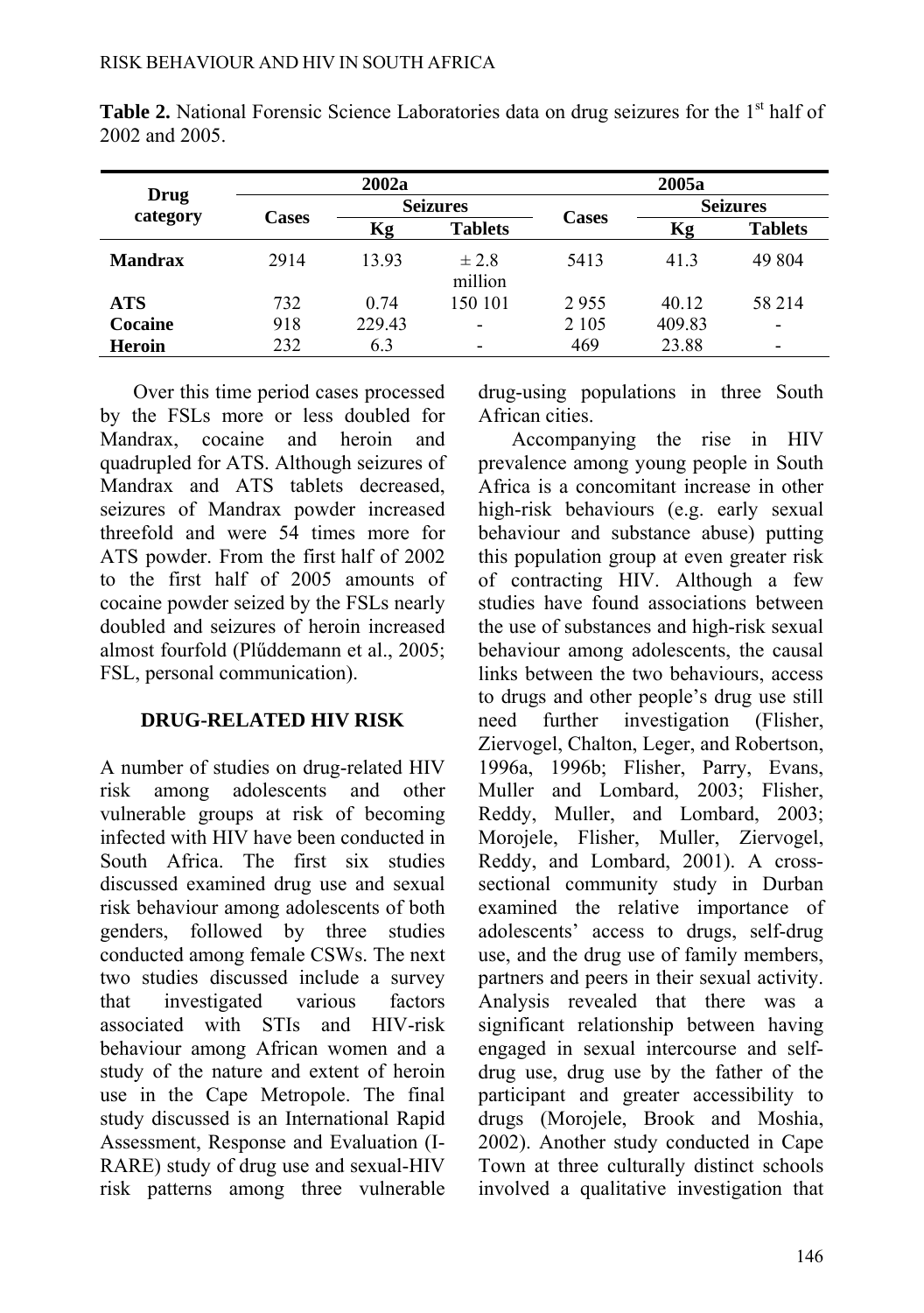examined adolescents' perceptions surrounding the influence of drug use on their sexual behaviour. Despite knowing the risks, males in particular, purportedly abstained from using condoms and engaged in sex with multiple partners. The main reasons given by females for engaging in risky sex were their desire to please their partners and their limited power in negotiating safer sex for fear of being beaten or rejected. The use of drugs was considered to be both positively and negatively reinforcing, extensive and largely tolerated by the communities they lived in (particularly for the Black/African and Coloured students). Observations surrounding the use of drugs in relation to sexual risk behaviour were that the psychopharmacological effects of drugs (sexual arousal, impaired judgment, lowered inhibitions) would most likely increase the probability of engaging in risky sexual acts (Morojele, Brook and Kachieng'a, 2006).

A further study investigated the association of alcohol and substance use on sexual behaviour among male and female adolescents in KwaZulu-Natal, a province in the northeast of South Africa (James, Reddy, Ruiter, and Van den Borne, submitted). The data used for this study was a subset of data collected for the first South African National Youth Risk Behaviour Survey conducted in 2002 which found that of the students in KwaZulu-Natal that reported being sexually active, 15% had used alcohol or drugs the last time they had sex (Reddy, Panday, and Swart et al., 2003). Results showed that male students were significantly more likely than female students to report ever having had sex, initiating sex at a younger age, having had multiple partners, lifetime use of alcohol or drugs, and alcohol or drug use before their last sexual encounter. In addition, those students who used alcohol *and* drugs were much more likely to be sexually active, compared to those who only used alcohol or drugs or did not use alcohol or drugs (James et al., submitted). In summary, these studies have shown that besides early sexual debut, low levels of condom use and multiple sexual partners among South African adolescents, this population group is at further risk of contracting HIV due to its easy access to drugs and the extent of drug use.

Even though sex work in South Africa is criminalized under the Sexual Offences Act 23 of 1957, it is on the increase. In many ways the multi-faceted sex industry reflects the many gender-based social and economic inequalities that are the legacy of the apartheid era (Pauw and Brener, 2003). Consequently, many women have by necessity turned to sex work as a means of survival. Unfortunately, in many instances these activities further expose the women to sex-related violence and possibly to increased use of alcohol and drugs. This in turn, would increase the likelihood of having unprotected sex and becoming infected with HIV (Wechsberg, Luseno and Lam, 2005). An anonymous survey of female street sex workers in Cape Town, Johannesburg and Durban was carried out to determine the degree to which drug addiction had led to prostitution (Leggett, 2001). Responses by the sex workers to questions about their use of drugs found that the most commonly consumed illicit drug was cannabis and a large majority reported using Mandrax and crack cocaine. Not surprisingly, results revealed that there was a strong link between drug abuse and ethnicity (especially the use of Mandrax and crack cocaine by White participants). The use of alcohol and cannabis before or during sex work was reported by many of the participants. In addition, a significant relationship was found between high client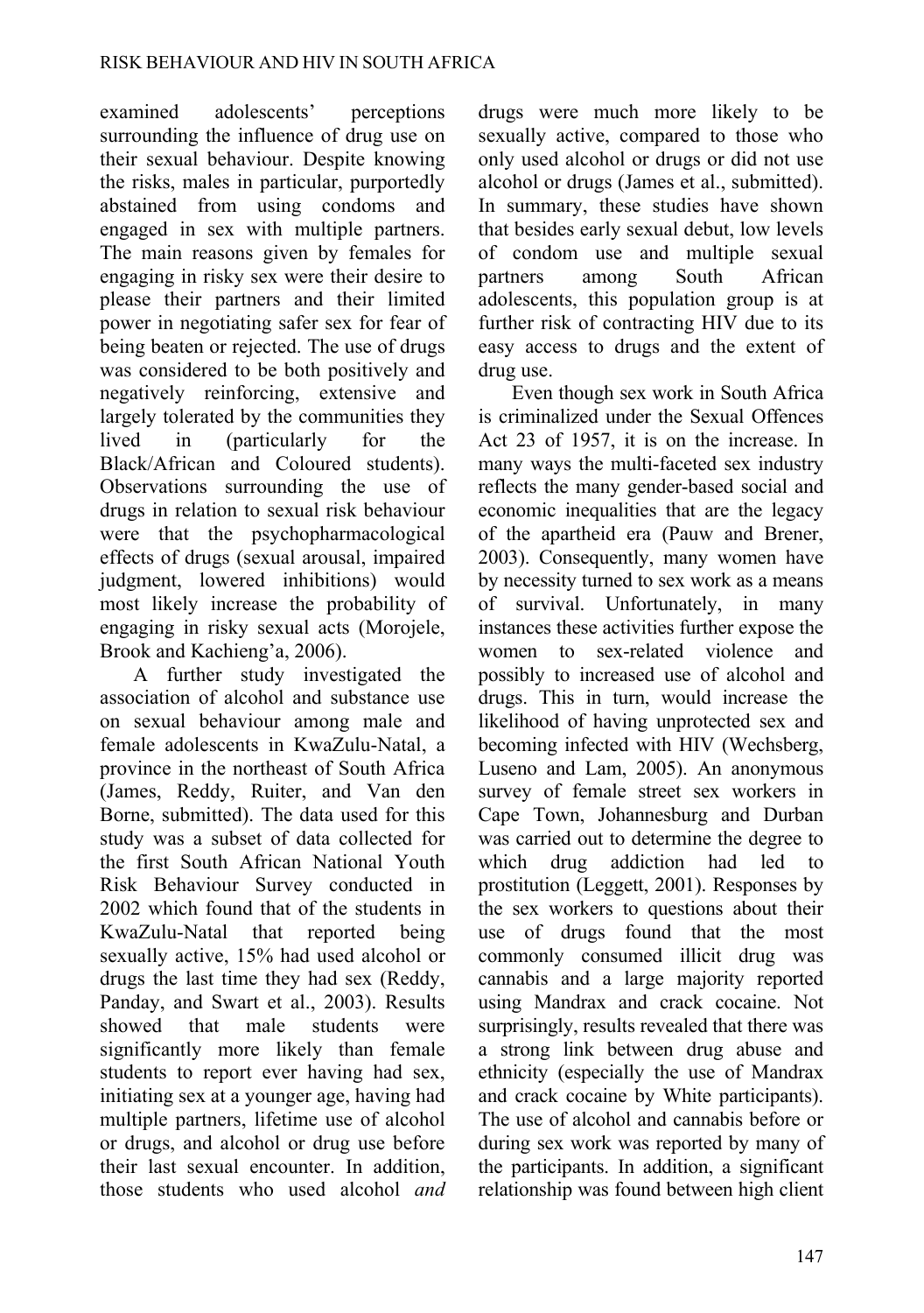volumes and the use of hard drugs (drugs other than alcohol and cannabis). This increase in client volume could have clear implications for HIV transmission. Unfortunately, due to the misinterpretation of the question of causality of whether drug use had preceded or followed the inception of sex work for each individual, the hypothesized link between drug addiction and sex work was not found (Leggett, 2001).

In order to identify barriers to HIVrisk reduction among female CSWs, individual and focus group interviews were conducted in another Cape Town study. Analysis of the data revealed that there were a number of barriers to sustained safer sex practices or factors that could possibly lead to an increased risk of contracting HIV. Among these factors was the resistance by some clients to the use of condoms, client violence and forced unprotected sex, low rates of condom use in their personal relationships and substance abuse among the sex workers. Substance use was common among both the individual and focus group participants and the most common substances used alone and in combination with other drugs were alcohol and "white pipes." Furthermore, an increase in the availability of crack cocaine was reported and two of the participants had injected heroin. Reasons given by CSW for continuing to use substances were to reduce levels of anxiety and fear associated with sex work, to make them feel happy, to increase their enjoyment of sex, to increase their self confidence and to help them cope with their job. Some of the participants perceived that the use of drugs increased their vulnerability to violence and abuse (Pauw and Brener, 2003).

A pilot study among Black/African sex workers in Pretoria using a street outreach sampling method sought to elucidate the intersecting experiences of high-risk sexual behaviour, substance abuse and victimisation. The first substance ever used by most of the participants was cannabis, followed by alcohol, crack cocaine, and lastly Thai White (heroin). In the previous month, 46% of women reported using cannabis, 25% crack cocaine, and 18% Thai White. Drug use with their clients was reported by 44% of the women. In addition, most of the women that reported that one or more of their last 10 clients had been violent stated that these clients were often intoxicated with alcohol or other drugs. The findings of this pilot study support the critical need for focused, comprehensive interventions that deal with substance abuse, sexual risk, and violence as interconnected phenomena (Wechsberg, Luseno and Lam, 2005). In summary, the studies found a large degree of high-risk sexual behaviour, violence and substance abuse (especially alcohol, cannabis, crack cocaine and some heroin) among female street sex workers in South Africa. In addition, drug use often occurred in conjunction with sex work.

Levels of sexual and physical violence against women in South Africa are considerably high and result from a study among women attending antenatal clinics in Soweto found that women with violent or controlling male partners were at an increased risk of HIV infection [\(Abrahams,](http://www.ncbi.nlm.nih.gov/entrez/query.fcgi?db=pubmed&cmd=Search&itool=pubmed_Abstract&term=%22Abrahams+N%22%5BAuthor%5D) [Jewkes,](http://www.ncbi.nlm.nih.gov/entrez/query.fcgi?db=pubmed&cmd=Search&itool=pubmed_Abstract&term=%22Jewkes+R%22%5BAuthor%5D) [Laubscher](http://www.ncbi.nlm.nih.gov/entrez/query.fcgi?db=pubmed&cmd=Search&itool=pubmed_Abstract&term=%22Laubscher+R%22%5BAuthor%5D) and [Hoffman, 2006; D](http://www.ncbi.nlm.nih.gov/entrez/query.fcgi?db=pubmed&cmd=Search&itool=pubmed_Abstract&term=%22Hoffman+M%22%5BAuthor%5D)unkle, Jewkes, Brown, Gray, McIntyre and Harlow, 2004; Jewkes and Abrahams, 2002). These findings have been supported by an anonymous street intercept survey among women residing in an African township in Cape Town that investigated factors associated with STIs and HIV-risk behaviour. This survey found that women who had been sexually assaulted were more likely to have STIs, multiple male sex partners, greater rates of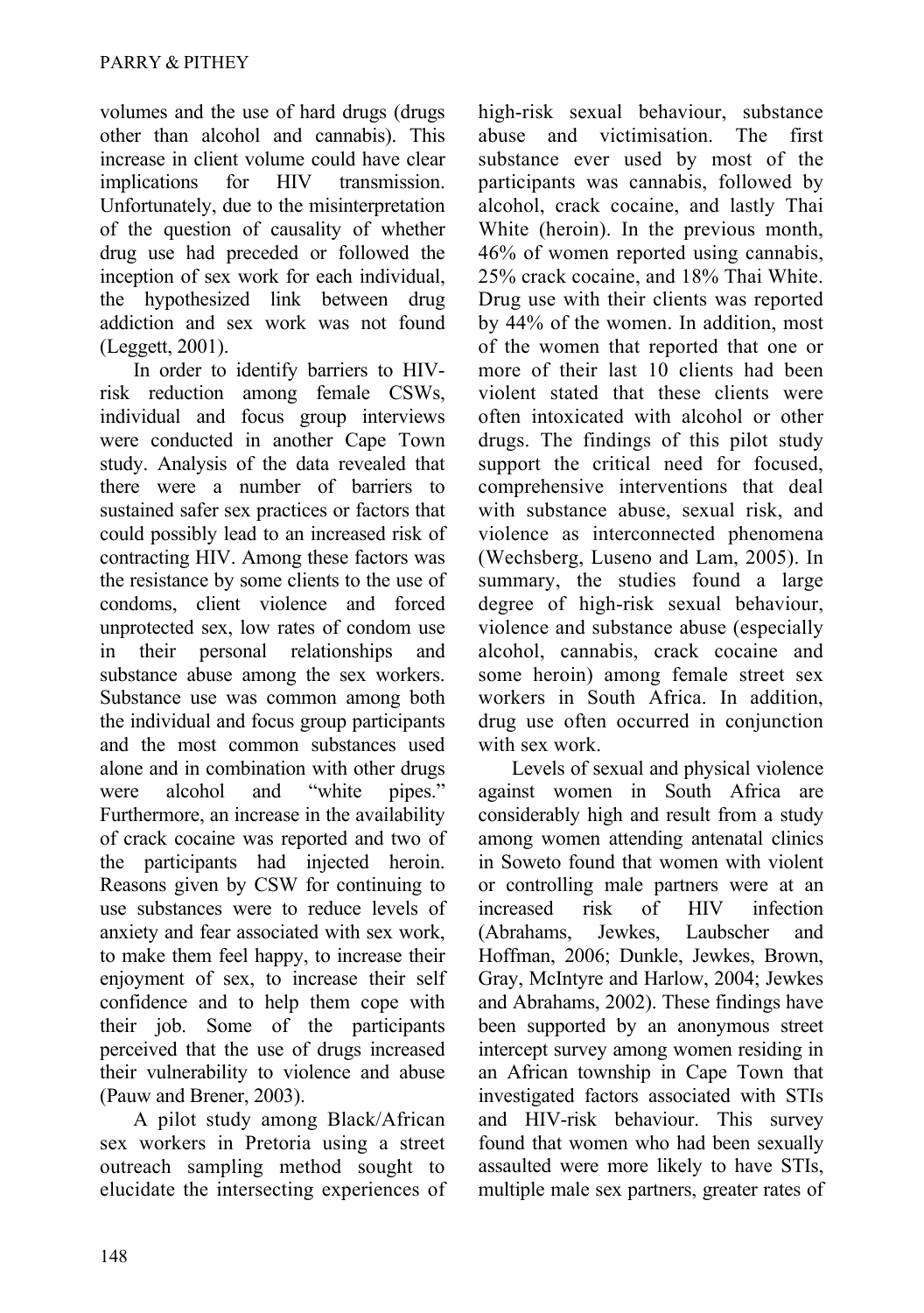unprotected vaginal sex, lower rates of anal sex with condoms, to have used alcohol, more than five times as likely to have exchanged sex to meet survival needs and nearly five times more likely to have shared needles to inject drugs than women without a history of sexual assault (Kalichman and Simbayi, 2004).

As noted previously there has over time been a steady increase in treatment demand for problems associated with heroin abuse; however, the nature and extent of the problem in the general population was unknown. Based on findings from a qualitative study conducted in 2004 (Plűddemann and Parry, 2004), a community survey then used snowball sampling to recruit and interview 250 heroin users (mostly male) in Cape Metropole. In the three days preceding the interview the most common substance abused, after tobacco, was heroin. This was followed by methamphetamine then alcohol, cannabis, and the cannabis/Mandrax "white pipe" combination. The majority of study participants used either smoking/inhaling or snorting as their route of heroin administration. Eighteen percent of all participants reported having injected heroin in the past three days and of these, 80% had done so daily. In the 30 days preceding the interview, needles were obtained either from a pharmacy, a heroin dealer, a hospital or another user. During this time, almost half of users had been denied needles, predominantly at a hospital or pharmacy. Of those that had injected heroin during the past 12 months. 67% had shared a needle. Inconsistent condom use with both regular and casual partners was reported by many of the participants. Nine participants were currently sex workers. Based on treatment utilization, it was estimated that Cape Town had approximately 14,700 heroin users (Plűddemann, Parry, Flisher, and Jordaan, 2004; Dewing, Plűddemann, Myers, and Parry, 2006).

Finally, a significant contribution to the research on drug-related HIV risk in South Africa resulted from the I-RARE conducted in late 2005 among drugusing CSWs and men who have sex with men (MSM), together with intravenous drugs users (IDUs) and non-IDUs (who were not CSWs or MSM) in Cape Town, Durban and Pretoria (Parry, Plüddemann, Achrekar, Pule, Koopman, Williams, and Needle, 2006). The methodology involved both key informant and focus group interviews with drug users of both genders and across all ethnic groups. There was a moderate amount of overlap between the various subgroups. Cannabis, Ecstasy, crack cocaine and heroin were used extensively by all subgroups. In addition, for other drugs and among the different subgroups, extensive use was reported for alcohol (MSM), Mandrax (MSM and IDUs), cocaine hydrochloride (CSWs and MSM) and crystal methamphetamine (MSM). Moderate use was reported for alcohol (CSWs), cocaine hydrochloride and Wellconal<sup>iii</sup> (IDUs), crystal methamphetamine (CSWs and IDUs), and CAT (MSM). A number of CSWs and MSM reported the use of drugs (especially crystal methamphetaminemine, crack/cocaine and Ecstasy) before or during sex, but many of the IDUs seemed more interested in taking drugs than in having sex. There were mixed views on the effects of heroin on sexual behaviour, with some users reporting that it removed a person's sex drive with others stating that it prolonged sex. For most participants, the use of drugs increased the likelihood of unsafe sex practices (e.g. unprotected sex, group sex and anal sex). Intravenous use was

iii Wellconal is a prescription drug containing dipipanone hydrochloride and cyclizine hydrochloride and is commonly known as "pinks" (Williams, Ansell, and Milne, 1997).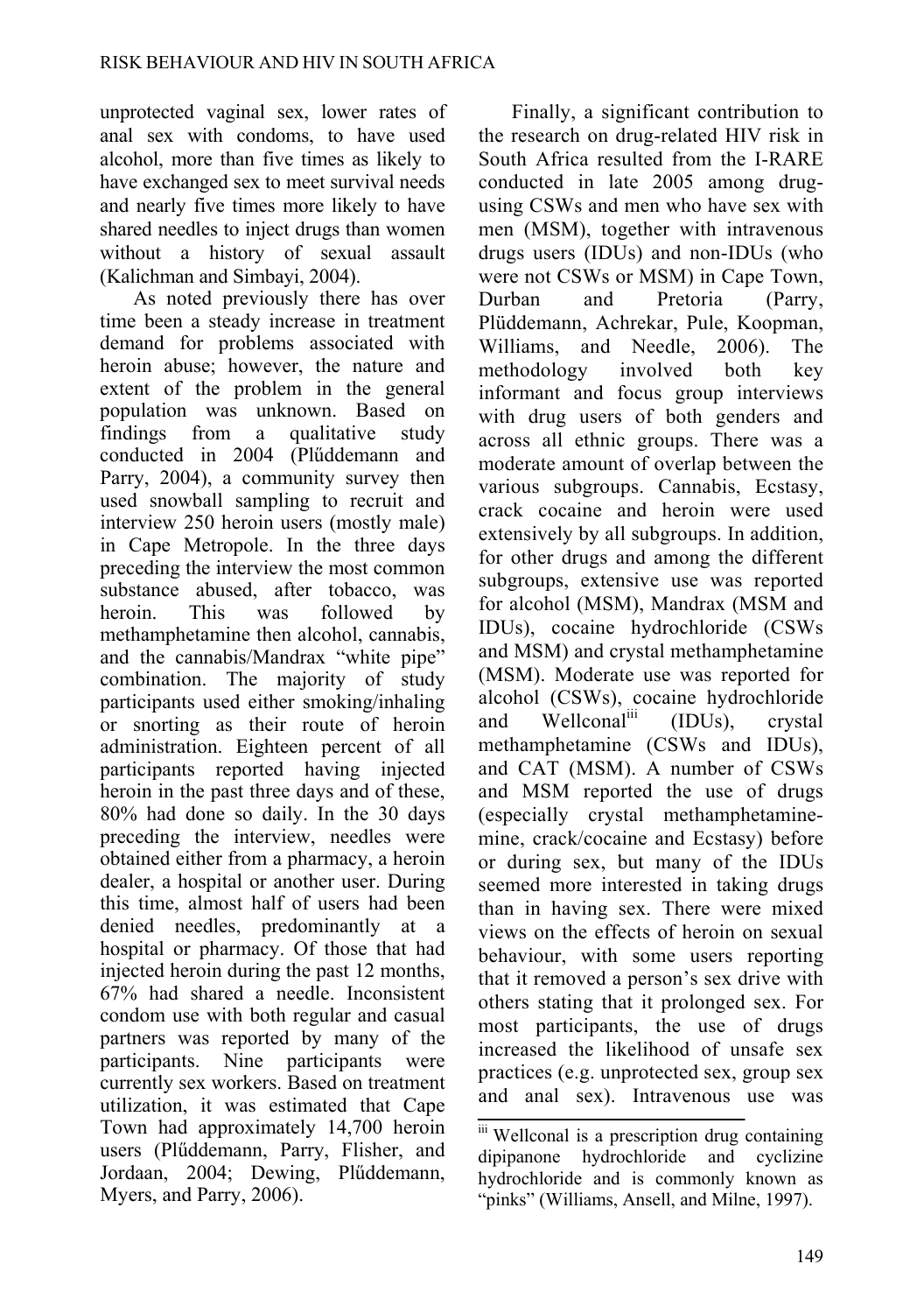reported for crack cocaine, cocaine hydrochloride, Ecstasy, crystal methamphetamine, heroin and Wellconal. Several participants admitted to sharing needles (mostly with a single regular partner, but occasionally in groups) and most IDUs reported using the same needle a number of times even when they were aware of the risks associated with these practices (Parry et al., 2006).

### **HIV PREVALENCE AMONG DRUG USERS**

A survey of the literature revealed that there are few studies that have investigated HIV prevalence among drug users in South Africa. This section briefly discusses those studies that have done so, however it must be noted that most of these have either been small studies or have been included as part of a wider study.

One of the earliest studies to document the prevalence of HIV infection among IDUs in South Africa was a retrospective analysis of Wellconal abusers admitted to one of two hospitals in Johannesburg over an 18-month period (July 1991 and December 1992). The study analysed the case records of 86 patients (median age of 24 years) with a total of 121 admissions presenting for complications from Wellconal abuse. Of the 72 patients tested for HIV, two (2.8%) were found to be positive (Table 3) (Williams, Ansell, and Milne, 1997).

Between the months of August and September 1999 the HIV prevalence rate was assessed among a sample of 827 arrestees from Cape Town, Durban and Johannesburg as part of a broader project that investigated the link between drug use and crime in South Africa. The overall HIV prevalence rate was 20% and was higher among females (30%) than among males (18%). Among Black/ African arrestees HIV prevalence was

found to be 25%, followed by Indians (19%), Whites (10%), and Coloureds (5%). Even though only a very small number of arrestees reported injection drug use  $(1.3\%)$  or needle sharing  $(0.8\%)$ in the previous 12 months, IDUs were found to have higher rates of HIV infection than non-IDUs (45% versus 22%). An unexpected finding was that arrestees reporting substance use in the past 12 months (excluding alcohol) were significantly less likely to be HIVpositive than non-users (17% versus 25%) (Parry, Vardas and Plűddemann, 2001).

In his study among street sex workers in Cape Town, Johannesburg and Durban Leggett (2001) also sought to test the hypothesis that there is a positive association between hard drug use (drugs other than alcohol and cannabis) and HIV among CSWs in South Africa. Of the total sample, results for 249 sex workers could be accurately correlated with HIV test results. Statistical analysis revealed that ethnicity was highly associated with HIV, but not with hard drug use<sup>iv</sup>. The results showed that over 66% of Black/African sex workers were HIV positive, compared to 18% of White and 17% of Coloured sex workers. With regards to drug use, hard drug users were less likely to be HIV positive (27%) than non-users (56%). In summary, the findings found that the poorest Black/African women, who were the least likely of the sex workers to be using hard drugs and therefore, paradoxically more likely to have lower client volumes, were the most susceptible to contracting HIV. This is possibly due to the high base rate for HIV among Black/African women in South Africa, a group which until recently was not found to be using harder drugs substantially.

iv Hard drug use was used to refer to illicit drugs other than cannabis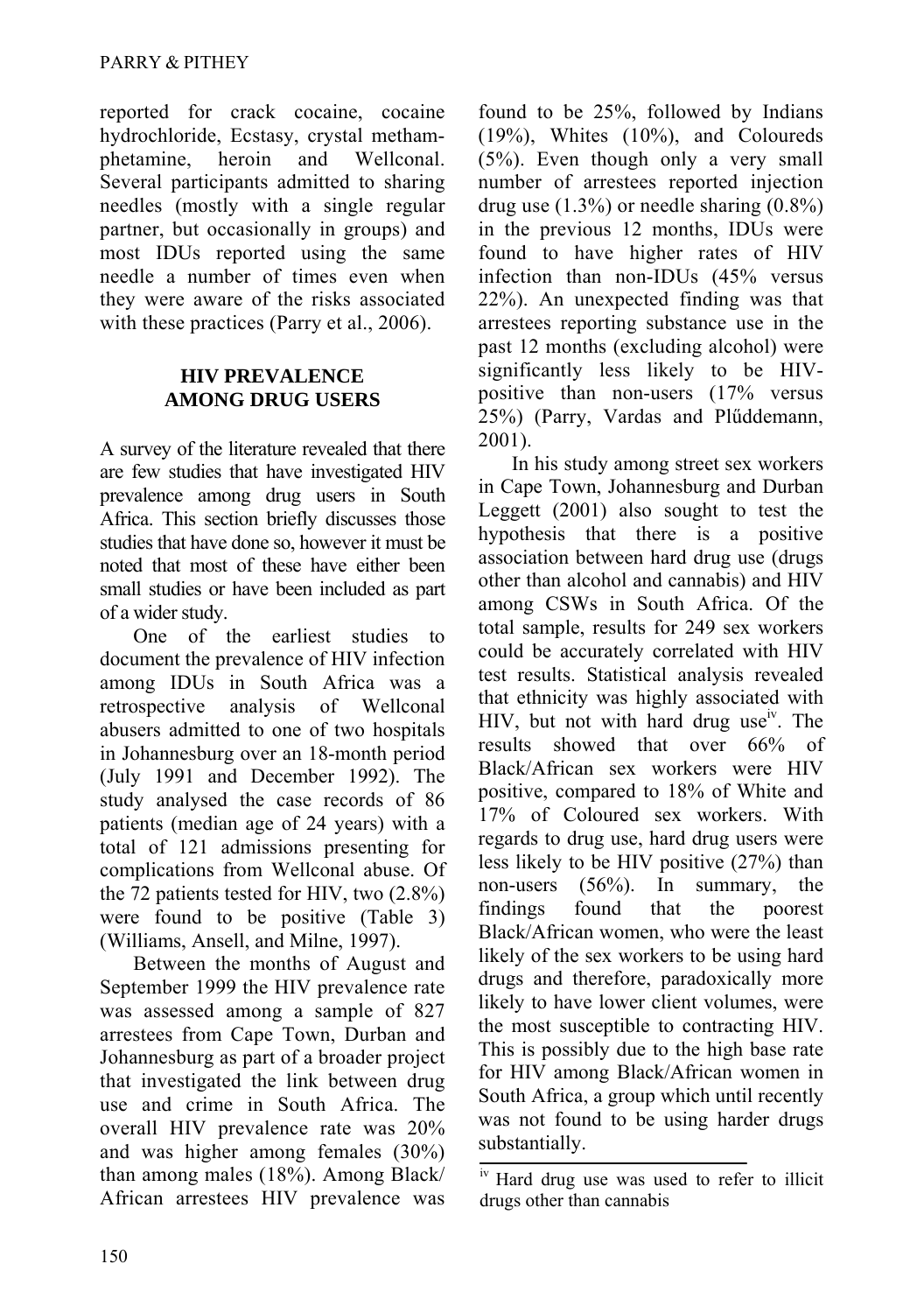| Study                      | Population                                         | Location                           | $\frac{0}{0}$<br>positive |
|----------------------------|----------------------------------------------------|------------------------------------|---------------------------|
| Williams et al.,<br>1997   | Wellconal users                                    | Johannesburg                       | 3                         |
| Parry et al., 2001         | Drug using arrestees                               | Cape Town, Durban,<br>Pretoria     | 17                        |
| Leggett, 2001              | Sex works using "hard" drugs                       | Cape Town, Johannesburg,<br>Durban | 27                        |
| Plűddemann et al.,<br>2004 | Heroin users                                       | Cape Town                          | 5                         |
| Parry et al., 2006         | Drug using vulnerable<br>populations in "hotspots" | Cape Town, Pretoria,<br>Durban     | 28                        |

**Table 3:** Prevalence of HIV among drug users

In the 2004 community survey of 250 heroin users in the Cape Metropole region, eight participants reported being HIV positive, resulting in an HIV prevalence of 5.4% for those who had been tested and an overall prevalence of 3.2% for the total sample. Of those who were HIV positive, two had shared a needle (Plűddemann, Parry, Flisher, and Jordaan, 2004).

The most recent study to provide an indication of HIV prevalence among HIV-risk related drug users was the I-RARE study conducted in late 2005 by Parry et al., (2006). Of the participants tested for HIV (n=92), 28% were found to be HIV positive and for each subgroup these figures were 34% for CSWs, 35% for MSM, 20% for IDUs and 0% for non-IDUs (who were not CSWs or MSM). A cause for concern was that some of the participants (mostly the CSWs) were not well informed about safe sex practices or where to access HIV testing and treatment services (Parry et al., 2006).

It is apparent that there are clears gaps in the research on HIV prevalence among drug users. However, the recently conducted I-RARE study by Parry et al., (2006), has at least given some indication of the possible emergence of an HIV epidemic among IDUs in South Africa.

### **PREVENTION OF HIV AMONG DRUG USING POPULATIONS**

Since 1994 there has been a substantial increase in the number of programmes aimed at the prevention of HIV or substance abuse in South Africa, however, programmes that focus specifically on the prevention of HIV among drug-using populations are scant. As part of an effort to ensure an integrated response to substance abuse problems the South African government established a multi-sectoral coordinating body (the Central Drug Authority) in 2000 to oversee the implementation of the National Drug Master Plan. Over the past decade the South African government has implemented various strategies to reduce both the supply and demand for drugs (especially among youth). In terms of reducing supply, programmes have been setup to improve the monitoring of the importation and manufacture of precursor chemicals, to limit the possibilities of money laundering by strengthening banking procedures, and by aggressively pursuing persons involved with organised crime by allowing for the forfeiture of assets by the State (Parry, 2005). Also during 2002 the Safety and Security Secretariat, the Central Drug Authority and the UNODC successfully piloted the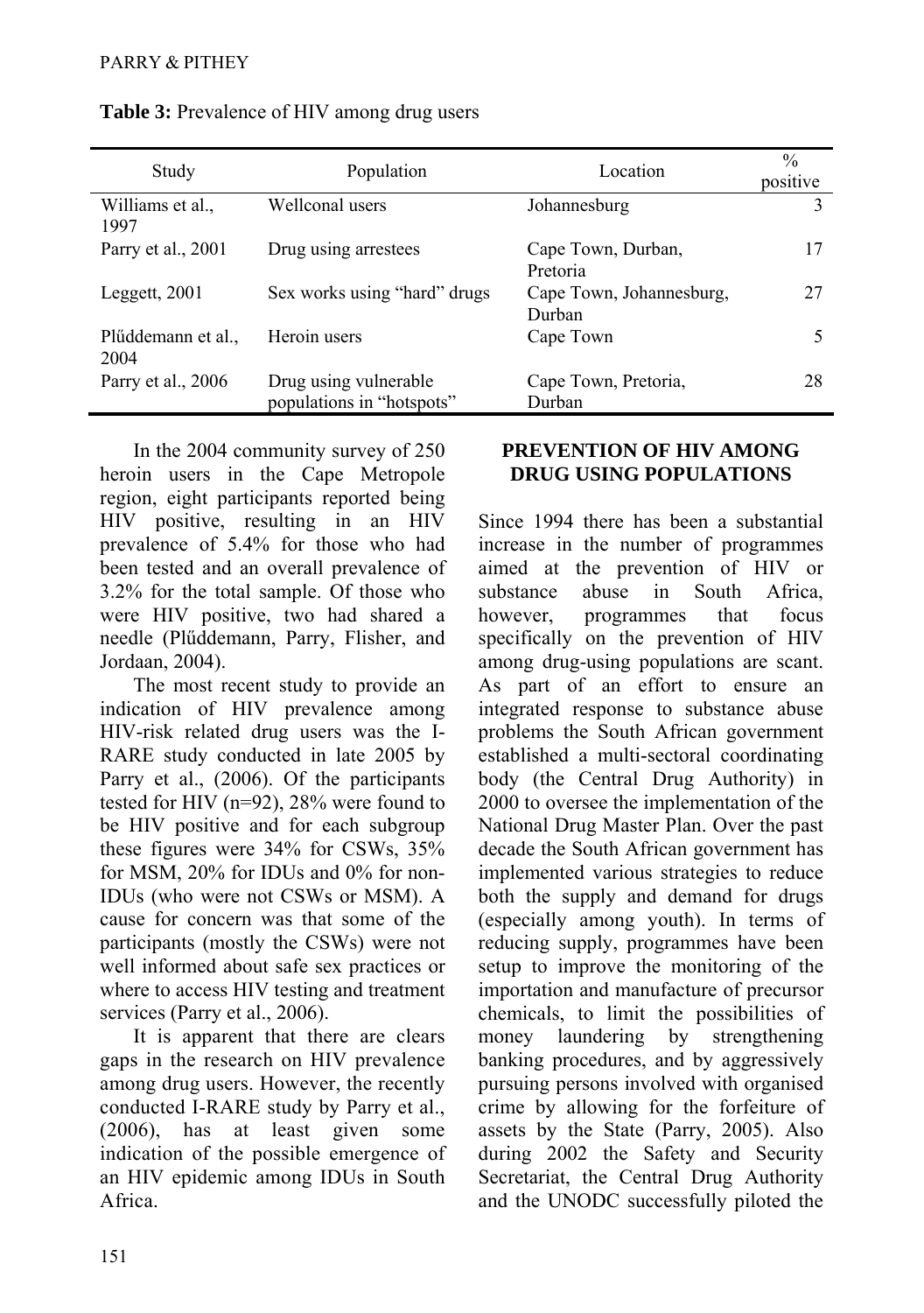"Ke Moja – No thanks, I'm fine!" drug awareness campaign in Pretoria. The campaign is aimed at reducing the demand for drugs and is specifically targeted at both in school and out of school youth aged 10 to 18 years. The campaign was launched in the provinces of the Western Cape and Gauteng in 2003 and 2005, respectively, and is currently being rolled out to the other provinces under the auspices of the Department of Social Development (Department of Social Development, 2006). Lastly, a randomized-controlled trial is currently in progress in the Western Cape to test the effectiveness of a classroom-based leisure, life-skill and sexuality education curriculum, "HealthWise: Learning Life Skills for Young Adults". The programme is designed to reduce substance use and sexual risk behaviour and to increase healthy intra- and interpersonal skills and leisure behaviour. The experimental group comprises students from four high schools in Grades 8 and 9, and students from five comparison schools will serve as the control group. It is hypothesised that the HealthWise participants will engage in less risk behaviour than the controls (Caldwell, Smith, Wegner, Vergnani, Mpofu, Flisher, and Mathews, 2004).

In November 2002 a pilot study was completed among women at risk in Pretoria using a woman-focused HIV prevention intervention. This intervention was based on a modified standard HIV intervention which was designed in the United States and adapted from the revised NIDA standard intervention. The woman-focused intervention presented the same information as the standard intervention, but was culturally-specific, addressing male dominance and attitudes toward women, multiple partners and beliefs and values about sex, and safer sex practices (particularly with boyfriends). Eighty of the initial 93 women who reported recent substance use and sex trading completed the one-month followup interview. At baseline high rates of sexual risk and violence were reported by the participants and at follow-up findings showed decreases in the proportion of women reporting unprotected sex and the daily use of alcohol and cocaine. At follow-up women receiving the womanfocused HIV prevention intervention reported a greater decrease in the daily use of alcohol and cocaine, fewer STI symptoms and reported being victimised less often than the women receiving the modified standard intervention (Wechsberg, Luseno, Lam, Parry, and Morojele, 2006). In continuation of this research, preliminary data reported in January 2006 for a larger study using the woman-focused intervention with an initial 304 women indicated that 83% of the women had returned for the 3-month follow-up. Overall, when compared to baseline, the proportion of unprotected sex acts had decreased significantly and the proportion of participants reporting violent victimisation had also decreased (Wechsberg, 2006).

In addition to the studies in Pretoria, a 1-month pilot study was conducted among Black/African and Coloured high-risk drug-using women in Cape Town. Ninety-nine percent (112) of the 113 women (62 Coloured and 51 Black/African) who completed the baseline assessment had returned for their 1-month follow-up assessment. At baseline, rates of lifetime use of alcohol and cannabis were high (70% to 98%) among both the Black/African and Coloured women, and as many as 89% of the Coloured women reported lifetime use of methamphetamine versus only 7% of the Black/African women. Results for the 1-month follow-up recorded signifycant decreases in the proportion of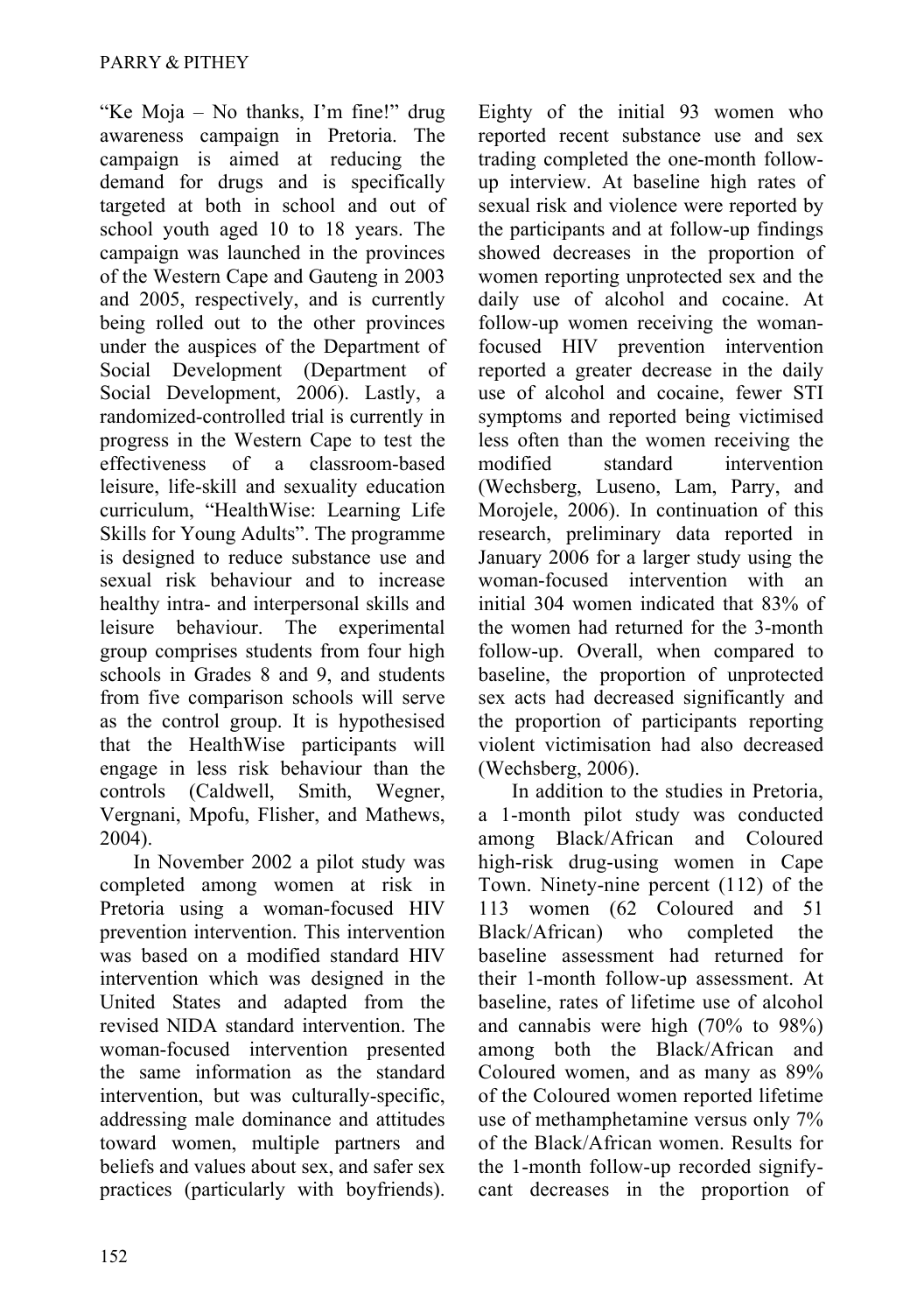unprotected sex acts and rates of physical and sexual abuse from baseline. In addition, the proportion of participants reporting alcohol and other drug use during sex had also decreased substantially (Wechsberg, Luseno, Myers, and Parry, 2006).

#### **RECOMMENDATIONS FOR MONITORING AND INTERVENTIONS**

It is evident from the review of the literature that concurrent to the HIV epidemic, South Africa has over the last decade experienced an escalation in the trafficking and use of drugs such as heroin crack/ cocaine and crystal methamphetamine. Most notable is the increase in, and extent of drug use across all population groups and, in particular, the use of heroin and methamphetamine among those aged less than 20 years. In addition to increased demand on the already overburdened public health system, the use of drugs has further exacerbated the underlying problems associated with the high levels of sexual risk behaviour such as unprotected sex, inconsistent condom use, multiple partners and both sexual and physical violence against women. In addition, there is some indication that the number of IDUs is growing in some sites, providing an auxiliary route for HIV transmission. It is thus critical that policymakers, researchers and those involved with HIV and substance abuse programmes consider these intersecting issues when developing intervention strategies in order to diminish their combined impact on the South African population.

In the short-term the implementation of risk reduction strategies that focus on reducing the adverse consequences of substance abuse are a critical step toward limiting the exposure to HIV among drug-using populations. Such strategies include the introduction of needleexchange programmes; increased condom availability; the integration of HIV and substance abuse programmes, especially for vulnerable groups (e.g. street children, young people, and women and men at risk); the crosstraining of health workers in these fields; improved access to and more substance abuse treatment, rehabilitation and counselling facilities, and HIV, hepatitis B and C testing and counselling facilities (e.g. mobile clinics and community outreach programmes); more education about safer sex and drug use practices (e.g. consistent condom use and use of clean needles), including messages targeted at specific vulnerable drugusing populations such as MSM and CSWs; the monitoring of HIV prevalence among drug-using populations by the SACENDU project and community surveys, and more intervention studies on programmes designed to prevent sexual and HIV-risk related behaviour among drug users.

However, in the long-term, more comprehensive HIV and substance abuse prevention and treatment programmes that include the biological, cultural, social, spiritual an developmental needs of individuals and groups will most likely be the most effective means of reducing the transmission of HIV among both IDU and non-IDU populations (Amodia, Cano, and Eliason, 2005). In addition in accordance with the findings of a 2002 review of South African literature on alcohol use and sexual risk behaviours, it is essential that further research is needed to clarify the various proximal (e.g. intra- and inter-personal) and distal (e.g. community, cultural, social and environmental) factors that determine a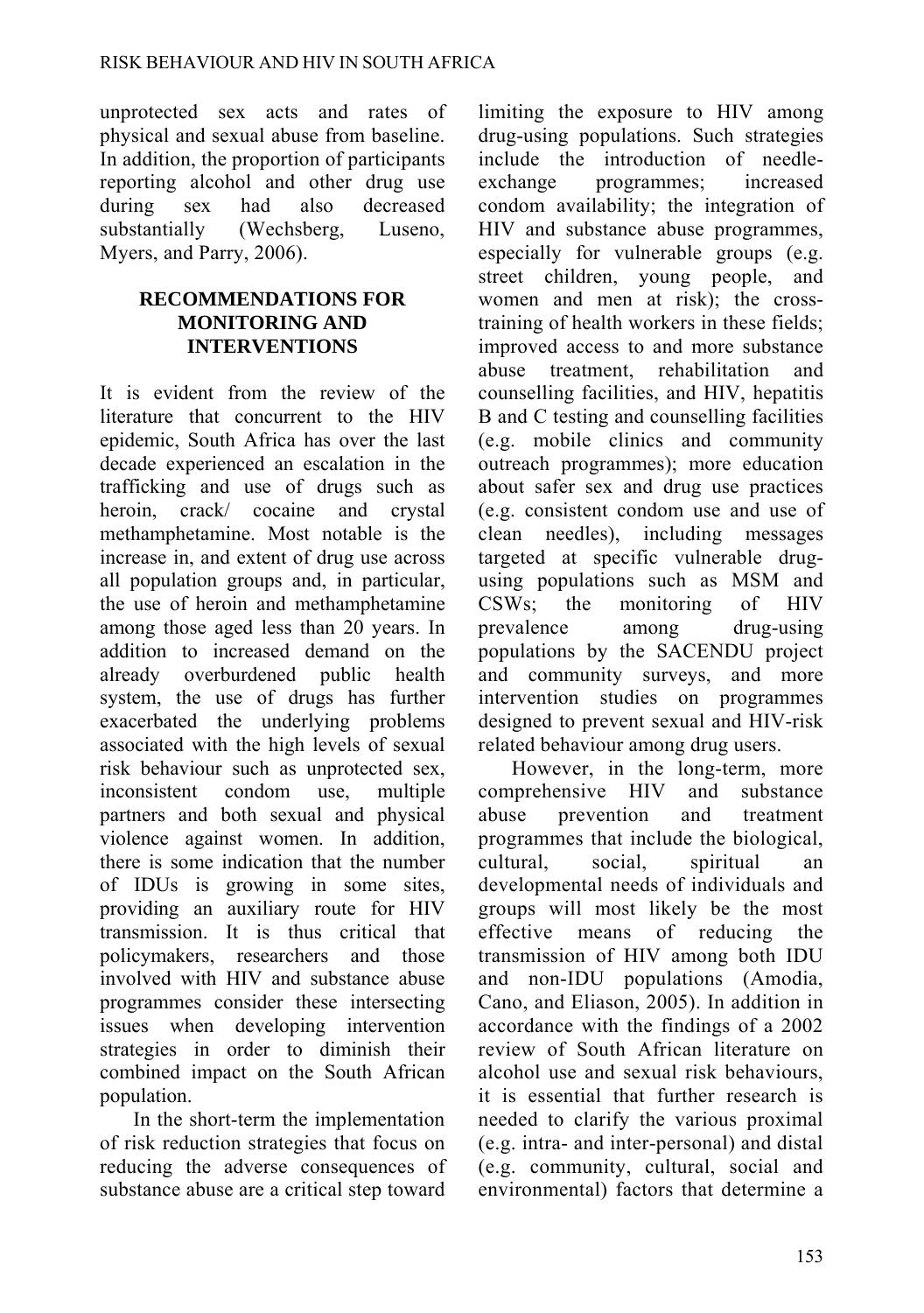person's sexual and drug use behaviours (Pithey and Morojele, 2002).

The South African public health system should consider pursuing an integrated response to address the inevitable challenges confronting South Africa regarding this complex situation. For example, the various components that must be considered in following this strategy would include factors from all of the following levels:

- *Subjective and intentional individual factors such as drug of choice, emotional and subjective well-being, and level of cognitive, emotional, spiritual, moral and interpersonal development*. Possible strategies to enhance development and improve general well-being include developing a positive identity and coping skills, individual counselling, the creation of supportive networks and spiritual or mindful awareness practice.
- *Biological and behavioural factors such as age, gender, types of drugs used and modes of use*. Possible intervention strategies include broadening research priorities and treatment approaches to include nutritional supplements, African and other indigenous medical and complementary therapies (e.g. herbal medicines, acupuncture, massage and meditation).
- *Social and cultural factors such as employment status, community values and attitudes towards drug use, dominant mode of drug use, gender inequality, multiple sexual partners, condom use and notions of masculine and feminine sexuality*. Possible strategies include facilitating less tolerance to the availability of drugs within communities, reducing the stigma associated with drugs users, reducing the extent of drug use,

gender/age specific services, culturallyspecific treatment programmes. encouraging family counselling, intervention and support, life skills training, customised skills training and assistance with reintegration into society, the promotion of healthy lifestyles, leisure education, the empowerment of women, the promotion of norms that encourage safer sex practices (e.g. monogamy and condom use) and the resurgence of the spirit of "ubuntu" (humanity).

• *Social, economic and environmental factors such as poverty, availability of and access to drugs, the lack of efficiency of the country's border controls, criminal justice system, inter-governmental communication systems, dissemination of information, and public health system*. Possible intervention strategies include the improved enforcement of the existing illicit drug laws and regulations; improving the efficiency of the country's border controls and the criminal justice system; the provision of more employment and recreational opportunities by both the public and private sectors and increasing the capacity and training of health workers, practitioners (allopathic, African traditional and complementtary) and researchers.

In conclusion, even though the combined impact of the HIV epidemic together with extent of drug trafficking and use in South Africa seems dire, prompt multi-sectoral and multi-cultural approaches by government, industry and civil society will allow for an integrated response that ought to significantly alleviate both the current and anticipated problems arising from this regrettable predicament.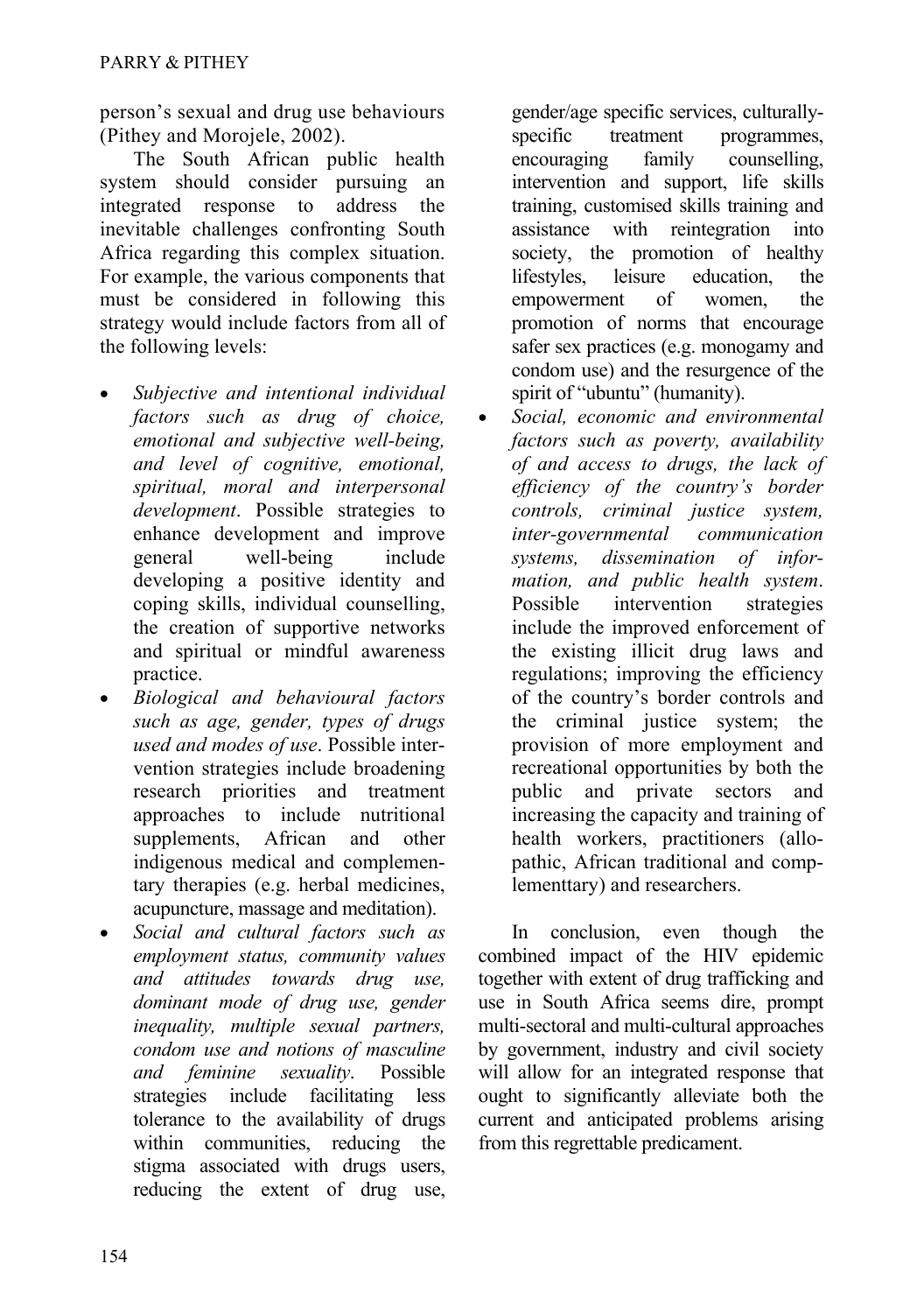#### **REFERENCES**

- [Abrahams, N.](http://www.ncbi.nlm.nih.gov/entrez/query.fcgi?db=pubmed&cmd=Search&itool=pubmed_Abstract&term=%22Abrahams+N%22%5BAuthor%5D), [Jewkes, R.](http://www.ncbi.nlm.nih.gov/entrez/query.fcgi?db=pubmed&cmd=Search&itool=pubmed_Abstract&term=%22Jewkes+R%22%5BAuthor%5D), [Laubscher, R](http://www.ncbi.nlm.nih.gov/entrez/query.fcgi?db=pubmed&cmd=Search&itool=pubmed_Abstract&term=%22Laubscher+R%22%5BAuthor%5D)., and [Hoffman, M](http://www.ncbi.nlm.nih.gov/entrez/query.fcgi?db=pubmed&cmd=Search&itool=pubmed_Abstract&term=%22Hoffman+M%22%5BAuthor%5D). (2006). Intimate partner violence: prevalence and risk factors for men in Cape Town, South Africa. *Violence Vict, 2,* 247-64.
- Amodia, D.S., Cano C., Eliason, M.J. (2005). An integral approach to substance abuse. *Journal of Psychoactive Drugs, 37(4):*363-71.
- Bureau for International Narcotics and Law Enforcement Affairs (2006). International Narcotics Control Strategy Report. (http://www.state.gov/p/inl/rls/nrcrpt/200 6/vol1/html/62112.htm)
- Caldwell, L., Smith, E., Wegner, L., Vergnani, T., Mpofu, E., Flisher, A.J., and Mathews, C. (2004). HealthWise South Africa: Development of a Life Skills Curriculum for Young Adults. *World Leisure, 3,* 4-17.
- Department of Health (2006). *National HIV and syphilis antenatal seroprevalence survey in South Africa 2005.* Pretoria: Department of Health
- Department of Social Development (2006). *National Roll Out of Ke Moja "No Thanks I Am Fine" Without Drugs.* (http://www.socdev.gpg.gov.za/KemojaR ollout.htm)
- Dewing, S., Plűddemann, A., Myers, B. J., and Parry, C. D. H. (2006). Review of injection drug use in six African countries: Egypt, Kenya, Mauritius, Nigeria, South Africa and Tanzania. *Drugs: education, prevention and policy, 13(2),* 121-137.
- Dunkle, K.L., [Jewkes, R.K](http://www.ncbi.nlm.nih.gov/entrez/query.fcgi?db=pubmed&cmd=Search&itool=pubmed_Abstract&term=%22Jewkes+RK%22%5BAuthor%5D)., [Brown, H.C](http://www.ncbi.nlm.nih.gov/entrez/query.fcgi?db=pubmed&cmd=Search&itool=pubmed_Abstract&term=%22Brown+HC%22%5BAuthor%5D)., [Gray, G.E](http://www.ncbi.nlm.nih.gov/entrez/query.fcgi?db=pubmed&cmd=Search&itool=pubmed_Abstract&term=%22Gray+GE%22%5BAuthor%5D)., [McIntyre, J.A.](http://www.ncbi.nlm.nih.gov/entrez/query.fcgi?db=pubmed&cmd=Search&itool=pubmed_Abstract&term=%22McIntryre+JA%22%5BAuthor%5D), and [Harlow,](http://www.ncbi.nlm.nih.gov/entrez/query.fcgi?db=pubmed&cmd=Search&itool=pubmed_Abstract&term=%22Harlow+SD%22%5BAuthor%5D)  [S.D](http://www.ncbi.nlm.nih.gov/entrez/query.fcgi?db=pubmed&cmd=Search&itool=pubmed_Abstract&term=%22Harlow+SD%22%5BAuthor%5D). (2004). Gender-based violence, relationship power, and risk of HIV infection in women attending antenatal clinics in South Africa. *Lancet, 363(9419),* 1415-21.
- Flisher, A.J., Ziervogel, C.F., Chalton, D.O., Leger, P.H., & Robertson, B.A. (1996a). Risk-taking behaviour of Cape Peninsula high-school students: Part IX: Evidence for a syndrome of adolescent risk behaviour. *South African Medical Journal, 86 (9)*, 1094-8.
- Flisher, A.J., Ziervogel, C.F., Chalton, D.O., Leger, P.H., & Robertson, B.A. (1996b). Risk-taking behaviour of Cape Peninsula high-school students: Part X: Multivariate relationships among behaviours. *South African Medical Journal, 86 (9)*, 1094-8.
- Flisher, A.J., Parry, C.D., Evans J., Muller, M. and Lombard, C. (2003). Substance use by adolescents in Cape Town, South Africa: prevalence and correlates. *Journal of Adolescent Health, 32(1),* 58- 65.
- Flisher, A.J., Reddy, P., Muller, M., and Lombard, C. (2003). Sexual behaviour of Cape Town high-school students. *South African Medical Journal, 93 (7),* 537- 541.
- James, S., Reddy, S.P., Ruiter, R.A.C., and Van den Borne, B. (submitted). Alcohol and substance use as moderators of sexual behaviour amongst secondary school students in KwaZulu-Natal, South Africa: A view to comprehensive programme development.
- Jewkes, R., and Abrahams, N. (2002). The epidemiology of rape and sexual coercion in South Africa: An overview. *Social Sciences and Medicine, 55(7),* 1231-1244.
- Kalichman, S.C. and Simbayi, L.C. Sexual assault history and risks for sexually transmitted infections among women in an African township in Cape Town, South Africa (2004*). AIDS Care, 16 (6),* 681-689.
- Leggett, T. (2001). Drugs, sex work, and HIV in three South African Cities. *Society in Transition, 32(1),* 101-109.
- Morojele, N.K., Flisher, A.J., Muller, M., Ziervogel, C.F., Reddy, P., & Lombard, C.J. (2001). Adolescents, HIV, and Drug abuse in South Africa. IN NIDA (Eds.). *Proceedings of the 3rd Global Research Network on HIV Prevention in Drug-Using Populations, Durban 2000.*  Washington, D.C.: U.S. Department of Health and Human Services.
- Morojele, N. K., Brook, J. S., and Moshia, K. M. (2002). *Sexual behaviour among South African adolescents as it relates to drug use, exposure to drug use and access to drugs.* Cape Town: Medical Research Council.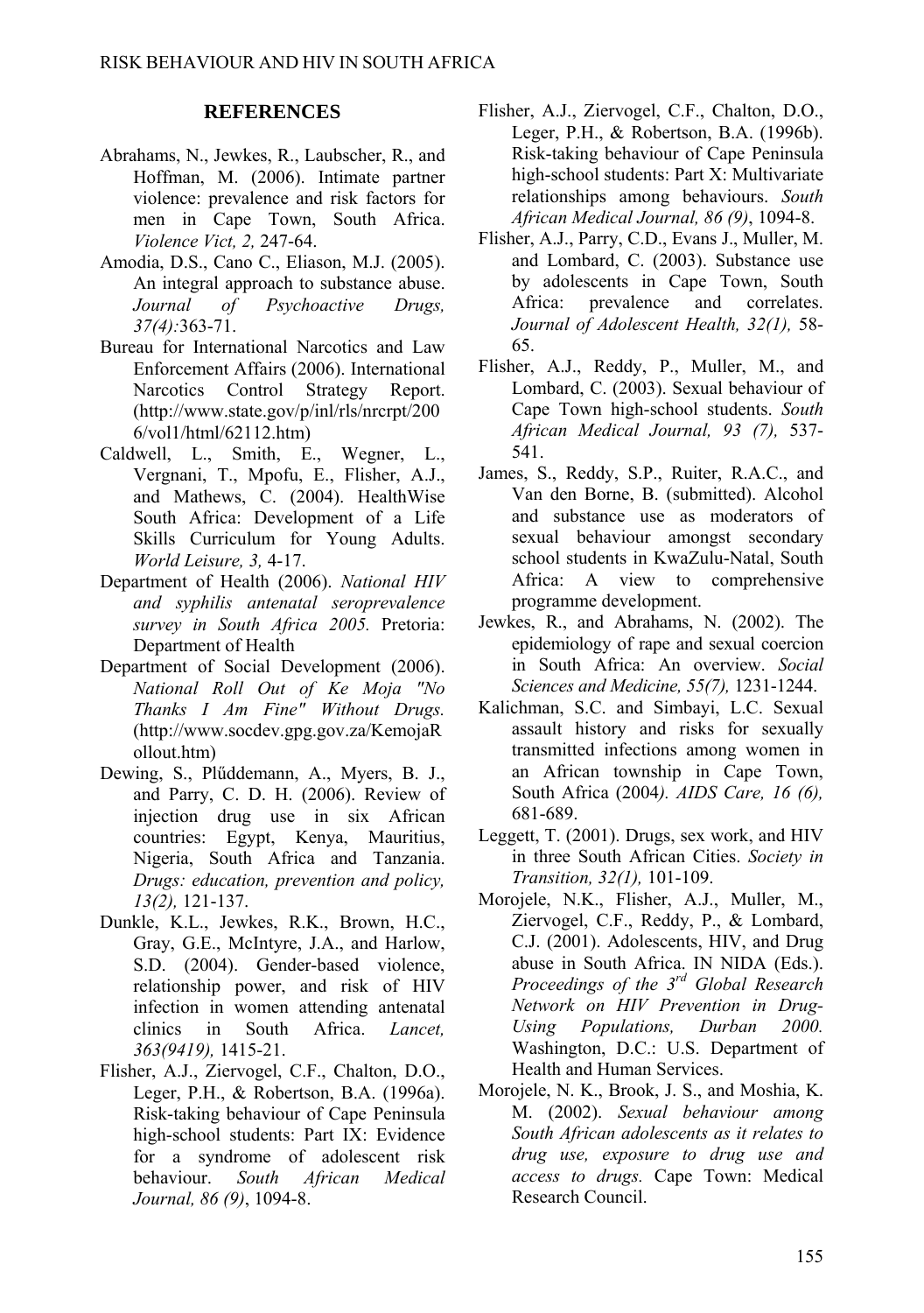- Morojele, N.K., Brook J.S., and Kachieng'a, M.A. (2006). Perceptions of sexual risk behaviours and substance abuse among adolescents in South Africa: A qualitative investigation. *AIDS Care. 18(3),* 215-219.
- Parry, C.D.H. (2005). Substance abuse intervention in South Africa. *World Psychiatry, 4(1),* 34-35.
- Parry, C. D. H., and Abdool-Karim, Q. (2000). Country Report: Substance abuse and HIV/AIDS in South Africa. In: NIDA (Eds.), *Proceedings of 2nd Global Network Meeting on HIV Prevention Drug-Using Populations, Atlanta, 1999, 81-88.* Washington, D.C.: U.S. Department of Health and Human Services.
- Parry, C.D.H., Bhana, A., Plüddemann, A., Myers, B., Siegfried, N., Morojele, N.K., Flisher, A.J., and Kozel, N. (2002). The South African Community Epidemiology Network on Drug Use (SACENDU): Description, findings (1997-1999), and policy implications. *Addiction, 97,* 969- 976.
- Parry, C.D.H., Myers, B., and Plűddemann, A. (2004). Drug policy for methamphetamine use urgently needed. *South African Medical Journal, 94(12),* 964-965.
- Parry, C.D.H., Plűddemann, A., and Myers, B. (2005). Heroin treatment demand in South Africa: trends from two large metropolitan sites (January 1997- December 2003). *Drug and Alcohol Review, 24,* 419-423.
- Parry, C.D.H., Plüddemann, A., Achrekar, A., Pule, M., Koopman, F., Williams, T., and Needle, R. (2006). "Rapid assessment of drug use and sexual HIV risk patterns in Durban, Pretoria and Cape Town, South Africa". *Poster presented at the 68th Annual Scientific Meeting of the College on Problems of Drug Dependence (CPDD), June 2006.* Scottsdale, Arizona.
- Parry, C.D.H., Vardas, E., and Plüddemann, A. (2001). HIV and drug use among arrestees in Cape Town, Durban and Johannesburg, South Africa (Phase 1). In NIDA (Eds.) *Proceedings of 3rd Global Research Network Meeting on HIV Prevention Drug-Using Populations,*

*Durban, 2000*. Washington, DC: US Department of Health and Human Services.

- Pauw, I. and Brener, L. (2003). 'You are just whores - you can't be raped': barriers to safer sex practices among women street sex workers in Cape Town. *Culture, Health and Sexuality, 5(6),* 465-481.
- Pettifor, A.E., Rees, H. V., Kleinschmidt, I, Steffenson, A. E., MacPhail, C., Hlongwa-Madikizela, L., Vermaak, K., and Padian, N.S. (2005). Young people's sexual health in South Africa: HIV prevalence and sexual behaviours from a nationally representative household survey. *AIDS, 19,* 1525-1534.
- Pithey, A.L., and Morojele, N.K. (2002). *Literature review on Alcohol use and Sexual Risk Behaviour in South Africa.* Report for WHO Project "Alcohol and HIV: Development of a methodology to study determinants of sexual risk behaviour among alcohol users in diverse cultural settings." Cape Town: South African Medical Research Council.
- Plüddemann, A., Parry, C.D.H., Myers, B, and Bhana, A. (2004). Ecstasy use in South Africa, findings from the South African Community Epidemiology Network on Drug Use (SACENDU) Project (January 1997 - December 2001). *Substance Use and Misuse*, 39, 97-105.
- Plűddemann, A. and Parry, C.D.H. (2004). The Nature and Extent of Heroin Use in Cape Town, a Qualitative Study. *African Journal of Drug and Alcohol Studies, 3(1and2),* 31-52.
- Plűddemann, A., Parry, C.D.H., Flisher, A.J., and Jordaan, E., (2004). *The nature and extent of heroin use in Cape Town: Part 2 - A community survey.* Cape Town: South African Medical Research Council.
- Plűddemann A., Parry, C., Cerff, P., Bhana, A., Harker, N., Potgieter, H., Gerber, W., and Johnson, C. (2005). Monitoring alcohol and drug abuse trends in South Africa (July1996-June 2005): Phase 18. *SACENDU Research Brief, 8(2),* 1-12.
- Plűddemann A., Parry, C., Cerff, P., Bhana, A., Harker, N., Potgieter, H., Gerber, W., and Johnson, C. (2006). Monitoring alcohol and drug abuse trends in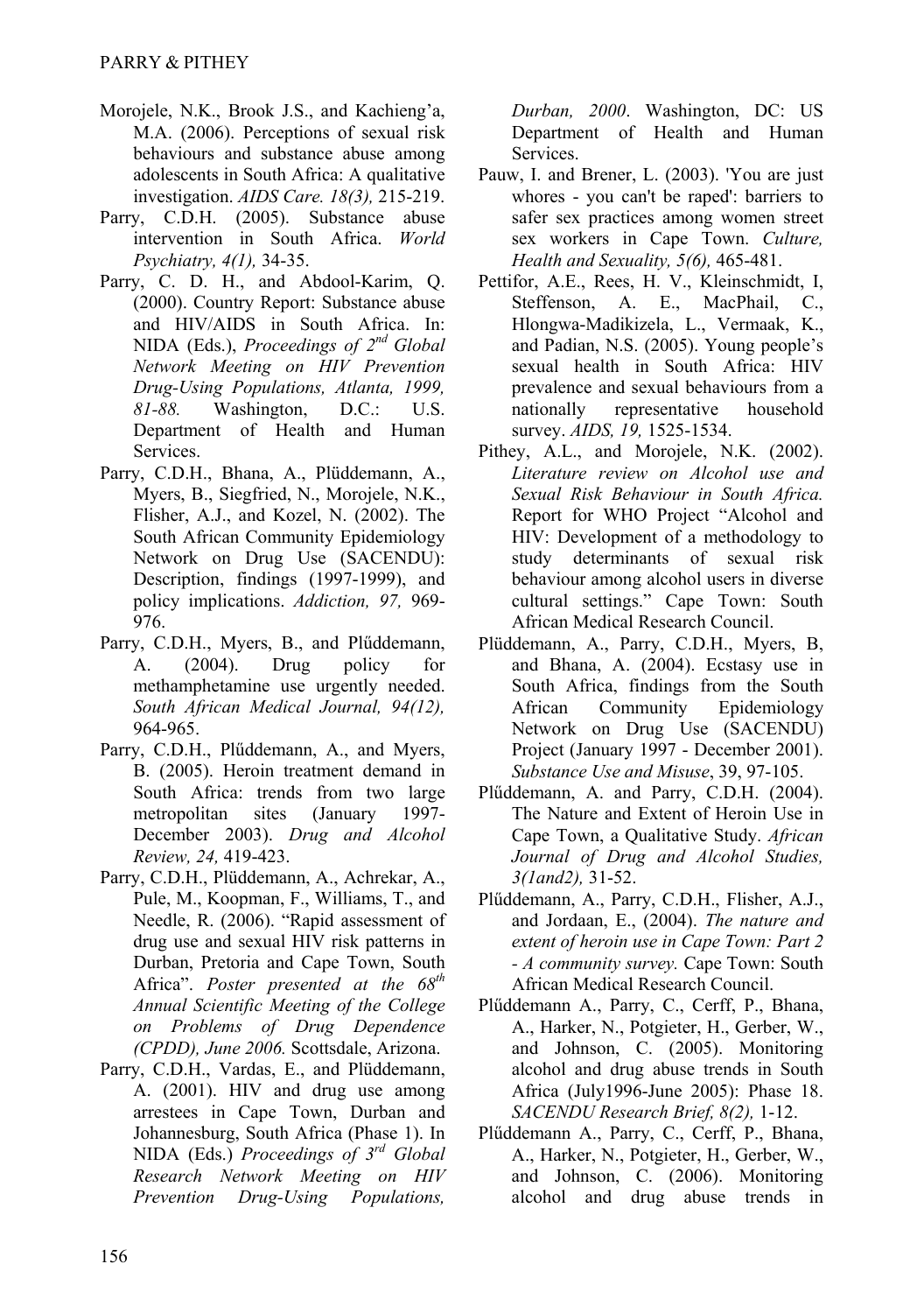South Africa (July1996-December 2005): Phase 19. *SACENDU Research Brief, 9(1),* 1-12.

- Reddy, P., Panday, S., Swart, D. *et al*. (2003). Umthente Uhlaba Usamila – *The 1st South African National Youth Risk Behaviour Survey 2002*. Cape Town: South African Medical Research Council.
- Shisana, O., and Simbayi, L. (2002). Nelson Mandela/HSRC study of HIV/AIDS. *South African National HIV prevalence, behavioural risks and mass media household survey 2002.* Cape Town: Human Sciences Research Council.
- Shisana, O., Rehle, T., Simbayi, L. C., Parker, W., Zuma, K., Bhana, A., Connolly, C., Jooste, S., and Pillay, V. et al. (2005). *South African National HIV prevalence, HIV incidence, behaviour and communication survey, 2005.* Cape Town: HSRC Press.
- Siegfried, N., Parry, C., and Morojele, N. (2001). *Position paper: Non-injecting Drug Use and HIV in HIV/AIDS in South Africa.* Cape Town, South Africa: Commissioned by the Global Research Network on HIV Prevention in Drugusing Populations.
- United Nations Office on Drugs and Crime (UNODC). (2002). *Country Profile: South Africa.*

(http://www.unodc.org/pdf/southafrica/co untry profile southafrica 3.pdf)

- United Nations Office on Drugs and Crime (UNODC), (2005). *World Drug Report 2005.* Vienna: United Nations Office on Drugs and Crime.
- Wechsberg, W. (2006). *Women's Health Coop Newslette*r, *January 2006.* Pretoria, South Africa.
- Wechsberg, W.M, Luseno, W.K., and Lam W.K. (2005). Violence against substance-abusing South African sex workers: intersection with culture and HIV risk. *AIDS Care, 17(Supplement 1),* S55-S64.
- Wechsberg, W.M., Luseno, W.K., Lam, W.K.K., Parry, C.D.H., and Morojele, N.K. (2006). Substance use, sexual risk and violence: HIV Prevention Intervention with sex workers in Pretoria. *AIDS and Behaviour, 10(2),* 131-137.
- Wechsberg, W.M., Luseno, W. Myers, B., and Parry, C.D.H. (2006). "Differences in use of methamphetamine and other drugs among poor black and coloured women in the Western Cape Province: South Africa". *Poster presented at the NIDA International Forum, June 2006.* Scottsdale, Arizona.
- Williams, P.G., Ansell, S.M., and Milne, F.J. (1997). Illicit intravenous drug use in Johannesburg - medical complications and prevalence of HIV infection. *South African Medical Journal, 87,* 889-891.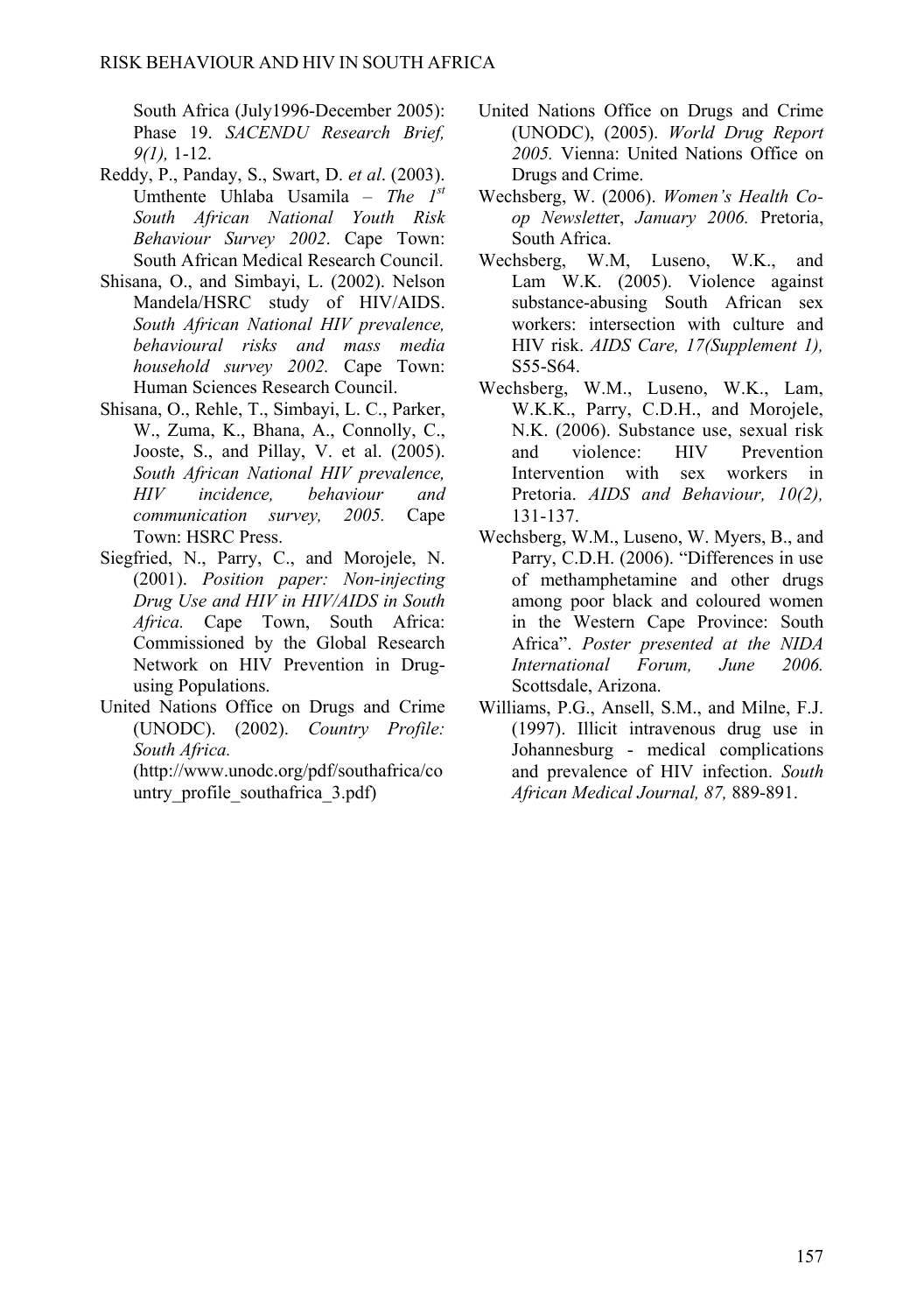## **SUBSTANCE ABUSE, HIV RISK AND HIV/AIDS IN TANZANIA**

**Sandra Timpson**,\*<sup>1</sup> **Sheryl A. McCurdy**, <sup>1</sup> **M. T. Leshabari**, 2  $G$ ad P. Kilonzo, <sup>2</sup> John Atkinson, <sup>1</sup> A. Msami, <sup>3</sup> Mark L. Williams<sup>1</sup> <sup>1</sup>School of Public Health University of Texas Health Science Centre at Houston

Houston, Texas <sup>2</sup>Muhimbili University College of Health Sciences, University of Dar es Salaam Dar es Salaam, Tanzania <sup>3</sup>Drug Control Commission, Dar es Salaam, Tanzania

### **ABSTRACT**

This article reviews the existing literature on substance abuse in Tanzania and reports preliminary findings from an ongoing HIV prevention study investigating risky drug use and sexual behaviours in a sample of heroin injectors in Dar es Salaam, Tanzania. The mixed method study included in-depth interviews with heroin injectors, a survey, voluntary HIV counselling and testing, and the collection of biologicals. HIV status was confirmed by the Elisa Western Blot. Here we analyze preliminary survey data from 319 (76%) men and 98 (24%) women. All participants reported using heroin and one-third reported sharing needles with other injectors. Eighty-five percent of the women reported trading sex for money. Twenty-seven percent of the men and 58% of the women tested positive for HIV infection. Due to the high number of injecting drug users reporting HIV risk behaviours and the high prevalence of HIV infection in this group, multiple strategies for harm reduction in this population must be pursued.

**KEY WORDS**: substance abuse, HIV/AIDS, Tanzania

### **INTRODUCTION**

In East Africa, especially Tanzania and Kenya, injection drug use came into practice as the AIDS epidemic in Africa neared the end of its second decade. East Africa had become a drug transit point by the 1980s, but consumption of heroin was limited and confined mainly to smoking. The Tanzanian government, in response to a growing awareness of drug trafficking established its inter-ministerial Anti-Drug Commission in 1995 (UNODC, 2006). In sub-Saharan Africa at the end of the 1990s, HIV/AIDS education for behavioural change was

focused on the ABCs [Abstinence, Being faithful, Condoms] of safer heterosexual sexual practices rather than education about safer illicit needle use practices. In this paper, we present what is known about substance abuse and HIV risk in Tanzania and present preliminary findings on demographic factors, drug use, sexual behaviours, and HIV status of participants in an ongoing research study, the Tanzanian HIV Prevention Project, being conducted with sexually-active heroin injectors in Dar es Salaam, Tanzania. The HIV prevalence rate for the general population in Tanzania is currently estimated at 7%; however, there are

**<sup>\*</sup> Corresponding author**: Dr Sandra Timpson, School of Public Health, University of Texas Health Science Center at Houston, 7000 Fannin Street, Suite 2516, Houston, Texas 77030, U.S.A. Email: Sandra.Timpson@uth.tmc.edu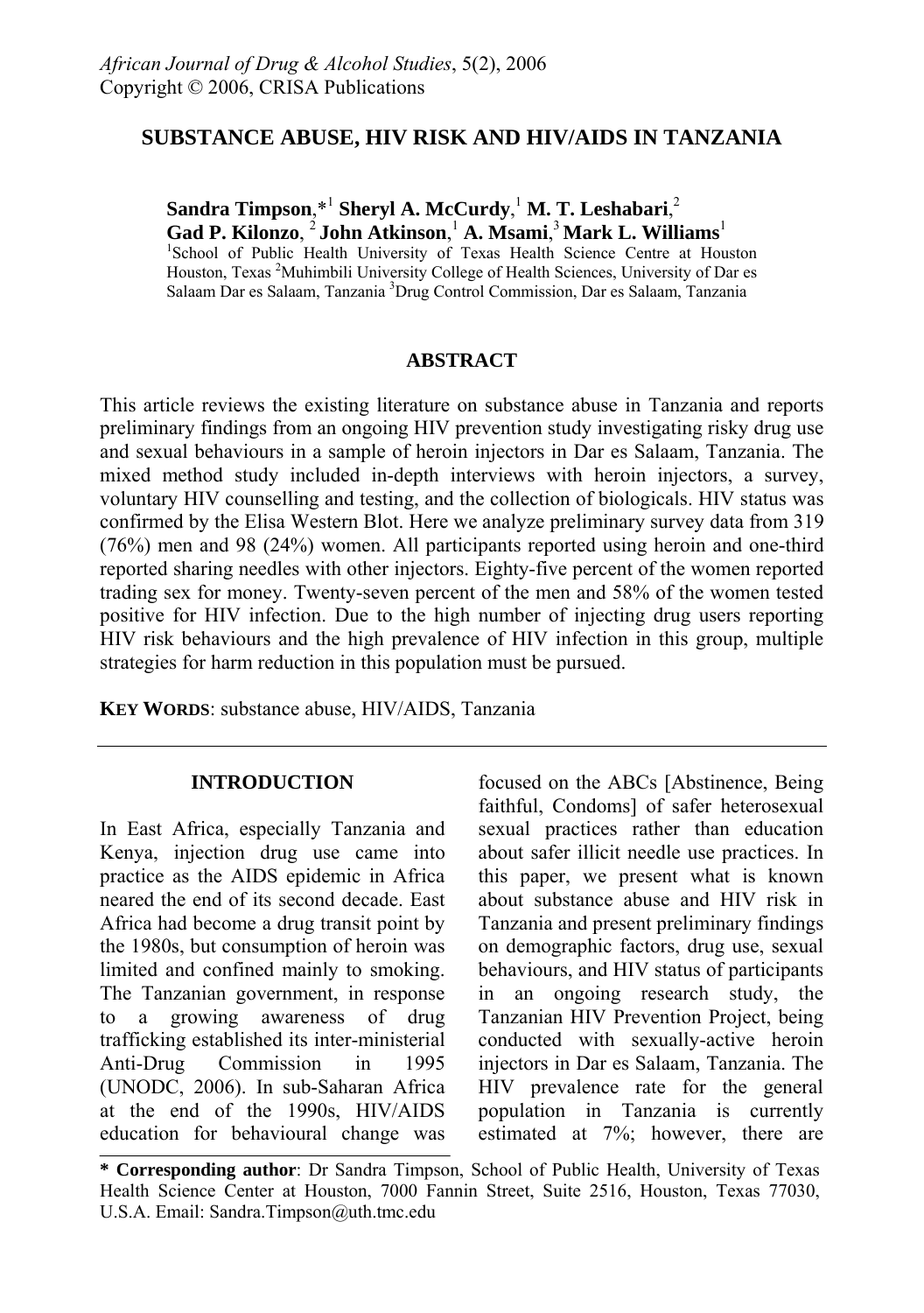particular subgroups and regions of the country at higher risk with higher HIV prevalence rates than the general population (REPOA, 2005).

Coastal communities in Tanzania and Kenya, two East African countries sharing the Indian Ocean coastline, have historically been part of an Indian Ocean trading network that connected them with the Indian sub-continent and the Arabian Peninsula. During the nineteenth century the slave and ivory trade marked the first wave of globalization and urbanization in this region. During the colonial era from the late nineteenth century through the post World War II era, first German and then British colonial authorities laid claim to what would become mainland Tanzania and its resources and peoples. The independence period of the 1960s and 1970s was marked by attempts to carve out an African socialist programme that promoted a nationalist identity. Over the course of the twentieth century, the sea transport network was expanded by connections between air terminals, and new commodities began to move through this route that now easily and quickly connects to Europe and the United States. As Tanzania became a part of international drug trafficking routes, some youth became drug users and slowly a local Tanzanian drug using subculture developed.

Tanzania has a population of 36.2 million people and approximately 120 different ethnic groups. Swahili, the national language, facilitates easy communication. Between 1965 and 2002, Tanzania experienced dramatic urbanization, as the urban population grew from 5-33%. Dar es Salaam, the commercial capital of the country, is home to 50% of the urban population. Economic liberalization marked the opening of increased movement of young Tanzanians abroad and increased trade opportunities with Asia and Europe. Measures taken by the

International Monetary Fund (IMF) forced Tanzania to reduce government expenditures and increase government revenues. The Tanzanian government, among other measures, reduced education and health care expenditures. By 1999 one-third of Tanzanian children did not attend primary school, 51% of Tanzanians lived on less than US\$1 a day, and most of the urban workforce was unskilled and underemployed (UNDP, 2000). Reintroduction of free primary schooling in 2003 has led to overall reported school attendance rates of 90%; however, required fees for other school needs still limit the poorest Tanzanians from keeping their children in primary school (REPOA, 2005).

In this third decade of the AIDS epidemic, both urban migrants and longterm residents are finding support networks and family ties stressed and less able to provide moral, social, and community resources. Rural to urban migration took place in an environment of reduced job opportunities and limited access to affordable social and health services. Once in the city, new migrants often found they had little, if any, access to urban-based social support institutions (Kilonzo, 1989). In the absence of, or diminished presence of, family and community support systems in new urban settings, men and women of different generations, backgrounds, and places of origin have negotiated new practices, social roles and obligations (Hodgson & McCurdy, 2001). Out of school youth lacking the skills necessary to seek occupations that provide them with a steady income are increasingly spending free time on the street. Harmful patterns of alcohol and drug consumption in Tanzania emerged in tandem with this process of rapid urbanization, decrease in employment opportunities, breakdown of the traditional social fabric and family system, and limited affordable social services and healthcare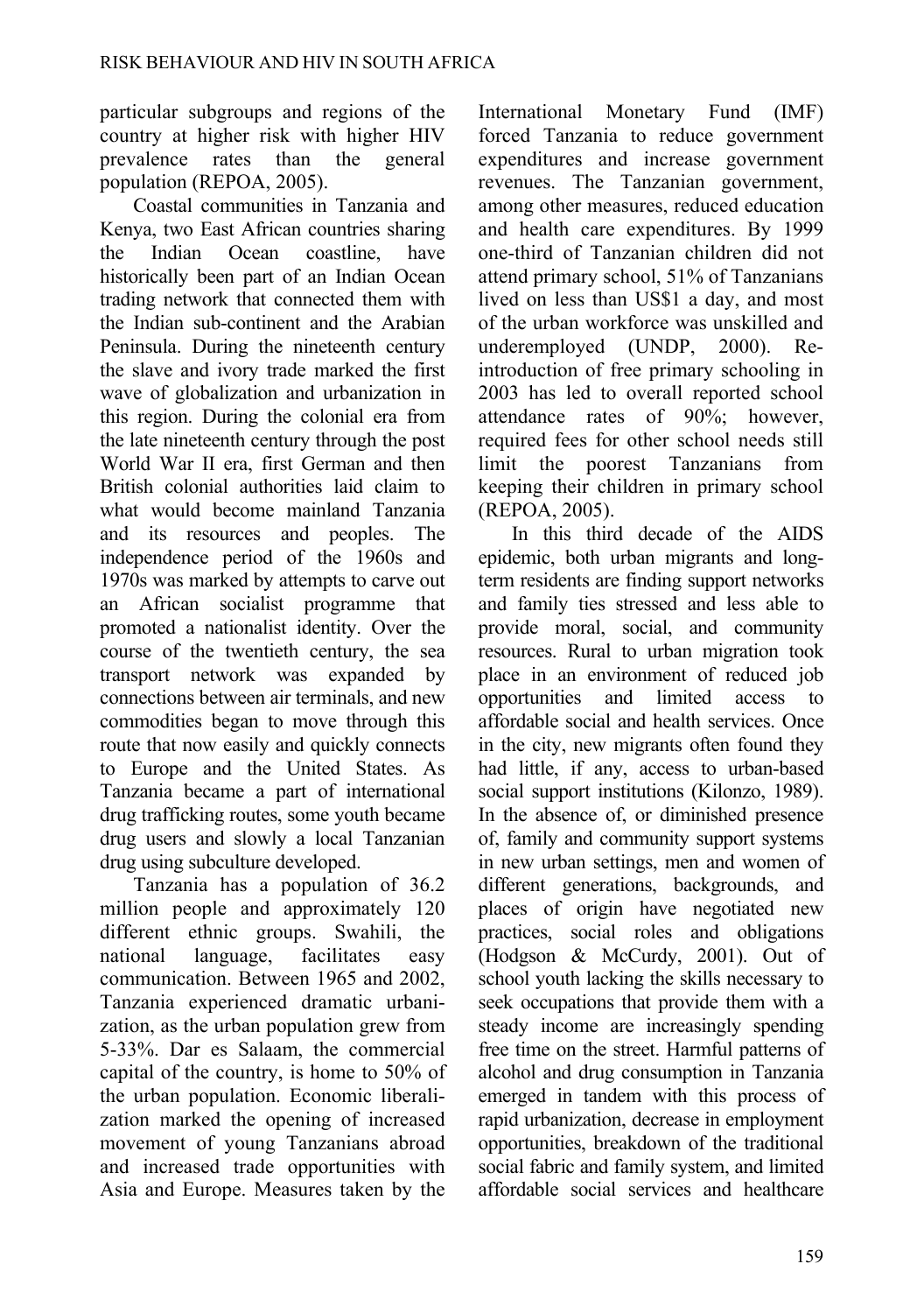facilities (Kilonzo, 1989; McCurdy et al. 2005a; Singano, 1984).

### **Drug Abuse**

Drug abuse, especially use of heroin, is a fairly recent phenomenon in Tanzania and so the role of illicit drug injection in the HIV epidemic in Africa has received minimal attention. In recent years both local and international young adults have been involved with the increased importation of illicit drugs into the country (See Table 1 for drug seizures in Tanzania). Although there are no official statistics on drug abuse in the country, it is estimated that the city of Dar es Salaam, which has a population of 2.5 million, has 200,000 to 250,000 drug abusers (IRIN, 2006). The country has a long history of trade and smuggling with neighbouring countries making it easy for drug traffickers to move in and out of the country. From 1980 to 1985 a total of 6,019 persons were prosecuted on narcotics charges, of whom, 7% were aged less than 16 years and 49% were aged between 16 and 25 years. During 1986 and 1989 alone, more than 250,000 tablets of Mandrax were intercepted at Tanzanian ports. Cases of heroin seizures increased from 54 in 1997 to 230 in 2005. The many direct international air and sea connections through Tanzania make the country even more vulnerable.

#### **HIV/AIDS**

HIV prevalence in Tanzania has been estimated at 9.2%, although this figure was recently revised to 7%, reflecting more representative sampling frames (Ministry of Health United Republic of Tanzania, 2004). The first AIDS cases were reported in Northwest Tanzania in 1983 and by 1986 the disease had spread to all regions in the country (NACP, 1994). During 2004, 16,430 AIDS cases were reported from Tanzania's 21 mainland regions. Heterosexual intercourse has pre-dominantly been the major mode of trans-mission (NACP, 2003); however, and about 5% of all new cases reported in 2004 were in individuals aged less than 15 years suspected to have been infected perinatally, bringing the cumulative number of AIDS cases for Tanzania up to 192,532 (MOH, 2005).



**Year Figure 1.** Estimated number of males and females living with HIV/AIDS in Tanzania 2000-2006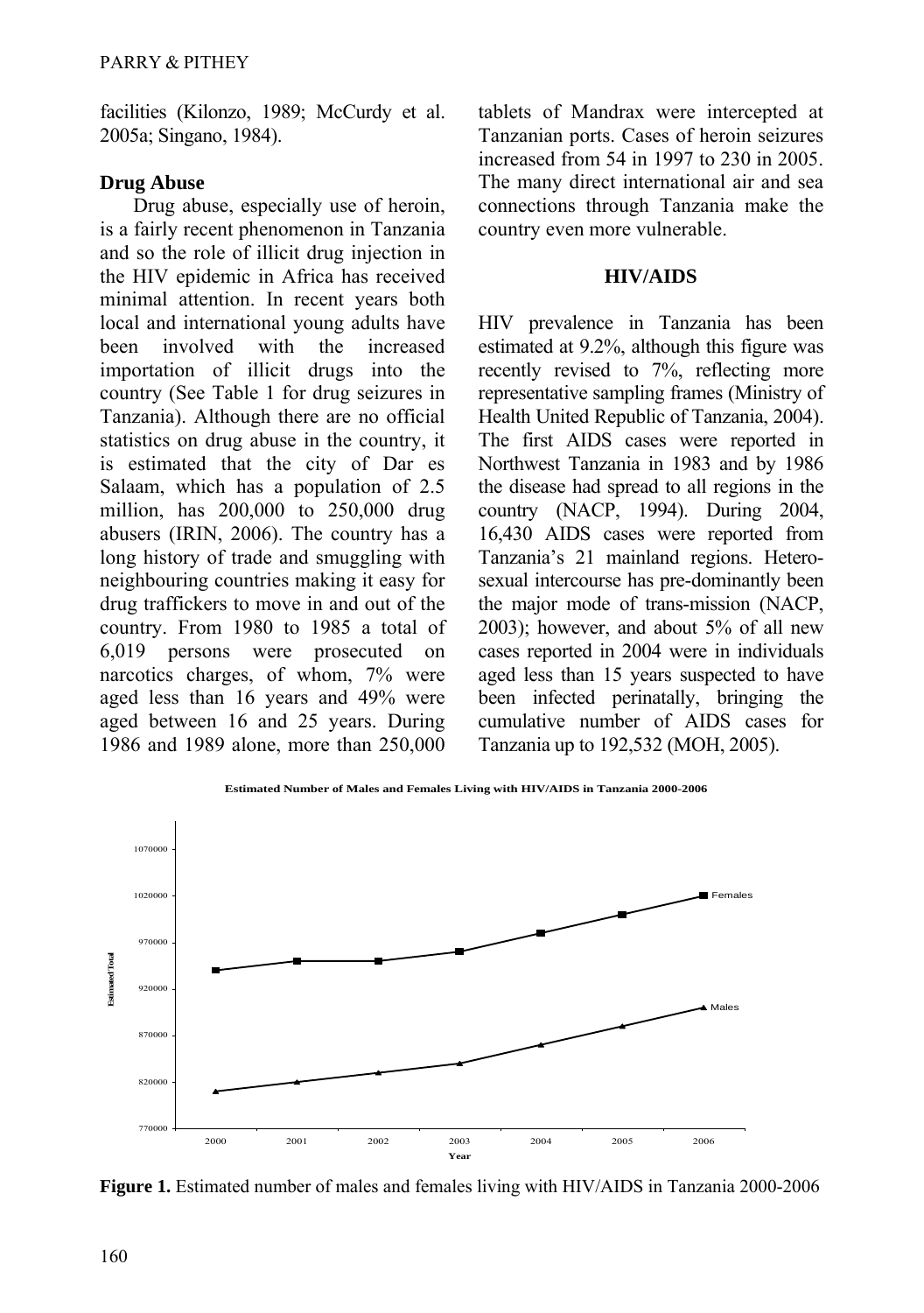**Table 1**: Drug Seizures in Tanzania during Calendar years 1997 to 2005

|  |                 | Can1 nabis marijuana                  |    |           | Cannabis resin       |         |         | Khat                               |   | Heroin  |                |    | Morphine |             |         | Cocaine |                    |               |            | Methaqualone |
|--|-----------------|---------------------------------------|----|-----------|----------------------|---------|---------|------------------------------------|---|---------|----------------|----|----------|-------------|---------|---------|--------------------|---------------|------------|--------------|
|  | Year Case Suspe | Kg                                    |    | Case Susp | Kg                   |         | Cas Sus | Kg                                 |   | Cas Sus | Kg             |    |          | Cas Susp Kg | Cas Sus |         | Kg                 |               | Cas Sus Kg |              |
|  | ct              |                                       |    |           |                      | e       | p       |                                    | e |         |                | e  |          |             | e       |         |                    | e             | p          |              |
|  |                 | 1997 3,787 5,446 82,539               |    |           |                      | 230 261 |         | 592,128                            |   |         | 54 219 4.852   | 38 | 33       | 0.283       | 46      | 75      | 0.2                | 52            | 30         | 0.58         |
|  |                 | 1998 3,895 4,539 4,625.616            | 34 | 46        | 42.162               | 237 131 |         | 320.575                            |   |         | 160 200 2.745  |    |          |             |         |         |                    | $\mathcal{D}$ |            | 3.5          |
|  |                 | 1999 3,895 4,539 6,186.371            |    |           |                      |         |         | 293 2,209.876 199 236 7.107        |   |         |                |    |          |             | 53      | 79      | 0.161              | <sup>2</sup>  | 10         | 73           |
|  |                 | 2000 4,431 3,756 24,936               | 34 | 46        | 15                   | 265     | 209     | 1,415.1                            |   |         | 160 200 5.322  |    |          |             | 36      | -5      | $2.104$ 2          |               |            | 295          |
|  |                 | 2001 4,288 5,125 249,639.256 3        |    | 4         | 12.5                 |         |         | 219 345 1,905.602 207 412 7.9965 1 |   |         | 44             |    | 3        | 3.338 31    |         | 64      | 7.38852            |               |            | 364 0.10     |
|  |                 | 2002 3,674 4,711 111,510.857 5<br>721 |    | 3         | 1.865.6137 233<br>34 |         | 401     | 2,971.180 193 294 1.4579 32<br>55  |   |         | 07             |    | 23       | 0.850<br>45 | -67     |         | 180 2.4610 34<br>4 |               | 44         | -1.5         |
|  |                 | 2003 4,034 5,399 733,222.63           |    |           |                      |         |         | 254 410 12,002.58 234 277 4.71     |   |         |                |    |          |             | 70      | 16      | 10.727             |               |            |              |
|  |                 | 2004 2,229 3,749 964,070.381          |    |           |                      | 120     | 265     | 9,650.98                           |   |         | 250 350 14.354 |    |          |             | 3       | 3       | 0.6201<br>4        |               |            | 0.5          |
|  |                 | 2005 2,790 3,949 150,450.4            | 3  |           | 78.75                | 322     | 289     | 1,206,945 230 269 9.936            |   |         |                | 6  | 2        | 1.401       | 19      | 20      | 0.3615             |               |            |              |

Key:

Case = Number of legal cases involving drugs

Susp = Number of suspects involved in the legal cases involving drugs

 $Kg =$  Weight in kilograms of the seized drugs

 $Khat = Khat$  edulis (chat, mirungi)

Cannabis resin = hashish

Note 1: It is very rare for amphetamines to be seized in Tanzania. The only case noted during this period was one case involving one suspect during 2004 who was seized with 154 grams of amphetamine.

Note 2: During calendar year 2005 there were 19 Tanzanians apprehended in foreign countries for drug trafficking. Out of these, 8 were arrested in Pakistan, 8 in Iran, 2 in Ethiopia and one in Kenya. All of these were trafficking in heroin except one who was arrested in Iran carrying cocaine. Quantities of the illicit drugs involved were indicated for 9 traffickers amounting to 9,622 grams (9,622 kg) of heroin.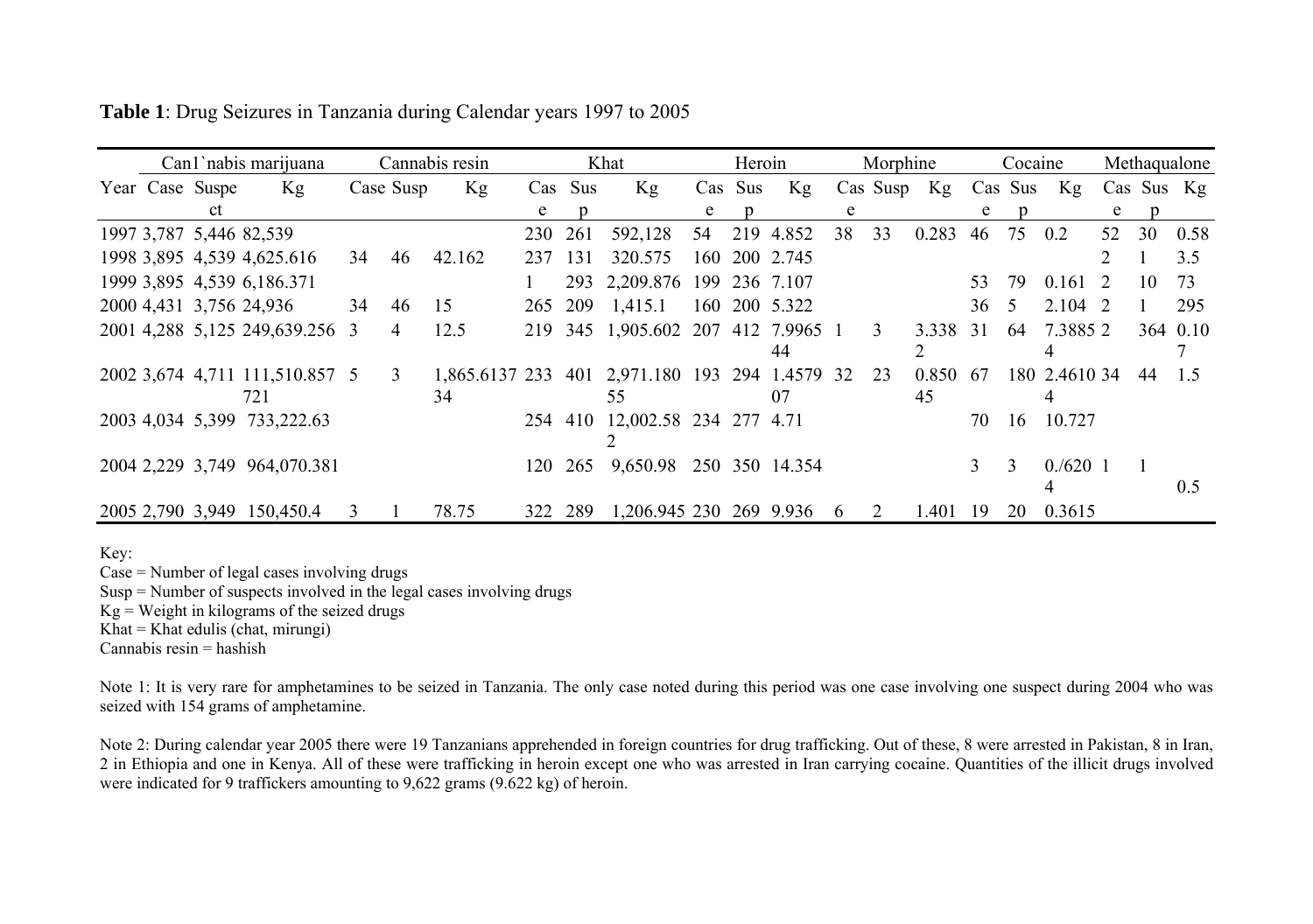Prevalence has varied widely among segments of the population. HIV prevalence studies among sex workers in Dar es Salaam showed an increase from 29% in 1986 to 49.5% in 1993 (UNAIDS/WHO 2005). During 2001, a study reported that 70% of the sex workers in Mbeya, in southwestern Tanzania were HIV positive (UNAIDS/WHO 2005). During 2003, seroprevalence was 9.1% among antenatal clinic attendees in Tanzania HIV, and 8.8% among blood donors. Across various regions, the HIV prevalence for youth aged 15 to 24 years, who provided blood donations, ranged from 0% to-19%. In the Dar es Salaam region, HIV prevalence among adolescent blood donors was 5-10% (NACP, 2004). During 2004, 6.9% of the male blood donors from Ilala municipality, Dar es Salaam (n=2348) were HIV positive compared to 18.8% from Kinondoni (n=224) (MOH, 2005), which has been a centre for a great deal of injecting activity during our study.

Overall, the prevalence rate for those attending national voluntary HIV counselling and testing (VCT) sites during 2004 was 24.8% (MOH, 2005). Among males testing at Magomeni, Mnazi Mmoja, and Muhimbili sites in Dar es Salaam the proportion of those testing positive were  $7\frac{%(n=142)}{}} 10.4\%$ (n=205), and 16.6% (n=514); for females it was 17.6% (n=373), 22% (n=385), and 33.5% (n=1106), respectively. Magomeni is the first suburb past the commercial business district of Kariakoo and the National Referral Hospital Muhimbili. Mnazi Mmoja is between city centre and Kariakoo, the commercial trading centre, both places where there are established practices of sex work and drug trading.

As shown in Figure 1, generally rates of HIV infection are highest among females aged 25 – 29 years (NACP, 2005). The peak age for HIV infection for males has constantly been  $30 - 34$  years suggesting that most infected males had female partners who were at least five years younger (NACP, 2005; See Table 1 for estimated number of HIV/AIDS cases in Tanzania). Available behavioural surveillance surveys show that multiple partners are fairly common among youth and condom use is generally low (NACP, 2004). The observed differences in rates of infection by age and gender are most likely linked to the practice in most ethnic groups of men usually marrying women who are several years younger (Leshabari et. al., 2005).

#### **REVIEW OF LITERATURE**

The literature on illicit drug use in Tanzania is sparse. In a 2000 study comparing drug use in Kinondoni, Dar es Salaam to that in Old Stone Town, Zanzibar, researchers found that 30 day drug use for adults from Kinondoni was 1% for heroin with no injection use. In comparison, in Old Stone Town, Zanzibar, 30 day drug use for adults was 7% for heroin with 3% injection use. Lifetime youth heroin use was 9% with 2% injection use (UNDCP/WHO, 2001).

During 2001, Save the Children funded a rapid situational assessment of drug use conducted in five regions of the country, Arusha, Dar es Salaam, Mbeya, Mwanza, and Zanzibar. Researchers found increased availability and consumption of drugs in all areas investigated (Kilonzo et al., 2002, unpublished report). Using 44 focus groups and 127 individual interviews conducted with district leaders (i.e., medical officers, police commanders, social welfare officers, administrative officers, and community leaders), former and current drug users, and youths living on the street, Kilonzo et al. noted with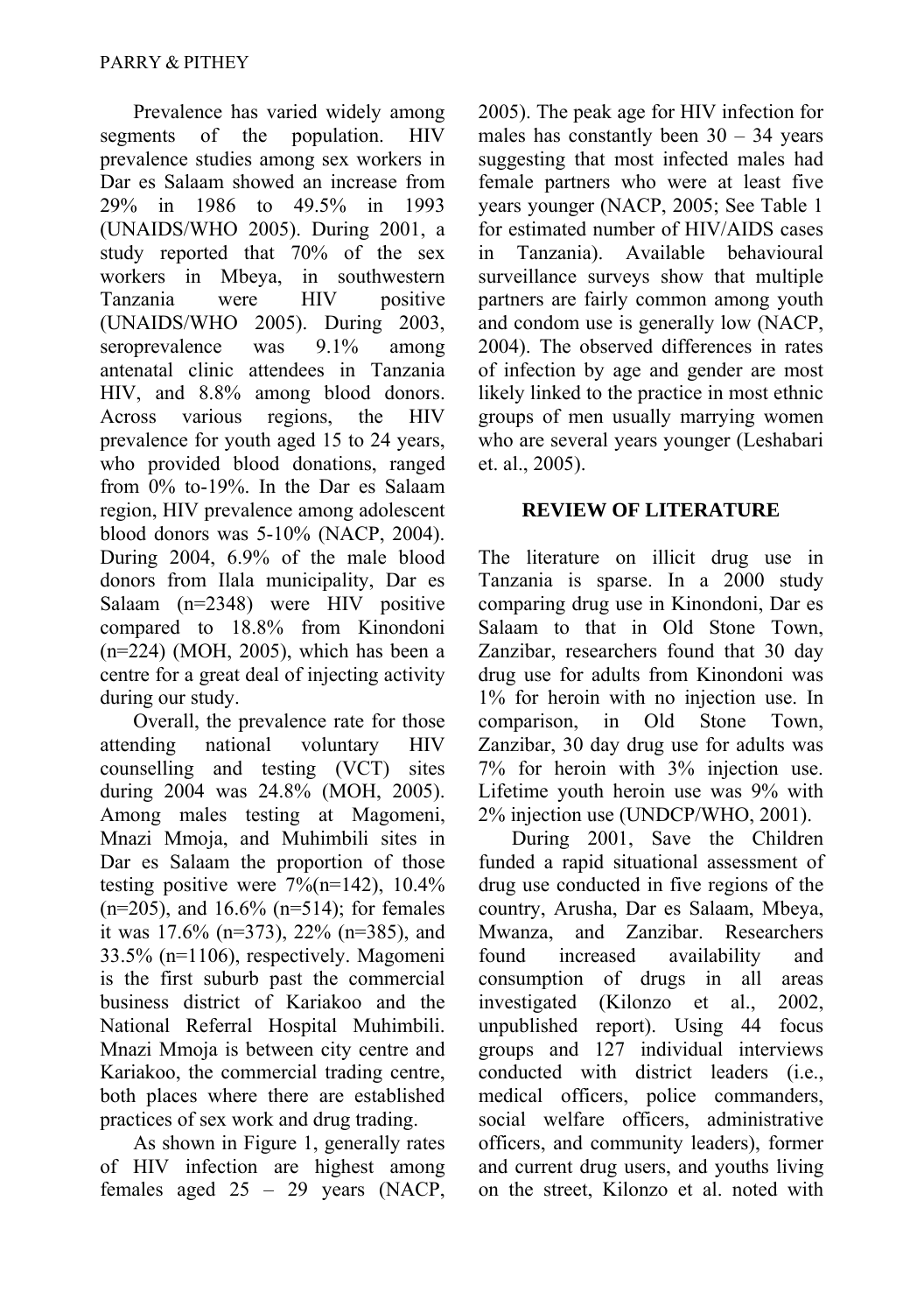particular concern an increase in injection drug use and needle sharing by heroin users (2002). Heroin use was highest in Arusha, Dar es Salaam, and Zanzibar, and was emerging as a concern in Mwanza. In another study conducted during 2001 in and near the commercial district of Ilala, Dar es Salaam, 624 drug users (40 female) reported they started using drugs as adolescents, used multiple drugs, were unemployed, and had a high number of health problems (Muhondwa and Mpembeni, 2002, unpublished report).

Among substance abuse patients admitted to psychiatric hospitals in Dar es Salaam between January and June 2004, heroin was the second most common primary substance of abuse accounting for 30% use among 169 patients ( $n = 50$ ) (Parry and Pluddemann, 2005). Nine percent of these heroin using patients admitted they were injecting. These early studies were focused on the prevalence of substance use alone. Samples were small, specialized, preliminary, and focused primarily on Dar es Salaam and many of the methods and sampling techniques were not well described.

The above studies demonstrate that little was known about the sexual and drug using practices that put heroin injectors in Dar es Salaam at risk for HIV at the beginning of 2003. Our initial semistructured interviews with 51 male and female injecting drug users (IDUs) residing in eight neighbourhoods in Dar es Salaam, Tanzania revealed that Dar es Salaam IDUs began smoking heroin in hangout areas with their friends, either because of peer pressure, desire, or involved deliberate deceit (they did not know they were ingesting heroin in the marijuana or tobacco they were smoking). Most IDUs began their heroin use with marijuana-laced heroin (McCurdy et al., 2005a). During this first research phase, it was found that 33% of male IDUs were no longer sexually active and that gendered practices had emerged in the day-to-day practices young men and women engaged in. Most women were sex workers and kept different hours than men, not surprisingly, they also made more money. We found that injecting heroin was a comparatively recent practice in Africa and coincided with: 1) Tanzania transitioning to becoming a heroin consuming community; 2) the growing importance of youth culture; 3) the technical innovation of injecting practices and the introduction and ease of use of white heroin (that became increasingly available after 2000); and 4) the perceived need of heroin smokers, sniffers, and inhalers to escalate their use through a more effective and satisfying form of heroin ingestion (McCurdy et al., 2005a,b).

Analysis of survey data collected from 237 male and 123 female heroin users between October 2003 and January 2004 found that men were older, more likely to inject only white heroin, share needles, and give or lend used needles to other injectors. Women were more likely to be living on the streets, to have injected brown heroin, to have had sex, to have had a higher number of sex partners, and to have used a condom with the most recent sex partner. Despite other gender differences, both male and female injectors in Dar es Salaam exhibited elevated risk of HIV infection associated with drug use (Williams et al., in press).

During July 2005, female study participants reported that they had adopted a new needle sharing practice that they called 'flashblood.' Flashblood is the English term Swahili speakers use to describe drawing blood back in a syringe until the barrel is full, and then passing the syringe to a female companion who injects the blood. By injecting the syringe, women believed that they could avert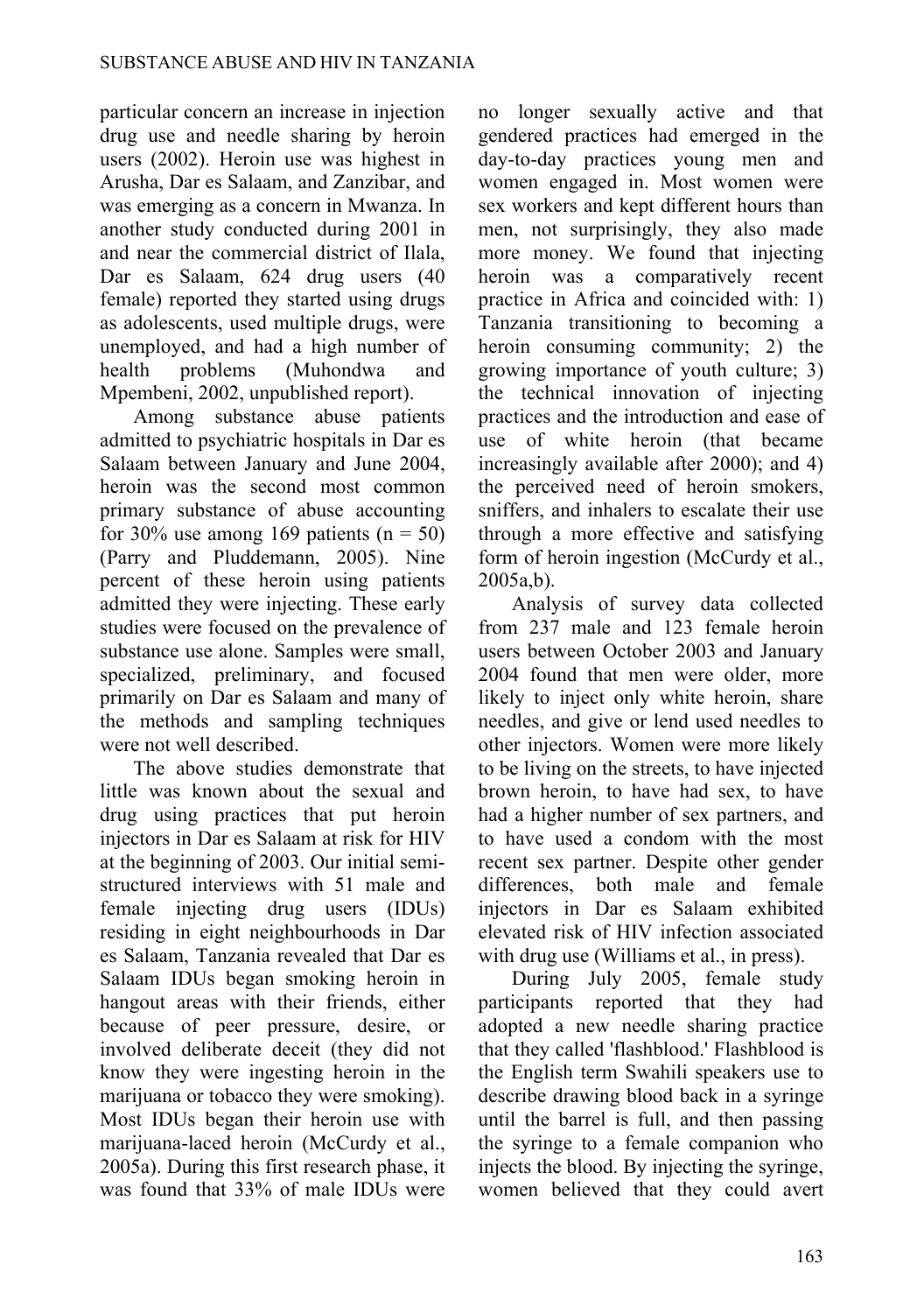symptoms associated with heroin withdrawal because the first injector's blood was thought to have 'some heroin in it.' The rationale for flashblood may have been the price and quality of heroin. Most female heroin users in Dar es Salaam trade sex for money to support their habits, and have been greatly affected by the increase in cost and decline in quality of heroin. Women in poor health as the result of chronic heroin abuse and who cannot attract a sufficient number of male sex trade partners to support their use are most likely to engage in this practice out of desperation. Female IDUs still able to attract customers for sex have begun accommodating women in more desperate circumstances by providing them with flashblood (McCurdy, 2005b).

Perhaps because of the relative newness of injection drug use and the magnitude of the heterosexual HIV epidemic, the needle sharing behaviours of users have received little attention. Study participants did note, however, during in-depth interviews conducted in 2003 that they knew they should not share needles because they had listened to radio programmes that warned of the dangers of needle-sharing. Despite this warning, many IDUs left their needles with owners of shooting galleries, a location where drugs are purchased and used, and would come back later to use them. Though they might have hoped that these needles and syringes would remain safe and not be used, there were aware that others could use them in their absence (McCurdy, 2005a). Currently, a number of international and local nongovernmental organizations (NGOs) and the Tanzania Commission on Drug Control are working on strategies to address injection drug use and HIV transmission.

The objective of this most recent research phase was to investigate sociodemographic factors, drug use, sexual behaviours, and HIV seroprevalence in a sample of heroin injectors in Dar es Salaam, Tanzania. During this second phase we focused solely with heroin injectors who were sexually active. Here we report on preliminary findings from our Tanzanian HIV/AIDS Prevention Project that includes, along with the collection of biologicals, a VCT component, and a demonstration of how to use bleach to sterilize needles and syringes.

### **METHOD**

Data for this study were collected in an ongoing cross-sectional study between October 2005 and April 2006 in Dar es Salaam, Tanzania. Individuals were recruited to participate in the study using targeted snowball sampling (Booth et al, 1993; Watters & Biernacki, 1989). A sampling plan was developed based on information provided by key informants knowledgeable about illicit drug use in Dar es Salaam and the experience of a Tanzanian investigator who has worked extensively in local drug treatment programmes. Neighbourhoods targeted for sampling were selected through interviews with local key informants and direct observation of drug use activities, including injection, by an outreach worker in areas of the city where heroin injectors hung out and in shooting galleries. Local key informants were interviewed and asked to refer other heroin users to be screened for the study. The outreach worker pre-screened heroin injectors by asking if an individual had injected an illicit substance in the last 48 hours. If the response was "yes," the individual was asked to show evidence of recent needle track marks, and then transported to the project office to be further screened by project personnel.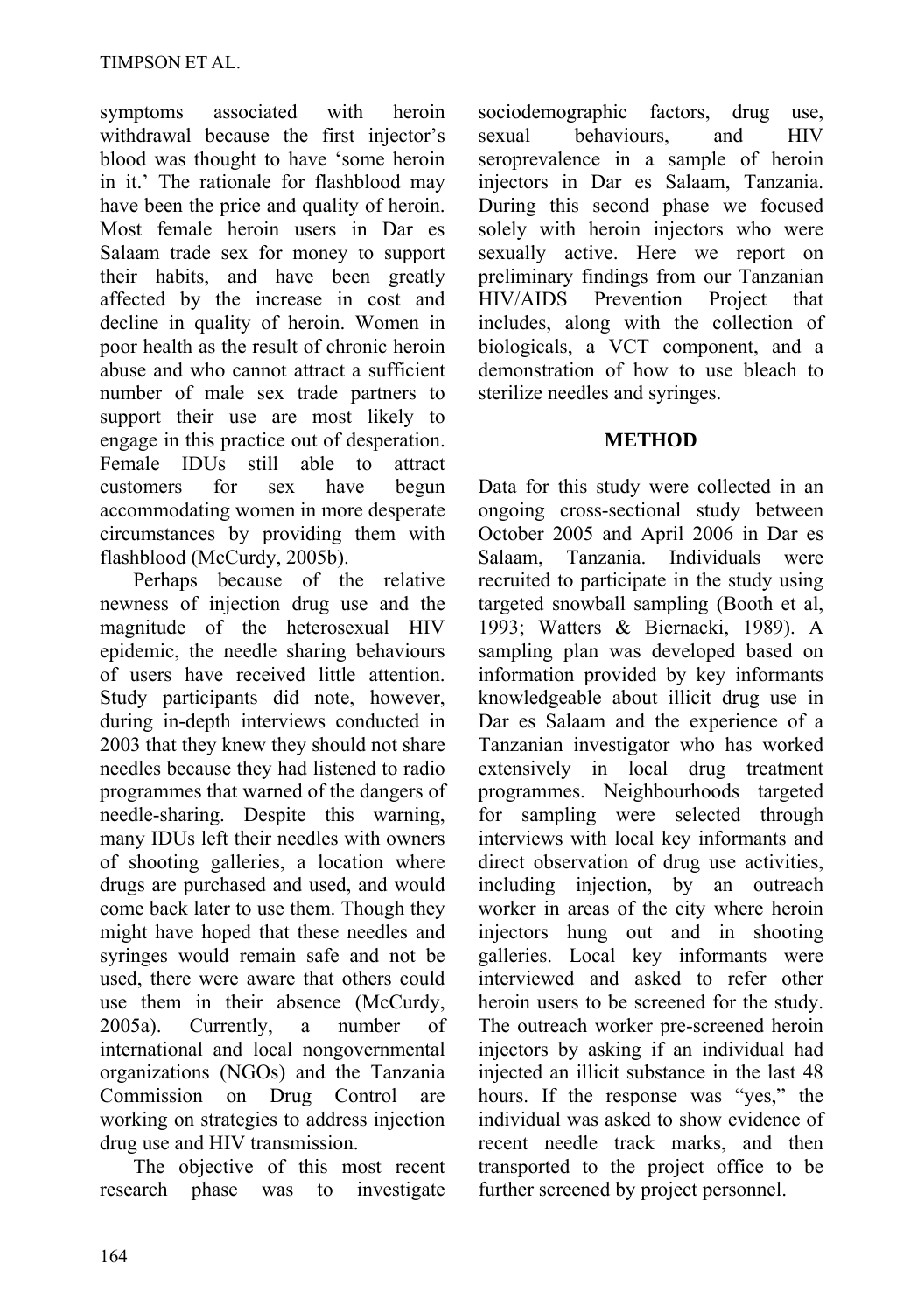Study participants were then asked to respond to a brief questionnaire to determine eligibility. Eligibility criteria for the study required that participants were at least 18 years of age, had injected an illicit drug in the 48 hours before being screened, and were willing to give informed consent. Individuals matching eligibility criteria were given information about the study, and then asked to provide verbal informed consent. If consent was obtained, the respondent was interviewed by a trained research assistant. The interview took about one hour. Participants were paid approximately US\$3 for their time and travel expenses. All procedures and data collection forms for the study were reviewed and approved by university committees for the protection of human subjects at the University of Texas Houston Health Science Centre, the Tanzania Commission for Science and Technology, Muhimbili University College of Health Sciences, and the Tanzanian National Institute for Medical Research.

Data were collected using the Swahili version of the Peer Outreach Questionnaire (POQ). Items included in the POQ were developed by the investigators and used in other studies with drug users (Bowen et al, 2001; Williams et al., 2003). All data were selfreported. Data were collected on sociodemographic variables, drug and needle use, sexual risk, and HIV status. Data from 319 (76%) men and 98 (24%) women were analyzed. Means and frequencies of sociodemographic characteristics, drug use, and sexual behaviours were assessed. All analyses were conducted using SPSS version 14.

### **RESULTS**

Twenty-seven percent of the men and 58% of the women in this sample tested positive

for HIV infection. Thirty-five percent of participants reported ever having been diagnosed with gonorrhoea and 8% with syphilis. The average and median age for all participants was 28 years (range  $= 18-59$ ). Ninety-two percent of participants were able to read and write, and 93% had more than 4 years of formal schooling. Threequarters reported being single and 27% reported either being married or living with a partner of the opposite sex. There were significant differences between men and women ( $p = .0001$ ) in their major source of income. Six men reported having regular jobs and 67% of men said that they did odd jobs. Twenty-six percent of the men reported engaging in illegal sources to obtain money. Eighty-five percent of the women were trading sex for money compared to only one man. Twelve percent of the women were being supported by their spouses or sexual partners and the remainder was doing odd jobs. Of all participants, 23% considered themselves homeless. Two-thirds of the participants, however, were living with their parents or partners at home and 76% of the men lived at home. Women were more likely to perceive themselves as homeless (41%) and less likely (28%) to be living at home.

All participants reported having a sex partner in the past 30 days and 75% reporting having sex partners in the past seven days. Of those with sex partners during the past seven days, all but two had engaged in vaginal sex. Sixty percent of those reporting they had sex partners during the last seven days said they never used a condom. Only 22% of those who reported having sex during either the past 30 days or the past seven days said they always used condoms. Thirty-eight percent reported not having a primary partner in the past seven days and most (60%) said they had one primary partner. Two-thirds of participants reported no casual partners in the past week. The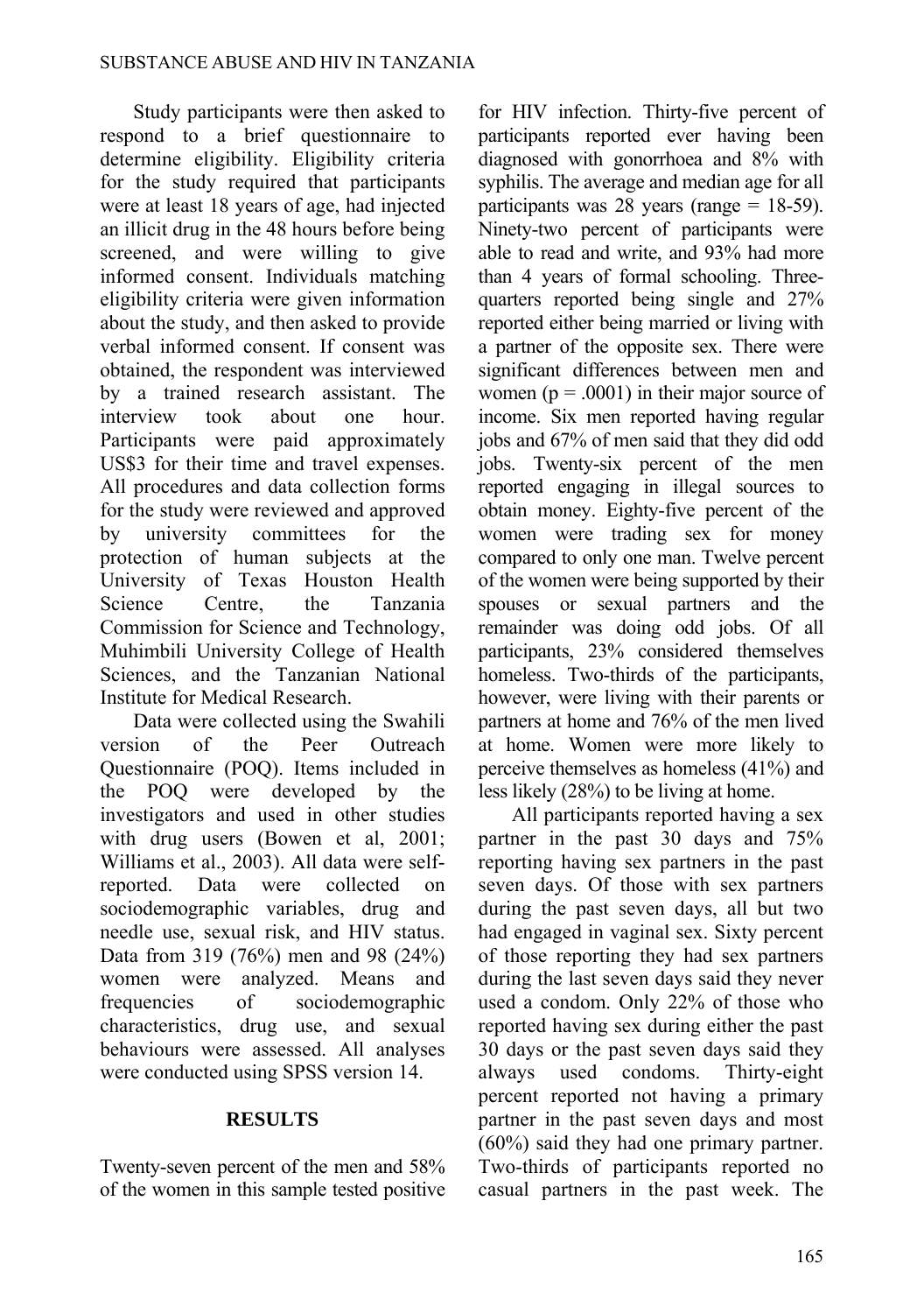women who were trading sex for money reported having sex with a paying partner an average of 92 times in the past 30 days. The women reported always using condoms with paying partners only 68% of the time.

|           |        | Average Age | Length of | Average in | Average in 7 |
|-----------|--------|-------------|-----------|------------|--------------|
| Drug Use  | % Used | of Onset    | Time used | 30 Days    | Days         |
| Heroin    | 100    | 20          | $8.3$ yrs | 98 times   | 23 times     |
| Marijuana | 98     | 16          | 9.6 yrs.  | 73 times   | 17.6 times   |
| Alcohol   | 83     | 18          | $6.6$ yrs | 3.8 times  | 2.2 times    |
| Valium    | 50     | 24          | $1.6$ yrs | 20 times   | 6.2 times    |
| Mirungi   | 9      | 23          | $2.5$ yrs | 11 times   | 4 times      |
| Mandrax   | າ      | 23          | $1.6$ yrs | 5 times    | 1 time.      |

#### **Table 2.** Reported drug use

*Source:* National AIDS Control Programme, Report 18, Ministry of Health, United Republic of Tanzania

All participants were using heroin (See Table 2). Sixty-seven percent reported never using a needle that had already been used and 55% said they had never given a used needle to someone else. One-third reported using a needle that had been used by at least one other person.

#### **DISCUSSION**

The HIV seroprevalence of the study participants is much higher than that reported by any other subgroup testing for HIV in Dar es Salaam. Fifty-eight percent of the female IDUs, tested HIV positive, an increase of 8.5% from the sex workers study conducted in Dar es Salaam in 1993. There is evidence that few sex workers were injecting during the early 1990s; however, we do not know much about the circulation of sex workers between cities in Tanzania to know how much the HIV seroprevalence of Mbeya at 70% during 2001 might be related to HIV seroprevalence in Dar es Salaam. A United States study of male sex workers in Texas found that sex workers moved between three cities during the course of the year in order to attract more clients. When the number of partners decreased in one location, sex workers would rotate to another city where the number of partners would increase for a period of time (Williams et al. 2005). Our findings and the study in Mbeya demonstrate that sex workers' HIV seroprevalence is very high in Mbeya and Dar es Salaam.

Prevalence among women testing at VCT centres in Dar es Salaam during 2004 ranged from 17.6% to 33.5%. Female IDU HIV prevalence was 58%, triple that of the lowest group and slightly less than double that of the highest group of female VCT clients, making female IDUs in Dar es Salaam at highest risk for HIV.

What is especially striking in this study is the 27% HIV seroprevalence of male IDUs, especially since only one man reported trading sex for money. During 2004, male blood donors in Dar es Salaam had a HIV seroprevalence ranging from 8% in Ilala to 18.8% in Kinondoni and males testing at VCT centres in Ilala and Magomeni municipalities and Muhimbili Hospital in Dar es Salaam had rates of 7%, 10.4%, and 16.6% respectively in 2004. Male blood donors are likely to be a family member or friend of someone hospitalized and those visiting VCT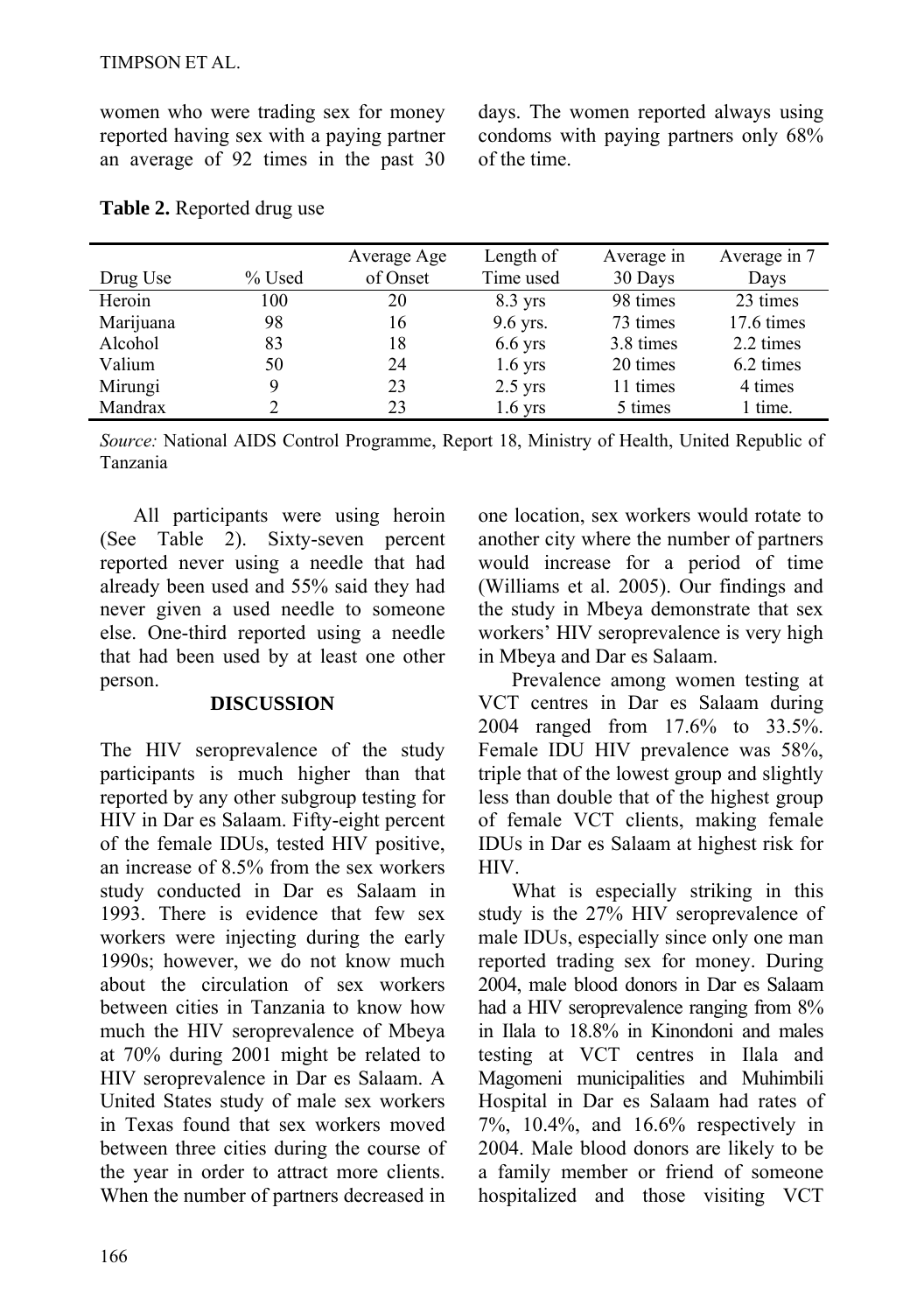centres are most likely to reporting believing they are at risk for HIV infection. The high prevalence (18.8%) of HIV among the 224 men attending VCT centres in Kinondoni is likely related to drug use and sex work.

Only 28% of the women were living at home in contrast to 76% of the men. Eighty five percent of the women engaged in sex work and 26% of men engage in illicit activities to survive and support their habits. More than twice as many women perceive themselves to be homeless (42%) compared to men (16%). This may reflect men's tendency to remain at home and the insecurity of survival on the streets as a sex worker.

Sixty percent of the study participants reported having a main partner and 60% reported never using a condom in the past seven days. It is likely that those IDUs never using condoms during sex were having sex with a main partner. This is true of the general population as well. Of the 22% IDUs who reported always using condoms during sex in the past 30 days, it is likely, when the respondent was female, that all of those partners were clients. Yet, as a group, women in the study reported they only used condoms with clients 68% of the time.

In regards to needle sharing, 45% reported they had given a needle to someone else to use and 33% admitted they had used the needle of someone else; however, this self-reported data does not reveal much about reuse of needles left in a shooting gallery for future use. Whether or not an IDU or shooting gallery owner intentionally left a needle for someone else to use, it was likely that someone who encountered a hidden or saved needle and syringe and needed it would use it. Needle and syringe sterilization practices have only just been introduced and are not commonly used. Typically, for those reusing a needle and syringe the works are flushed two or three times with water until no trace of blood can be seen.

Clearly both male and female IDUs are in a position to act as a bridge to the main population given their high HIV seroprevalence; lack of condom use with their main partners; and less than 70% condom use with clients by female IDUs who are sex workers. These study participants are also more likely to be more infectious than others who are HIV positive because they are less likely to take care of their own health care needs and more likely to become sick, because of their drug and sexual practices, than the general population. Further research is called for in order to increase understanding of the context in which sex work practices emerge and transform; the ways that HIV risk and IDU practices converge; and the types of interventions that IDUs might find acceptable to reduce their risky sex and drug use practices. In addition, a better understanding of methods for helping drug users, along with their families and friends, transition back into mainstream society and whether or not self-sustaining family-based IDU interventions are possible.

Public health interventions must take into account the local context in which these risky sex and drug practices emerge. In the absence of a well-developed infrastructure or adequate funding to systematically provide treatment options to IDUs, grassroots programmes that build on local efforts should be considered. Interventions developed with local communities that combine theory with a deep knowledge of the local situation are likely to be the most successful and continue after donor or research funding ends. Possible interventions could include self-help support groups, structured behavioural change sessions focused on either encouraging the use of bleach to sterilize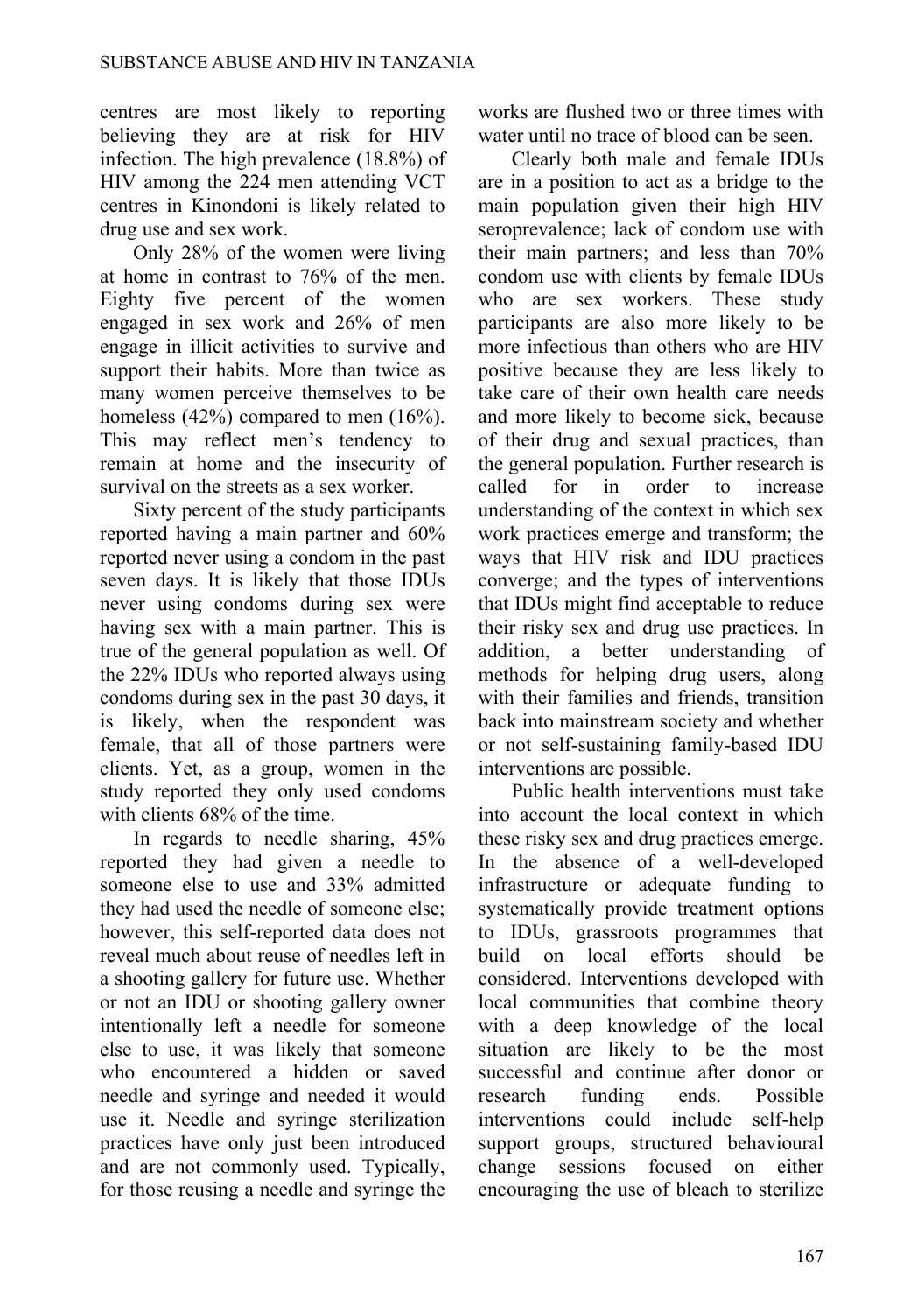TIMPSON ET AL.

needles or increasing condom use, and strategies designed to increase the availability and accessibility of syringes and condoms.

#### **REFERENCES**

- Booth, R., Watters, J., & Chitwood, D. (1993). HIV Risk-related sex behaviours among injection drug users, crack smokers, and injection drug users who smoke crack. *American Journal of Public Health,* 83 (8), 1144-1148.
- Bowen, A., Williams, M., McCoy, H., & McCoy, C. (2001). An investigation of the psychosocial determinants of condom use among sexually active heterosexual drug users. *AIDS Care*, 13 (5), 579-594.
- Hodgson, D.L. and McCurdy, S. 2001. Introduction. In Hodgson, D.L. and S. McCurdy, (eds.), *"Wicked" Women and the Reconfiguration of Gender in Africa*, (Portsmouth, NH: Heinemann), 1-24.
- IRIN (2006) Tanzania: Church Still Opposes Condom Use, Sex Education. IRIN Plus News:
- Kilonzo, G. P. (1989) Tanzania Country Profile on Alcohol ( WHO study on contribution of state monopoly systems to the control of alcohol related problems) WHO Task Force. Stockholm, Sept 7-14, 1986. Appeared as a chapter in Kortteinen, T. (Ed.) *State Monopolies and Alcohol Prevention. Social Research Institute of Alcohol Studies, University of Helsinki Report No. 181*, Helsinki 1989.
- Kilonzo, G.P., Mbwambo, J.K., Kaaya, S.F., & Hogan, N.M. (2002). Rapid situational assessment for drug demand reduction in Tanzania. *The United Nations Drug Abuse Control Programme (UNDCP).*  Geneva.
- Leshabari, M.T.; Kaaya, S.F.; Killewo, J.Z.J. and Mbwambo, J.K. (2005). "Youth Mobility and Unprotected Sex as Key Factors in the Spread of the AIDS Virus in Tanzania. In Social Change and Health in Tanzania (Eds.: Heggenhongen, K.;

Lugalla, J.) Dar es Salaam University Press, Dar es Salaam 2005.

- McCurdy, S., Williams, M., Kilonzo, G., Ross, M., & Leshabari, M. (2005a). Heroin and HIV risk in Dar es Salaam, Tanzania: Youth hangouts, mageto, and injecting practices. *AIDS Care*, 17 (Supplement 1), S65-S76.
- McCurdy, S., Williams, M., Kilonzo, G., Ross, M., & Leshabari, M. (2005b). "Flashblood" and HIV risk among IDUs in Dar es Salaam, Tanzania. Accessed from [www.hhtp://bmj.bmjournals.com/cgi/lette](http://www.hhtp://bmj.bmjournals.com/cgi/letters/330/7493/684#115307) [rs/330/7493/684#115307](http://www.hhtp://bmj.bmjournals.com/cgi/letters/330/7493/684#115307)
- Ministry of Health United Republic of Tanzania (2004). Surveillance of HIV and Syphilis among Antenatal Clinic Enrolees 2003-2004, Dar es Salaam.
- Ministry of Health-Tanzania (MOH). (2005). Report No. 19, 2005. Dar es Salaam: United Republic of Tanzania.
- Muhondwa, E,. Mpembeni R., and Mayunga, F. (2002). An assessment of the treatment needs of drug users in Dar es Salaam. *Save the Children UK, Tanzania Programme.* Dar es Salaam.
- NACP (1994). National AIDS Control Programme Report No. 8, Ministry of Health, Dar es Salaam, Tanzania.
- NACP (2003). National AIDS Control Programme: HIV/STI Surveillance Report No. 18, Ministry of Health, Dar es Salaam, Tanzania.
- NACP (2004). Behavioural Surveillance Surveys among Youth, 2002, Ministry of Health, Dar es Salaam, Tanzania.
- NACP (2005). National AIDS Control Programme: Surveillance of HIV and Syphilis Infections Among Antenatal Clinics Attendees 2003/2004, Ministry of Health, Dar es Salaam, Tanzania.
- Parry, C. and Pluddemann, A. (2005). Southern African Development Community Epidemiology Network on Drug Use (SENDU) Report: January – June 2004. Cape Town, South Africa.
- REPOA. (2005). Poverty and Human Development Report, 2004, United Republic of Tanzania. Dar es Salaam: Mkukina Nyota Publishers.
- Singano, B J (1984). The Prevalence and Patterns of Alcohol Consumption in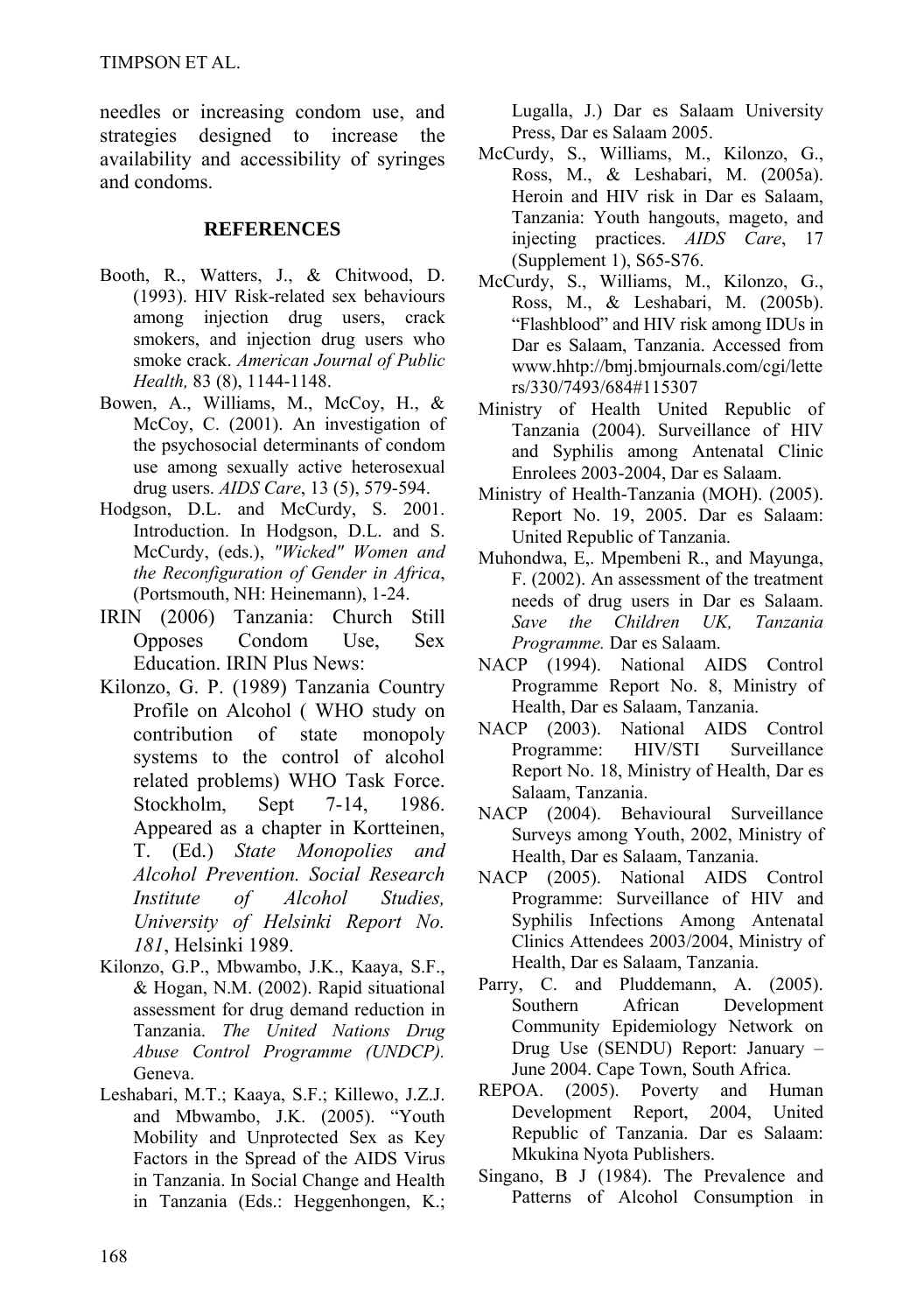Urban Communities of Dodoma Municipality. Dip.PH Dissertation, University of Dar es Salaam, 1984.

- UNAIDS/WHO. (2005). UNAIDS/WHO Epidemiological Fact Sheet, United Republic of Tanzania, 2004.
- UNDCP/WHO (2001). Substance Use in Southern Africa. Geneva.
- UNDP. (2000). Tanzania Human Development Report: The State of Progress in Human Resource Development.
- UNODC. (2006). Tanzania Country Profile Accessed on September 21, 2006 from [http://www.unodc.org/kenya/en/country\\_](http://www.unodc.org/kenya/en/country_profile_tanz.html) [profile\\_tanz.html](http://www.unodc.org/kenya/en/country_profile_tanz.html).
- Watters, J. & Biernacki, P. (1989). Targeted sampling: Options for the study of hidden

populations. *Social Problems*, 36 (4), 416-430.

- Williams, M., McCurdy, S., Kilonzo, G.P., Leshabari, M.T., Ross, M. (in press). Differences in HIV risk behaviours by gender in a sample of Tanzanian injection drug users. *AIDS and Behaviour.*
- Williams, M**.**, Klovdahl, A.,Atkinson, J., M. Ross, Timpson, S. (2005). Spatial bridging in a network of drug using male sex workers. *Journal of Urban Health,* 82 (Supplement 1), i35-i42.
- Williams, M., Timpson, S., Klovdahl, A., Bowen, A., Ross, M., & Keel, K. (2003). HIV risk among a sample of male sex workers. *AIDS,* 17 (9), 1402- 1404.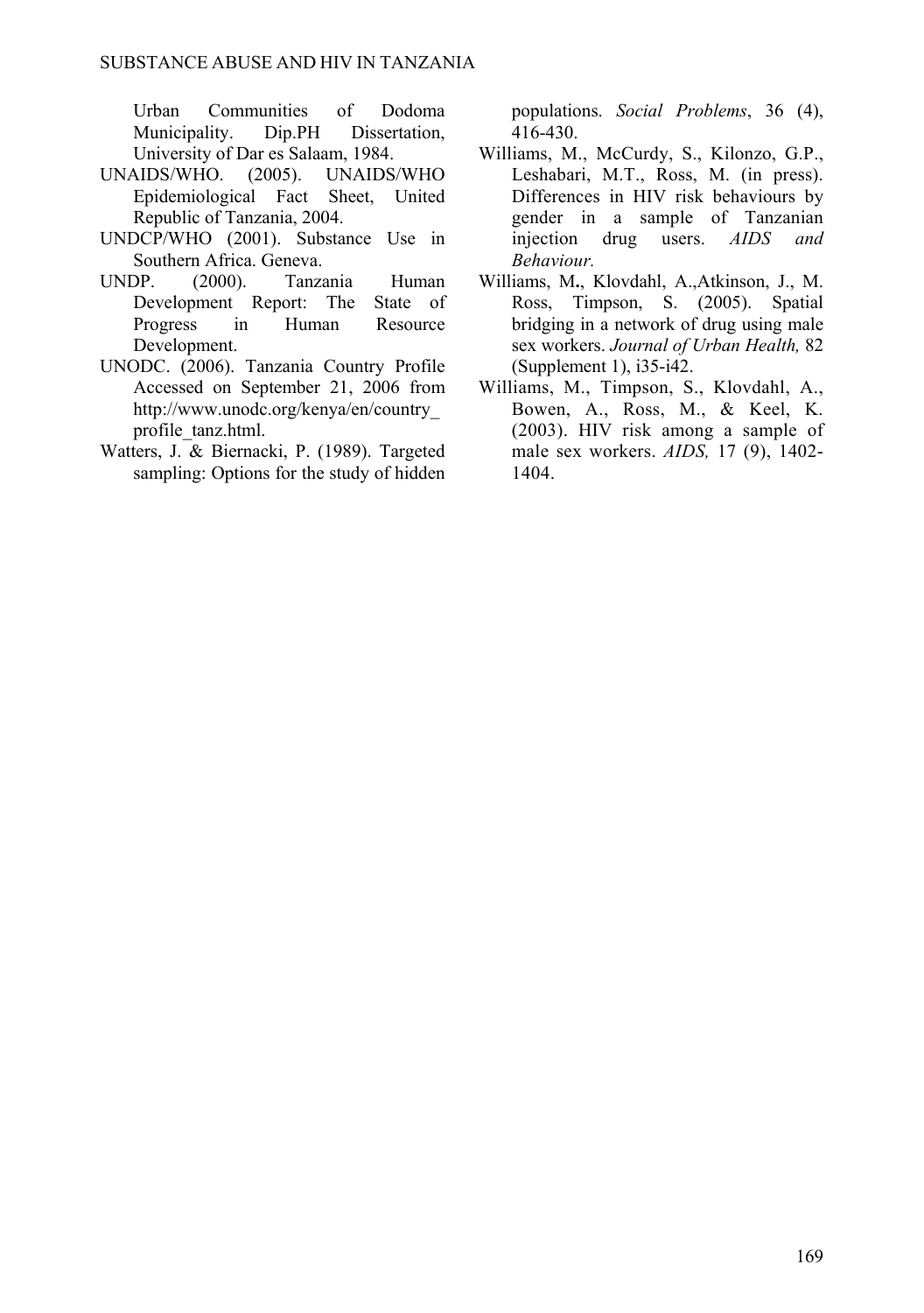## **THREE-COUNTRY ASSESSMENT OF ALCOHOL-HIV RELATED POLICY AND PROGRAMMEMATIC RESPONSES IN AFRICA**

#### **Chester N. Morris\***

Department of Medical Microbiology, University of Manitoba

#### **Barry Levine**

Department of Psychiatry, University of California at San Francisco

**Gail Goodridge**  Family Health International

**Nkandu Luo**  University of Zambia, Lusaka

#### **Jeffrey Ashley**

United States Agency for International Development

#### **ABSTRACT**

The significant role of alcohol in HIV transmission and treatment has not been addressed in Africa. Given the widespread use of alcohol in Africa and its impact on HIV/AIDS, decision makers are now recognizing that action is needed. The authors conducted a situational analysis of the relationships between alcohol and HIV in three sub-Saharan countries: Kenya, Zambia and Rwanda. Key findings emerging from these countries include: the importance of youth as a risk group for harmful use of alcohol and increased HIV risk; the lack of enforcement of laws relating to alcohol leading to increased HIV risk; the central role of traditional and informal alcohol production in alcohol use; the lack of alcohol screening tools in antiretroviral therapy (ART); and the lack of alcohol treatment availability especially linked to voluntary HIV counselling and testing (VCT) and ART.

**KEY WORDS:** alcohol, HIV, policy, Kenya, Zambia, Rwanda

### **INTRODUCTION**

The association between alcohol use, reduced sexual inhibitions, HIV transmission and individual behaviour has been demonstrated in numerous studies in both the developed and developing world (Cook & Clark, 2005; [Klinger, K](http://www.ncbi.nlm.nih.gov/entrez/query.fcgi?db=pubmed&cmd=Search&itool=pubmed_Abstract&term=%22Klinger+EV%22%5BAuthor%5D)apiga, Sam, Aboud, Chen, Ballard, and Larsen, 2006; Markos, 2005; Shaffer, Njeri, Justice, Odero, and Tierney, 2004; [Talbot](http://www.ncbi.nlm.nih.gov/entrez/query.fcgi?db=pubmed&cmd=Search&itool=pubmed_AbstractPlus&term=%22Talbot+EA%22%5BAuthor%5D), Kenyon, Moeti, Hsin, Dooley, El-Halabi, and Binkin, 2002; WHO, 2005; Zablotska, Gray, Serwadda, Nalugoda, Kigozi, Sewankambo, Lutalo, Mangen, and Wawer, 2006) Population-based evidence also exists for the link between sexual behaviour and alcohol ([Chesson](http://www.ncbi.nlm.nih.gov/entrez/query.fcgi?db=pubmed&cmd=Search&itool=pubmed_AbstractPlus&term=%22Chesson+HW%22%5BAuthor%5D),

**\* Corresponding author**: Dr. Chester N. Morris, Department of Medical Microbiology, University of Manitoba, Canada. E-mail: drcnm@yahoo.com.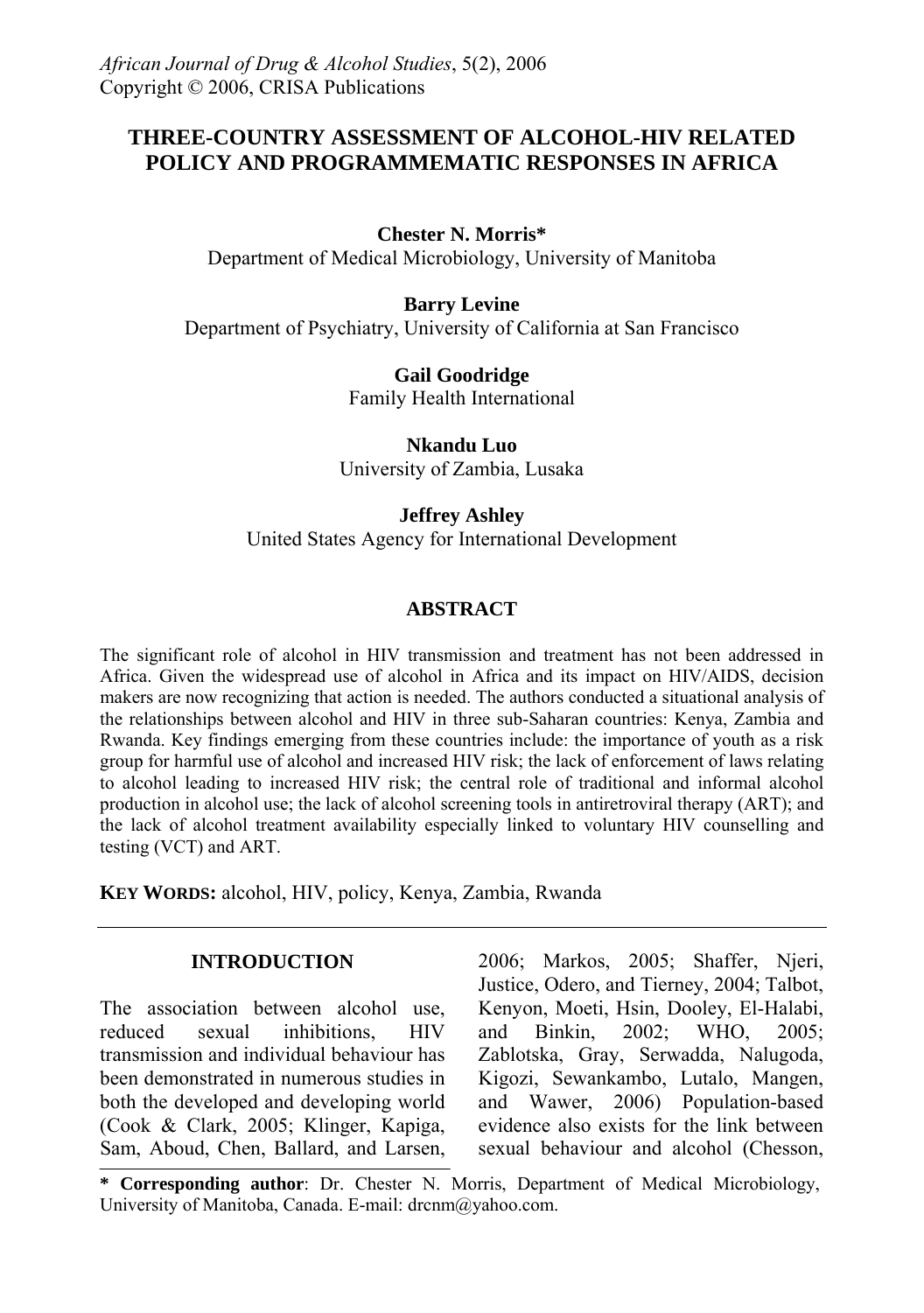Harrison, and Stall, 2003; [Lugalla,](http://www.ncbi.nlm.nih.gov/entrez/query.fcgi?db=pubmed&cmd=Search&itool=pubmed_AbstractPlus&term=%22Lugalla+J%22%5BAuthor%5D) Emmelin, Mutembei, Sima, Kwesigabo, Killewo, and Dahlgren, 2004). Alcohol use is particularly problematic among groups that are at increased risk of HIV infection including mobile populations, commercial sex workers and youth (Amayo, 1996, [Ao,](http://www.ncbi.nlm.nih.gov/entrez/query.fcgi?db=pubmed&cmd=Search&itool=pubmed_Abstract&term=%22Ao+TT%22%5BAuthor%5D)Sam, Nasenga, Seage and Kapiga, 2006; [Madhivanan,](http://www.ncbi.nlm.nih.gov/entrez/query.fcgi?db=pubmed&cmd=Search&itool=pubmed_Abstract&term=%22Madhivanan+P%22%5BAuthor%5D) Hernandez, Gogate, Stein, Gregorich, Setia, Kumta, Ekstrand et al.,2005; [Malta,](http://www.ncbi.nlm.nih.gov/entrez/query.fcgi?db=pubmed&cmd=Search&itool=pubmed_Abstract&term=%22Malta+M%22%5BAuthor%5D) Bastps. Pereira-Koller, Cunha, Marques and Strathdee, 2005; [Seloilwe,](http://www.ncbi.nlm.nih.gov/entrez/query.fcgi?db=pubmed&cmd=Search&itool=pubmed_Abstract&term=%22Seloilwe+ES%22%5BAuthor%5D) 2005; [Hoffman,](http://www.ncbi.nlm.nih.gov/entrez/query.fcgi?db=pubmed&cmd=Search&itool=pubmed_Abstract&term=%22Hoffman+S%22%5BAuthor%5D) O'Sullivan, Harrison, Dolezal, and Monroe-Wise, 2006; [Wechsberg,](http://www.ncbi.nlm.nih.gov/entrez/query.fcgi?db=pubmed&cmd=Search&itool=pubmed_Abstract&term=%22Wechsberg+WM%22%5BAuthor%5D) Luseno, Lam, Parry, and Morojele, 2006). To date, however, HIV prevention programmes have generally overlooked or only marginally addressed this transmission factor. The significance of alcohol and HIV and AIDS programming has recently assumed a measure of interest among public health professionals in Africa, with regard to the role alcohol plays in promoting risky sexual behaviour, accelerating progression to disease, reducing efficacy of HIV treatment, and reducing adherence to drug regimens.

Political and public health leaders in eastern, central and southern Africa are beginning to address the impact of alcohol consumption on HIV and also in relation to economic productivity, household and community security, road safety and overall health. An important step in highlighting the links between alcohol and HIV was a three-day technical meeting held in Dar es Salaam in August 2005 that focused on "Alcohol, HIV Risk Behaviours and Transmission in Africa: Developing Programmes for the United States Emergency Plan for AIDS Relief." Sponsored by the Office of the Global AIDS Coordinator (OGAC), the conference was attended by 80 people from 13 countries. Conference speakers provided technical updates on alcohol use related to HIV risk behaviours; discussed policies and best practices on effective HIV prevention interventions; and provided information on treatment for alcohol dependence and implications for HIV treatment adherence.

Following the meeting, the East, Central and Southern Africa (ECSA) Health Community Secretariat, with funding from the United States Agency for International Development (USAID)/East Africa (formerly the Regional Economic Development Services Office [REDSO]) of the U.S. Agency for International Development, commissioned a review of the impact of alcohol on health, HIV transmission, HIV disease progression and treatment compliance and efficacy.

The review demonstrated that alcohol influences high risk behaviour, such as unprotected casual and indiscriminate sex, sex with commercial sex workers (CSWs) and unprotected sex with multiple partners. In addition, alcohol consumption is highest in poor communities where potent home-brewed alcohol, such as *mnazi* in Coast Province, Kenya, is cheap and readily available. Quality control is weak, meaning alcohol content can at times be dangerously high. Some local government authorities regulate production of home-brewed alcohol as well as drinking age but regulations are often un-enforced.

Several studies have demonstrated that alcohol consumption can reduce drug compliance and efficacy, harming the patient and breeding drug-resistant strains of HIV. (Aweeka, Lizak, Karan, et al, 2003; Braithwaite, McGinnis, Conigliaro, Maisto, Crystal, Day, et al, 2005; Kresina, Flexner, Sinclair, Correia, Stapleton, Adeniyi-Jones, Cargill and Cheever, 2002; Mugisha, and Zulu, 2004) Alcohol can further suppress the immune system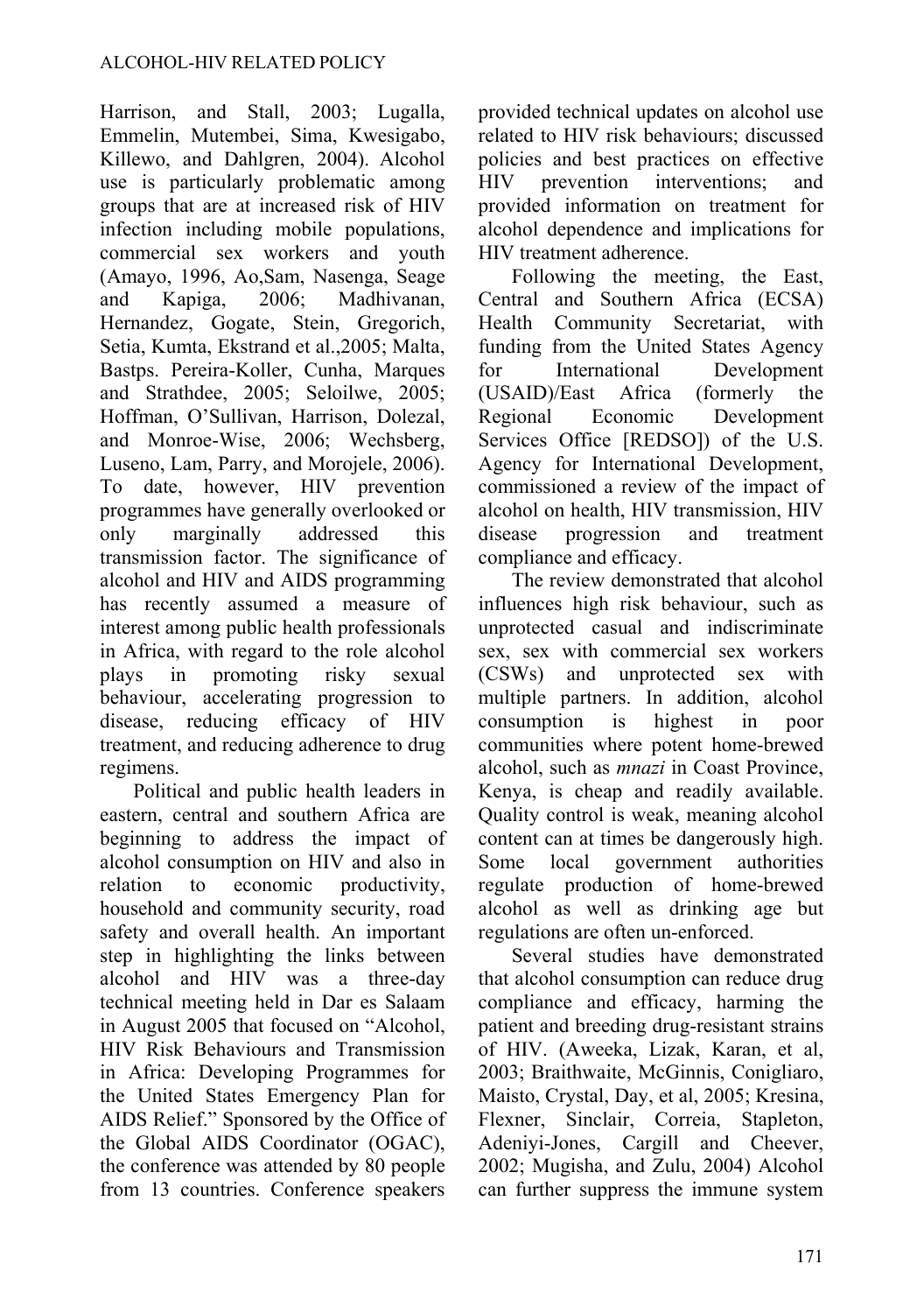of HIV-infected individuals, which might speed the onset or exacerbate the pathology of AIDS and related illnesses. Governments in the region have limited infrastructure to provide antiretroviral therapy (ART) and related services and cannot afford to waste limited treatment slots.

The review also described the role of formal sector alcohol producers in the region. Producers spend significant sums on advertising, positioning alcohol as essential to an enjoyable, well-rounded lifestyle. While the alcohol lobby funds some social campaigns, such as responsible drinking campaigns, they rarely draw sharp connections between alcohol consumption and domestic violence, HIV transmission and other negative consequences. Health advocates do not have the resources to effectively counteract media that glamorizes alcohol.

Finally, alcohol-treatment programmes in developing countries are generally scarce or non-existent. There is an absence of clear national health policies related to the role of alcohol in HIV/AIDS prevention, care, support and treatment and there are no consistent national strategies or protocols relating to prospective ART patients who are heavy alcohol users or abusers.

These findings and related topics were summarized in a policy paper developed by ECSA and presented to the 42nd Regional Health Ministers Conference in Mombasa, Kenya, in February, 2006. The paper resulted in the passage of a resolution recognizing that an effective response to the HIV/AIDS epidemic must address the underlying social factors that drive risk behaviour. The resolution expressed concern about the high percentage of people, including youth, who turn to alcohol to deal with societal and poverty-related stress. It noted that excessive alcohol use increases vulnerability to HIV transmission, reduces the efficacy of HIV medicines and reduces drug compliance*.* The ministers urged the member states to put issues related to alcohol in their national HIV/AIDS strategies and ensure that appropriate alcohol and HIV/AIDS policies and programmes are in place. They endorsed the appointment of national technical working groups to spearhead the implementation of alcohol and HIV/AIDS programmes.

The resolution requested a situational analysis on policies, programmes and legal frameworks in member countries selected to represent the three regions of the secretariat. The ECSA secretariat, with technical and financial support from USAID East Africa through Family Health International, conducted a three country assessment in Rwanda, Kenya and Zambia to validate the observations and findings of the desk review and gather information on the availability of alcohol and HIV/AIDS policies, programmes, needs and gaps in these three countries. These countries were selected because they were representative of different regions in the ECSA regions and demonstrated willingness to participate in the assessment. All three countries have generalized HIV epidemics of varying intensities. The epidemic in these countries is primarily driven by unprotected heterosexual sex. According to the Joint United Nations Programme on HIV/AIDS (UNAIDS), in Zambia the adult male prevalence is 3.6- 11.9%, female 4.0-13.6%, while in Rwanda the prevalence is 0.7-0.8% and 1.9-2.0%, Kenya 0.7-0.8% and 4.5-6.0% respectively. (UNAIDS, 2006) The discordance between males and female prevalence is an important feature of the HIV epidemic in sub-Saharan Africa. The alcohol consumption in these countries according to the World Health Organization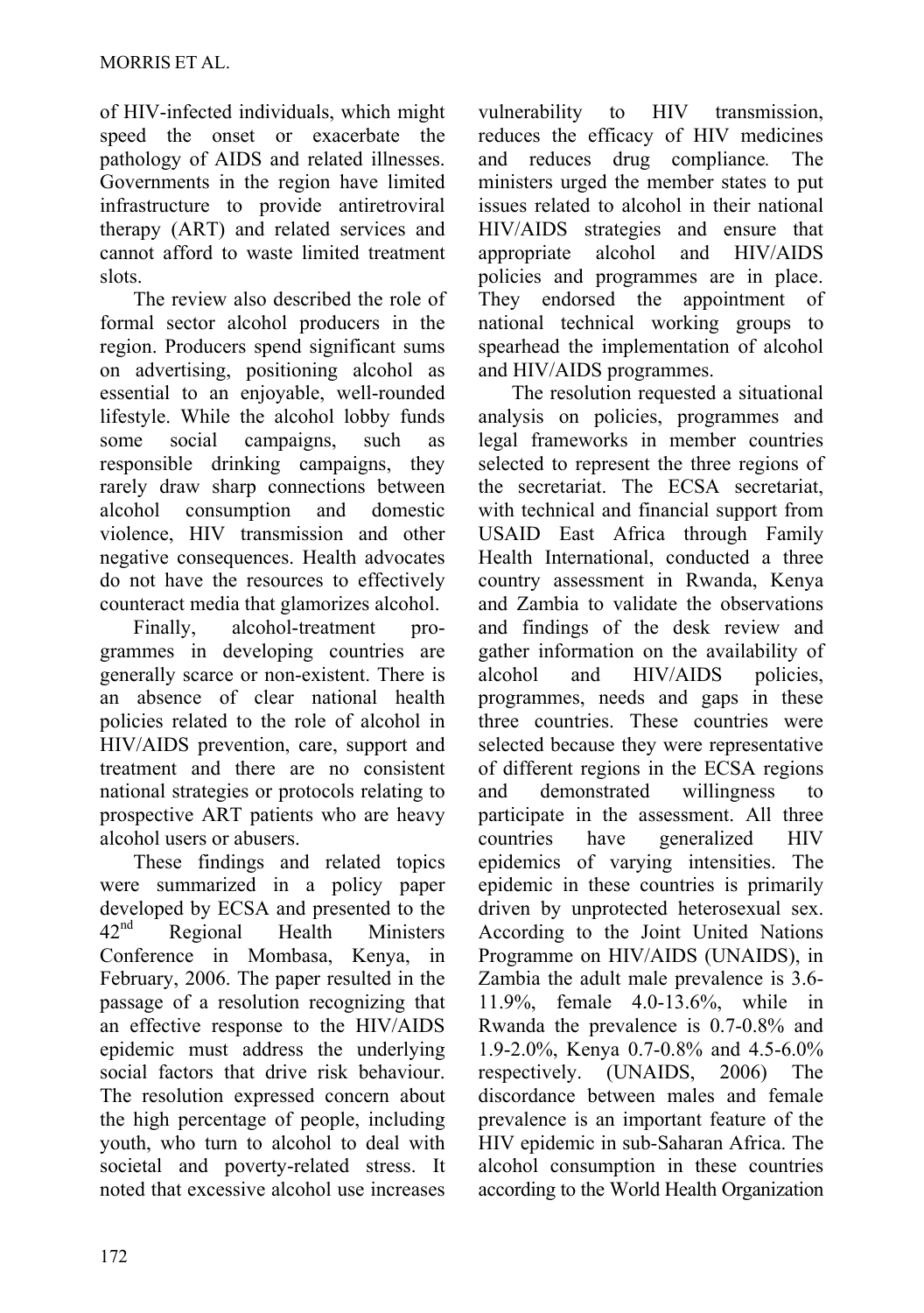(WHO) Global Status Report on Alcohol varies from approximately 5 litres per capita in Rwanda, 2.5 litres in Zambia to 1.75 litres in Kenya. (WHO, 2005) These figures do not include unrecorded alcohol consumption which, according to expert opinion, varies from 5 litres per capita in Kenya, 4.3 litres in Rwanda to 1.0 litre in Zambia although no quantitative data exists for this important source of alcohol in sub-Saharan Africa.

This paper describes the methodology and results of the assessment and a discussion on the way forward.

#### **METHOD**

A descriptive study using qualitative data collection methods, including focus group discussions (FGD), key informant interviews (KI) and literature review was undertaken. A team of consultants with expertise in the areas of epidemiology, prevention and treatment of HIV/AIDS, public health policy in Africa and substance abuse conducted the assessment. The process of the study in each country included coordination with Ministry of Health officials, the national AIDS control body, and related stakeholders. FGDs and KI interviews with stakeholders and community members were completed by the consultant team over 14 consecutive days.

In each country, a review of existing country legislation and policy was undertaken through inquiry of public sector, private sector, civil society and faith-based organisations. National and local epidemiological studies or other studies that addressed the impact of alcohol on the transmission or treatment of HIV/AIDS were reviewed. In addition, a Medline search was carried out for relevant scientific literature, using keywords such as alcohol, HIV, Africa, and risk factors. Selected experts and all participants in FGDs and KIs also were asked for unpublished and other literature.

FGDs and KI interviews also were conducted in each of the three countries. A semi-structured guide was used to ask general questions about culture, programmes, policies, existing data and strategies around alcohol and HIV. Focus groups discussions were used to gather information from a broad cross section of stakeholder groups in the areas of research, monitoring and evaluation, prevention, treatment, civil society, gender, private sector, and public sector. Discussions were undertaken with groups of 8 - 12 individuals representing stakeholders in the areas of HIV and/or alcohol. Community members, including persons living with HIV/AIDS (PLWHAs) were also included. These discussions were organized by topic areas, including HIV prevention, gender and domestic violence, public sector responses, civil society responses, HIV treatment and care of AIDS patients, and alcohol treatment.

Key informant interviews were used to triangulate information obtained from focus groups and to allow relevant individuals to elaborate upon key themes. Interviews were undertaken with specific stakeholders selected for their strategic positions or special areas of expertise. Key informants were identified by the consultants and, in each country, included policy makers from the public and private sectors, and from civil society.

In addition, site visits took place in each country to locations where the nexus of alcohol use and risky sexual behaviour were felt to predominate. Observed sites were selected by stakeholders and local experts. Site visits usually lasted one to two days for each location. Onsite KI interviews and FGDs were undertaken where feasible. Groups and individuals interviewed included PLWAs, purveyors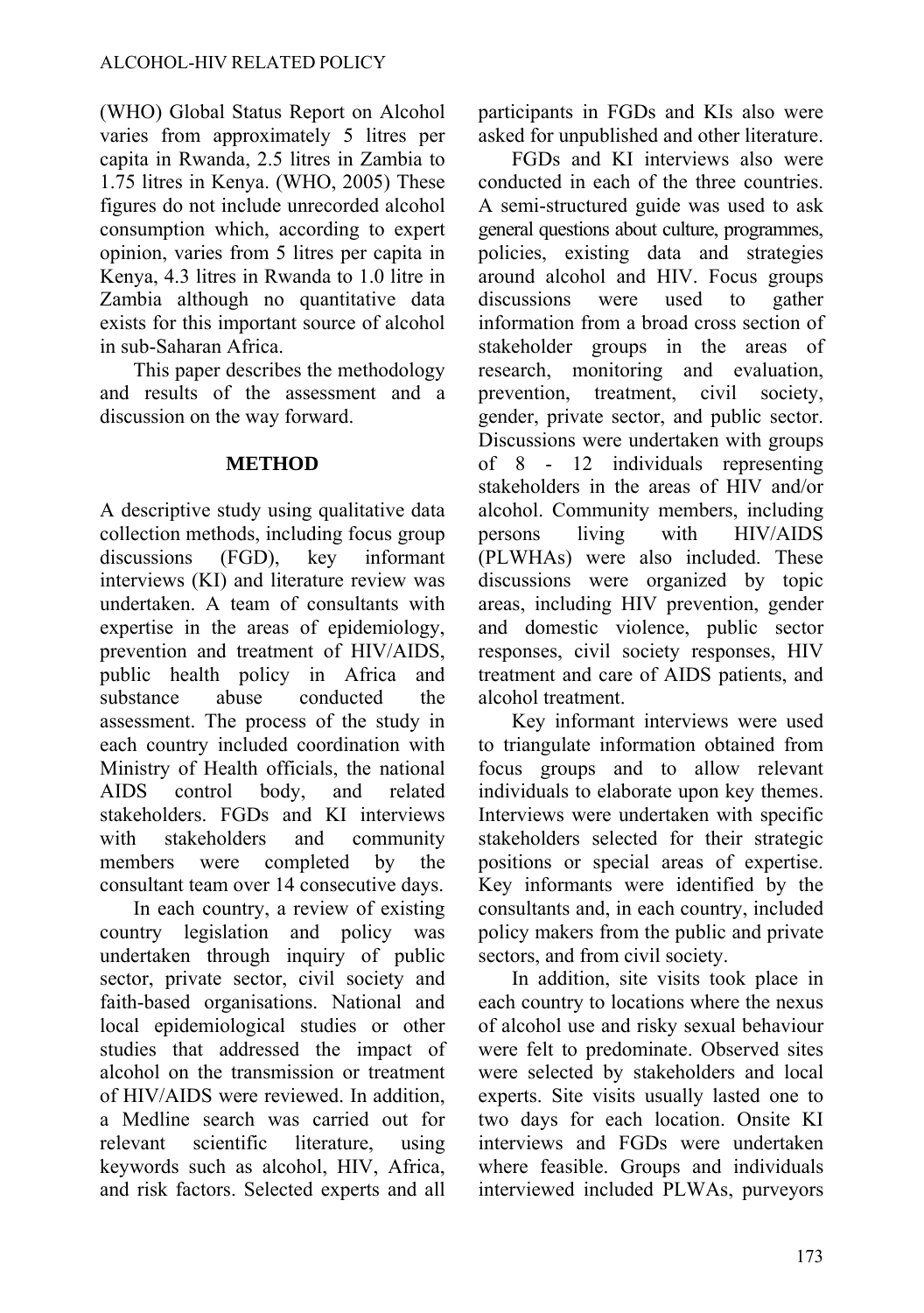of traditional alcohol, providers of ART, mobile populations, youth, women, alcohol treatment providers, peer educators, community members and HIV prevention specialists.

#### **RESULTS**

### *Legislation, policy and taxation*

Table 1 shows the presence or absence of legislation in each of the three countries on operating hours for drinking establishments and legal age of consumption of alcohol. The table also lists any legislation pertinent to the production and sale of traditional alcohol; whether a national policy framework of alcohol exists; whether alcohol is a component of the National HIV Strategic Plan; and whether there are specific alcohol taxes. Documents reviewed included national HIV strategic plans for each country and legislation on alcohol and taxation when present. These documents are important indicators of the degree of engagement with alcohol and HIV as an issue by the public sector and are frameworks that may be built upon to strengthen national responses. As noted below, legislation and laws are present in all countries but are either outdated or poorly informed. In Rwanda and Zambia legislation largely dates from the colonial era; however, in Kenya some reforms have been instituted to address public health and contemporary issues. An overarching multi-sectoral alcohol policy framework in all countries is absent. Informal alcohol production is poorly regulated and not systematically addressed in any of these countries. With regards to HIV the issue of alcohol has been incorporated into national strategic plans but only in a cursory way and only in relation to behavioural risk. Even here the issue of alcohol is not prioritized and has not resulted in any response to the problem.

**Table 1.** Alcohol legislation, policy and taxation

| Policy component                                                        | Zambia                                                                              | Rwanda                                                                        | Kenya                                                                                             |
|-------------------------------------------------------------------------|-------------------------------------------------------------------------------------|-------------------------------------------------------------------------------|---------------------------------------------------------------------------------------------------|
| Existing legislation on opening hours Present<br>and age of consumption |                                                                                     | Present                                                                       | Present                                                                                           |
| National policy framework on<br>alcohol                                 | Absent                                                                              | Absent                                                                        | Absent                                                                                            |
| Traditional alcohol legislation<br>existent                             | Present*                                                                            | Present*                                                                      | Present*                                                                                          |
| Alcohol as component of National<br>HIV Strategic Plan                  | Present**                                                                           | Present**                                                                     | Present**                                                                                         |
| Differential taxation on alcohol<br>products                            | Present                                                                             | Present                                                                       | Present                                                                                           |
|                                                                         | <i>*Legislation</i><br>exists from<br>colonial era<br>**Mentioned as<br>risk factor | * Legislation<br>exists from<br>colonial era<br>**Mentioned as<br>risk factor | *Legislation in draft<br>form, some forms<br>illegal e.g. change<br>**Mentioned as risk<br>factor |

### *Focus group discussion results*

FGDs and KI interviews were undertaken in the capitals of the three countries, (Lusaka, Zambia; Kigali, Rwanda; and Nairobi, Kenya) and at other sites. Those included truck stops, border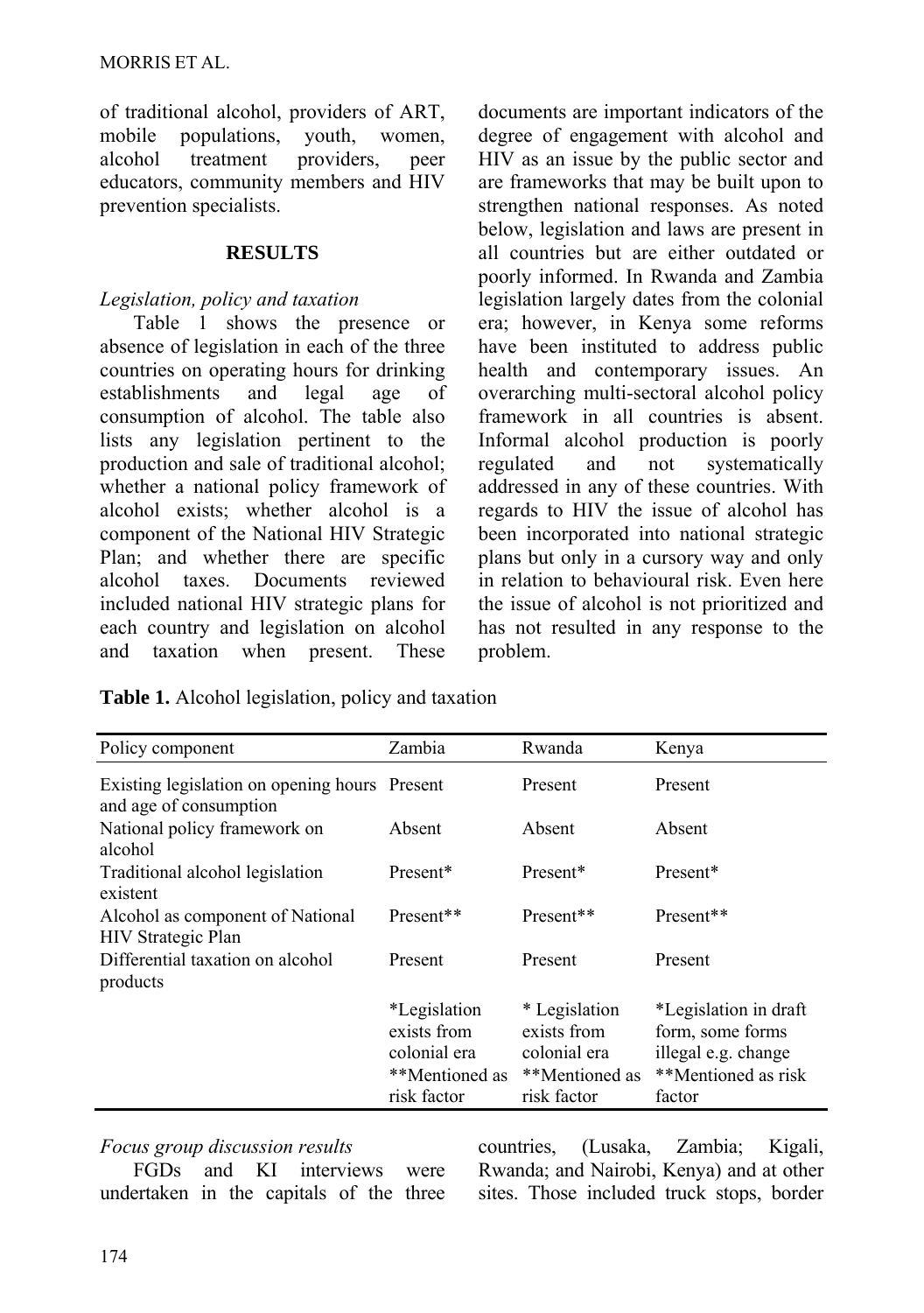#### ALCOHOL-HIV RELATED POLICY

crossings, geographic areas of intense informal alcohol use, ART sites, and alcohol treatment sites. Results are presented by theme: legislation, policy and taxation, prevention and treatment, and gender. Table 2 reports the numbers of participants in FGDs and the number of KI interviews conducted in each country.

**Table 2.** Numbers of focus group discussions and key informant interviews in the three countries

| Data collection method                 | Zambia | Rwanda | Kenya |
|----------------------------------------|--------|--------|-------|
| Number of focus groups carried out     |        |        |       |
| Number of participants in focus groups | 44     |        | 86    |
| Key informant interviews               | l h    |        |       |

Focus groups were held with stakeholders from research, monitoring and evaluation, prevention, youth, treatment, gender, civil society, and the public sector. PLWHA were incorporated into the KI interviews and FGDs in all three countries where possible. Youth themes and comments have been incorporated into the discussion of other theme areas as there was considerable overlap. The number of private sector stakeholders available was small so they were interviewed as KI and their themes are presented below. Transcripts and notes were reviewed, and key themes and messages identified in relation to the areas of interest.

*Prevention:* Focus groups working in the area of HIV prevention were held in all three countries. Participants included voluntary counselling and testing (VCT) providers, leaders of communitybased prevention programmes, national prevention programming representatives from non-government organisations (NGOs) and public sector focal points for prevention. In all three countries these groups emphasized the important role that alcohol plays in the transmission of HIV in their target populations and the need to address misuse of alcohol in the context of prevention activities. Community members questioned in separate FGDs substantiated these findings. None of the prevention activities described by participants in the focus groups addressed alcohol misuse. Those implementing prevention activities that participated in the FGDs receive no training in the area of substance abuse and have no addiction counselling skills. When hazardous drinkers are identified in any of these programmes there are no referral options for treatment of substance abuse except in the major urban areas in Kenya where limited services exist in the private sector.

Several at risk populations for alcohol misuse and high risk sex were identified in FGDs in Rwanda, Zambia and Kenya. University students, out-of-school youth, mobile populations such as transport workers, CSWs and military and uniformed services were identified as "most at risk populations." In Kenya men who have sex with men (MSM). intravenous drug users (IDUs) and prisoners were also identified as groups at high risk.

The issue of alcohol misuse and masculinity was emphasized in FGDs in all countries. In Zambia existing research also supports this link. (Haworth,1995). FGD participants report that heavy drinking is expected in men but not women in Kenya, Zambia, and Rwanda. In Rwanda men are expected to consume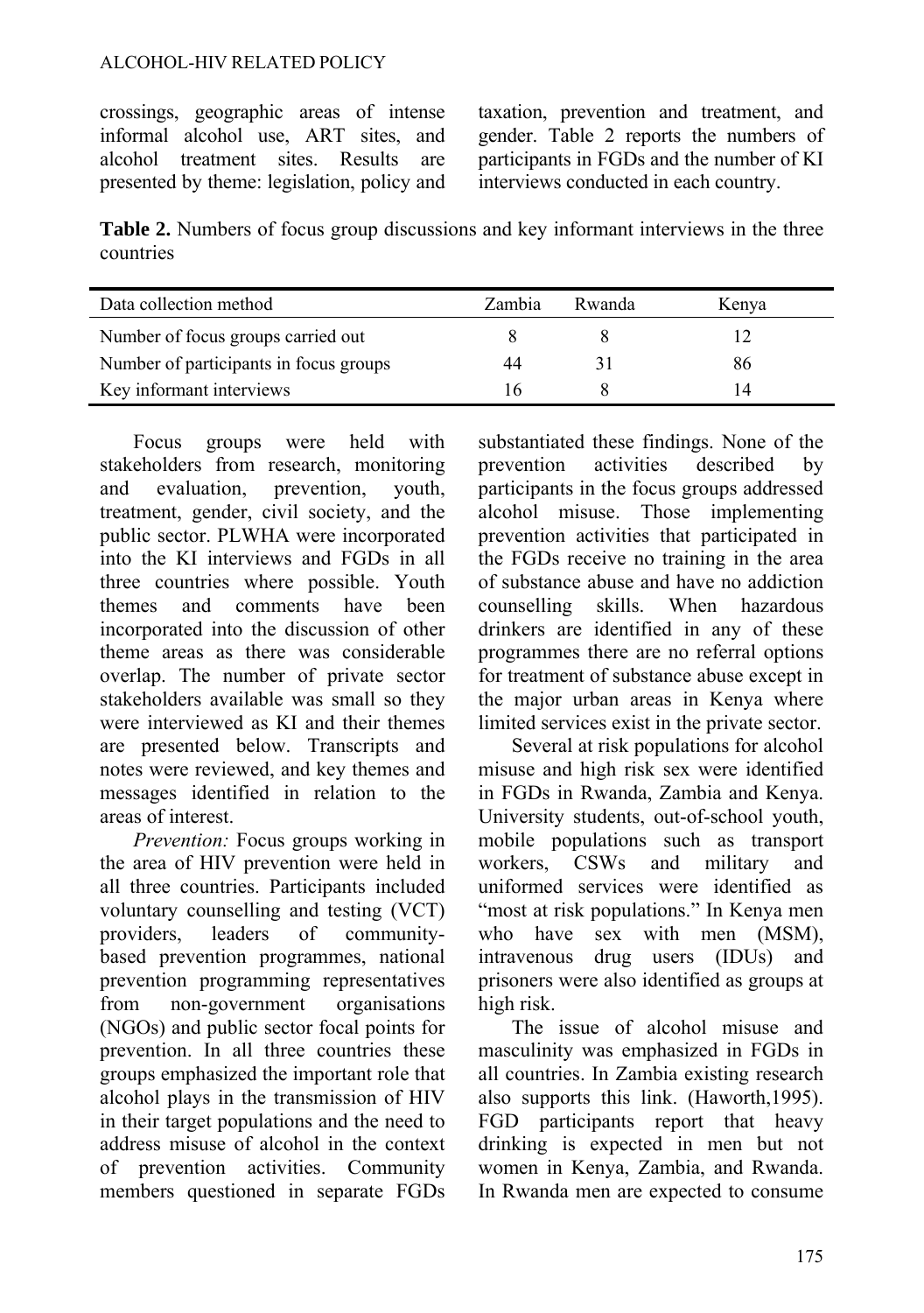large amounts of alcohol but not appear to be intoxicated. Women in Rwanda who are HIV-positive frequently cite alcohol as a risk factor in acquisition of HIV. FGDs indicated that in Kenya gender roles regarding drinking are changing in urban environments such as Nairobi and both men and women are consuming alcohol regularly. This is linked to a shift toward perceived western cultural norms in Kenya which is especially pronounced in youth. In Rwanda where more than 90% of the population is rural this shift has not been pronounced. In Zambia this theme was not emphasized in the FGDs. Both men and women in the three countries who are HIV-positive cite alcohol as a risk factor in acquisition.

Preliminary results from a national study in Kenya looking at alcohol misuse in VCT clients in Kenya demonstrates that there are multiple alcohol related problems relevant to the VCT setting that are not being addressed. (Kiragu & Mackenzie, 2006). VCT facilities in Kenya are not identifying alcohol as an issue in risk counselling nationally and counsellors lack the tools to address the problem. In Rwanda and Zambia VCT providers in the FGDs did identify alcohol as an issue in risk counselling but there are no alcohol treatment referral options for individuals with substance abuse disorders.

*Treatment:* FGDs with ART providers in Rwanda, Zambia and Kenya revealed similar findings. Alcohol problems are generally perceived as minimal in patients receiving ART. Drop out rates due to non-adherence were reported as generally low and even lower as a consequence of alcohol misuse. In all countries there is limited counselling done at intake which addresses the need to abstain from alcohol while treatment. In Rwanda there are strong community linkages to support adherence in patients on ART and these linkages may be linked to the low reported rates of alcohol misuse. In Kenya and Zambia there are also community linkages to support adherence in some programmes but not nationally as in Rwanda.

The scope of the problem of alcohol misuse in treatment settings is not clear in Rwanda, Zambia, or Kenya. The FGDs revealed discordance between community feedback and providers of care. There are no existing mechanisms to estimate the actual quantity of alcohol consumption in treatment settings by biological testing and there are strong disincentives for patients on ART to accurately self report alcohol use due to fear of exclusion from treatment. In Kenya FGDs with groups working with PLWAs consistently report that alcohol is used by the majority of patients on ART and anecdotal reports from FGDs in Rwanda and Zambia are consistent with that finding. Another related finding is that even though the epidemic in Africa has affected females in greater numbers there are a disproportionate number of women receiving ART relative to men in these countries. Men are much more likely to engage in hazardous drinking in Kenya, Zambia and Rwanda and are less likely to access health care services. HIV-positive problem drinkers, therefore, are more likely to be men, less likely to access health care services generally and ART specifically. FGDs with treatment providers working in the slums of Nairobi are consistent with this point as they report that problem drinkers are rarely seen in HIV treatment settings even for intake despite the high prevalence of serious drinking in these areas.

There are no services for alcohol linked to HIV treatment settings in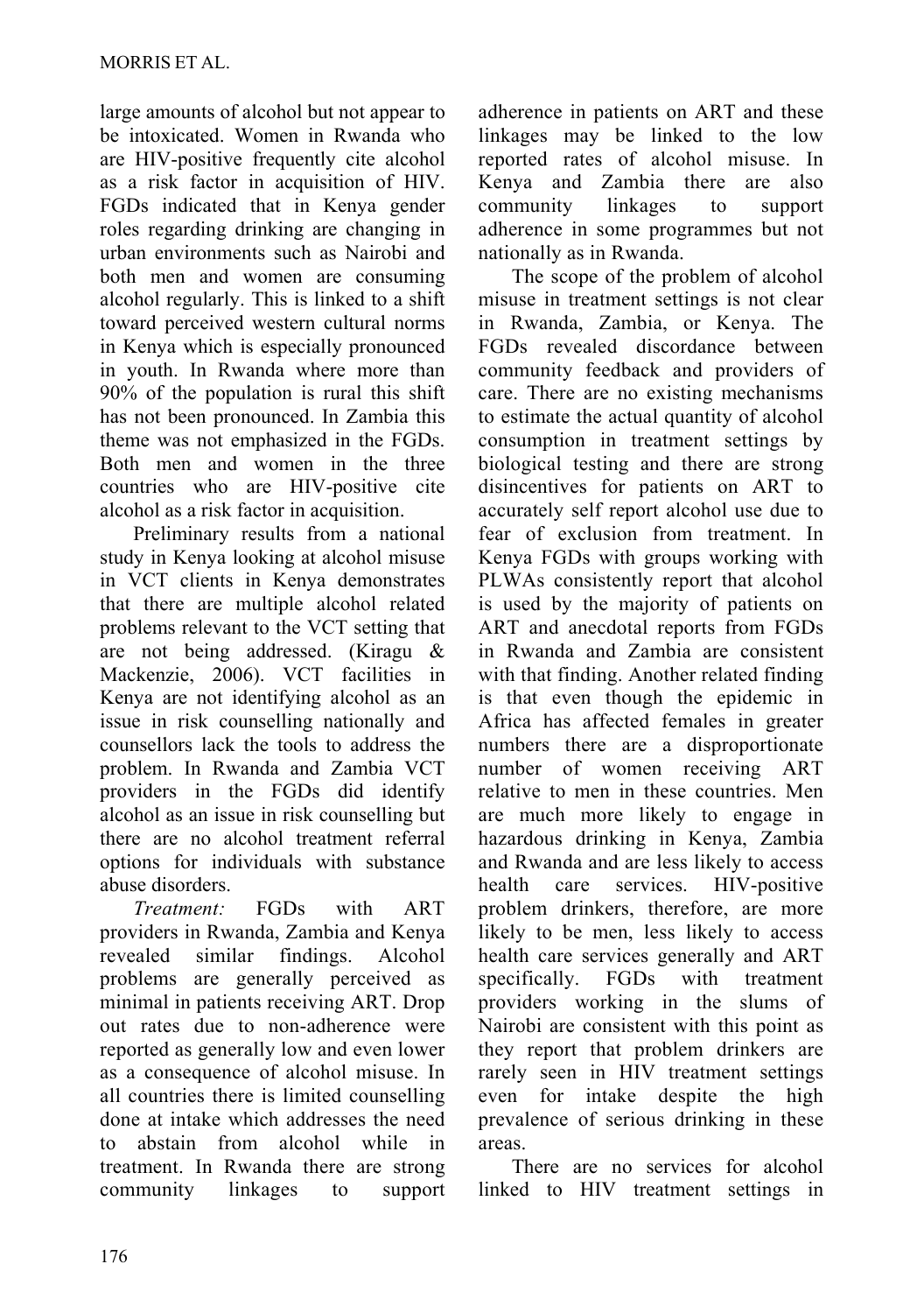Zambia, Rwanda or Kenya. Where these services are available in the private sector in Kenya there are barriers due to cost and lack of a referral network from HIV treatment facilities to substance abuse treatment.

*Gender:* In addition to the points raised above related to gender issues in prevention and treatment, several other pertinent themes related to gender were raised in both the Kenyan, Zambian and Rwandan FGDs. The civil society groups working with gender all described gender based violence and domestic violence linked to alcohol in all these countries. In Rwanda rape and forced sex was linked closely with alcohol. A common scenario described in many of the FGDs is that of the intoxicated husband returning home and forcefully demanding sex from his wife. Wives are unable to negotiate condom use with HIV-positive intoxicated husbands who often have engaged in unprotected sex under the influence of alcohol. One NGO working with women with HIV/ AIDS pointed out that this scenario comes up repeatedly in dramas created by HIV-positive women which were performed throughout Rwanda as a part of the NGO's intervention to support women living with AIDS.

Other prominent themes from the FGDs in the three countries link female headed households, the promotion of transactional sex, trans-generational sex and the selling of traditional alcohol or home brews. Older single women in both countries are often in desperate economic situations where the only option open to them is to brew traditional alcohol (home brews). When this occurs in their homes male customers may engage in transgenerational sex with their daughters. These informal drinking venues are also areas where CSWs trade sex for money with male patrons. In Rwanda widows were identified as being significantly affected by alcohol abuse. The problems associated with gender based violence, domestic violence, and forced sex are widespread in the rural areas of Rwanda. Some areas in Kigali, Rwanda are also significantly associated with gender/ alcohol related problem. In Kenya the gender based issues described are more significant in certain geographical areas such as fishing villages on Lake Victoria in Western Kenya, slum areas of Nairobi and specific impoverished areas on the Kenyan Coast.

*Public sector stakeholders:* Public sector stakeholders included officials of the Ministries of Agriculture, Health, Defense, Home Affairs, Trade and Commerce, Local Government, Education, Gender, Justice, Finance, Youth, Planning, Internal Affairs, and alcohol related parastatals. The public sector groups in general were aware of alcohol as a risk factor for transmission of HIV; however, they had no specific direction to reshape alcohol policy or strategies to reduce the impact of alcohol on the spread of HIV. The exception is Rwanda, where alcohol was considered in a multi-sectoral way by ministries. The level of public sector engagement in other countries in alcohol as an HIV issue was minimal, especially outside the Ministry of Health. However, in Kenya the prison services had identified substance abuse as a major issue related to behaviour and were looking for tools to address it. The public sector group also identified informal use of alcohol and lack of enforcement of current laws as important issues in the alcohol HIV response in their countries. High risk groups for alcohol abuse identified by these stakeholders included youth, CSWs, mobile populations including transport workers and people in the correctional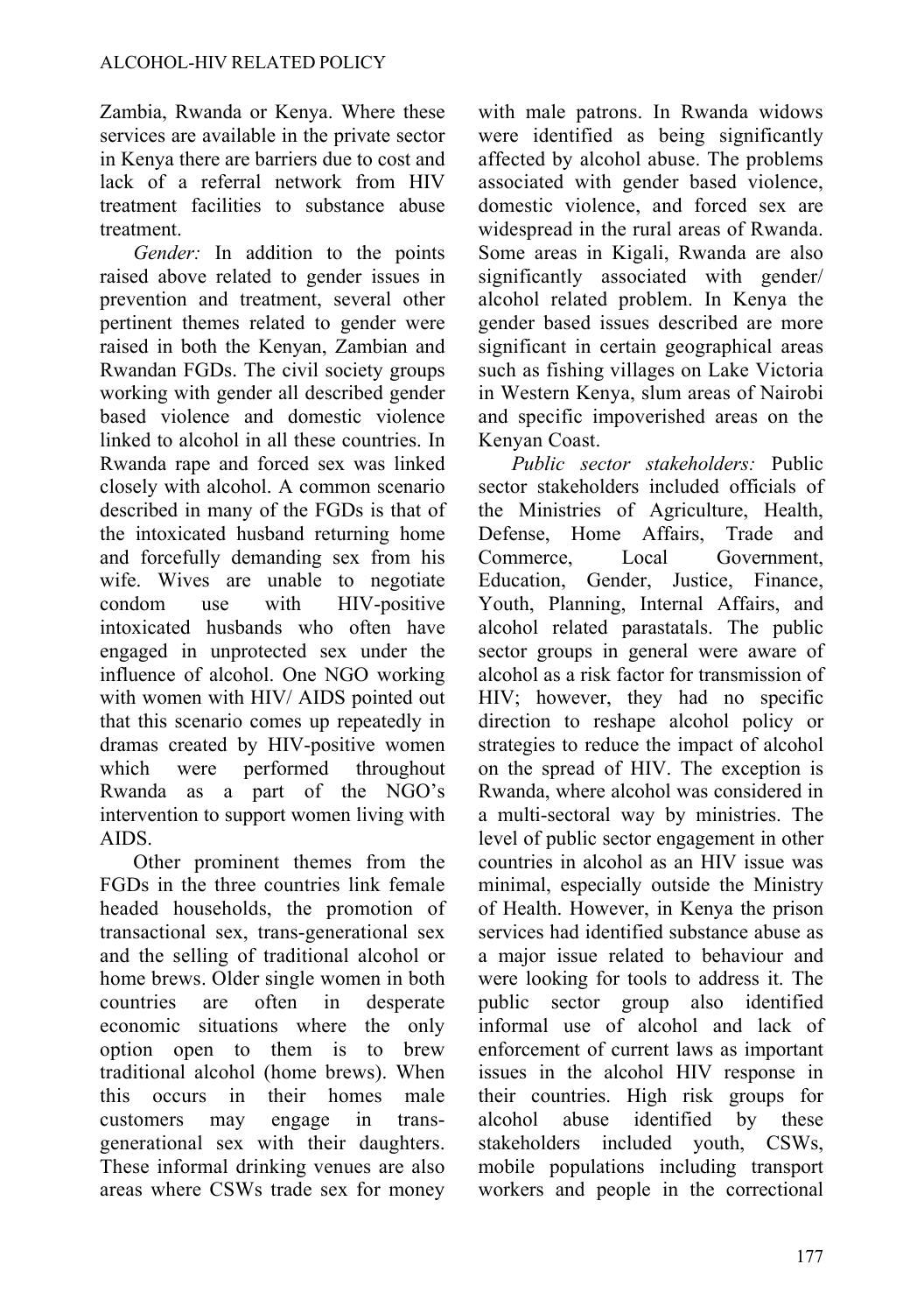system. Stakeholders also identified defense forces and police forces as at risk for alcohol misuse.

*Civil society:* FGDs with civil society organizations were conducted with faith-based organisations (FBOs), NGOs, and community-based organizations (CBOs) in all three countries. These organisations included youth groups, women's groups, multifaith/single faith organisations, and groups working with marginalised populations. They reported many of the alcohol related problems listed in the sections on gender and prevention. Another finding of civil society FGDs was that women often seek help from their religious leaders and community groups with alcohol problems in their families. These community groups, pastors, priests and imams have no training in substance abuse problems and usually have nowhere to refer individuals seeking their counsel for help in dealing with alcohol issues. Other prominent themes from these FGDs were the prevalence and insidious nature of informal alcohol on the social fabric of the societies and the impact of the lack of law enforcement on these issues. All stakeholders had consensus over the issue of lack of enforcement of laws and pointed to both lack of leadership and in some instances complicity in the law enforcement community.

# *Key informant interviews*

KI interviews were done in all three countries. Individuals in the public sector, civil society and private sector were interviewed. This included specialists in ART and alcohol abuse. Topics included the cultural setting for alcohol use in the country, perceived drinking patterns and social norms,

sector specific questions about programme responses, policies and strategies on alcohol as it relates to HIV and the sector represented by the KI.

*Prevention:* The KI interviews substantiated the findings of the FGDs. The linkage between alcohol and HIV risk was apparent to all. High risk groups for alcohol abuse identified were youth, mobile populations, CSWs, and the unemployed. Cultural aspects that contributed to behavioural risk included the use of informally produced alcohol and the lack of enforcement of laws regarding opening hours and age limits on sales to minors. The prevention KIs highlighted the need for VCT to serve as an entry point for services designed to reduce the impact of alcohol on HIV transmission. KIs indicated that currently there was little training around these issues except in isolated programmes in select countries.

*Treatment:* Overall, ART interventions pay little attention to alcohol as a factor in adherence and toxicity and KIs were divided on its importance. In general, providers reported that alcohol was not an active issue in ART. In opposition to this view. KIs from the civil society organisations, including those working with women, felt that alcohol was a significant problem that was minimised by beneficiaries of services in discussion with providers. Both groups agreed that some form of screening tool on intake into ART programmes was needed and surveillance for abuse was warranted. Those few alcohol treatment specialists interviewed in the countries felt that ART was being instituted as vertical stand alone programmes and that alcohol related technical expertise where present was not being utilized.

**Table 3.** Summary of key informant interview re**s**ults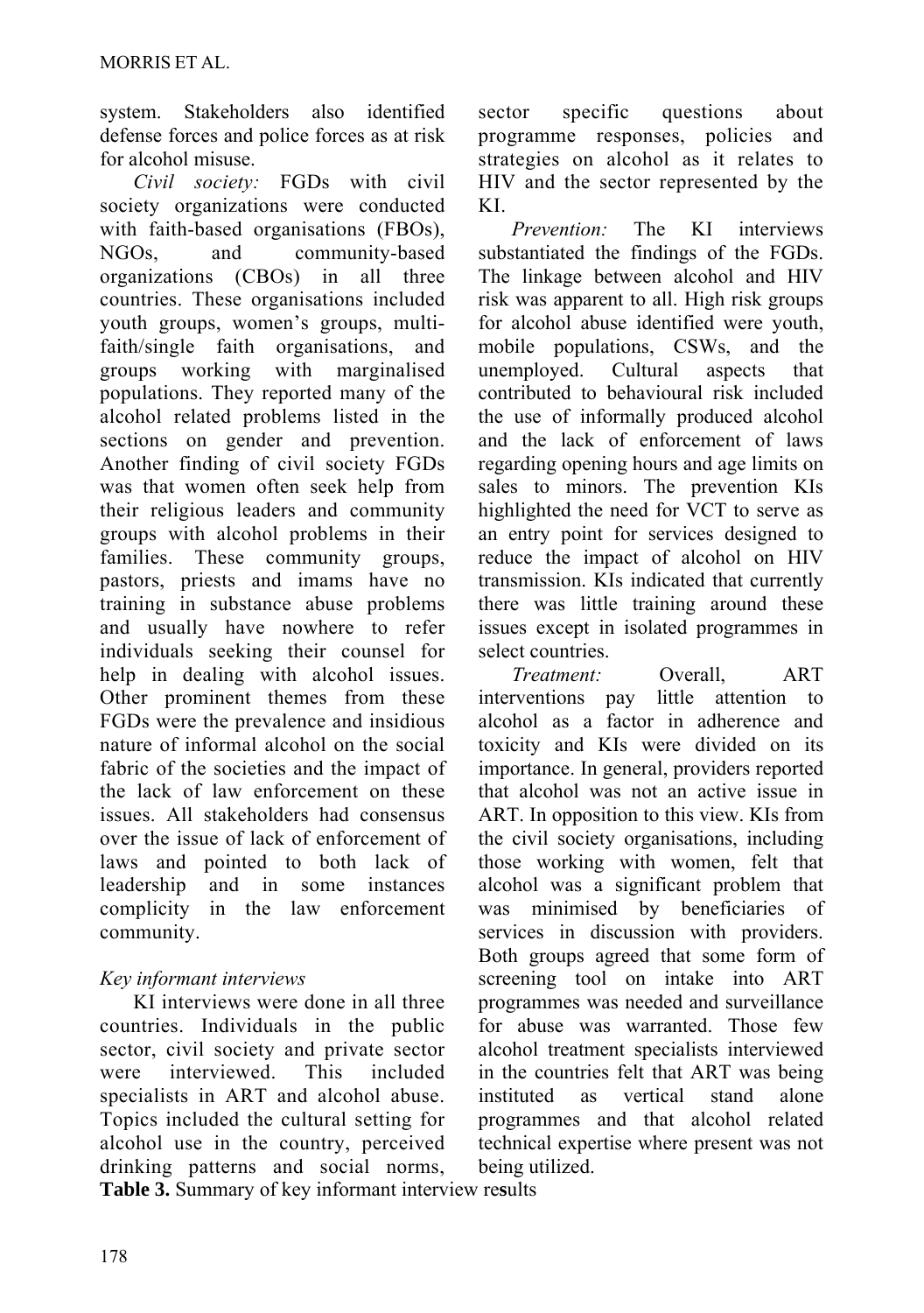#### ALCOHOL-HIV RELATED POLICY

| Thematic Areas                                    | Zambia                                                                                                 | Rwanda                                                                                               | Kenya                                                                                                                |
|---------------------------------------------------|--------------------------------------------------------------------------------------------------------|------------------------------------------------------------------------------------------------------|----------------------------------------------------------------------------------------------------------------------|
| Policy                                            | Some interest at public<br>sector policy level<br>limited to health                                    | Interest at public policy<br>level to deal with issue in<br>a multi-sectoral manner                  | Interest at the public<br>policy sector level<br>limited to health                                                   |
| Civil Society<br>Engagement                       | Civil society<br>acknowledges problem<br>and displays                                                  | Civil society<br>acknowledges problem<br>and displays willingness                                    | Civil society engaged<br>and involved in<br>response                                                                 |
| Availability of<br>Treatment for<br>Alcohol Abuse | willingness to respond<br>Private treatment of<br>alcohol very limited<br>and not linked to HIV<br>ART | to respond<br>Limited private treatment<br>sector for alcohol not<br>engaged or linked to HIV<br>ART | Private treatment sector<br>involved in treatment of<br>alcohol and other<br>substances but not<br>linked to HIV ART |
| Gender<br>Enforcement<br>and Regulation           | Gender issues central<br>to alcohol HIV risks<br>Lack of enforcement of<br>current laws.               | Gender issues central to<br>alcohol HIV risks<br>Lack of enforcement of<br>current laws              | Gender issues central to<br>alcohol HIV risks<br>Lack of enforcement of<br>current laws.                             |
|                                                   | Informal sector alcohol<br>production and<br>consumption a major<br>issue in risk behaviours           | Informal sector alcohol<br>production and<br>consumption a major<br>issue in risk behaviours         | Informal sector alcohol<br>production and<br>consumption a major<br>issue in risk behaviours                         |

*Gender:* The gender-related KIs in these countries agreed that gender-related violence and associated high risk sexual activity was directly linked to alcohol. KIs reported that cultural determinants related to male roles and drinking patterns underlie these serious behaviours. Rape and domestic abuse were common and related to alcohol. Frequently HIV was an element in this mix of issues. An important theme articulated by KIs in all three countries was that informal alcohol production was done primarily by female headed households as a means of subsistence survival that frequently led to either household commercial sex work or abuse of the children in the household.

*Public sector:* In Zambia there was expressed interest on the part of the public sector informants to engage in policy development and reform around prevention of HIV as it relates to alcohol but this was primarily limited to the health sector. There was also an acknowledgement of a lack of current effort in this area. In Rwanda this interest was broad based and extended to all public sector participants with acknowledgement of alcohol HIV prevention linkages and concrete plans for multi-sectoral responses. In Kenya the responses were similar to Zambia in terms of recognition of the issues around alcohol and prevention but only health sector interest in intervention and policy reform.

All public sector stakeholders emphasized the importance of youth as a high-risk population; the role of traditional alcohol in this area; and the lack of enforcement of current laws as significant issues in prevention.

*Civil society:* All civil society informants in the three countries saw clear linkages between alcohol and HIV prevention and in all countries were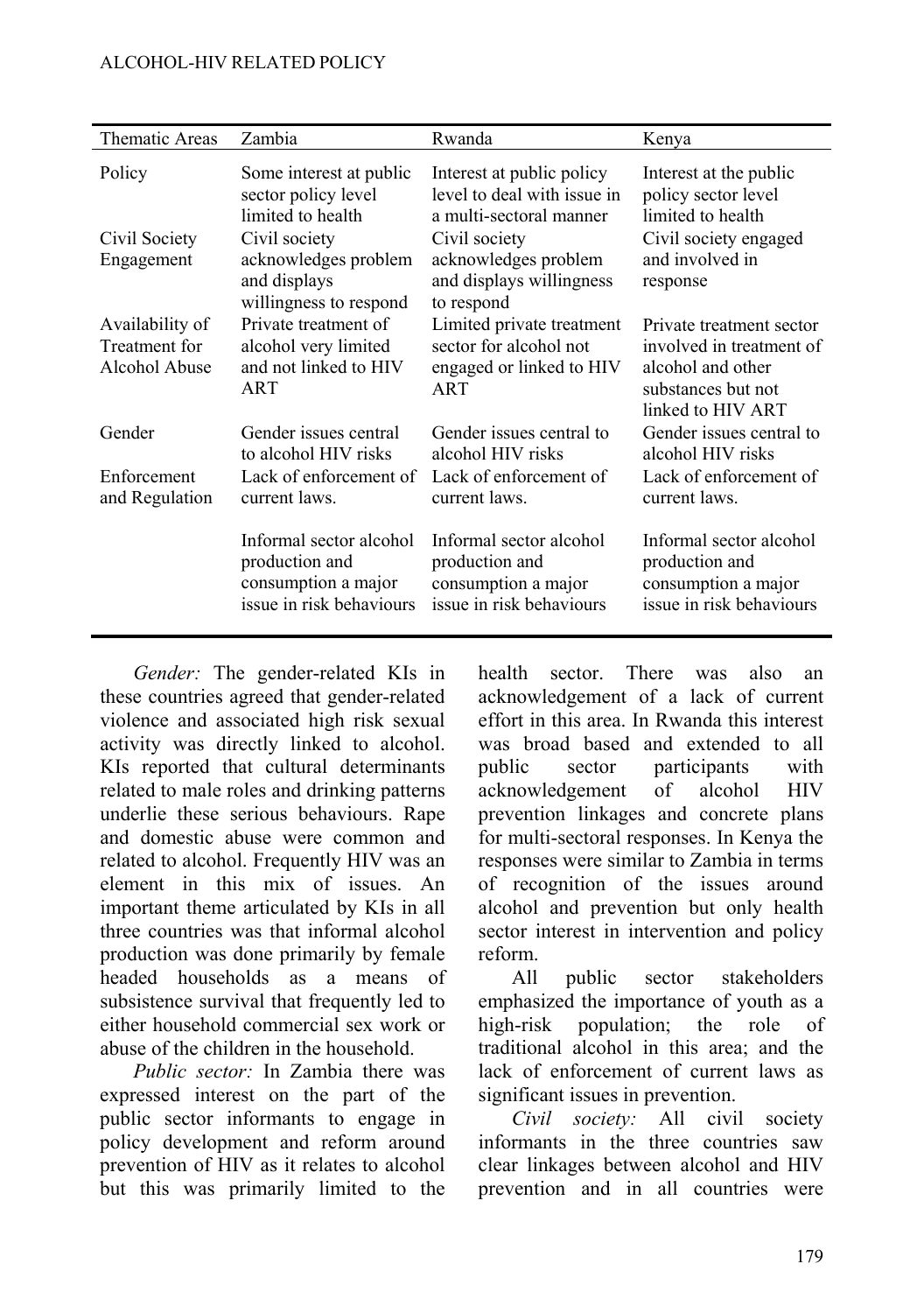willing to respond if called upon. This included informants from NGOs, FBOs, and CBOs. They also emphasized the issues of traditional alcohol and the damage this has done to the communities in the three countries as well as the importance of the non-enforcement of current laws and regulations.

*Private sector:* The private commercial sector did not express interest in any of these countries in engaging in multi-sectoral responses and did not highlight the linkage between high risk behaviour and alcohol. In the private medical sector there was engagement over the issue of treatment of alcohol in Kenya but this was lacking in the other two countries.

### **DISCUSSION**

In addressing the prevention and treatment of HIV, it is essential to acknowledge and define the underlying core determinants for transmission and effective treatment. Alcohol has increasingly been recognised as a driving force in transmission related to risky sexual behaviours and the dangers of alcohol use in ART are well known in the developed world. Twin challenges facing policy and decision makers in developing countries involve how to respond to alcohol use in HIV care and prevention. This assessment validated many of the preconceptions that have been expressed both at the policy and operational level in the selected countries. The results of this assessment are also consistent with the range of concerns presented by the ECSA Secretariat to the 42<sup>nd</sup> Health Ministers Conference in Mombasa, Kenya, in February 2006 and with the resolutions passed by the Health Ministers at that meeting.

*Policy, Legislative and Regulatory Issues*  Currently at the policy, legislative and regulatory level there is an existing alcohol policy framework in all three countries but not that specifically address the linkage with HIV. The existing legal frameworks for alcohol in Zambia and Rwanda date from colonial times and in Kenya are of more recent origin. Specific legislation regulating hours of operation of retail outlets and bars is present in all these countries and uniformly limits sale of alcohol to comparatively short times of operation. Traditional alcohol is regulated in Zambia and certain forms of traditional alcohol are outlawed in Rwanda and Kenya. No country has an integrated alcohol policy that incorporates the various sectors involved in its consumption, regulation and consequences. Alcohol is mentioned in the HIV plans of all three countries but only as a passing reference to HIV prevention and behaviour.

A serious area of concern articulated by all stakeholders in FGDs and KI interviews was the nearly complete lack of enforcement of existing regulation and laws in the three countries. This is particularly true of laws regulating the opening hours for selling alcohol and the legal age required to purchase alcohol products. The magnitude and consequence of this lack of enforcement differed by country but certain elements were common in all three countries. These were: the undermining of social order and regard for law that followed from widespread disregard for alcoholrelated regulation, the access to alcohol in all three societies at any time of day or night and the widespread and misuse of potent forms of traditional alcohol that also were the least expensive alcoholic beverages available in the marketplace. This last point is particularly relevant to the linkage between hazardous drinking and risky sex as inexpensive home brews are consumed by impoverished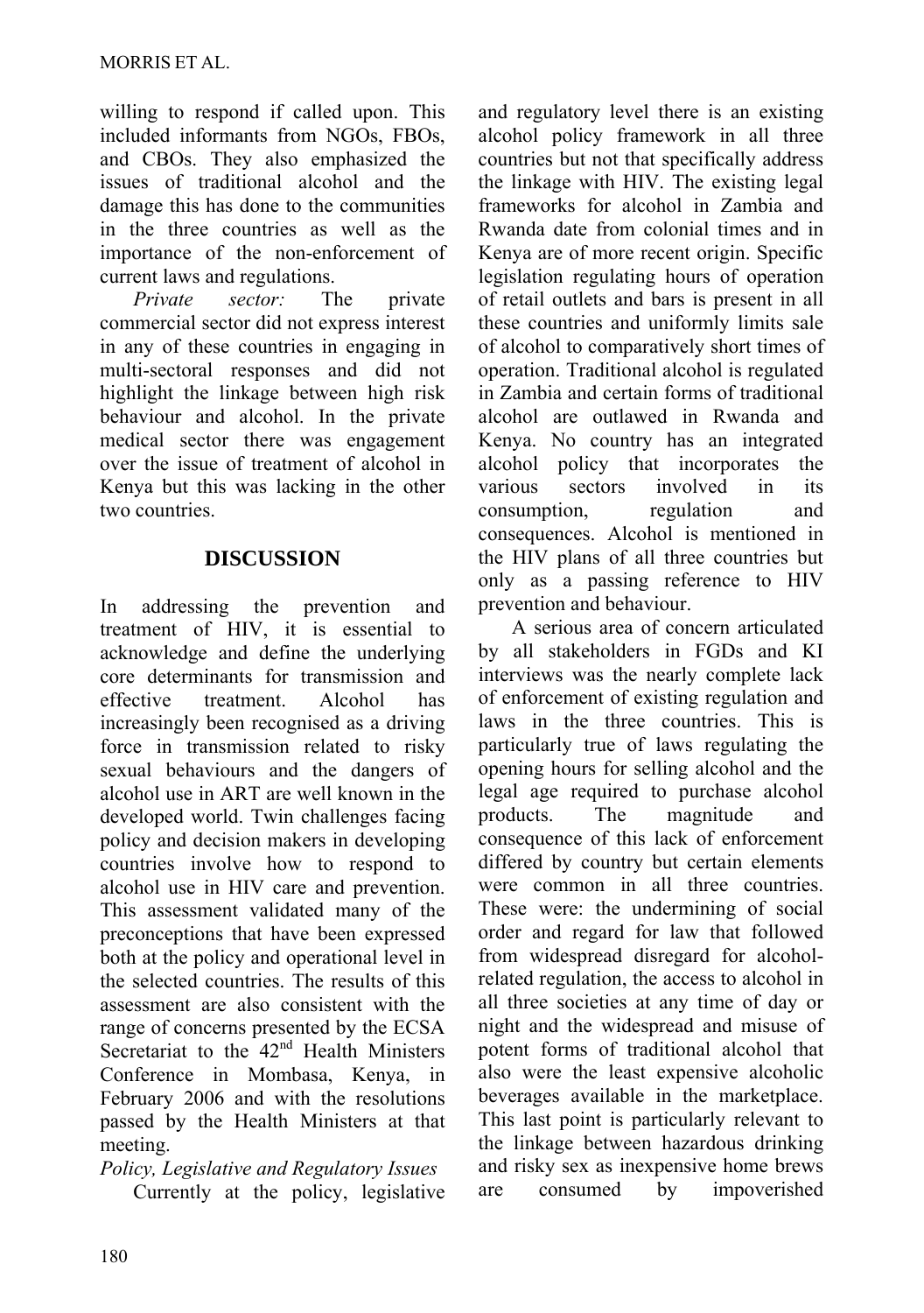populations where higher prevalence rates of HIV and more limited understanding of HIV prevention practices are predominant. This issue of informal alcohol production and links to high risk sexual activities was raised by all FGDs and KIs.

## *Prevention issues*

With regards to HIV prevention, all three countries acknowledge the link between alcohol and HIV in their HIV strategic plans, in particular, alcoholrelated behavioural changes predisposing individuals to high risk sexual interaction. However, there is no systematic incorporation of alcohol or substance abuse control as a strategy in the HIV response and it is not seen as a crosscutting issue by policy makers in their existing documentation of approaches to the HIV epidemic in these three countries. This is especially true in Kenya and Zambia where FGDs and KI interviews among public sector participants demonstrated the absence of any such approach. In Rwanda there was the beginning of a cross ministry policy at the public sector level but this was in its infancy. More specifically the link between alcohol and VCT as the entry point into alcohol interventions and risk reduction has not been developed in any of the countries. In the FGDs and KI interviews drinking alcohol was frequently cited by groups involved with those having had high-risk exposure as the behaviour that put them at risk. In Kenya some isolated programmes have incorporated alcohol into their VCT approach and used the VCT encounter as an opportunity to address identification of alcohol misuse. Also in Kenya there was an attempt at a public media campaign linking alcohol use and high-risk behaviour but this was aborted due to alcohol industry pressure. No country had a general public health campaign targeting alcohol misuse but all had national alcohol promotion advertising linked to national brewers and other related industries.

### *HIV treatment issues*

In terms of HIV treatment the linkages and framework for alcohol interventions were weaker than those for prevention. As mentioned, none of the three HIV strategic plans linked the idea of alcohol control or use and treatment of HIV. All HIV treatment programmes addressed alcohol in their national programmes but this typically took the approach of being mentioned in ARV uptake and rarely mentioned after this. From the discussions and document survey no national HIV programme had a screening tool or method for quantification of alcohol use either on ARV intake or follow-up. Not surprisingly no programme visited or treatment provider interviewed had recorded significant alcohol misuse. But the beneficiaries of treatment, both PLWAs and civil society groups working with them, identified alcohol misuse as prevalent among those on ARTs. The lack of disclosure of alcohol use between clients and providers is likely the reason for this, as one KI from a women's PLWHAs group stated, "they are scared that if they disclose alcohol use to their providers they will be removed from their ART." In all countries this was identified as an issue but it was especially evident in Kenya.

## *Treatment for alcohol-related problems*

Only Kenya had significant treatment options for alcohol abuse and dependence. Both Zambia and Rwanda have both a paucity of qualified substance abuse professionals and a lack of support services. In Kenya treatment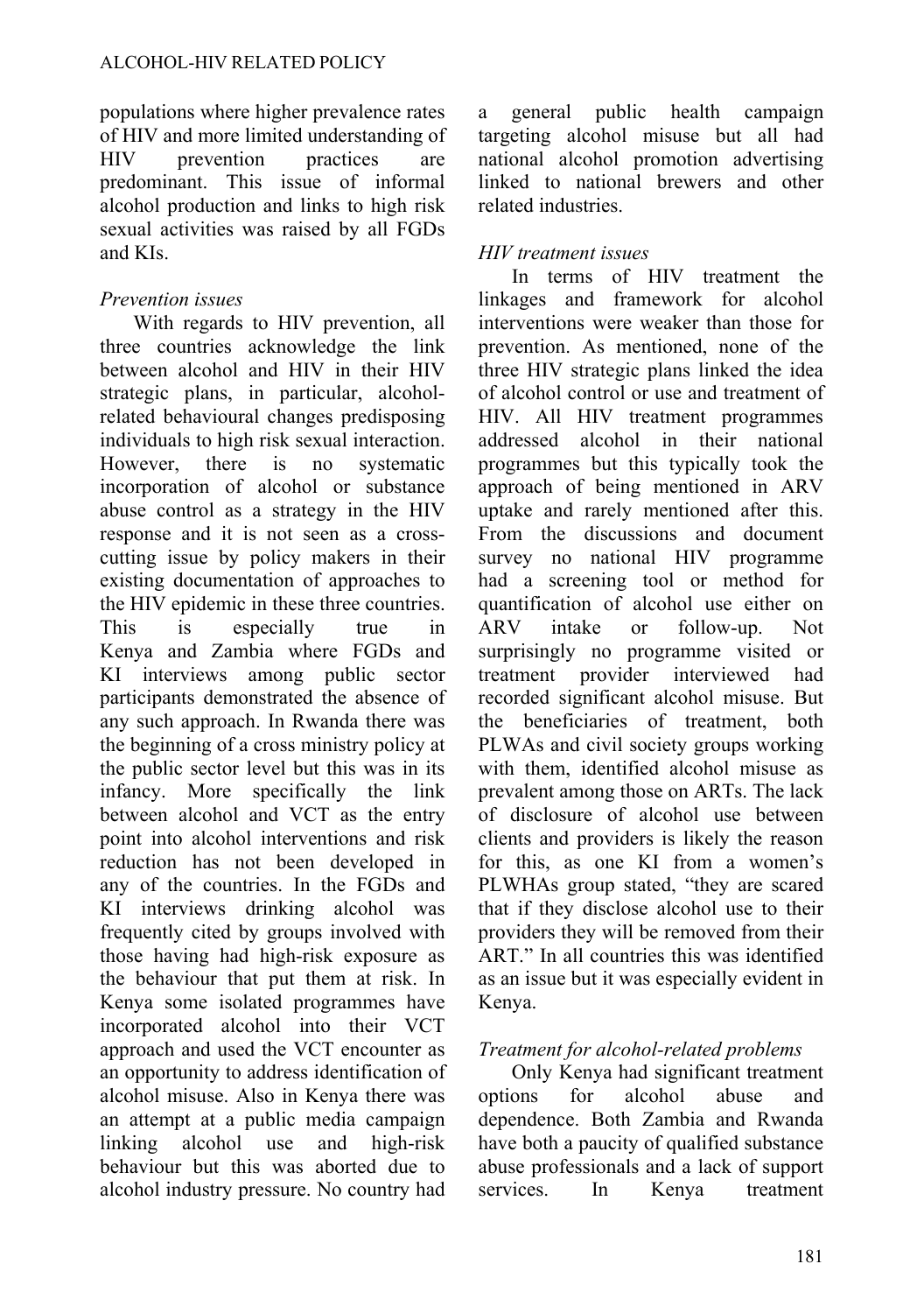professionals are concentrated in the urban areas and are in the private fee for service sector. Also there is a notable absence of linkage between existing ARV therapeutic responses and alcohol treatment where these are present. This theme was constant across the countries, where technical support for alcohol interventions are present there is no structure or linkage for this to be implemented in the HIV prevention or treatment arenas.

## *Gender*

An important cross-cutting issue in all three countries is the gender aspect of alcohol as it impacts on HIV. In these countries alcohol consumption was generally seen by the participants as a male dominated recreational activity and this remains the case in all but a few exceptions. These exceptions are female sex workers who use alcohol extensively and urban youth in countries such as Kenya where the assimilation of modified Western values regarding alcohol is becoming increasingly common. All stakeholders in FGDs and KI interviews expressed linkages between sexual and gender violence and alcohol. These behaviours were also linked to high-risk sexual behaviours and non-use of condoms. The issues of forced sex, rape and linkages to unprotected sex are clearly a part of the alcohol problem in these countries as has been recently demonstrated. [\(Kiene](http://www.ncbi.nlm.nih.gov/entrez/query.fcgi?db=pubmed&cmd=Search&itool=pubmed_AbstractPlus&term=%22Kiene+SM%22%5BAuthor%5D) et al., 2006)

There is clearly a need for a multisectoral approach to the issue of alcohol and HIV in this sample of sub-Saharan African countries and likely the whole region. This includes roles for civil society and especially faith-based groups, local government and police in addressing this issue at the grass roots level. Also needed are updated legal and policy frameworks that acknowledge the public health significance of alcohol in HIV transmission and treatment. Most important is the enforcement of these laws and regulations so compliance with the law becomes the normative behaviour in these societies. Linked to this is the regulation and formalizing of traditional alcohol so that misuse of this form of intoxicant can be reduced.

The mainstreaming of alcohol misuse identification and alcohol education into VCT and other interventions is an important preliminary step toward development of alcohol services within HIV prevention activities. With regard to HIV treatment the incorporation of screening and monitoring tools and systems for problem identification in follow-up care are obvious next steps. Treatment interventions for alcohol should be included in the national HIV treatment campaigns and expertise on alcohol treatment made available in the public sector of each of these countries. In all these areas there is a need to identify, evaluate and disseminate any current best practice in the area and start pilot interventions based on best practices.

### **REFERENCES**

- Amayo, G.N. (1996). Current drug dependence scene in Kenya and strategies for national preventive education. Cited in C. Parry, Global Alcohol Database Project Review. Memorandum submitted to WHO/Geneva, 19 December 1996.
- [Ao, T.T.](http://www.ncbi.nlm.nih.gov/entrez/query.fcgi?db=pubmed&cmd=Search&itool=pubmed_Abstract&term=%22Ao+TT%22%5BAuthor%5D), [Sam, N.E](http://www.ncbi.nlm.nih.gov/entrez/query.fcgi?db=pubmed&cmd=Search&itool=pubmed_Abstract&term=%22Sam+NE%22%5BAuthor%5D)., [Masenga, E.J.](http://www.ncbi.nlm.nih.gov/entrez/query.fcgi?db=pubmed&cmd=Search&itool=pubmed_Abstract&term=%22Masenga+EJ%22%5BAuthor%5D), [Seage,](http://www.ncbi.nlm.nih.gov/entrez/query.fcgi?db=pubmed&cmd=Search&itool=pubmed_Abstract&term=%22Seage+GR+3rd%22%5BAuthor%5D)  [G.R.](http://www.ncbi.nlm.nih.gov/entrez/query.fcgi?db=pubmed&cmd=Search&itool=pubmed_Abstract&term=%22Seage+GR+3rd%22%5BAuthor%5D), & [Kapiga, S.H](http://www.ncbi.nlm.nih.gov/entrez/query.fcgi?db=pubmed&cmd=Search&itool=pubmed_Abstract&term=%22Kapiga+SH%22%5BAuthor%5D). (2006). Human immunodeficiency virus type 1 among bar and hotel workers in northern Tanzania: the role of alcohol, sexual behaviour, and herpes simplex virus type 2*. Sexually Transmitted Diseases, 33 (3),*  163-9
- Aweeka, F., Lizak, P., Karan, L., et al. (2003). The effect of ethanol on protease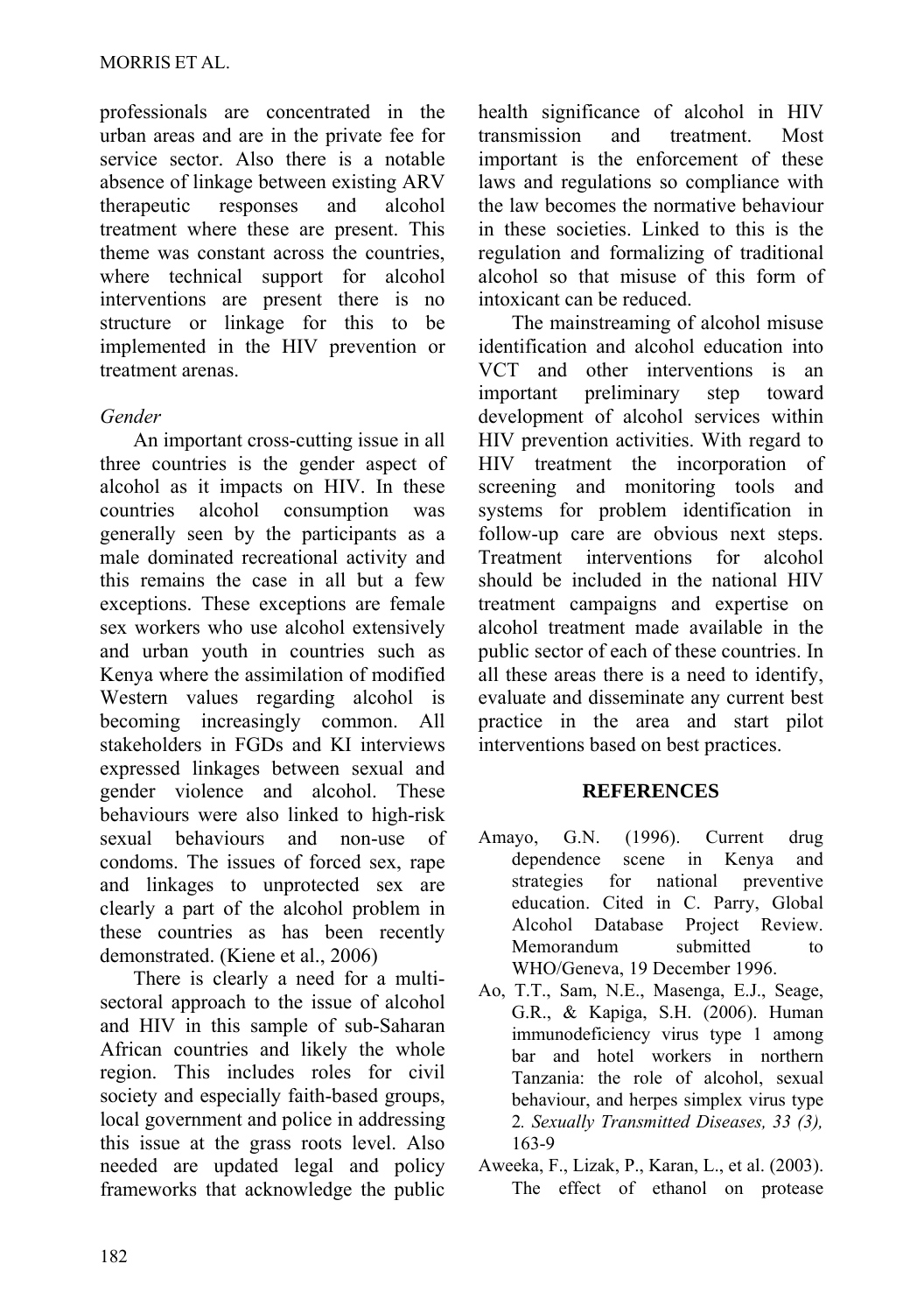inhibitor exposure in chronic heavy ethanol users. Presented at the Conference on Opportunistic Infections, Abstract 545.

- Braithwaite, R.S., McGinnis, K.A., Conigliaro, J., Maisto, S.A., Crystal, S., Day, N., et al. (2005). A temporal and dose-response association between alcohol consumption and medication adherence among veterans in care. *Alcoholism: Clinical and Experimental Research, 29, (7),* 1190-1197
- [Chesson, H.W](http://www.ncbi.nlm.nih.gov/entrez/query.fcgi?db=pubmed&cmd=Search&itool=pubmed_AbstractPlus&term=%22Chesson+HW%22%5BAuthor%5D)., [Harrison, P.](http://www.ncbi.nlm.nih.gov/entrez/query.fcgi?db=pubmed&cmd=Search&itool=pubmed_AbstractPlus&term=%22Harrison+P%22%5BAuthor%5D), & [Stall, R.](http://www.ncbi.nlm.nih.gov/entrez/query.fcgi?db=pubmed&cmd=Search&itool=pubmed_AbstractPlus&term=%22Stall+R%22%5BAuthor%5D) (2003). Changes in alcohol consumption and in sexually transmitted disease incidence rates in the United States: 1983-1998. *Journal of Studies on Alcohol, 64(5)*, 623-30.
- Cook, R.L., & Clark,D.B. (2005). Is there an association between alcohol consumption and sexually transmitted diseases? A systematic review. *Sexually Transmitted Diseases, 32(3),* 156-64.
- Haworth, A. (1995). *Zambia*. In: Heath, D.B., International Handbook on Alcohol and Culture, Greewood Press, Westport, CT. pages 316-27.
- [Hoffman, S.](http://www.ncbi.nlm.nih.gov/entrez/query.fcgi?db=pubmed&cmd=Search&itool=pubmed_Abstract&term=%22Hoffman+S%22%5BAuthor%5D), [O'Sullivan, L.F](http://www.ncbi.nlm.nih.gov/entrez/query.fcgi?db=pubmed&cmd=Search&itool=pubmed_Abstract&term=%22O%27Sullivan+LF%22%5BAuthor%5D)., [Harrison, A.](http://www.ncbi.nlm.nih.gov/entrez/query.fcgi?db=pubmed&cmd=Search&itool=pubmed_Abstract&term=%22Harrison+A%22%5BAuthor%5D), [Dolezal, C.](http://www.ncbi.nlm.nih.gov/entrez/query.fcgi?db=pubmed&cmd=Search&itool=pubmed_Abstract&term=%22Dolezal+C%22%5BAuthor%5D), & [Monroe-Wise, A](http://www.ncbi.nlm.nih.gov/entrez/query.fcgi?db=pubmed&cmd=Search&itool=pubmed_Abstract&term=%22Monroe%2DWise+A%22%5BAuthor%5D). (2006). HIV risk behaviours and the context of sexual coercion in young adults' sexual interactions: results from a diary study in rural South Africa. *Sexually Transmitted Diseases, 33 (1)*, 52-8.
- [Kiene, S.M.](http://www.ncbi.nlm.nih.gov/entrez/query.fcgi?db=pubmed&cmd=Search&itool=pubmed_AbstractPlus&term=%22Kiene+SM%22%5BAuthor%5D), [Christie, S](http://www.ncbi.nlm.nih.gov/entrez/query.fcgi?db=pubmed&cmd=Search&itool=pubmed_AbstractPlus&term=%22Christie+S%22%5BAuthor%5D)., [Cornman, D.H.](http://www.ncbi.nlm.nih.gov/entrez/query.fcgi?db=pubmed&cmd=Search&itool=pubmed_AbstractPlus&term=%22Cornman+DH%22%5BAuthor%5D), [Fisher, W.A.](http://www.ncbi.nlm.nih.gov/entrez/query.fcgi?db=pubmed&cmd=Search&itool=pubmed_AbstractPlus&term=%22Fisher+WA%22%5BAuthor%5D), [Shuper, P.A](http://www.ncbi.nlm.nih.gov/entrez/query.fcgi?db=pubmed&cmd=Search&itool=pubmed_AbstractPlus&term=%22Shuper+PA%22%5BAuthor%5D)., [Pillay, S](http://www.ncbi.nlm.nih.gov/entrez/query.fcgi?db=pubmed&cmd=Search&itool=pubmed_AbstractPlus&term=%22Pillay+S%22%5BAuthor%5D)., [Friedland, G.H.](http://www.ncbi.nlm.nih.gov/entrez/query.fcgi?db=pubmed&cmd=Search&itool=pubmed_AbstractPlus&term=%22Friedland+GH%22%5BAuthor%5D), & [Fisher, J.D.](http://www.ncbi.nlm.nih.gov/entrez/query.fcgi?db=pubmed&cmd=Search&itool=pubmed_AbstractPlus&term=%22Fisher+JD%22%5BAuthor%5D) (2006). Sexual risk behaviour among HIVpositive individuals in clinical care in urban KwaZulu-Natal, South Africa. *AIDS, 20 (13)*, 1781-1784
- Kiragu, K. & Mackenzie, C. (2006). Data interpretation meeting of the Kenya Alcohol VCT Study, 2006. Population Council/Horizons
- [Klinger, E.V.](http://www.ncbi.nlm.nih.gov/entrez/query.fcgi?db=pubmed&cmd=Search&itool=pubmed_Abstract&term=%22Klinger+EV%22%5BAuthor%5D), [Kapiga, S.H](http://www.ncbi.nlm.nih.gov/entrez/query.fcgi?db=pubmed&cmd=Search&itool=pubmed_Abstract&term=%22Kapiga+SH%22%5BAuthor%5D)., [Sam, N.E](http://www.ncbi.nlm.nih.gov/entrez/query.fcgi?db=pubmed&cmd=Search&itool=pubmed_Abstract&term=%22Sam+NE%22%5BAuthor%5D)., [Aboud, S](http://www.ncbi.nlm.nih.gov/entrez/query.fcgi?db=pubmed&cmd=Search&itool=pubmed_Abstract&term=%22Aboud+S%22%5BAuthor%5D)., [Chen, C.Y.](http://www.ncbi.nlm.nih.gov/entrez/query.fcgi?db=pubmed&cmd=Search&itool=pubmed_Abstract&term=%22Chen+CY%22%5BAuthor%5D), [Ballard, R.C.](http://www.ncbi.nlm.nih.gov/entrez/query.fcgi?db=pubmed&cmd=Search&itool=pubmed_Abstract&term=%22Ballard+RC%22%5BAuthor%5D), & [Larsen, U](http://www.ncbi.nlm.nih.gov/entrez/query.fcgi?db=pubmed&cmd=Search&itool=pubmed_Abstract&term=%22Larsen+U%22%5BAuthor%5D). (2006). A community-based study of risk factors for Trichomonas vaginalis infection among women and their male partners in Moshi Urban District, Northern Tanzania. *Sexually*

*Transmitted Diseases*, published ahead of print May 31, 2006.

- Kresina,T., Flexner,C., Sinclair,J, Correia, M.A., Stapleton, J.T., Adeniyi-Jones, S., Cargill, V., & Cheever, L.W. (2002). Alcohol use and HIV pharmacotherapy. *AIDS Research on Human Retroviruses, 18 (11)*, 757-70.
- [Lugalla, J](http://www.ncbi.nlm.nih.gov/entrez/query.fcgi?db=pubmed&cmd=Search&itool=pubmed_AbstractPlus&term=%22Lugalla+J%22%5BAuthor%5D)., [Emmelin, M.](http://www.ncbi.nlm.nih.gov/entrez/query.fcgi?db=pubmed&cmd=Search&itool=pubmed_AbstractPlus&term=%22Emmelin+M%22%5BAuthor%5D), [Mutembei, A.](http://www.ncbi.nlm.nih.gov/entrez/query.fcgi?db=pubmed&cmd=Search&itool=pubmed_AbstractPlus&term=%22Mutembei+A%22%5BAuthor%5D), [Sima,](http://www.ncbi.nlm.nih.gov/entrez/query.fcgi?db=pubmed&cmd=Search&itool=pubmed_AbstractPlus&term=%22Sima+M%22%5BAuthor%5D)  [M](http://www.ncbi.nlm.nih.gov/entrez/query.fcgi?db=pubmed&cmd=Search&itool=pubmed_AbstractPlus&term=%22Sima+M%22%5BAuthor%5D)., [Kwesigabo, G](http://www.ncbi.nlm.nih.gov/entrez/query.fcgi?db=pubmed&cmd=Search&itool=pubmed_AbstractPlus&term=%22Kwesigabo+G%22%5BAuthor%5D)., [Killewo, J](http://www.ncbi.nlm.nih.gov/entrez/query.fcgi?db=pubmed&cmd=Search&itool=pubmed_AbstractPlus&term=%22Killewo+J%22%5BAuthor%5D)., & [Dahlgren, L.](http://www.ncbi.nlm.nih.gov/entrez/query.fcgi?db=pubmed&cmd=Search&itool=pubmed_AbstractPlus&term=%22Dahlgren+L%22%5BAuthor%5D) (2004). Social, cultural and sexual behavioural determinants of observed decline in HIV infection trends: lessons from the Kagera Region, Tanzania. *Social Science & Medicine, 59 (1)*, 85-98.
- [Madhivanan, P.](http://www.ncbi.nlm.nih.gov/entrez/query.fcgi?db=pubmed&cmd=Search&itool=pubmed_Abstract&term=%22Madhivanan+P%22%5BAuthor%5D), [Hernandez, A.](http://www.ncbi.nlm.nih.gov/entrez/query.fcgi?db=pubmed&cmd=Search&itool=pubmed_Abstract&term=%22Hernandez+A%22%5BAuthor%5D), [Gogate, A.](http://www.ncbi.nlm.nih.gov/entrez/query.fcgi?db=pubmed&cmd=Search&itool=pubmed_Abstract&term=%22Gogate+A%22%5BAuthor%5D), [Stein, E.](http://www.ncbi.nlm.nih.gov/entrez/query.fcgi?db=pubmed&cmd=Search&itool=pubmed_Abstract&term=%22Stein+E%22%5BAuthor%5D), [Gregorich, S.](http://www.ncbi.nlm.nih.gov/entrez/query.fcgi?db=pubmed&cmd=Search&itool=pubmed_Abstract&term=%22Gregorich+S%22%5BAuthor%5D), [Setia, M.](http://www.ncbi.nlm.nih.gov/entrez/query.fcgi?db=pubmed&cmd=Search&itool=pubmed_Abstract&term=%22Setia+M%22%5BAuthor%5D), [Kumta, S.](http://www.ncbi.nlm.nih.gov/entrez/query.fcgi?db=pubmed&cmd=Search&itool=pubmed_Abstract&term=%22Kumta+S%22%5BAuthor%5D), [Ekstrand, M.](http://www.ncbi.nlm.nih.gov/entrez/query.fcgi?db=pubmed&cmd=Search&itool=pubmed_Abstract&term=%22Ekstrand+M%22%5BAuthor%5D), [Mathur, M.](http://www.ncbi.nlm.nih.gov/entrez/query.fcgi?db=pubmed&cmd=Search&itool=pubmed_Abstract&term=%22Mathur+M%22%5BAuthor%5D), [Jerajani, H.](http://www.ncbi.nlm.nih.gov/entrez/query.fcgi?db=pubmed&cmd=Search&itool=pubmed_Abstract&term=%22Jerajani+H%22%5BAuthor%5D), & [Lindan, C.P.](http://www.ncbi.nlm.nih.gov/entrez/query.fcgi?db=pubmed&cmd=Search&itool=pubmed_Abstract&term=%22Lindan+CP%22%5BAuthor%5D) (2005). Alcohol use by men is a risk factor for the acquisition of sexually transmitted infections and human immunodeficiency virus from female sex workers in Mumbai, India. *Sexually Transmitted Diseases, 32 (11)*, 685-90.
- [Malta, M.](http://www.ncbi.nlm.nih.gov/entrez/query.fcgi?db=pubmed&cmd=Search&itool=pubmed_Abstract&term=%22Malta+M%22%5BAuthor%5D), [Bastos, F.I](http://www.ncbi.nlm.nih.gov/entrez/query.fcgi?db=pubmed&cmd=Search&itool=pubmed_Abstract&term=%22Bastos+FI%22%5BAuthor%5D)., [Pereira-Koller, E.M.](http://www.ncbi.nlm.nih.gov/entrez/query.fcgi?db=pubmed&cmd=Search&itool=pubmed_Abstract&term=%22Pereira%2DKoller+EM%22%5BAuthor%5D), [Cunha, M.D](http://www.ncbi.nlm.nih.gov/entrez/query.fcgi?db=pubmed&cmd=Search&itool=pubmed_Abstract&term=%22Cunha+MD%22%5BAuthor%5D)., [Marques, C](http://www.ncbi.nlm.nih.gov/entrez/query.fcgi?db=pubmed&cmd=Search&itool=pubmed_Abstract&term=%22Marques+C%22%5BAuthor%5D)., & [Strathdee,](http://www.ncbi.nlm.nih.gov/entrez/query.fcgi?db=pubmed&cmd=Search&itool=pubmed_Abstract&term=%22Strathdee+SA%22%5BAuthor%5D)  [S.A.](http://www.ncbi.nlm.nih.gov/entrez/query.fcgi?db=pubmed&cmd=Search&itool=pubmed_Abstract&term=%22Strathdee+SA%22%5BAuthor%5D) (2006). A qualitative assessment of long distance truck drivers' vulnerability to HIV/AIDS in Itajai, southern Brazil. *AIDS Care, 18 (5)*, 489-96.
- Markos A.R. (2005). Review of alcohol and sexual behaviour. *International Journal of STD & AIDS, 16 (2)*, 123-7.
- Mugisha, F., & Zulu, E. (2004). The influence of alcohol, drugs and substance abuse on sexual relationships and perception of risk to HIV infection among adolescents in the informal settlements of Nairobi. *Journal of Youth Studies, 7(3)*, 280-293
- [Seloilwe, E.S](http://www.ncbi.nlm.nih.gov/entrez/query.fcgi?db=pubmed&cmd=Search&itool=pubmed_Abstract&term=%22Seloilwe+ES%22%5BAuthor%5D). (2005). Factors that influence the spread of HIV/AIDS among students of the University of Botswana. *Journal of Association of Nurses in AIDS Care, 16 (3)*, 3-10.
- Shaffer, D.N., Njeri, R., Justice, A.C., Odero, W.W. & Tierney, W.M. (2004). Alcohol abuse among patients with and without HIV infection attending public clinics in Western Kenya. *East African Medical Journal, 18 (11)*, 594-98.
- [Talbot, E.A](http://www.ncbi.nlm.nih.gov/entrez/query.fcgi?db=pubmed&cmd=Search&itool=pubmed_AbstractPlus&term=%22Talbot+EA%22%5BAuthor%5D)., [Kenyon, T.A](http://www.ncbi.nlm.nih.gov/entrez/query.fcgi?db=pubmed&cmd=Search&itool=pubmed_AbstractPlus&term=%22Kenyon+TA%22%5BAuthor%5D)., [Moeti, T.L.](http://www.ncbi.nlm.nih.gov/entrez/query.fcgi?db=pubmed&cmd=Search&itool=pubmed_AbstractPlus&term=%22Moeti+TL%22%5BAuthor%5D), [Hsin, G](http://www.ncbi.nlm.nih.gov/entrez/query.fcgi?db=pubmed&cmd=Search&itool=pubmed_AbstractPlus&term=%22Hsin+G%22%5BAuthor%5D)., [Dooley, L](http://www.ncbi.nlm.nih.gov/entrez/query.fcgi?db=pubmed&cmd=Search&itool=pubmed_AbstractPlus&term=%22Dooley+L%22%5BAuthor%5D)., [El-Halabi, S.](http://www.ncbi.nlm.nih.gov/entrez/query.fcgi?db=pubmed&cmd=Search&itool=pubmed_AbstractPlus&term=%22El%2DHalabi+S%22%5BAuthor%5D), &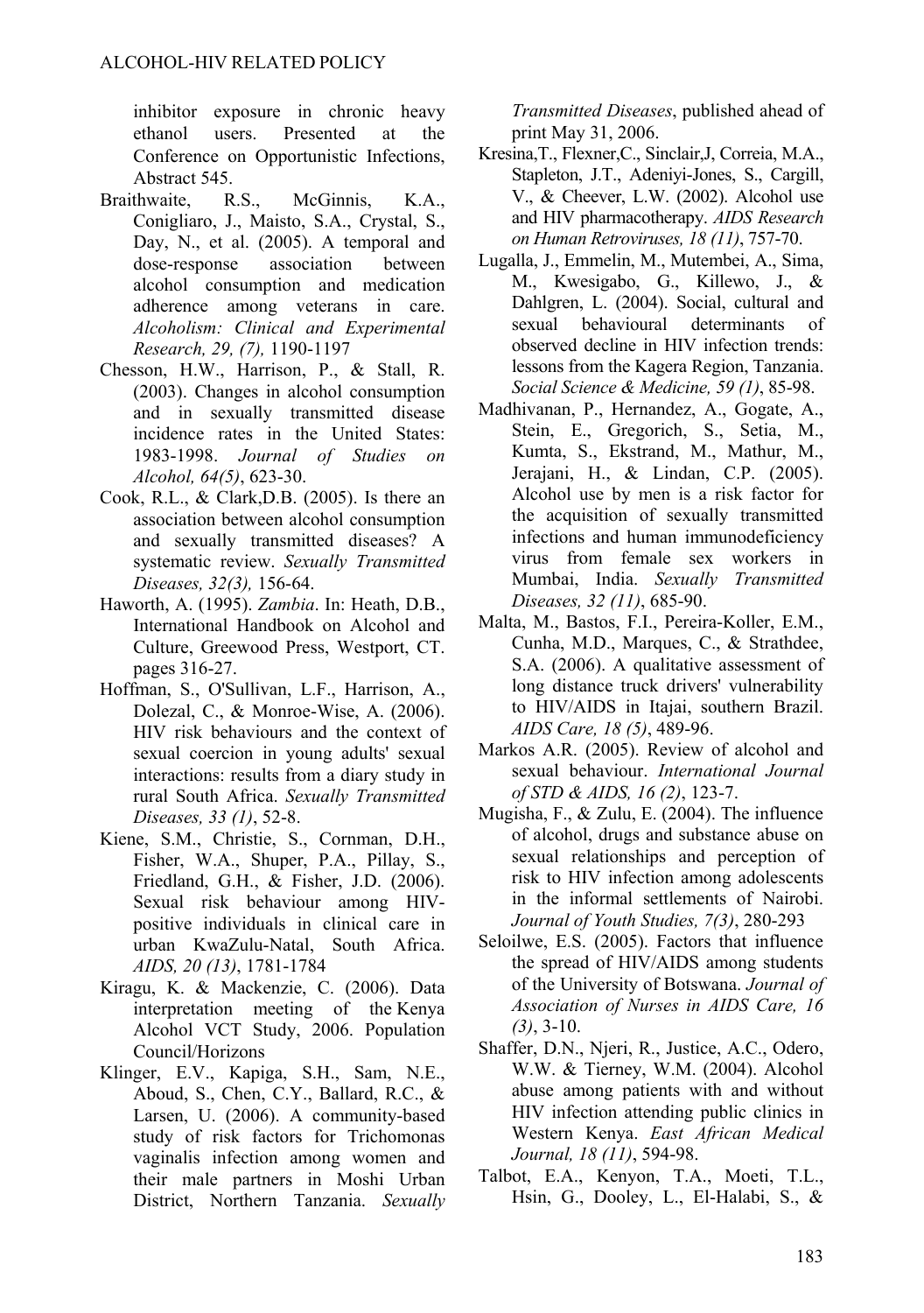[Binkin, N.J](http://www.ncbi.nlm.nih.gov/entrez/query.fcgi?db=pubmed&cmd=Search&itool=pubmed_AbstractPlus&term=%22Binkin+NJ%22%5BAuthor%5D). (2002). HIV risk factors among patients with tuberculosis-- Botswana 1999. *International Journal of STD & AIDS, 13(5)*, 311-7.

- [Wechsberg, W.M](http://www.ncbi.nlm.nih.gov/entrez/query.fcgi?db=pubmed&cmd=Search&itool=pubmed_Abstract&term=%22Wechsberg+WM%22%5BAuthor%5D)., [Luseno, W.K.](http://www.ncbi.nlm.nih.gov/entrez/query.fcgi?db=pubmed&cmd=Search&itool=pubmed_Abstract&term=%22Luseno+WK%22%5BAuthor%5D), [Lam,](http://www.ncbi.nlm.nih.gov/entrez/query.fcgi?db=pubmed&cmd=Search&itool=pubmed_Abstract&term=%22Lam+WK%22%5BAuthor%5D)  [W.K](http://www.ncbi.nlm.nih.gov/entrez/query.fcgi?db=pubmed&cmd=Search&itool=pubmed_Abstract&term=%22Lam+WK%22%5BAuthor%5D)., [Parry, C.D.](http://www.ncbi.nlm.nih.gov/entrez/query.fcgi?db=pubmed&cmd=Search&itool=pubmed_Abstract&term=%22Parry+CD%22%5BAuthor%5D), & [Morojele, N.K.](http://www.ncbi.nlm.nih.gov/entrez/query.fcgi?db=pubmed&cmd=Search&itool=pubmed_Abstract&term=%22Morojele+NK%22%5BAuthor%5D) (2006). Substance use, sexual risk, and violence: HIV prevention intervention with sex workers in Pretoria, *AIDS & Behaviour, 10 (2)*, 131-7.
- UNAIDS. (2006). Epidemiological Updates, August 2006.
- WHO. (2004). Global Status Report on

Alcohol, Department of Mental Health and Substance Abuse, Geneva, Switzerland.

- WHO. (2005). Alcohol Use and Sexual Risk Behaviour: A Cross-Cultural Study in Eight Countries. Geneva, Switzerland.
- Zablotska, I.B., Gray, R.H., Serwadda, D., Nalugoda, F., Kigozi, G., Sewankambo, N., Lutalo, T., Mangen, F. W., Wawer, M. (2006). Alcohol use before sex and HIV acquisition: a longitudinal study in Rakai, Uganda. *AIDS, 20 (8),* 1191- 1196.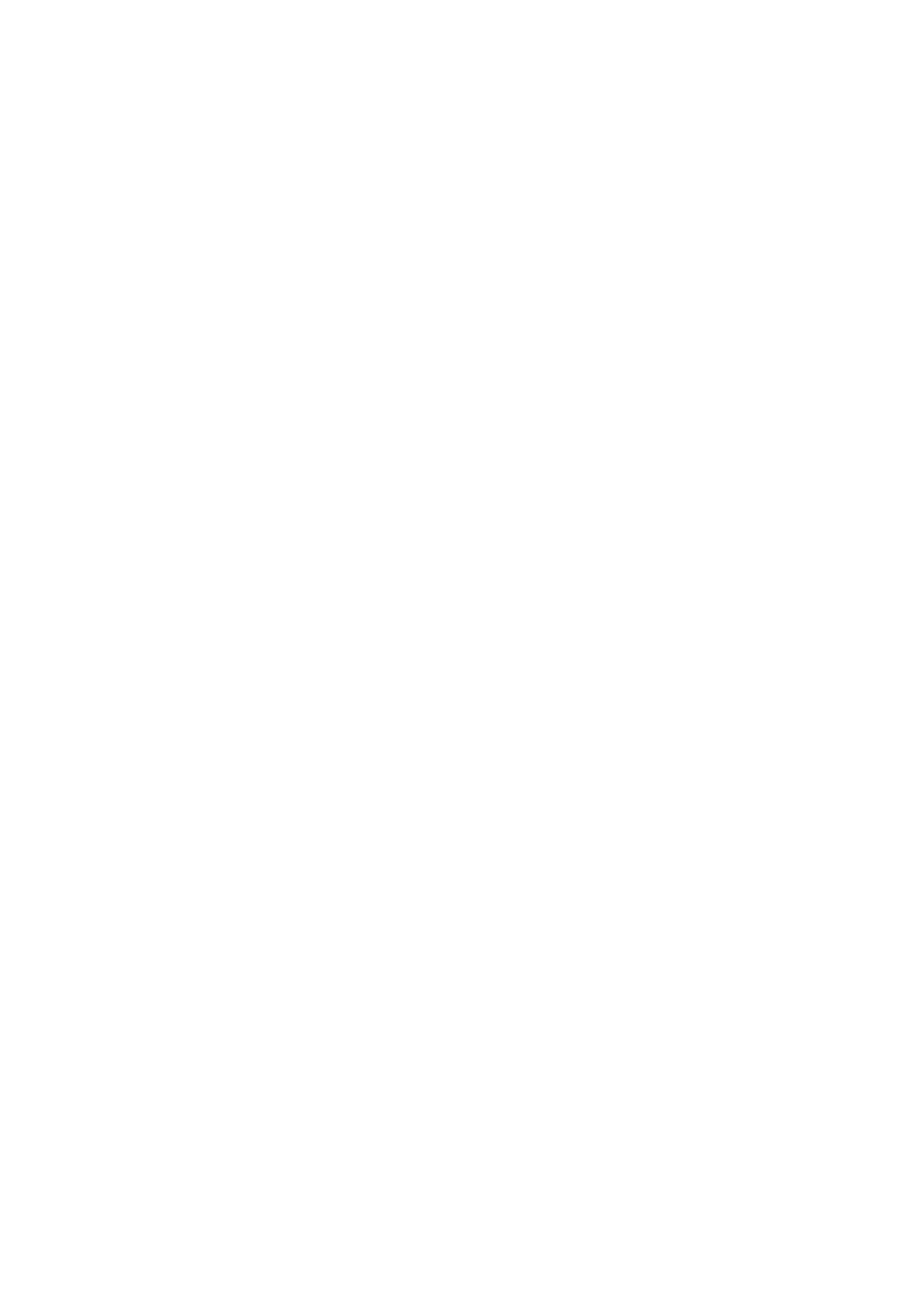# **REPORT OF FIRST PAN AFRICAN CONSULTATION ON A LCOHOL POLICY AND ITS SIGNIFICANCE FOR THE REGION**

#### **INTRODUCTION**

The World Health Organization (WHO) Technical Consultation on the "Public health problems caused by harmful use of alcohol in the African Region" was held at WHO/AFRO, in Brazzaville, Congo, from 10-12 May 2006. The meeting was convened as a follow-up to the adoption of Resolution WHA58.26 on Public Health Problems Caused by Harmful Alcohol Use at the fifty-eighth World Health Assembly in May 2005 (WHO, 2005) which gave the WHO the mandate to make a number of specific requests of Member States and the WHO Director-General to intensify efforts to reduce the burden of alcohol-related problems nationally, regionally and globally.

The primary goals of the consultation were to assess the situation related to alcohol production and consumption and its harmful consequences, and to develop a programme to guide the work on alcohol in the African region over the next five years.

The meeting was attended by representatives from 13 sub-Saharan countries, representatives of nongovernmental organizations, the United Nations Office on Drugs and Crime, and the WHO Secretariat. Participants were representatives of health ministries, academia, medical and allied professions, non-governmental organizations and civil society.

## **THE BURDEN OF ALCOHOL CONSUMPTION IN AFRICA**

In Sub-Saharan Africa an estimated 1.8% of the disease burden is attributable to alcohol, and 1.3% is attributable to highrisk drinking (Rehm et al. 2006). It has been estimated that alcohol contributes 7% to the burden from death and disability in South Africa, and is the third in burden of disease after unsafe sex and<br>interpersonal violence (Schneider.) interpersonal violence (Schneider, personal communication). In most parts of Africa, problems associated with alcohol consumption can be expected to rise as a result of increased economic development (Rehm et al., 2004). Africa Region  $E^i$  has among the highest total litres of alcohol consumed *per drinker* in the world at 16.6 litres per adult per year (WHO, 2004). This is similar to adult per capita consumption for Europe Region C (a low child mortality and high adult mortality region, including countries such as the Russian Federation and the Ukraine), where the figure is 16.5 litres. The most characteristic patterns of alcohol consumption in the region involve binge and episodic drinking.

Levels of alcohol consumption, and alcohol-related problems and harm are related to the availability of alcohol. When calculating the availability of alcohol in countries and in the region, it is essential to focus on both unrecorded and recorded alcohol consumption. Unrecorded alcohol consumption is reported to be approximately 50% for the

<sup>&</sup>lt;sup>i</sup> Africa Region E is one of two sub-regions of WHO's Sub-Saharan Africa Region, and comprises countries with very high child mortality and very high adult mortality rates (e.g. Ethiopia and South Africa). WHO member states are grouped into six regions: Europe and Central Asia, the Americas and the Caribbean, Sub-Saharan Africa, East Asia and the Pacific and South East Asia.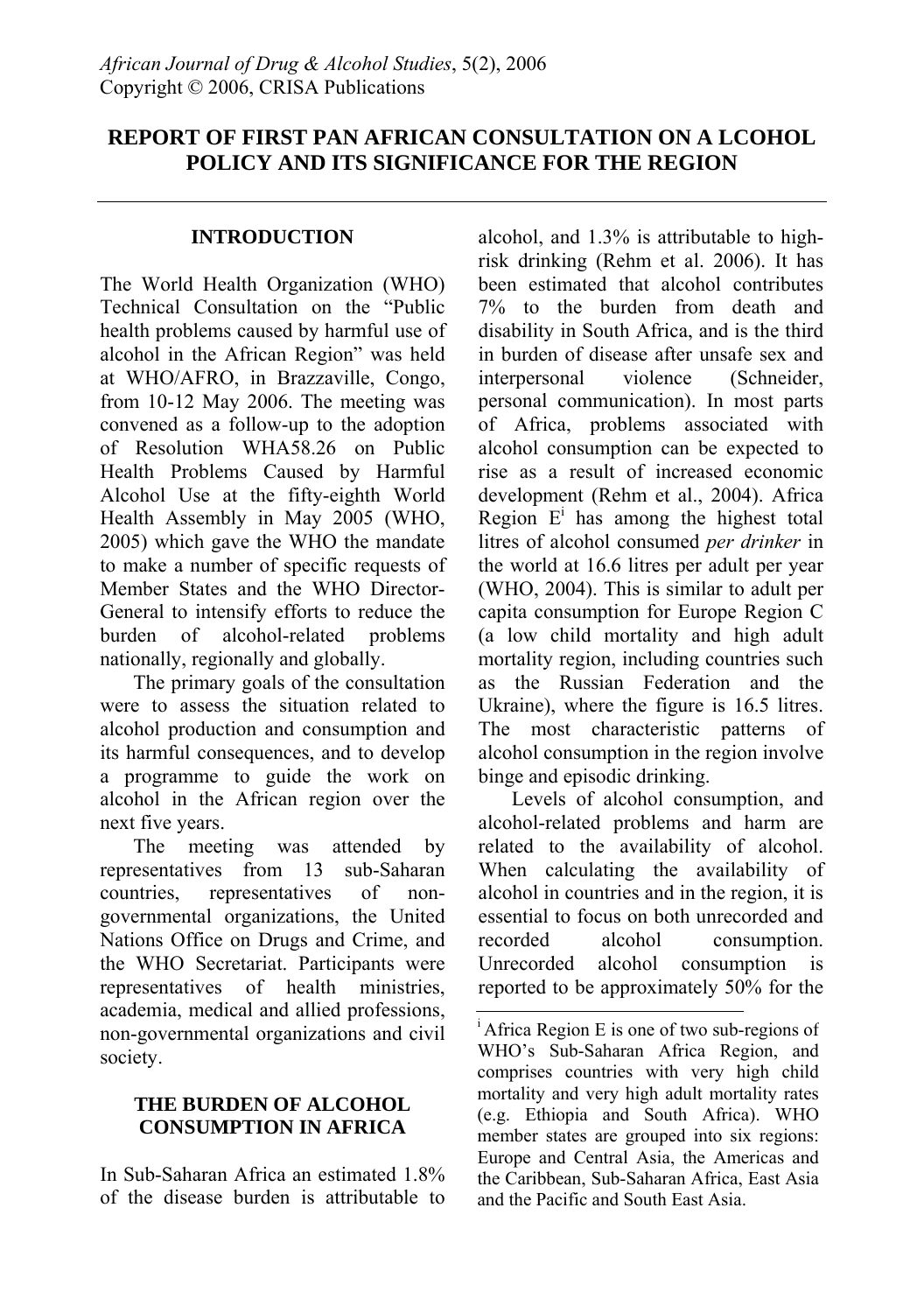African region as a whole, and high (above 80%) in many East African countries such as Tanzania, Uganda, and Kenya (WHO, 2004).

#### **Alcohol and young people**

Among young people, binge drinking – typically operationalised as the consumption of five or more drinks per occasion - is also the most common pattern of alcohol consumption. Several delegates pointed to the decreasing age of onset of alcohol use and the increasing prevalence rates of alcohol use among young people as being of particular concern.

#### **Alcohol and women**

Numerous delegates also reported that rates of alcohol consumption among women are on the increase, but that their overall rates of alcohol consumption are still generally lower than those of men. However, the rates of *problem drinking* among men and women who consume alcohol are not always substantially different.

#### **Risk factors for harmful alcohol use**

The post-colonial era has evidenced a marked change in patterns and quantities of alcohol consumed (Odejide, 2006; Parry, 2005). Many delegates identified the causes of such changes to include urbanization, the commercialization of the production and consumption of alcohol, the weakening of cultural controls that used to limit the quantities and frequency of alcohol consumed, and reductions in social cohesion. Participants from various parts of the region identified stress, conditions of work, and financial and family problems as psycho-social risk factors for harmful alcohol use.

## **Quantities of alcohol consumed**

The actual quantities of alcoholic beverages consumed in Africa are difficult to establish because as much as 50% of consumption is estimated to be unrecorded, often comprising noncommercially produced beverages.

#### **Health and social problems associated with harmful use of alcohol**

The delegates of the consultation identified the most serious social and health problems associated with the harmful use of alcohol as being intentional and non-intentional injuries; road traffic (and other) accidents; family and interpersonal conflict; sexual violence, high risk sexual behaviours and decreased condom use that lead to HIV infection; and unemployment and economic problems. The highest recorded rates of foetal alcohol syndrome have also been found in Africa (e.g. May et al., 2000).

#### **Alcohol use disorders and treatment**

Harmful alcohol consumption can lead to the development of alcohol use disorders and a need for specialist intervention. Many delegates echoed a concern that treatment services, which are generally provided as part of general psychiatric services and infrequently at specialist treatment centres, are generally inadequate, particularly for women, young people, and people of lower socioeconomic groups.

#### **SITUATION ASSESSMENTS**

## **Data collection and information systems**

The meeting identified a lack of reliable and consistent information on alcohol consumption and alcohol-related harm in many parts of the African region. Delegates described various data collection and information systems on alcohol and other drugs that have been used in certain African countries that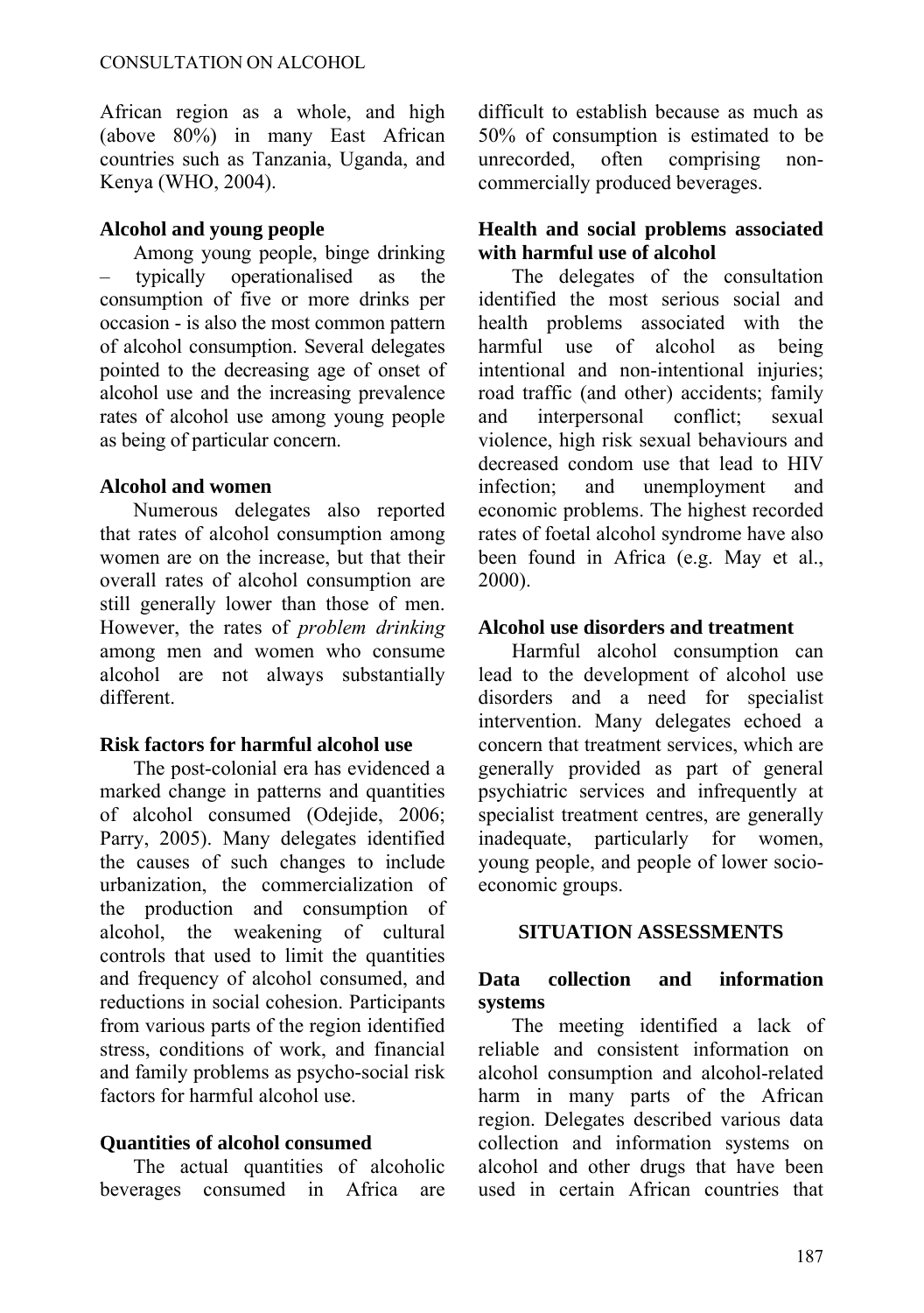could be rolled out more widely. Two such systems that were highlighted are the WHO's Stepwise approach to noncommunicable disease risk factor surveillance (WHO, 2003) and the Southern African Epidemiology Network on Drug Use (SENDU; Parry et al., 2005).

#### **Situation assessments at the countrylevel**

The consultation identified uneven degrees of implementation of situation assessments across the region. The lack of reliable, valid and standardised tools for measurement of home-brewed beverages has made it difficult to accurately measure such alcohol consumption. In addition, a lack of reliable sources of routine facilities-based alcohol data (e.g. from hospitals, and other health care facilities) in many countries prevents the use of such records in surveillance.

#### **Identified activities for improving situation assessments in the region**

Various activities were identified by the participants as potentially useful for improving situation assessments in countries and the region. These include the completion of mapping and auditing exercises to determine the nature of existing information, data collection systems, and prevention and treatment responses; the execution of research to determine the specific harms caused by home-distilled beverages; the execution of research to determine patterns, trends and harms related to alcohol consumption among particular sub-populations (e.g. women and youth); the execution of more research on the role of alcohol in HIV transmission; and the training of health care and allied workers on situation assessment and data collection methods to increase the sustainability of surveillance efforts.

## **Recommended Strategies for the Regional Office**

The consultation recommended various coordinating and oversight activities for the WHO regional office to facilitate situation assessments on the country and regional levels. These include among other things, the development or adaptation of guidelines, norms and standards, and research tools for countries; training and capacity building for research; the promotion, support and expansion of regional surveillance networks and the organizing of periodic meetings/conferences for information sharing.

## **INTERVENTIONS**

#### **Current national responses to alcoholrelated problems**

The consultation identified great variation and unevenness in the extent of implementation of responses to address public health and social problems caused by harmful alcohol use across countries. The following were identified as among the current responses that are implemented, but poorly enforced in most countries:

- (1) Regulations on drink-driving, the sale of alcohol, under-age drinking, and liquor outlet density and locations;
- (2) Education and life-skills programmes;
- (3) Treatment and rehabilitation;
- (4) Training of health care workers;
- (5) Taxation of alcohol products;
- (6) Advertising restrictions;
- (7) Work place initiatives.

A number of factors were identified as hindering the implementation of clear policies in various countries in the African region, including human resource constraints (competence and capacity), alcohol-related problems among health care workers, denial, and a reluctance to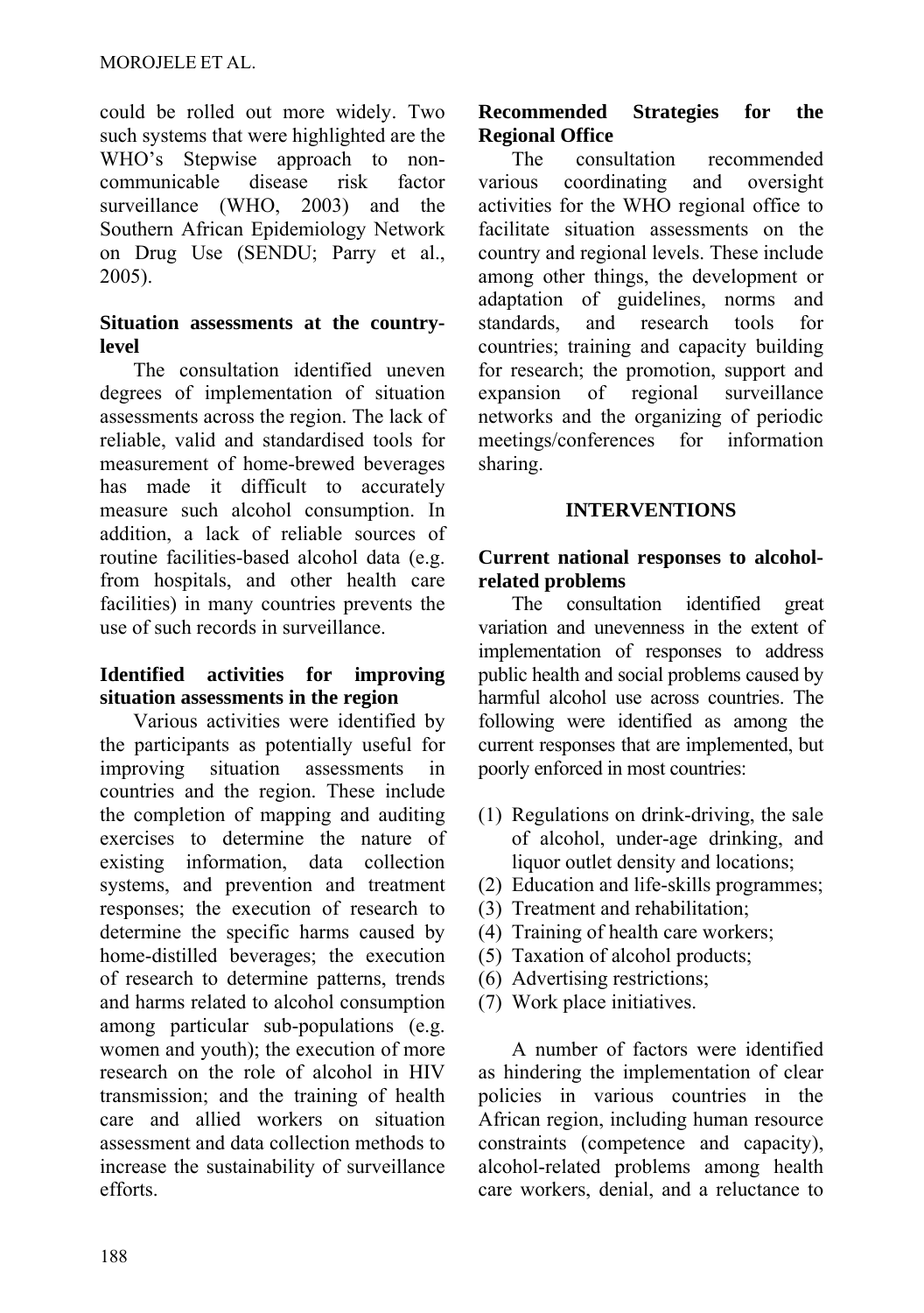#### CONSULTATION ON ALCOHOL

tackle problems. Other challenges to effective implementation of policies include a lack of awareness of the extent of the burden of alcohol consumption at the societal, community and individual levels. Inaction was also attributed to a lack of political will and a perception that there are more urgent public health problems, such as HIV/AIDS and malaria, which need attention.

#### **Recommended policy strategies for the African region**

Given the relatively low level of implementation and enforcement of policies and regulations in the African region, the meeting identified the following strategies as most urgent for policy and intervention development at the national level:

- (1) Raising awareness about the seriousness of alcohol-related social and health problems (such as HIV/AIDS, TB and violence) among policy makers, community and other key stakeholders, and encouraging greater financial commitment to prevention activities;
- (2) Developing and strengthening national alcohol policies and legislation, with existing and new evidence, and with a particular emphasis on those activities that are most likely to have success in the shorter term;
- (3) Education and training of health care and allied professionals;
- (4) Community empowerment and mobilization;
- (5) Policy research and programme evaluation activities;
- (6) Treatment, rehabilitation and brief interventions in health care settings, to improve access and address resource and capacity challenges. Recommended regional mechanisms

for supporting alcohol policy and intervention

To support countries' development and implementation of alcohol policies and interventions the proposed mechanisms for the WHO regional office to adopt include among other things:

- (1) The establishment of guidelines, norms and standards for policy development;
- (2) The identification of potentially effective policies, with particular attention being paid to noncommercially produced beverages, and unrecorded alcohol;
- (3) The provision of technical support (and capacity building) for the development of national policies;
- (4) The organising of high level meetings on alcohol in the region for advocacy and increasing commitment of member states, including the involvement of the African Union;
- (5) The mobilisation of resources with support from WHO Headquarters and other sources.

#### **PARTNERSHIPS/COLLABORATION**

Collaboration with partners at country, regional and international levels was viewed as being vital to the success of the programme. A potentially useful mechanism for coordination of activities at the country level could involve a national coordinating body headed by the Ministry of Health in each country or by the WHO country office. Such a body would work in consultation with representatives of different local or global NGOs and professional associations, the media network, and international agencies and intergovernmental organizations.

Potentially useful mechanisms could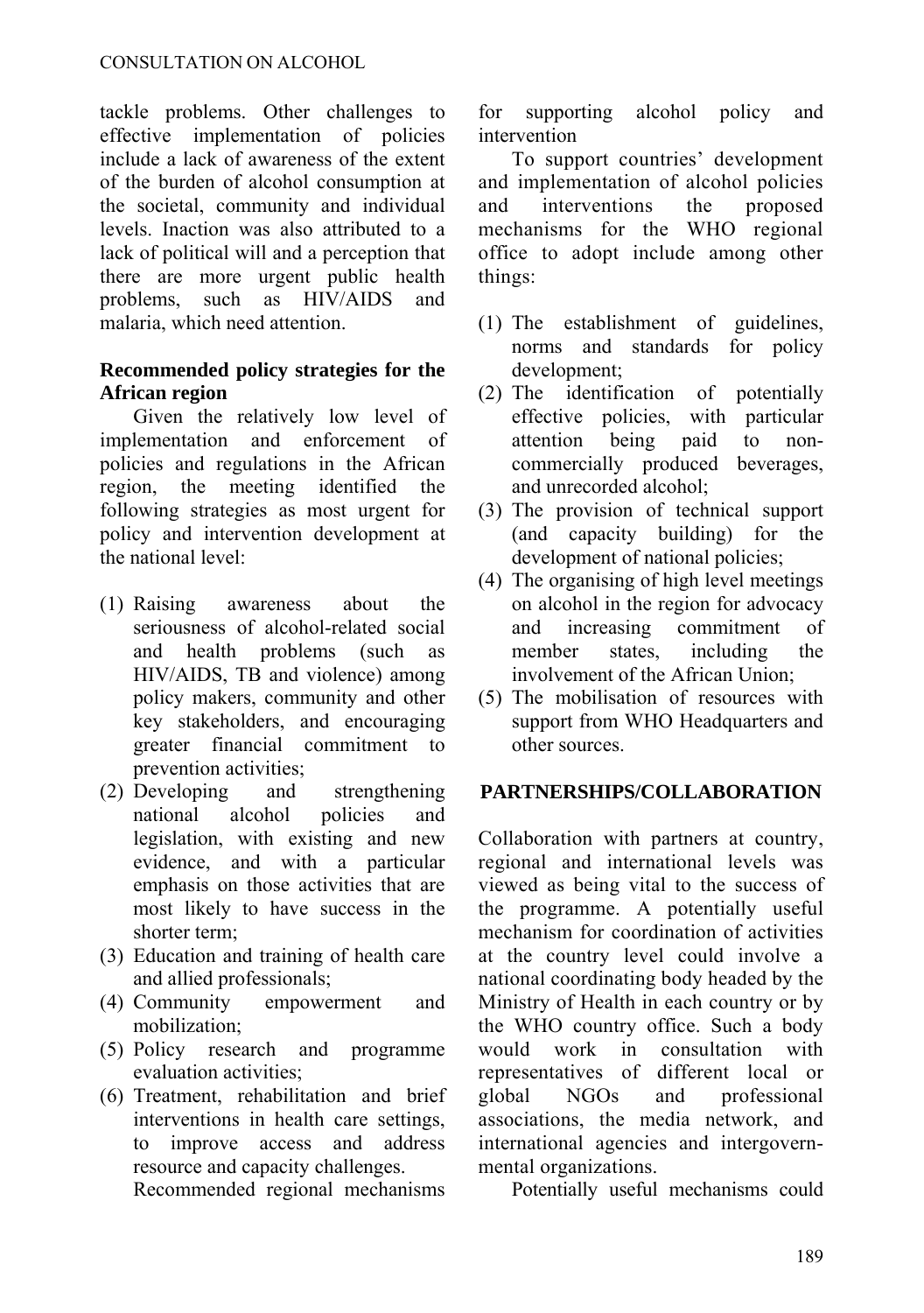involve holding regular meetings of national focal points under the auspices of WHO and collaborating with sub-regional centres to work with WHO on data collection, analysis and dissemination. "Collaboration" or "partnership" with the alcohol industry (as opposed to "dialogue") was discouraged so as not to compromise the public health agenda of the proposed programmes.

#### **CONCLUSION**

There was general agreement at the end of the consultation that the adoption of the WHO resolution WHA58.26 was an important and not-to-be-missed opportunity for the African community to implement programmes to address alcohol problems in the region. The availability of reliable data to inform responses in the Afro region was seen as essential to the success of the programmes. In addition, it was acknowledged that greater attention needs to be placed on identifying and implementing interventions that are likely to succeed in addressing the burden of harmful use of alcohol in the African region in the short and medium terms. The most important time-frame for the programme is five years (2005-2010), while the initial activities, including the outcomes of the consultation are planned to be presented at the World Health Assembly in 2007. Continued involvement of the participants will entail group work focusing on information at the country and regional levels. The meeting participants identified a strong need for immediate action and encouraged the commitment of the partners to implement programmes of action to raise awareness and urgently address the public health problems that are associated with harmful alcohol use in the African region.

## **REFERENCES**

- May, P.A., Brooke, L., Gossage, J.P., Croxford, J., Adnams, C., Jones, K.L., Robinson, L. & Viljoen, D. (2000). Epidemiology of fetal alcohol syndrome in a South African community in the Western Cape Province. *American Journal of Public Health, 90*, 1905-1912.
- Odejide, A.O. (2006). *Current situation, state of scientific knowledge on alcohol, health and social problems associated with alcohol in the African Region*. Paper presented at the WHO Technical Consultation on the Public Health Problems Caused by Harmful Use of Alcohol in the African Region. Brazzaville, Republic of Congo.
- Parry, C.D.H. (2005). South Africa: alcohol today. *Addiction, 100*, 426-429.
- Parry, C.D.H., & Plüddemann, A. (2005). Southern African Development Community Epidemiology Network on Drug Use (SENDU): January – June 2004. Cape Town: Medical Research Council.
- Rehm, J., Chisholm, D., Room, R. & Lopez, A.D. (2006). Alcohol. In D.T. Jamison, J.G. Breman et al. (Eds.). *Disease Control Priorities in Developing Countries. Second Edition*. (pp. 887-906). New York: Oxford University Press/World Bank.
- Rehm, J., Room, R., Monteiro, M., Gmel, G., Graham, J., Rehn, T. et al. (2004). Alcohol. In M. Ezzati, A.D. Lopez, A. Rodgers, & C.J.L. Murray (Eds.). *Comparative Quantification of Health Risks: Global and Regional Burden of Disease Due to Selected Major Risk Factors*. Geneva: World Health Organization.
- World Health Organization (2003). Surveillance of noncommunicable disease risk factors. Fact Sheet No 273. Available online at: [http://www.who.int/mediacentre/factsheets/](http://www.who.int/mediacentre/factsheets/fs273/en) [fs273/en](http://www.who.int/mediacentre/factsheets/fs273/en). [Accessed 19 May 2006].
- World Health Organization (2004). *Global Status Report on Alcohol 2004.* Geneva: WHO, Department of Mental Health and Substance Abuse.
- World Health Organization (2005) *Public Health Problems Caused by the Harmful Use of Alcohol*. Fifty-Eighth World Health Assembly. Geneva: World Health Organization.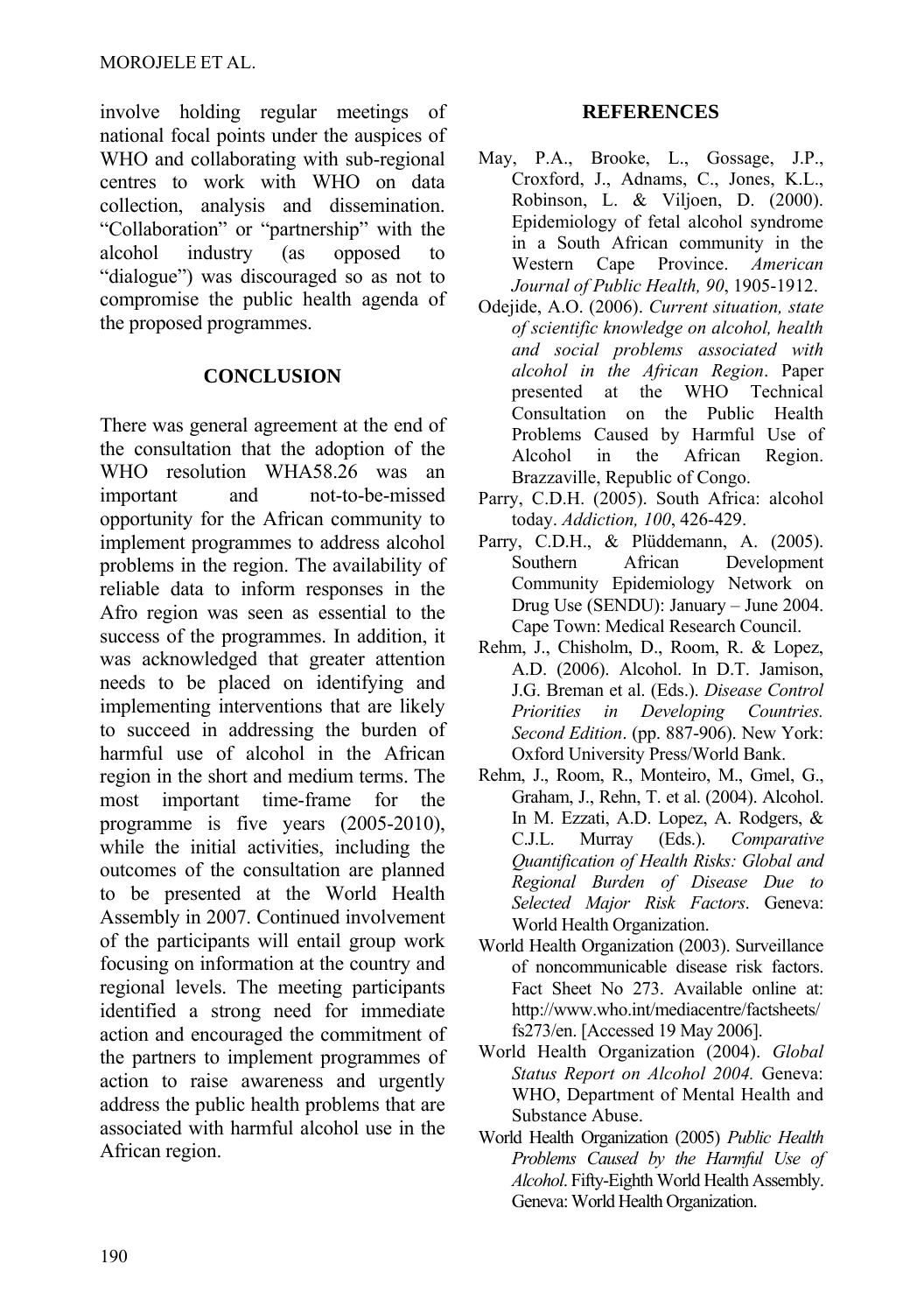Report by:

#### **Neo Morojele**, <sup>1</sup> **Charles Parry**, <sup>1</sup> **Thèrèsa Agossou**, <sup>2</sup> **Vladimir Poznyak**, 3 **Isidore Obot**, <sup>3</sup> **Olabisi Odejide**, 4 & **Baba Koumare**<sup>5</sup>

<sup>1</sup> Alcohol & Drug Abuse Research Unit, Medical Research Council, South *Africa* <sup>2</sup> *World Health Organization, Regional Office for Africa, Brazzaville, Republic of Congo* <sup>3</sup> *World Health Organization, HQ, Geneva, Switzerland* <sup>4</sup> *University of Ibadan, Ibadan, Nigeria* <sup>5</sup> *Hôpital National de Point, University of Bamako, Mali* 

For additional information about the consultation and future WHO work on alcohol in Africa, please contact Dr Theresa Agossou, Adviser on Mental Health and Substance Abuse at the African Regional Office, World Health Organization, Brazzaville, Congo.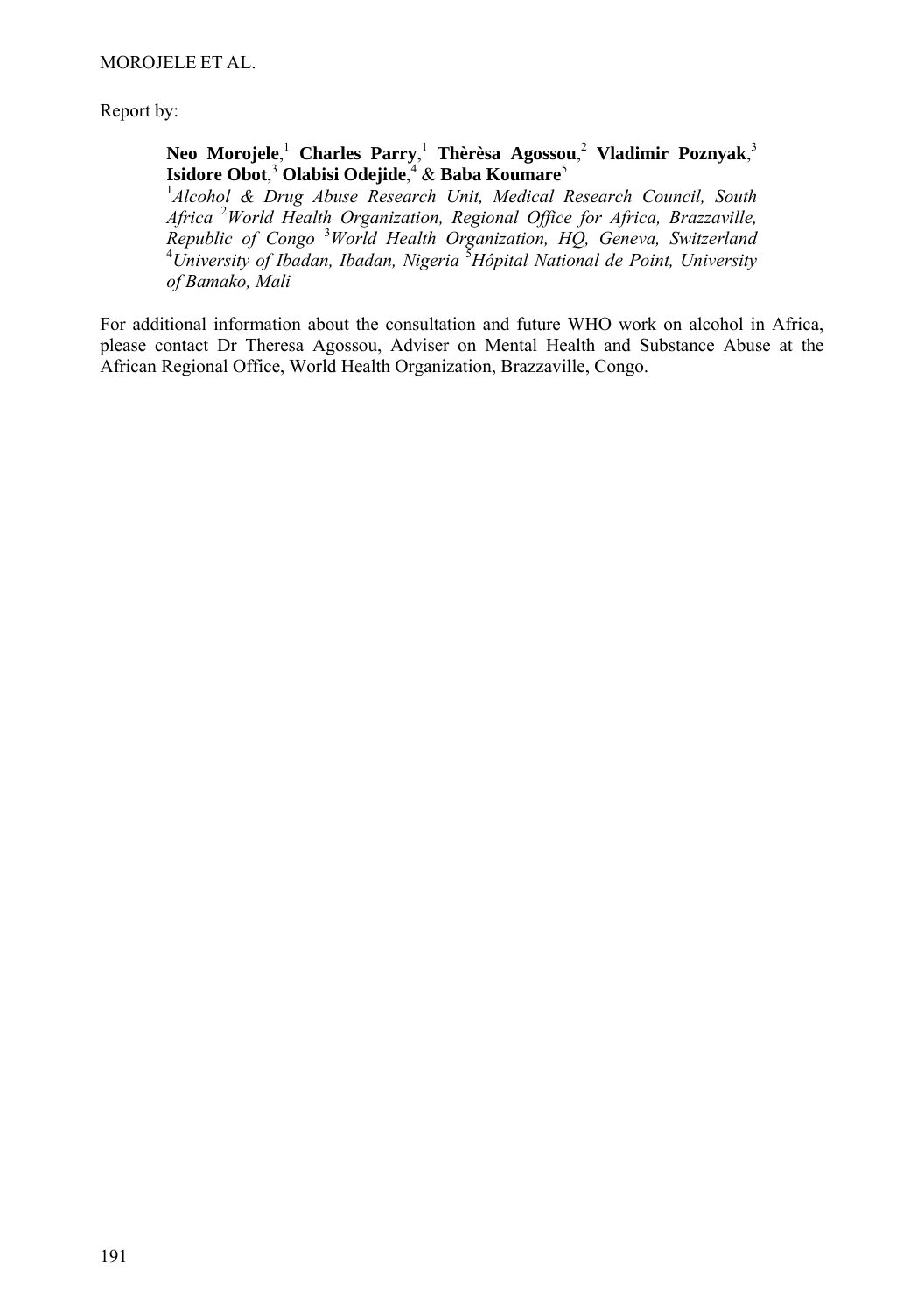# **SUMMARY OF THE PROCEEDINGS OF MEETING ON 'ALCOHOL, HIV RISK BEHAVIOURS AND TRANSMISSION IN AFRICA: DEVELOPING PROGRAMMEMES FOR THE UNITED STATES PRESIDENT'S EMERGENCY PLAN FOR AIDS RELIEF (PEPFAR)'**

#### **BACKGROUND**

In response to growing concern among public health experts about alcohol use and HIV in Africa, several U.S. government (USG) agencies, including the Department of Health and Human Services/Centres for Disease Control and Prevention/Global AIDS Programme (HHS/CDC/GAP), the National Institute on Alcohol Abuse and Alcoholism (NIAAA), the Department of Defense (DoD) and the United States Agency for International Development (USAID) hosted a meeting in Dar es Salaam, Tanzania, 30-31 August 2005, "Alcohol, HIV Risk Behaviours and Transmission in Africa: Developing Programmes for the United States President's Emergency Plan for AIDS Relief (PEPFAR)." The primary objective of the meeting was to provide scientific and programmatic updates on alcohol-related HIV risk behaviours and transmission in Africa and to inform the development of PEPFAR programming. PEPFAR is a 5 year, US\$15 billion initiative intended to support treatment for 2 million HIV positive patients with antiretroviral drugs (ARVs), to prevent 7 million new cases of HIV/AIDS and to care for 10 million patients suffering with AIDS. HIV prevention and treatment initiatives which address alcohol abuse and increase adherence to ARV treatment have the potential to contribute to PEPFAR's goals.

This article summarizes the major technical issues and key points raised in the meeting which included presentations in several key areas: epidemiology and ethnography of alcohol and alcohol-related risk factors for HIV transmission; prevention and treatment of HIV in the context of alcohol use; and approaches to policy and partnership designed to promote the exchange of resources and knowledge related to programmes addressing alcohol use and HIV/AIDS risk behaviours. Finally, the meeting sought to strengthen partnerships between USG agencies implementing PEPFAR and multi-sectoral organizations, including faith based communities, nongovernmental organizations (NGOs), community-based organizations (CBOs), uniformed services, and the alcohol industry to support HIV prevention interventions.

The meeting benefited from a diverse range of experts and participants from across the region and the United States including USG PEPFAR-implementation staff, host-country government staff, alcohol and substance abuse specialists, researchers on alcohol and on HIV/ AIDS, policy experts, community-based programme managers, and communication experts. Representatives of the military and the alcohol industry from across the region also participated and expressed commitment as partners in addressing the issue of alcohol abuse. Approximately 80 participants from 13 African countries participated in the technical meeting.

#### **ALCOHOL AND RISK FACTORS FOR HIV TRANSMISSION**

#### *HIV Risk Behaviour in Relation to Alcohol and HIV Transmission – A Global and Regional Overview*

The presenters in this session described the prevalence of alcohol use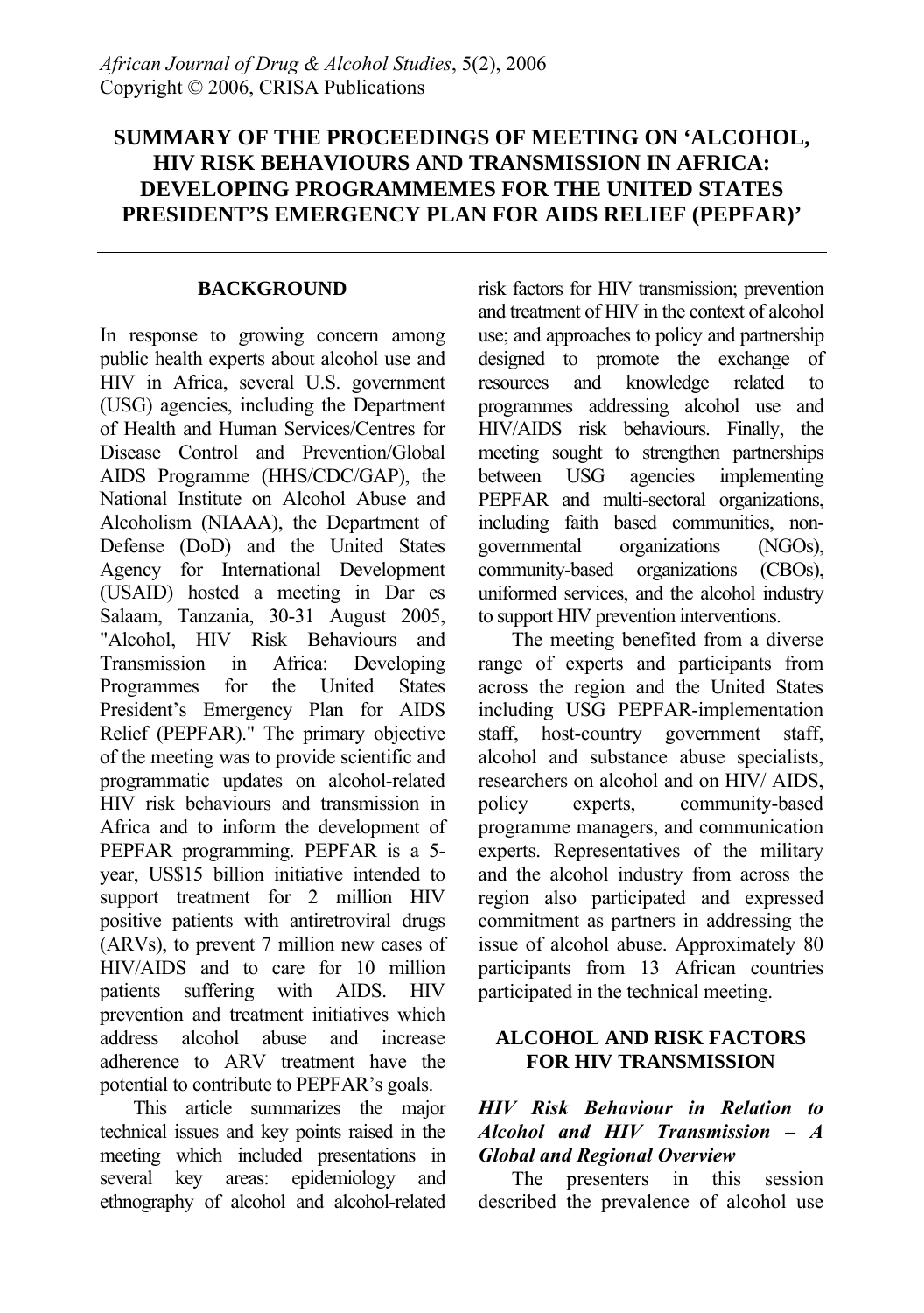globally and regionally, and reviewed scientific data on the links between alcohol use and HIV infection. The outcomes of the World Health Organization (WHO) sponsored studies on alcohol, sexual risk, and HIV transmission were reviewed.

Patterns of alcohol consumption vary throughout the world with substantial proportions of populations abstaining from the use of alcohol. It was noted that in eastern and southern Africa, 70% of females and 45% of males abstain from alcohol. However, many individuals engage in the misuse or abuse of alcohol, leading to serious public health consequences. According to WHO 2000 estimates, the eastern and southern Africa regions have the highest consumption of alcohol per drinker in the world (WHO, 2004). In addition, the prevalence of hazardous drinking patterns in the region, such as drinking a high quantity of alcohol per session, or being frequently intoxicated, is second only to Eastern Europe.

There is increasing evidence linking alcohol consumption with high-risk sexual behaviour and infection with HIV and other sexually transmitted infections (STIs). Evidence includes neurobiological studies linking alcohol consumption and sexual arousal and disinhibition; ethnographic studies linking drinking and risky sex; and crosssectional and prospective epidemiologic studies from around the world, including many from Africa, that link alcohol consumption and HIV infection; and strong ecologic associations between alcohol consumption, alcohol taxes, and rates of STIs in the United States.

Alcohol consumption also has been shown to contribute significantly to reduced adherence to ARVs and tuberculosis (TB) treatment in studies from Africa and the developed world. For example, studies from the United States found an association between heavy alcohol use and decreased compliance to treatment regimens as well as poor response to HIV therapy in general. In Botswana, alcohol use was associated with interruptions in TB treatment, and treatment outcomes improved significantly when patients stopped drinking (Talbot et al., 2002).

A report from the April 2005 meeting of the  $58<sup>th</sup>$  World Health Assembly<br>highlighted the association between highlighted the association between alcohol consumption and unsafe sex, STIs, and HIV/AIDS. The Assembly adopted a resolution requesting action from member states. These requested actions included population-based policy measures such as taxation or raising the drinking age, which are the most costeffective public health responses to alcohol-related disease burden in countries with moderate and high levels of alcohol consumption. Alcohol consumers represent a critical target group for HIV prevention, treatment and care interventions. The role of alcohol must be addressed in order to reduce alcohol-related risk of transmission of HIV.

Heavy drinking populations should be recognized as key target groups for HIV intervention programmes. HIV prevention programmes targeting alcohol misuse should focus not only on preventing sexual risk behaviours, but also on the treatment of alcohol-related problems. Drinking venues can be ideal settings in which to implement HIV prevention programmes, particularly with support and collaboration from the owners and staff. Multi-faceted intervention strategies are required and may include education/awareness campaigns, condom negotiation and other life skills activities for clientele in drinking establishments, and HIV prevention training activities for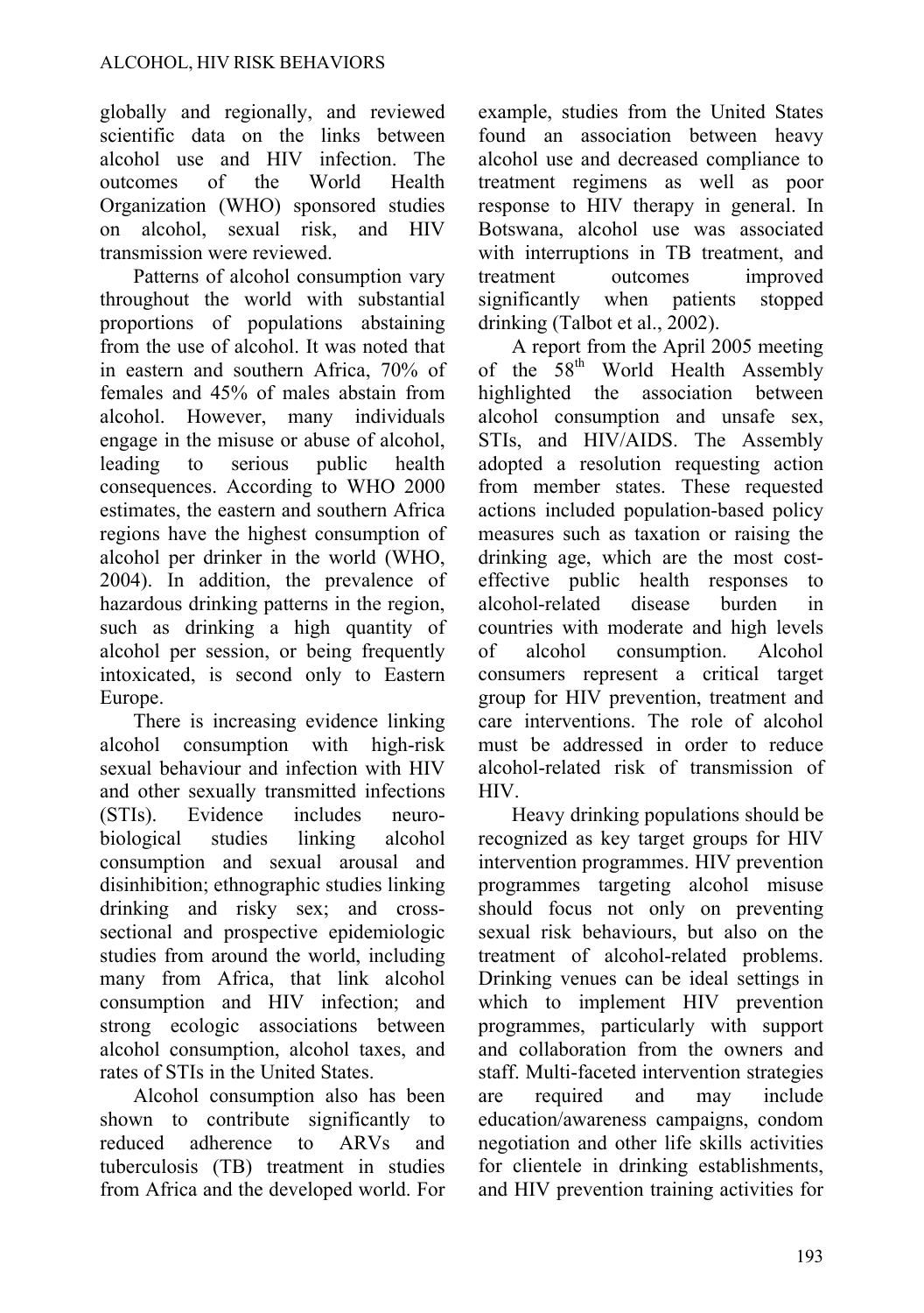bar servers and owners. The presentations in this session addressed the clear and urgent need for programmes to address the impact of the use and abuse of alcoholic beverages on HIV-related sexual risk behaviours in sub-Saharan settings.

Presentations on the epidemiology of alcohol consumption in the eastern and southern regions of Africa indicated that these regions have the highest consumption of alcohol per drinker in the world. Despite high levels of knowledge about HIV risk, high alcohol consumption is associated with disinhibition and low levels of condom use. Presenters stressed that alcohol consumption is linked to social, community and cultural factors, including easy access to alcohol; widespread acceptance of heavy drinking; alcohol advertising and lack of employment or recreational opportunities. Substantial evidence links alcohol consumption with increased risk of STI and HIV infection and with nonadherence to ARV and TB treatment. Finally, experts emphasized that multilevel interventions are needed to address social and cultural norms that contribute to alcohol-related HIV risk.

## *Ethnography of Alcohol, Sexual Risk and HIV Transmission*

Presenters in this session provided a focused description of HIV risk behaviour in the context of alcohol use, with specific reference to the socio-economic determinants that define the production and use of alcohol; the community and cultural practices that shape or provide opportunities for alcohol use and HIV risk.

Ethnographic studies on alcohol abuse and HIV prevention in Africa show how ethnographic work can inform public health interventions by providing detailed descriptions of people in their natural settings, and an understanding of the social, cultural, economic and material contexts in which alcohol and HIV-related risk behaviours take place. As anthropologists have noted, public health is a cross-cultural exercise, in which public health professionals collaborate with a variety of partners from national and local government, NGOs, and CBOs, and local recipient communities with differing social organization, values, beliefs, and practices. Public health interventions, thus, require "translation" into local models and terms appropriate for and understood by the community (Hahn, 1999).

Alcohol production and consumption are an integral part of the local culture and economy in the eastern and southern Africa region. Locally brewed alcoholic beverages are inexpensive and readily available, making their consumption difficult to limit. Alcohol also plays an important role in rites of passage such as marriage ceremonies and funerals. Cultural restraints, including religion, have varying influence on alcohol consumption; some religions accept alcohol consumption while others that prohibit drinking are also influential. In some areas, socioeconomic factors resulting in loss of land and livelihood have contributed to the weakening of traditional cultural restraints around alcohol consumption. Therefore, for interventions to be effective, public health professionals must collaborate with local recipient communities with differing social organization, values, beliefs, and practices. Ethnography can be useful in public health planning and programming; for example, to access and document the practices of hidden and hard to reach populations; to provide detailed descriptions of the social contexts and settings for alcohol and drug use and HIV-risk behaviours; and to inform the design of interventions that are appropriate for the local context.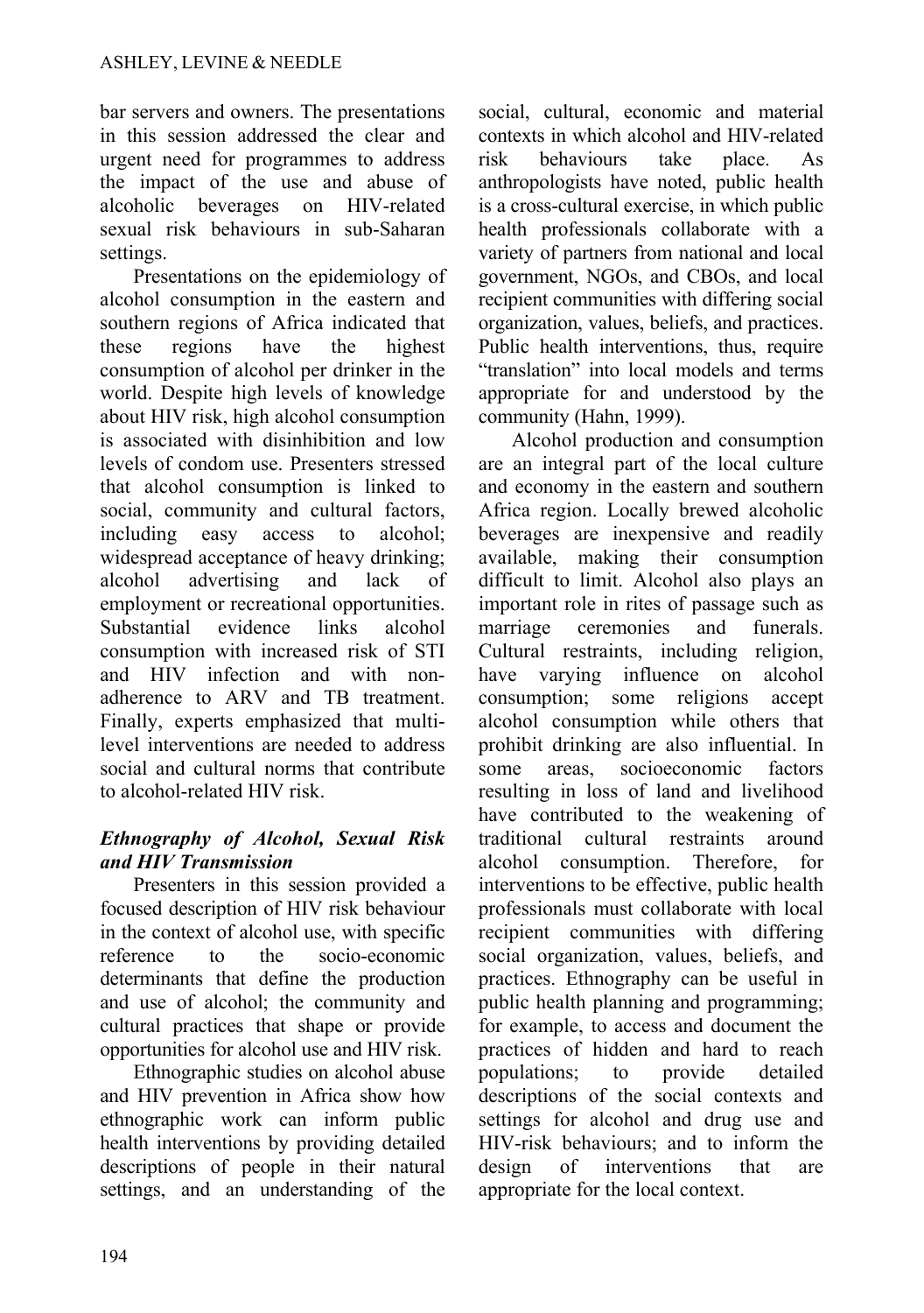## *Alcohol, Gender-Based Violence, and Risk for HIV Transmission*

Women's vulnerability to HIV is often increased when family members, husbands, and partners drink alcohol. The primary objectives of this session were to provide a framework for examining the relationship among alcohol use, genderbased violence (GBV), and HIV; to identify practices that contribute to increased HIV risk and to describe interventions that address the interplay of alcohol, GBV, and HIV, with lessons learned and implications for transfer to other settings.

Violence is a key factor that contributes to women's vulnerability to HIV infection, particularly among younger women. The United Nations Population Fund (UNFPA) Gender Theme Group defines GBV as "violence involving men and women, in which the female is usually the victim; and which is derived from unequal power relationships between men and women. It includes, but is not limited to, physical, sexual and psychological harm (including intimidation, suffering, coercion, and/or deprivation of liberty within the family, or within the general community)" (UNFPA, 1998). The prevalence of GBV ranges from rates of 40% to 60% in sub-Saharan countries. Gender-based violence pertains to both sexes, but most frequently impacts young women. It includes harmful customs and behaviours perpetrated against women, including intimate partner violence, domestic violence, assault, child sexual abuse, rape, and the growing problems of forced prostitution and trafficking of women.

There are physical, behavioural and social effects of the link between GBV and HIV. Violence is associated with higher numbers of sex partners. unprotected sexual intercourse, earlier sexual debut, and excessive drug and alcohol use. Gender based violence is consistently linked with heavy drinking patterns and women who experience sexual or physical violence are at increased risk for HIV. One study found that women who were physically or sexually abused were 50% more likely to be HIV positive than women who had not been abused (Dunkle et al., 2004). A key explanation for the link was that women's ability to successfully negotiate condom use becomes compromised when women are in relationships involving violence. Substance abuse and sexual risk taking were described as among the main behavioural effects of having experienced GBV, while the main social effects were stigma, blame and alienation.

In some cultures, gender roles and cultural, familial and religious constructions of masculinity and femininity dictate that women are submissive and male partners control the sexual relationship. Among the implications for policy and programme is a need to challenge norms regarding violence, to empower girls and women, and to include screening for GBV in health facilities. Post-violence interventions that are much needed include the provision of HIV post-exposure prophylaxis with ARVs, adequate referral, and the need for perpetrators to be punished. Interventions to reduce the prevalence of GBV include normative changes, empowerment of females, screening and provision of services, and behavioural interventions with men.

## *Alcohol Use and HIV Risk among Military/Uniformed Services*

The objectives of the session were to describe the prevalence rates, risk factors, and issues regarding alcohol use, risk behaviours, and HIV prevention for persons in military and uniformed services; and to share potential strategies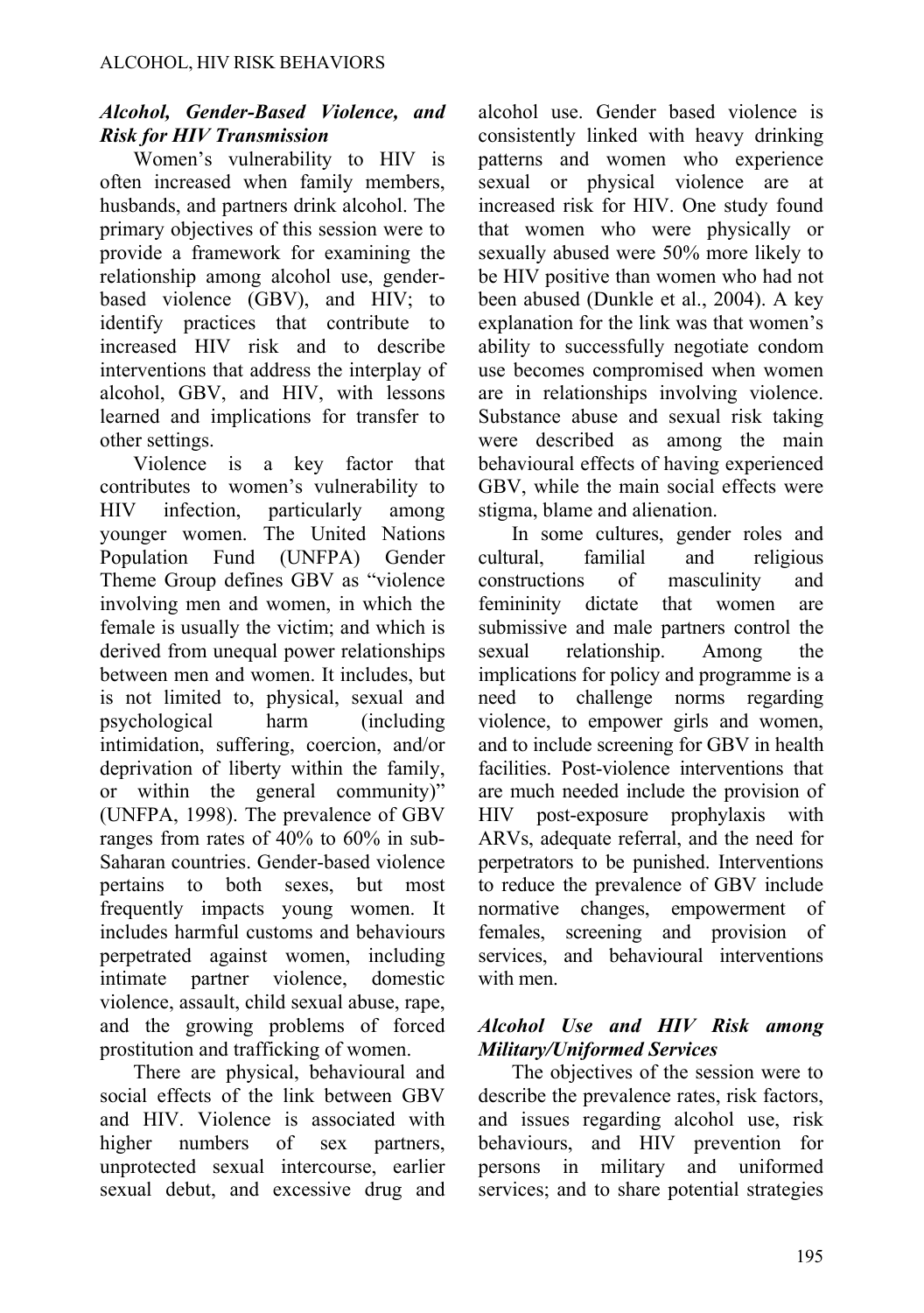for addressing the unique challenges for this at-risk population.

Military personnel are vulnerable to abusive alcohol consumption due to isolated postings, boredom, separation from family, camaraderie or "esprit de corps," high tension and danger, regular salary, easy access (the cost of alcohol is subsidized for personnel), availability (it is considered necessary for morale to have alcohol in the mess halls), and peer pressure. Young recruits may be particularly vulnerable to alcohol and HIV-related behavioural risk because they are susceptible to peer pressure; have feelings of invulnerability; are away from their home environment; and may be more likely to patronize commercial sex workers (CSWs).

HIV-positive military personnel may suffer poor outcomes due to environmental, psychological or emotional stress related to military duty, stigma and discrimination, compromised access to care, inadequate nutrition and the potential for re-infection. The potential impact of HIV on the military is enormous and includes: the inability to sustain external deployments; the inability to sustain a technologically advanced force; increased expenses; loss of productivity; loss in continuity of command; and compromised morale and security. Interventions should draw on the unique structured environment of the military with its values of camaraderie, mutual protection, and peer influence to encourage and strengthen HIV/AIDS prevention.

#### **PREVENTION AND TREATMENT OF HIV**

#### *Prevention of Alcohol Risk Behaviour and HIV Transmission – An Overview of Policies and Interventions*

While no causal link exists between alcohol and HIV/AIDS, there is a clear association between the abuse of alcohol, especially when associated with intoxication, and engagement in risky behaviours, substantially increasing the risk of STIs including HIV/AIDS. If the HIV pandemic is to be effectively addressed, reducing rates of alcohol misuse and associated risk taking is a key step.

The key components of risk reduction in relation to alcohol use include coalition building, community empowerment, professional capacity building and access to effective and evidence-based treatment. Integrated policies and interventions are needed to address population-level (such as alcohol availability) and individuallevel (more specifically targeted to special alcohol contexts and behaviours) problems. Sensible and comprehensive national alcohol policies are a prerequisite to reducing the risk of alcohol abuse and impact on the rates of HIV/AIDS in the community. Increased use of screening, brief interventions, properly targeted social marketing, and the regulation and enforcement of culturally-appropriate laws governing access to alcohol are all beneficial in reducing alcohol-related risk behaviours. It is also important to work in partnership with the alcohol industry as it has more resources and access to the market. The societal response to HIV/AIDS, in which governments, civil society and the alcohol beverage industry work together to promote sensible and sustainable alcohol policies encouraging risk reduction and moderation is essential. Research and evaluation should be carried out to identify the most effective policies and interventions.

Alcohol abuse and misuse should be addressed as part of a comprehensive approach to health. Drinking alcohol is a major social activity in many parts of Africa, especially for men; however, HIV prevention programmes have been slow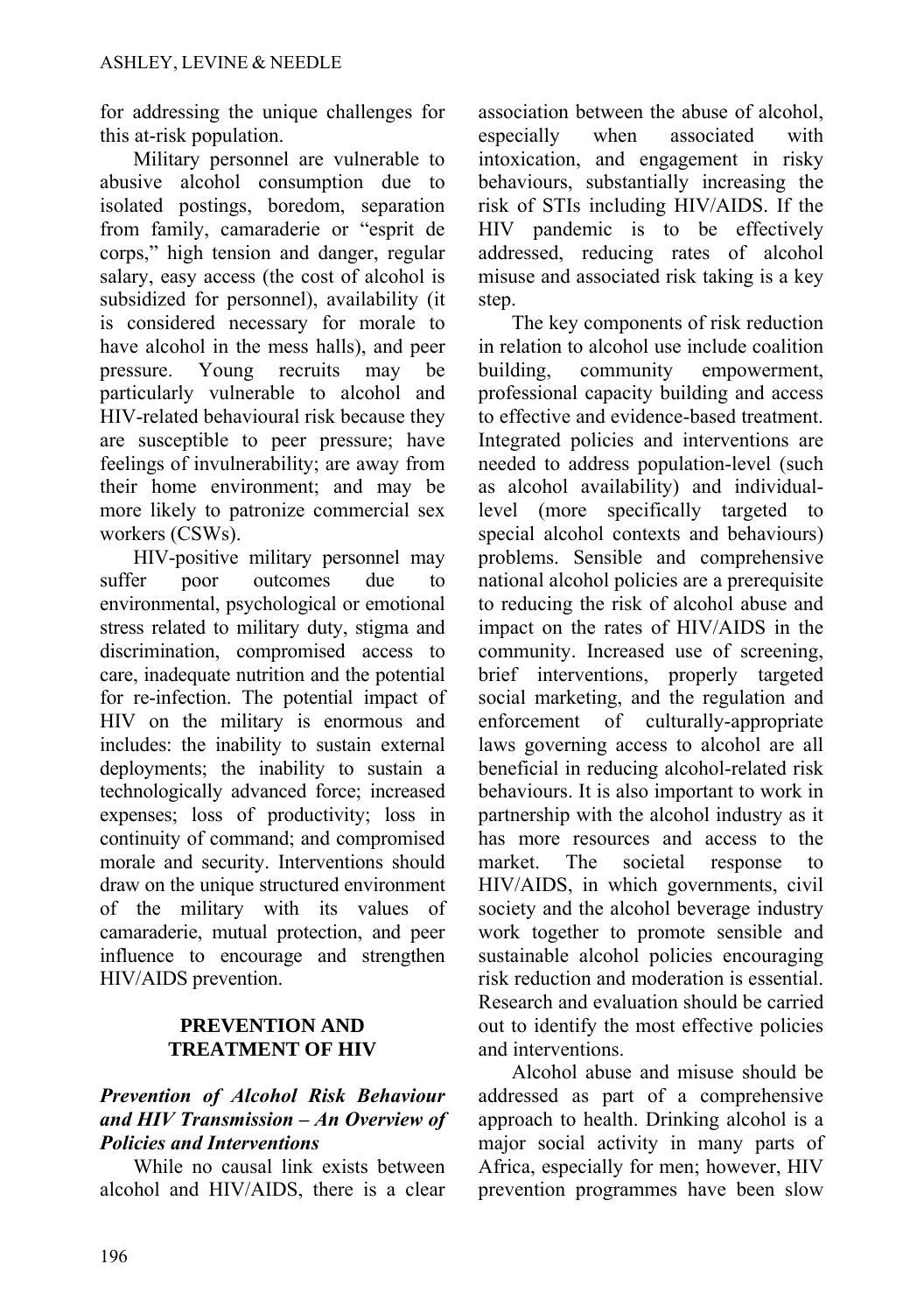to intervene. Interventions to reduce alcohol-related high risk sexual behaviour may need to specifically target men and address their interests, concerns, and needs.

Opportunities exist to incorporate alcohol screening and brief interventions into existing services such as primary care, STI treatment, and voluntary counselling and testing (VCT). Lack of referral systems between HIV and alcohol programmes and services must be addressed.

As part of a comprehensive approach to reduce alcohol-related risk, the following interventions can be implemented: media campaigns to increase awareness of alcohol-related health risks; school-based interventions for high-risk youth; brief interventions for high-risk drinking (prevention and treatment); brief interventions for alcohol and HIV/ AIDS risks and modified alcohol treatment to improve adherence to ARV and TB medication. Key components of a comprehensive programme to reduce alcohol-related risk behaviours include community mobilization, collaboration between public and private partners, training and capacity building for health care workers and public health professionals, and access to effective, evidence-based treatment.

#### *Impact of Alcohol Abuse on HIV Treatment and Options for Treatment of Alcohol Addiction – A Global and Regional Overview*

Alcohol treatment is disease prevention and provides opportunities for HIV risk-reduction interventions as well as promoting adherence to HIV treatment. The presenters of this session emphasized that addiction is a brain disease and that a major challenge in the identification and treatment of these patients is that alcohol and drug dependent individuals are stigmatized by society due to the destructive behavioural consequences of addiction. Consequently, treatment of alcohol addiction requires a biopsychosocial approach that includes treatment for both physical and psychological dependence. It is also important to understand the diagnostic spectrum of alcohol use disorders focusing on the distinctions and characteristics of heavy drinking, alcohol abuse and alcohol dependence.

Profound neurobiological changes accompany the transition from use to abuse to dependence. Treatment interventions are based on accurate diagnostic assessments. It has been demonstrated internationally (including in Africa) that brief interventions to reduce alcohol use in patients who are heavy drinkers can be effective. Brief interventions are time-limited patient centred counselling strategies that focus on changing behaviour and increasing compliance with treatment medications. They are often used in outreach and primary care settings to change at-risk alcohol use patterns. These interventions can be delivered in primary health care facilities, VCT and HIV care settings by health care providers already assigned to those delivery systems. Patients suffering from more severe alcohol abuse or dependence disorders need more specialized treatment. Treatment for addictive disorders can be provided in a variety of setting including outpatient, intensive outpatient, day care and inpatient settings, depending on availability of these services and the intensity of the disorder.

Psychosocial counselling delivered in individual and group sessions with involvement of family members or significant others is the central component of treatment. The major counselling approaches that have been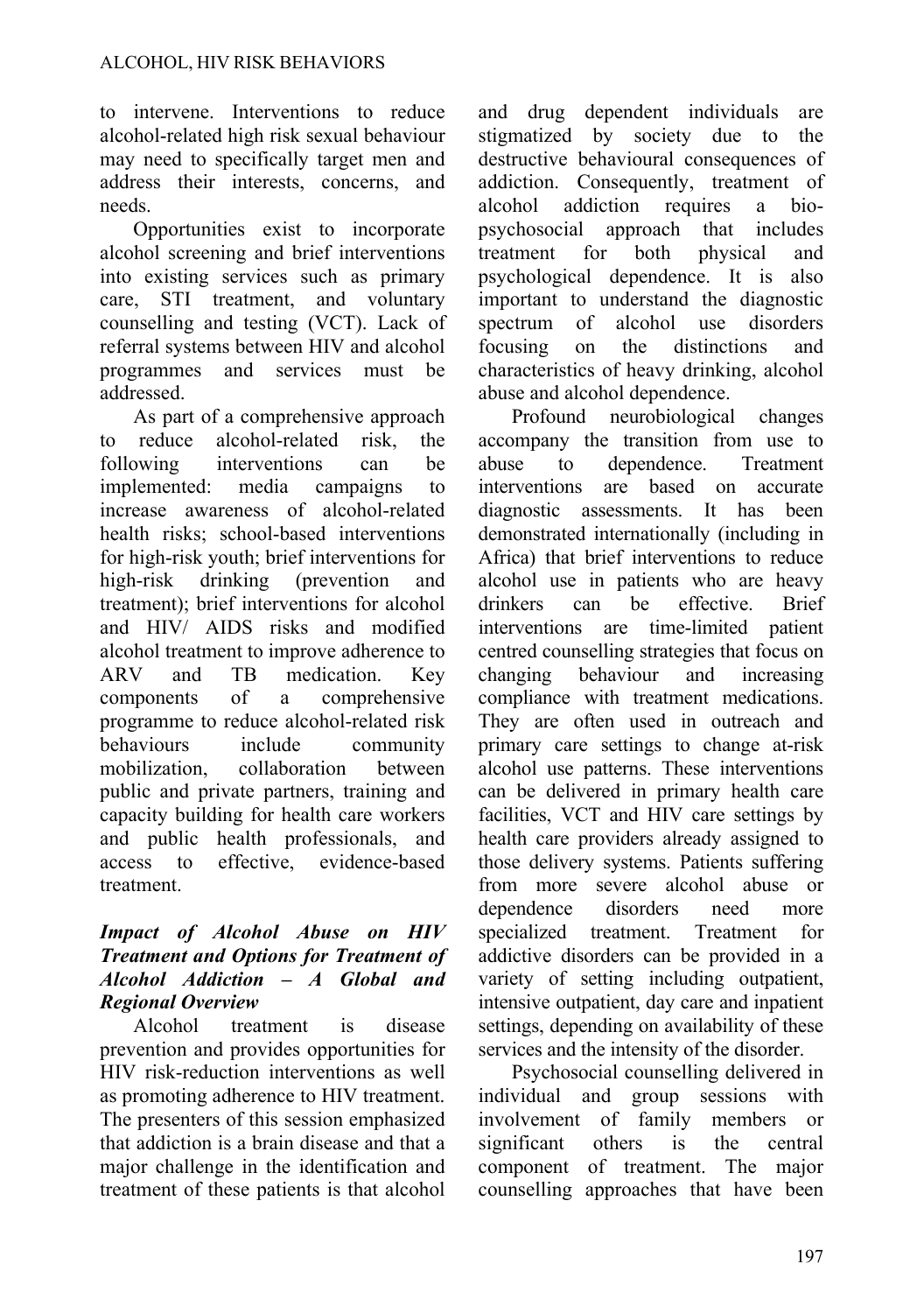shown to be effective internationally are cognitive behavioural treatment, 12-step oriented treatments, and relapse prevention. In addition to counselling, various medications are available that can reduce or prevent feelings of discomfort associated with withdrawal and help restore the chemical balance in the brain, or reduce the desire for alcohol, or produce a highly unpleasant reaction when the patient ingests alcohol.

There are significant challenges and opportunities associated with providing treatment for alcohol disorders in developing countries and in diverse cultural settings. Significant challenges include training and employing addiction counsellors and the viability of outpatient models where transportation may be difficult. An important opportunity exists to cross-train VCT counsellors and HIV care providers to identify alcohol disorders and provide brief behavioural interventions to reduce alcohol misuse and HIV risk in heavy drinkers, and to refer patients with more severe addictive disorders to specialized treatment programmes. While the value of peer-led and free 12-step programmes in any population of alcohol and drug dependent persons has been demonstrated, their applicability varies significantly across cultures and this must be taken into consideration.

A successful approach for delivering services for alcohol treatment and HIV could be to integrate primary health care, HIV prevention, care and treatment, and alcohol treatment services. These health care services should be supported by CBOs, churches, mosques and self-help groups. In this model providers at all sites are cross-trained in HIV and addiction, and VCT, primary health care and HIV treatment sites screen for substance abuse disorders and provide assessment and referrals for alcohol dependence and brief

interventions for at risk drinking. Primary health care and HIV sites can address ongoing medical complications of substance abuse and monitor medications such as naltrexone or disulfiram in conjunction with directly observed antiretroviral therapy (DART).

One of the most daunting challenges for HIV-positive persons who are addicted to drugs and alcohol is the level of sustained adherence to ART that is required to ensure viral suppression. Studies have shown that increased alcohol consumption may interfere with adherence to treatment regimens. A recent paper by Braithwait et al (2005) describes self-reported alcohol consumption among 2,702 veterans in care and demonstrates a temporal and dose response relationship to poor ARV adherence. The lack of adherence was particularly striking in the currently binge-drinking group. Another study using an intense individual-focused patient intervention to improve adherence in a group shown to be at high risk for non-adherence due to alcoholism was not associated with changes in medication adherence (Samet et al., 2005).

In conclusion, for individuals undergoing treatment with ARVs, alcohol abuse may be a significant negative factor affecting co-morbidity and drug interactions as well as treatment adherence. Targeted screening can identify those with hazardous use, abuse, and dependence, and brief interventions and brief treatment can help patients reduce hazardous use and motivate and assist more severely alcohol dependent patients to seek further treatment. Substance use treatment must be linked to primary care, mental health, AIDS-specific care and related services, such as counselling, testing, partner notification and social services. Important opportunities exist to cross train VCT counsellors and HIV care providers to identify alcohol disorders in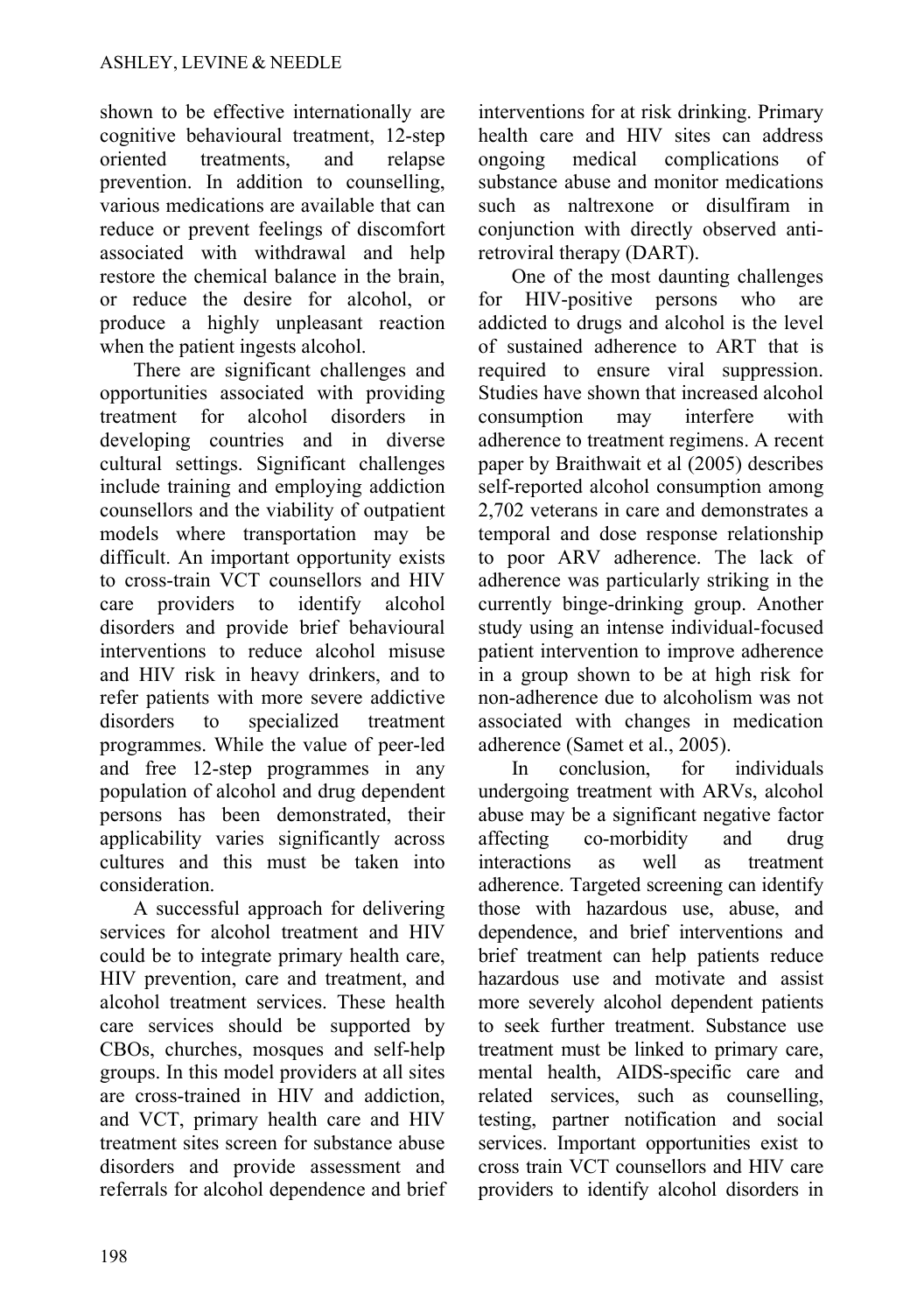their patients and to provide brief interventions and referral to alcohol treatment programmes.

#### **POLICY AND PARTNERSHIP**

Significant challenges exist if the goal of sustainable and sensible alcohol policies at the national level is to be achieved. Alcohol policies must operate in the best interests of the community as a whole. Open debate is essential on the appropriate balance between personal freedom and the role of the state in providing appropriate protection for those at risk. Some of the key factors fuelling the desire for comprehensive alcohol policies include alcohol-related violence, access to alcohol by young people, binge drinking, and social dislocation. A major concern of governments is the increasing cost for police, health and local government in managing the consequences of alcohol misuse. Alcohol policy in the future should be based on creative partnerships, in which all sectors of society contribute to reducing alcoholrelated morbidity and mortality.

In many countries, government is the largest financial stakeholder in the alcohol industry and these financial interests must be balanced with the costs of alcohol misuse. Local NGOs have an important role in providing counselling services, referrals, and training, and in advocating for sensible alcohol policies. Integrated policies and interventions are needed to address population- and individual-level problems. Research and evaluation should be carried out to identify those policies and interventions that are most effective in preventing alcohol and drug-related morbidity and mortality.

#### **CONCLUSION**

In order to meet the goals for HIV

treatment, prevention and care set by international initiatives such as PEPFAR the relationship between alcohol misuse and the transmission of HIV must be addressed programmatically. The technical meeting held in Dar es Salaam August 30 – 31, 2005 was a critical step in providing representatives from 13 African nations that receive PEPFAR funding the technical and practical information necessary to develop programming in this area. At the end of the meeting, all of the countries attending developed action plans for possible future activities devoted to reducing alcohol and HIV/AIDS risk. As a result of the dissemination of information presented at the Tanzania meeting, some African PEPFAR countries are incorporating alcohol and HIV programming into their portfolio of services and projects for 2007. In addition, a special USG Technical Working Group (TWG) subcommittee on alcohol and HIV has been created by the U.S. Global AIDS Coordinator to provide assistance to PEPFAR countries in developing alcohol and HIV prevention and treatment initiatives.

This TWG subcommittee has already been tasked with developing two major initiatives: one initiative will address prevention of alcohol-related HIV risk in high-risk venues and another will develop brief interventions to be used in settings where HIV positive patients are receiving ARVs and in selected VCT sites and STI clinics.

Another key outcome of this meeting was the technical and programmatic resolutions made at the  $42<sup>nd</sup>$  Annual Regional Health Ministers' Conference held in Mombasa, Kenya in February 2006. The Health Ministers, drawn from countries in the east, central and southern Africa regions resolved to incorporate issues related to alcohol in the national HIV/AIDS strategy and ensure that appropriate alcohol and HIV/AIDS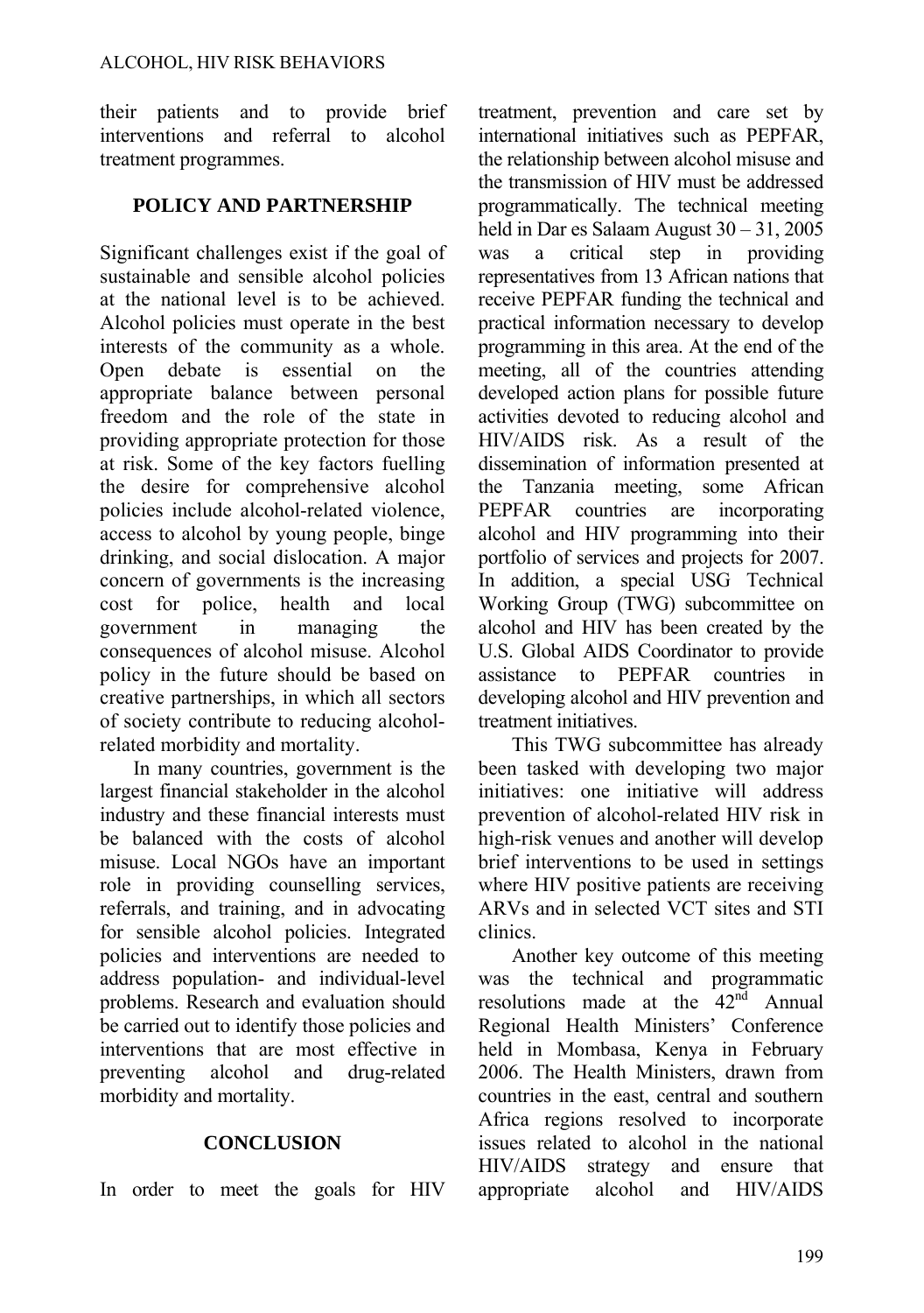policies, guidelines and programmes are in place. They also resolved to establish a regional and national technical working group to spearhead the implementation of alcohol and HIV/AIDS programmes. At the time of this writing, USG and country technical experts in the region are working to identify critical needs and gaps with respect to national programmes in alcohol prevention and treatment. The data gathered and collected will be presented to Ministers of Health in these regions to help inform national HIV/AIDS programme and policy development.

#### **REFERENCES**

- Braithwaite, R. S., McGinnis, K. A., Conigliaro, J., Maisto, S. A., Crystal, S., Day, N., et al. (2005). A temporal and dose-response association between alcohol consumption and medication adherence among veterans in care. *Alcoholism: Clinical and Experimental Research, 29*(7), 1190-1197.
- Dunkle, K. L., Jewkes, R. K., Brown, H. C., Gray, G. E., McIntryre, J. A., & Harlow,

S. D. (2004). Gender-based violence, relationship power, and risk of HIV infection in women attending antenatal clinics in South Africa. *Lancet, 363*(9419), 1415-1421.

- Hahn, R. A. (1999). *Anthropology and Public Health*. New York, NY: Oxford.
- Samet, J. H., Horton, N. J., Meli, S., Dukes, K., Tripps, T., Sullivan, L., et al. (2005). A randomized controlled trial to enhance antiretroviral therapy adherence in patients with a history of alcohol problems. *Antiviral Therapy, 10*(1), 83-93.
- Talbot, E. A., Kenyon, T. A., Moeti, T. L., Hsin, G., Dooley, L., El-Halabi, S., et al. (2002). HIV risk factors among patients with tuberculosis--Botswana 1999. *International Journal of STD AIDS, 13*(5), 311-317.
- UNFPA. (1998). Violence against girls and women. http://www.unfpa.org/intercenter/ violence/intro.htm.
- World Health Organization (WHO). (2004). Global Status Report on Alcohol, 2004. *World Health Organization, Department of Mental Health and Substance Abuse*, from http://www.who.int/substance\_abuse/publ ications/alcohol/en/index.html.

Report by:

## **Jeffrey W. Ashley, <sup>1</sup> Barry Levine, <sup>2</sup> and Richard Needle<sup>3</sup>**

<sup>1</sup>Office of Regional HIV/AIDS Programmes, USAID/East Africa <sup>2</sup>Department of Psychiatry, University of California at San Francisco <sup>3</sup>Global AIDS Programme, U.S. Centres for Disease Control and Prevention, Atlanta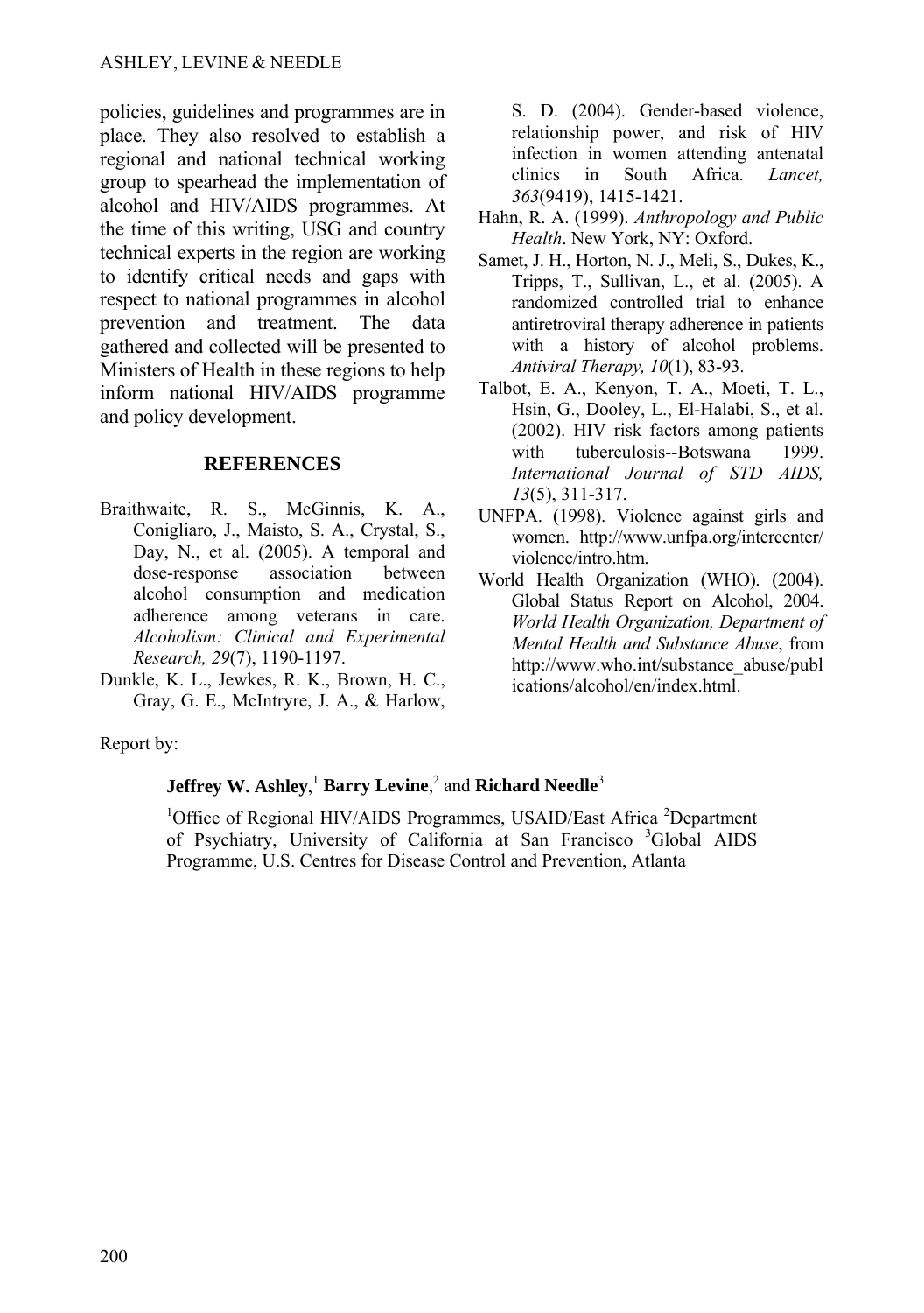# **AFRICAN JOURNAL OF DRUG AND ALCOHOL STUDIES**

# **Special Issue on 'Substance abuse, poverty and human development in Africa'**

#### *Global Theme Issue on Poverty and Human Development: October 2007*

We are pleased to inform you that the *African Journal of Drug and Alcohol Studies* is planning a special issue on "Substance abuse, poverty and human development in Africa" as a participant in the Council of Science Editors' call for a Global Theme Issue on Poverty and Human Development scheduled for publication in October 2007.

In this special initiative, more than 100 *journals throughout the world will simultaneously publish papers on this topic of worldwide interest - to raise awareness, stimulate interest, and encourage research on poverty and human development. This represents a unique, unprecedented international collaboration with journals from developed and developing countries* 

The AJDAS will accept papers on all aspects of alcohol and other psychoactive substances as long as they focus on the link with poverty and development issues. We invite authors to submit to the journal high-quality original research, reviews and commentaries for consideration. Papers on alcohol production and consumption (including traditional beverages), trafficking in illicit drugs, abuse of inhalants and local substances by poor urban youth, developmental aspects of national drug control policies, the impact of substance use on health and development, etc. are of interest to the journal.

To be included in this special issue, manuscripts should be received by the 31 May 2007. Please send inquiries and completed papers directly to the Editor-inchief of the journal (E-mail: [isobot@hotmail.com](mailto:isobot@hotmail.com)). In keeping with the tradition of the journal, all papers for this special issue (whether solicited or not) will undergo peer review.

If you are interested in more information on the Global Theme Issue on Poverty and Human Development, you can visit the Council of Science Editors Web site at [http://www.councilscienceeditors.org/globalthemeissue.cfm.](http://www.councilscienceeditors.org/globalthemeissue.cfm)

For more information about the AJDAS and for papers published in back issues of the journal visit<http://www.crisanet.org/html/journal.htm>.

Work on the publication of this and other special issue is supported by a grant from the IOGT-NTO, Sweden, through a twinning arrangement with the journal *Nordic Studies on Alcohol and Drugs* (NAT)*.* In this arrangement, copies of the African journal are distributed to all NAT subscribers globally.

Please distribute this announcement to colleagues who might be interested in contributing to this special issue of the journal.

#### **[www.crisanet.org](http://www.crisanet.org/)**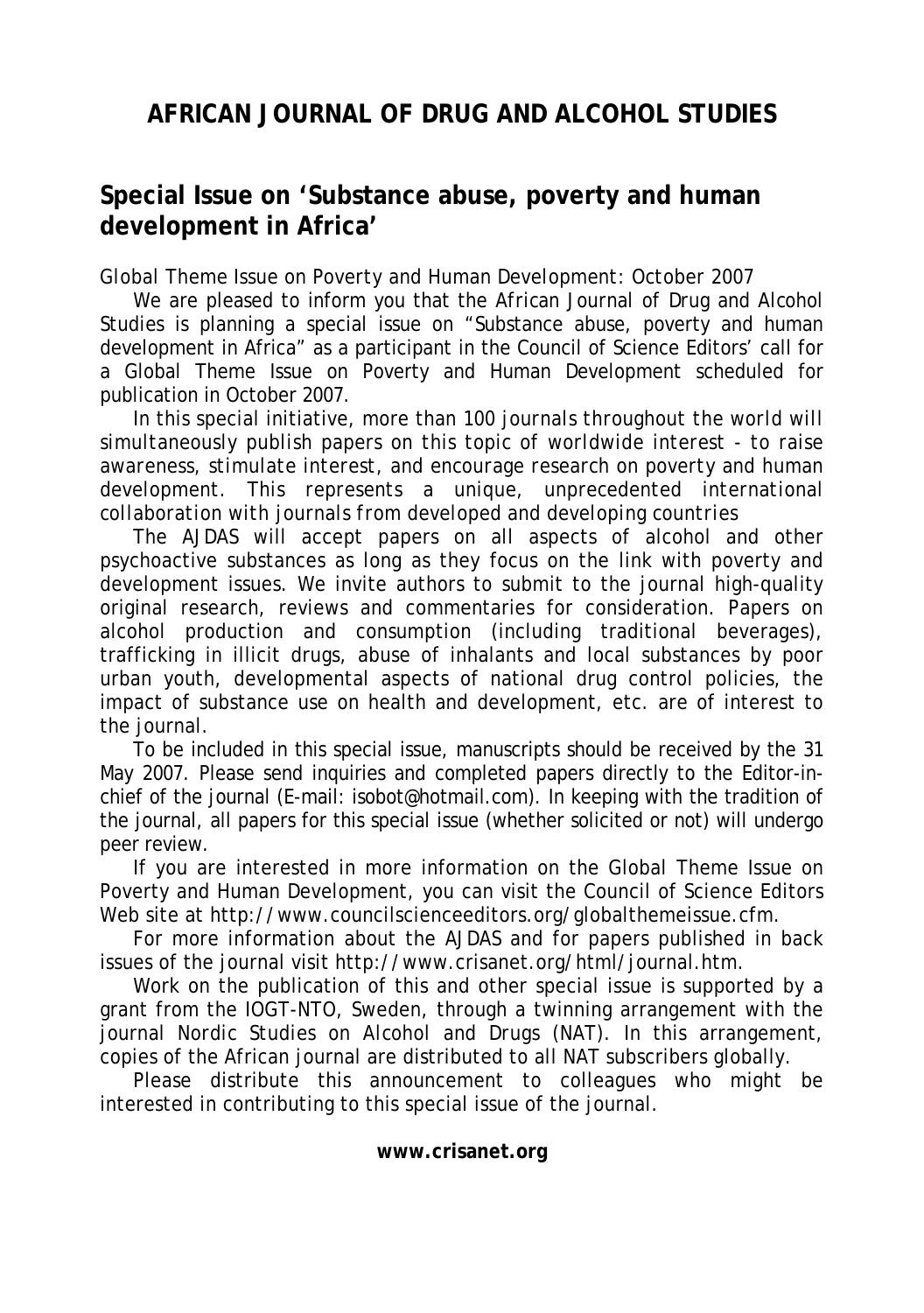

# **International Society of Addiction Journal Editors (ISAJE) World Health Organization (WHO)**

# **ISAJE/WHO YOUNG SCHOLARS AWARD**

The award scheme aims to provide recognition for the contributions to addiction science of young scholars from developing countries and to promote their involvement in the field.

Applicants should be less than 35 years old, must hold an academic or research position in a low or middle income country, and should be the lead author in the paper being submitted for the award. The award is for the best paper published the previous year by a young scholar in a developing country on any topic related to addiction.

The successful applicant will receive a certificate and financial support to attend an international scientific or clinical meeting, to be chosen by the winner in consultation with ISAJE.

Further details including the application procedure may be obtained at www.isaje.net or from the Executive Officer of ISAJE, Mrs Susan Savva, National Addiction Centre, 4 Windsor Walk, London SE5 8AF, United Kingdom ([susan@addictionjournal.org\)](mailto:susan@addictionjournal.org). Closing is date 30 June 2007.

The award is sponsored by ISAJE, WHO and Virginia Commonwealth University.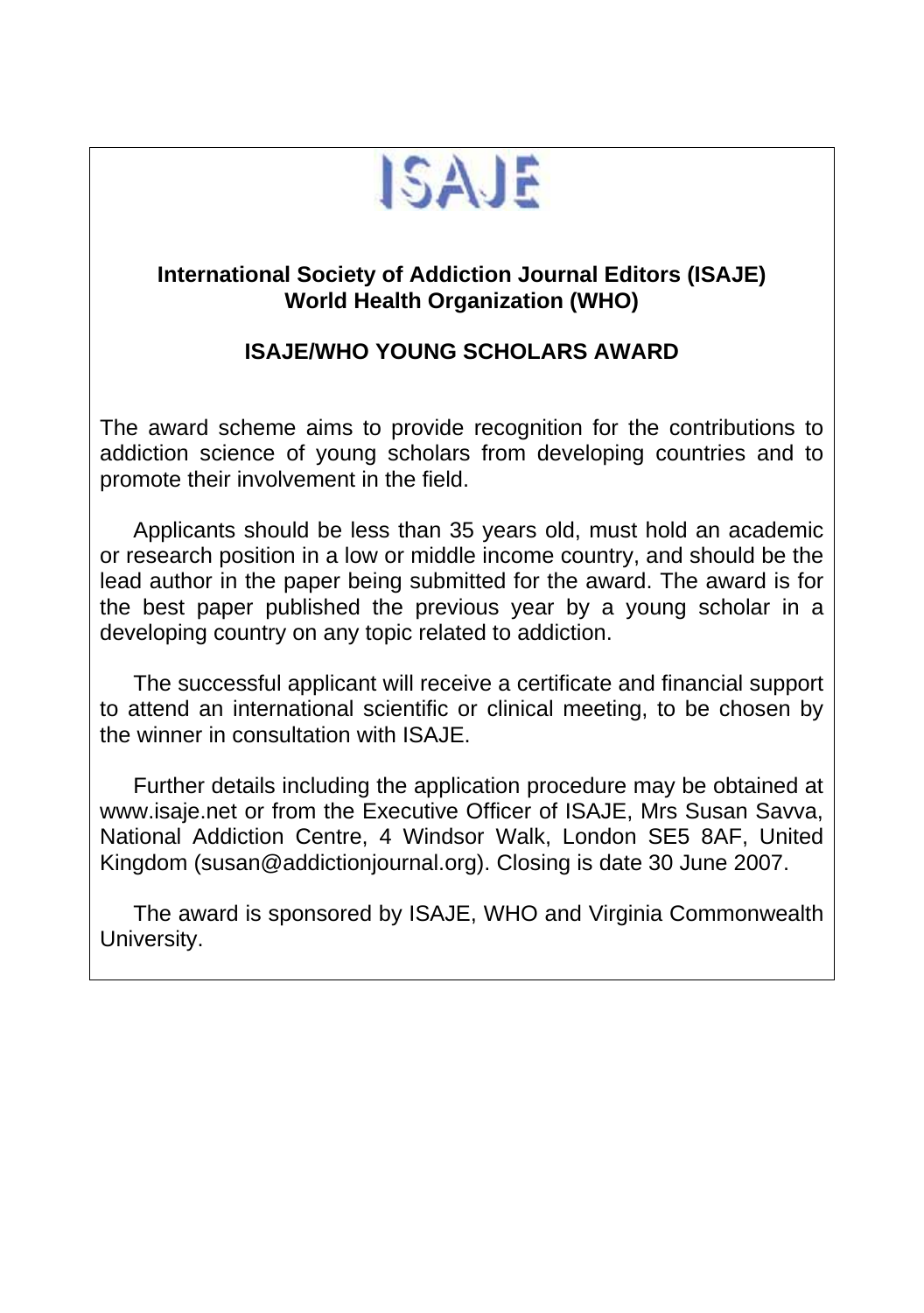## **AFRICAN JOURNAL OF DRUG & ALCOHOL STUDIES**

#### *Instructions to Contributors*

**Content.** The African Journal of Drug & Alcohol Studies is a publication of the African Centre for Research and Information on Substance Abuse (CRISA). The Journal publishes original research, evaluation studies, case reports, review articles and book reviews of high scholarly standards. Papers submitted for publication may address any aspect of psychoactive substance use in Africa, including epidemiology, prevention, treatment, psychopharmacology, health and socio-economic issues, drug trafficking, and drug law and policy. The term "substance" is used here to cover all psychotropic and addictive drugs, for example, alcohol, tobacco, cannabis, inhalants, cocaine, heroin, etc., and traditional substances used in different parts of Africa (e.g., kola nuts and khat). The Journal is particularly interested in manuscripts that report an association between substance use and other social and health-related problems, e.g., HIV/AIDS, crime and violence, injury, accidents, physical and mental health problems.

**Manuscript.** Authors are required to prepare manuscripts in accordance with the *Publication Manual of the American Psychological Association (5<sup>th</sup> edition). All* components of the manuscript should be double-spaced, including title page, abstract, references, author note, acknowledgement, and appendixes. Authors are encouraged to keep manuscripts as concise as possible, with a length of 15 pages or less, including tables, figures, and references. Unless absolutely necessary, tables and figure should not be more than three. Every manuscript must include an abstract containing a maximum of 120 words, typed on a separate page. The full name address, telephone number and e-mail address of the corresponding author should be shown on the cover page.

Please refer to the *Manual* for specific instructions on preparing abstracts, figures, matrices, tables, and references. References should be cited in the text by author(s) and dates with multiple references in alphabetical order. Each in-text citation should be listed in the reference section. Here are examples of how an articles and books should be referenced:

*Journal article:* Dhadphale, M., & Omolo, O.E. (1988). Psychiatric morbidity among khat chewers. *East African Medical Journal, 65*, 355-359.

*Book chapter:* Jernigan, D.H. (1999). Country profile on alcohol in Zimbabwe. In L. Riley, & M. Marshall (eds.), *Alcohol and Public Health in 8 Developing Countries*. Geneva: World Health Organization.

*Book:* MacAllister, W.B. (2000). *Drug diplomacy in the twentieth century.* London: Routledge.

**Submission of Manuscripts.** All manuscripts should be submitted by e-mail to the editor-in-chief at or isobot@post.harvard.edu or obotis@gmail.com. You can also submit your manuscript to the deputy editor responsible for the region to which you belong.